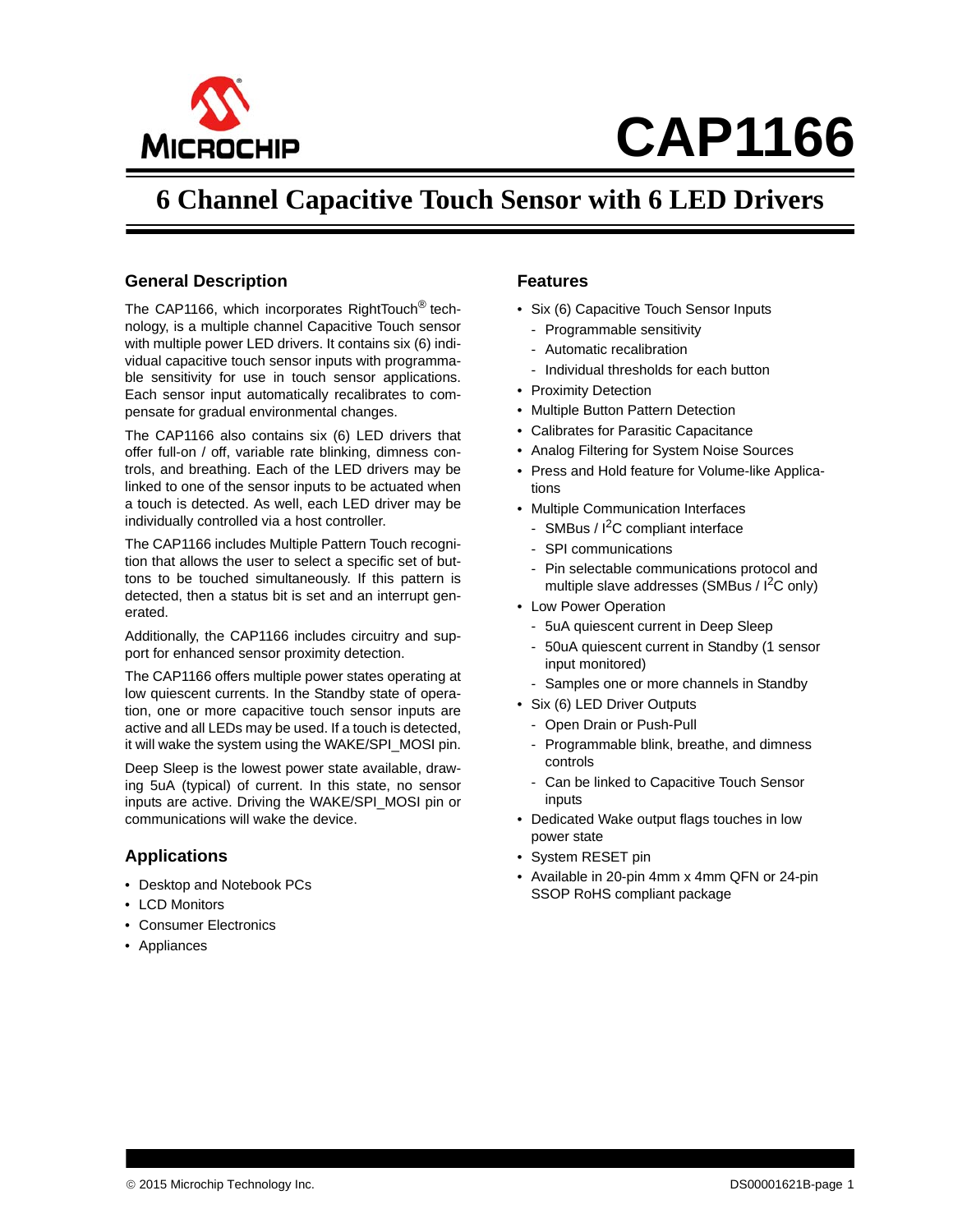#### **TO OUR VALUED CUSTOMERS**

It is our intention to provide our valued customers with the best documentation possible to ensure successful use of your Microchip products. To this end, we will continue to improve our publications to better suit your needs. Our publications will be refined and enhanced as new volumes and updates are introduced.

If you have any questions or comments regarding this publication, please contact the Marketing Communications Department via E-mail at **[docerrors@microchip.com](mailto:docerrors@microchip.com)**. We welcome your feedback.

#### **Most Current Data Sheet**

To obtain the most up-to-date version of this data sheet, please register at our Worldwide Web site at:

#### **http://www.microchip.com**

You can determine the version of a data sheet by examining its literature number found on the bottom outside corner of any page. The last character of the literature number is the version number, (e.g., DS30000000A is version A of document DS30000000).

#### **Errata**

An errata sheet, describing minor operational differences from the data sheet and recommended workarounds, may exist for current devices. As device/documentation issues become known to us, we will publish an errata sheet. The errata will specify the revision of silicon and revision of document to which it applies.

To determine if an errata sheet exists for a particular device, please check with one of the following:

- • [Microchip's Worldwide Web site; h](http://www.microchip.com)ttp://www.microchip.com
- Your local Microchip sales office (see last page)

When contacting a sales office, please specify which device, revision of silicon and data sheet (include -literature number) you are using.

#### **Customer Notification System**

Register on our web site at **[www.microchip.com](http://www.microchip.com)** to receive the most current information on all of our products.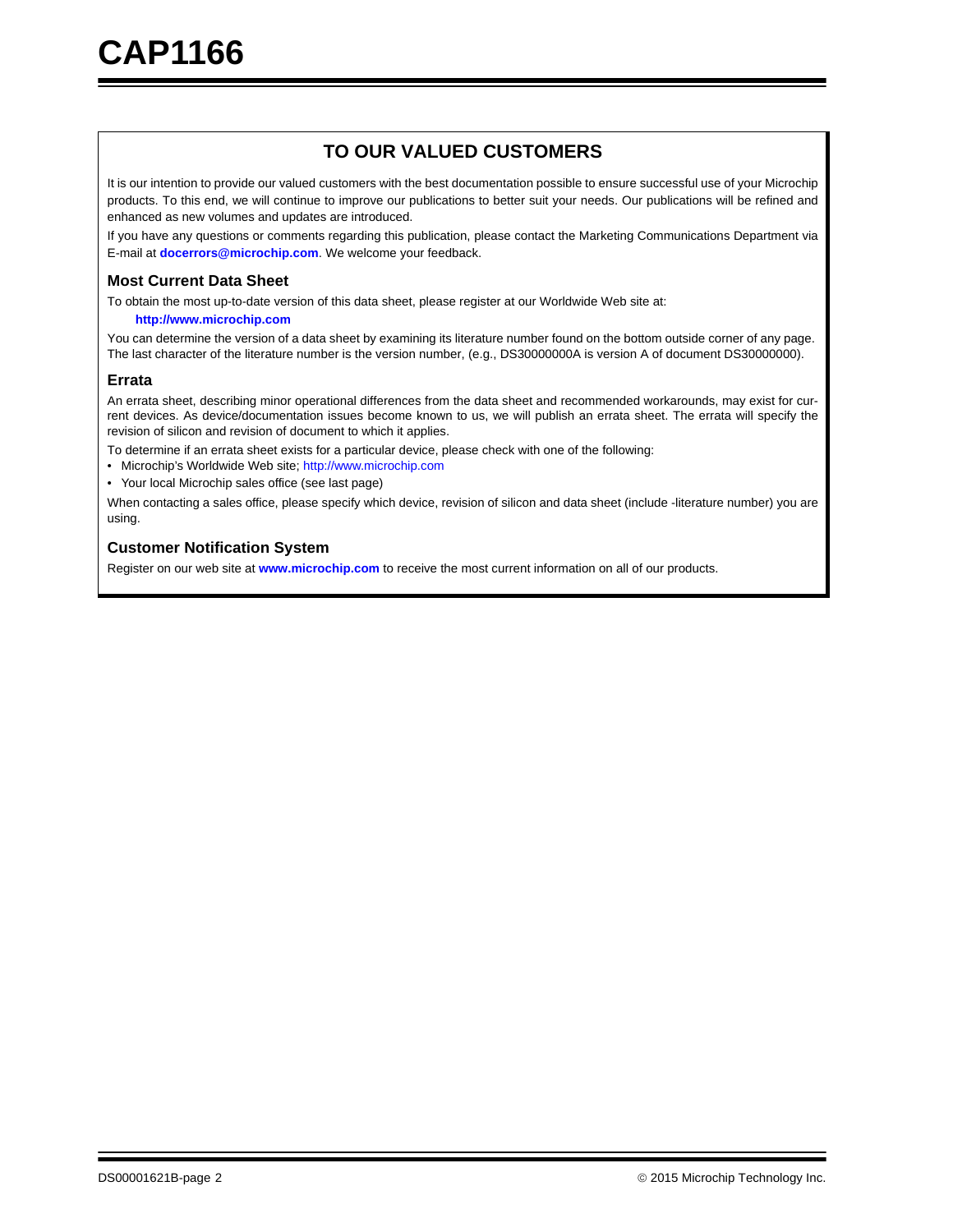#### **Table of Contents**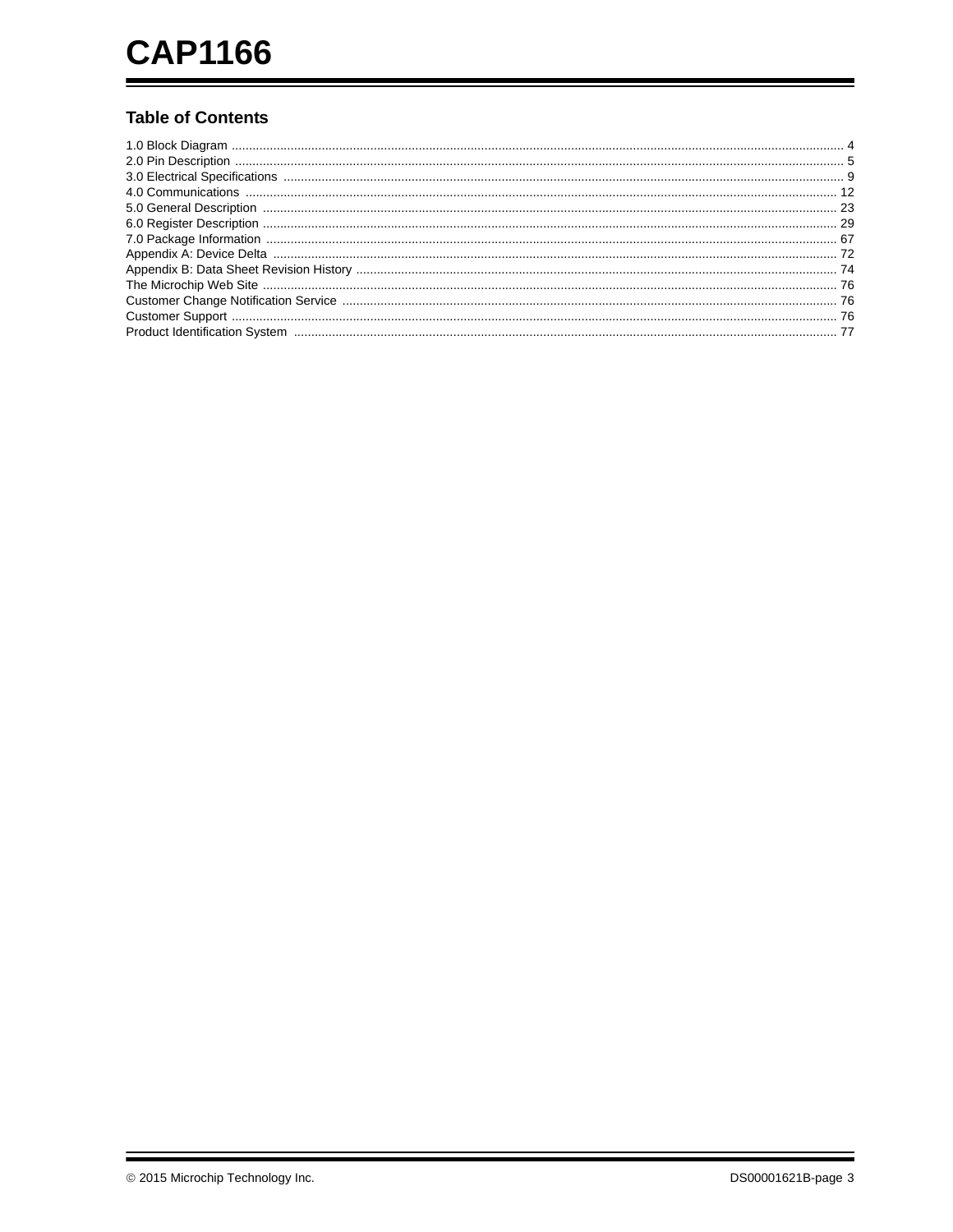#### <span id="page-3-0"></span>**1.0 BLOCK DIAGRAM**

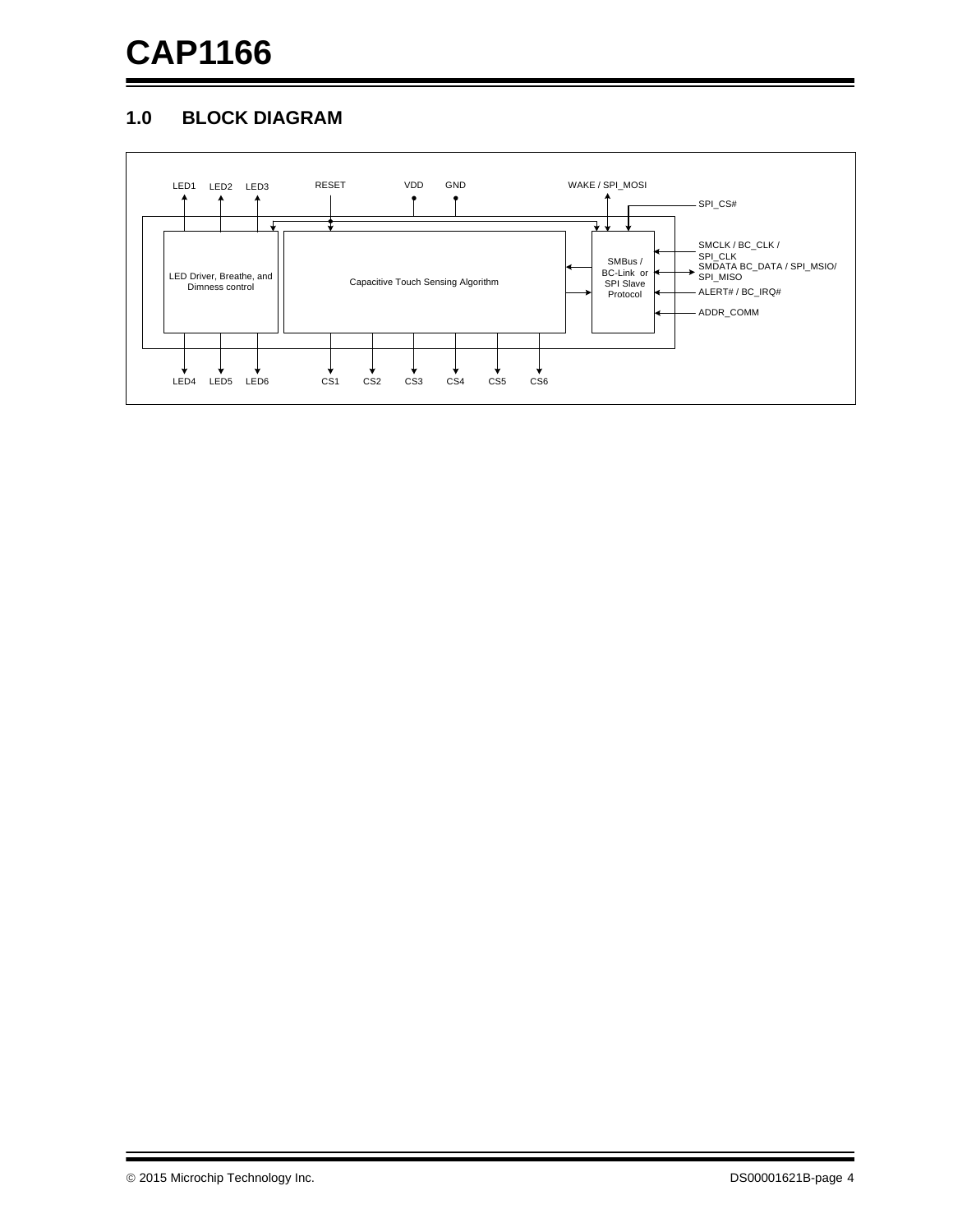## **CAP1166**

#### <span id="page-4-0"></span>**2.0 PIN DESCRIPTION**



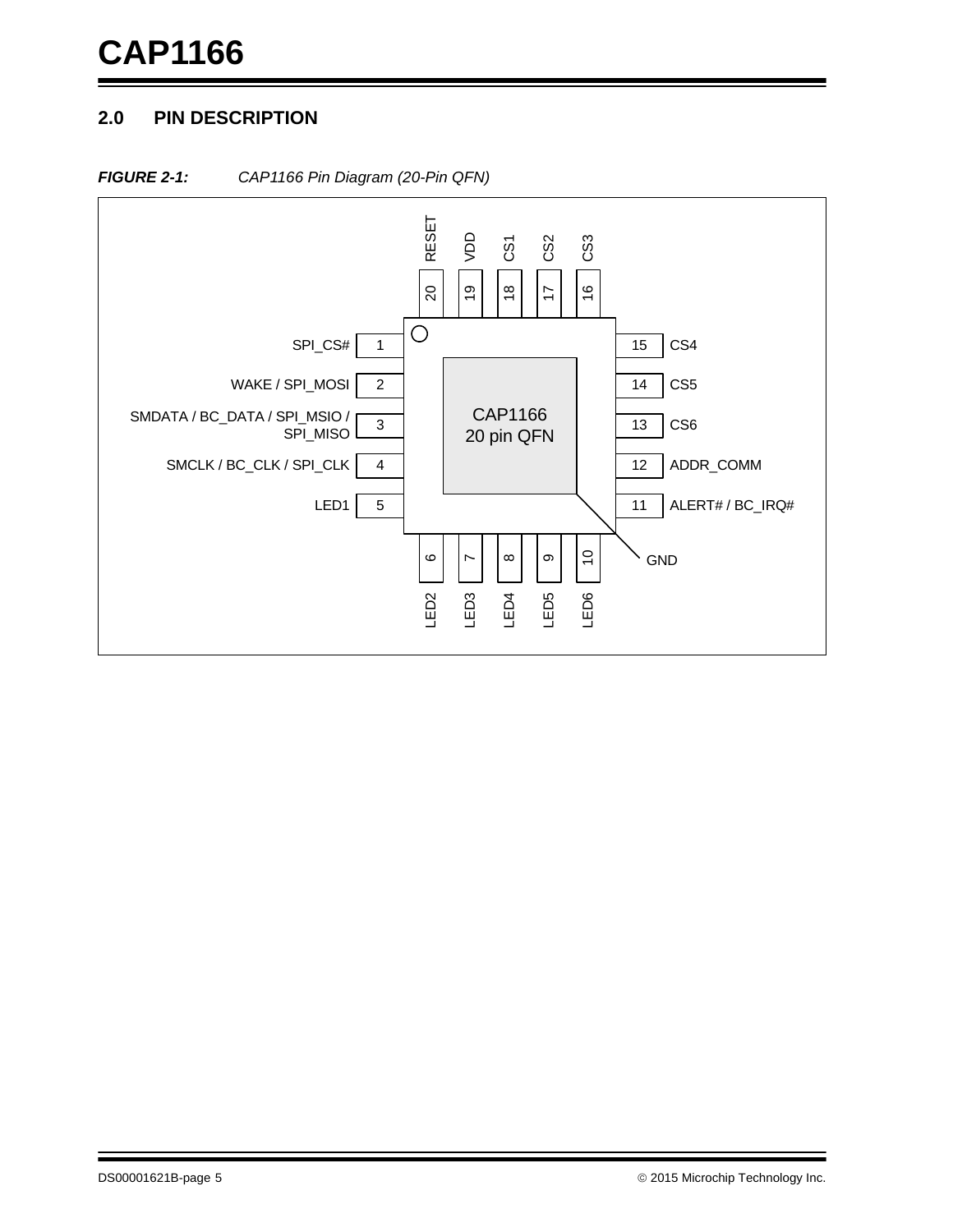

#### *FIGURE 2-2: CAP1166 Pin Diagram (24-pin SSOP)*

#### **TABLE 2-1: PIN DESCRIPTION FOR CAP1166**

| Pin<br><b>Number</b><br>(QFN 20) | <b>Pin</b><br><b>Number</b><br>(SSOP 24) | <b>Pin Name</b>             | <b>Pin Function</b>                                                                                                                           | <b>Pin Type</b> | <b>Unused</b><br><b>Connection</b> |
|----------------------------------|------------------------------------------|-----------------------------|-----------------------------------------------------------------------------------------------------------------------------------------------|-----------------|------------------------------------|
|                                  | 4                                        | SPI_CS#                     | Active low chip-select for SPI bus                                                                                                            | DI(5V)          | Connect to<br>Ground               |
|                                  |                                          |                             | WAKE - Active high wake / interrupt output                                                                                                    | DO              |                                    |
| $\mathcal{P}$                    | 5                                        | WAKE / SPI_-<br><b>MOSI</b> | Standby power state - requires pull-down resistor<br>WAKE - Active high wake input - requires pull-down<br>resistor<br>Deep Sleep power state | <b>DI</b>       | Pull-down<br>Resistor              |
|                                  |                                          |                             | SPI_MOSI - SPI Master-Out-Slave-In port when used<br>in normal mode                                                                           | DI(5V)          | Connect to<br><b>GND</b>           |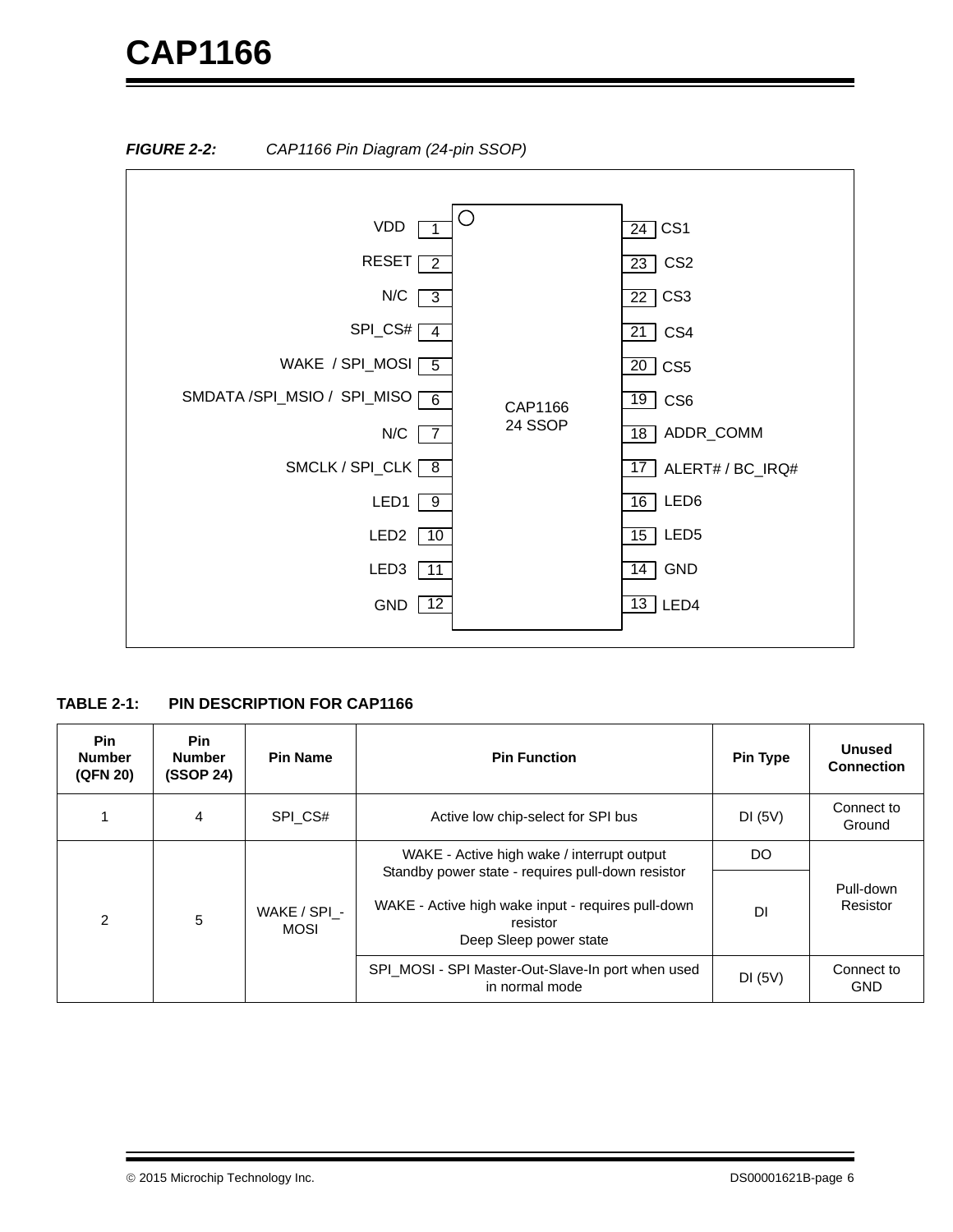#### **TABLE 2-1: PIN DESCRIPTION FOR CAP1166 (CONTINUED)**

| Pin<br><b>Number</b><br>(QFN 20) | Pin<br><b>Number</b><br>(SSOP 24) | <b>Pin Name</b>       | <b>Pin Function</b>                                                                       | <b>Pin Type</b> | <b>Unused</b><br><b>Connection</b>    |
|----------------------------------|-----------------------------------|-----------------------|-------------------------------------------------------------------------------------------|-----------------|---------------------------------------|
|                                  |                                   |                       | SMDATA - Bi-directional, open-drain SMBus data -<br>requires pull-up resistor             | DIOD (5V)       |                                       |
| 3                                | 6                                 | SMDATA /<br>SPI_MSIO/ | SPI_MSIO - SPI Master-Slave-In-Out bidirectional port<br>when used in bi-directional mode | <b>DIO</b>      | n/a                                   |
|                                  |                                   | SPI_MISO              | SPI_MISO - SPI Master-In-Slave-Out port when used<br>in normal mode                       | DO              |                                       |
|                                  |                                   |                       | SMCLK - SMBus clock input - requires pull-up resistor                                     | DI(5V)          |                                       |
| 4                                | 8                                 | SMCLK/<br>SPI_CLK     | SPI_CLK - SPI clock input                                                                 | DI(5V)          | n/a                                   |
|                                  |                                   |                       | Open drain LED 1 driver (default)                                                         | OD (5V)         | Connect to<br>Ground                  |
| 5                                | 9                                 | LED1                  | Push-pull LED 1 driver                                                                    | <b>DO</b>       | leave open or<br>connect to<br>Ground |
|                                  |                                   |                       | Open drain LED 2 driver (default)                                                         | OD (5V)         | Connect to<br>Ground                  |
| 6                                | LED <sub>2</sub><br>10            |                       | Push-pull LED 2 driver                                                                    | DO              | leave open or<br>connect to<br>Ground |
|                                  |                                   |                       | Open drain LED 3 driver (default)                                                         | OD (5V)         | Connect to<br>Ground                  |
| $\overline{7}$                   | 11                                | LED <sub>3</sub>      | Push-pull LED 3 driver                                                                    | DO              | leave open or<br>connect to<br>Ground |
|                                  |                                   |                       | Open drain LED 4 driver (default)                                                         | OD (5V)         | Connect to<br>Ground                  |
| 8                                | 13                                | LED4                  | Push-pull LED 4 driver                                                                    | <b>DO</b>       | leave open or<br>connect to<br>Ground |
|                                  |                                   |                       | Open drain LED 5 driver (default)                                                         | OD (5V)         | Connect to<br>Ground                  |
| 9                                | 15                                | LED <sub>5</sub>      | Push-pull LED 5 driver                                                                    | DO              | leave open or<br>connect to<br>Ground |
|                                  |                                   |                       | Open drain LED 6 driver (default)                                                         | OD (5V)         | Connect to<br>Ground                  |
| 10                               | 16                                | LED6                  | Push-pull LED 6 driver                                                                    | DO              | leave open or<br>connect to<br>Ground |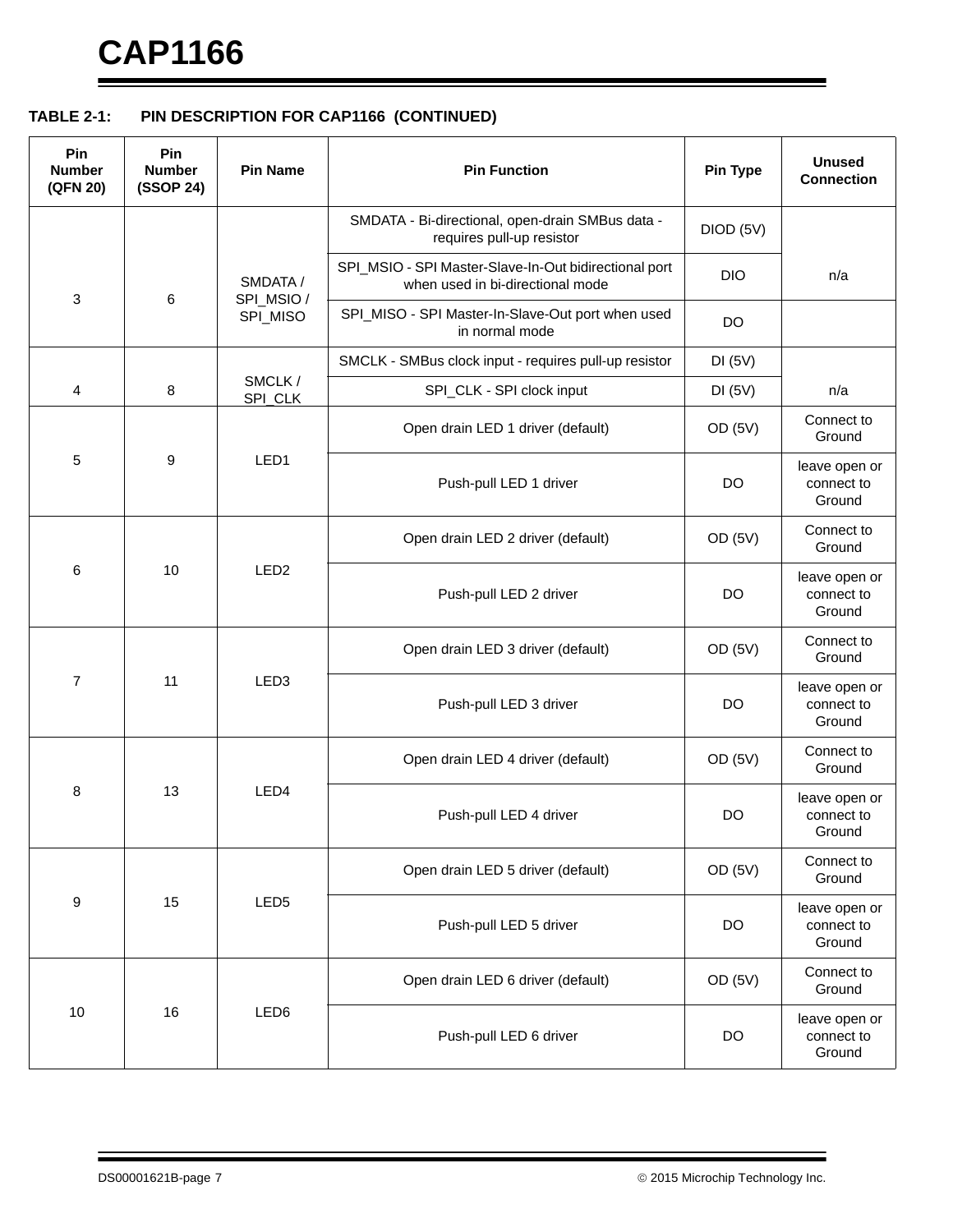### **CAP1166**

#### **TABLE 2-1: PIN DESCRIPTION FOR CAP1166 (CONTINUED)**

| Pin<br><b>Number</b><br>(QFN 20) | Pin<br><b>Number</b><br>(SSOP 24) | <b>Pin Name</b>      | <b>Pin Function</b>                                                                                                       | <b>Pin Type</b> | <b>Unused</b><br><b>Connection</b> |
|----------------------------------|-----------------------------------|----------------------|---------------------------------------------------------------------------------------------------------------------------|-----------------|------------------------------------|
| 11                               | 17                                | ALERT#               | ALERT# - Active low alert / interrupt output for SMBus<br>alert or SPI interrupt<br>- requires pull-up resistor (default) | OD (5V)         | Connect to<br><b>GND</b>           |
|                                  |                                   |                      | ALERT# - Active high push-pull alert / interrupt output<br>for SMBus alert or SPI interrupt                               | <b>DO</b>       | High-Z                             |
| 12                               | 18                                | ADDR_<br><b>COMM</b> | Address / communications select pin - pull-down resis-<br>tor determines address / communications mechanism               | AI              | n/a                                |
| 13                               | 19                                | C <sub>S6</sub>      | Capacitive Touch Sensor Input 6                                                                                           | <b>AIO</b>      | Connect to<br>Ground               |
| 14                               | 20                                | CS <sub>5</sub>      | Capacitive Touch Sensor Input 5                                                                                           | <b>AIO</b>      | Connect to<br>Ground               |
| 15                               | 21                                | CS4                  | Capacitive Touch Sensor Input 4                                                                                           | <b>AIO</b>      | Connect to<br>Ground               |
| 16                               | 22                                | CS <sub>3</sub>      | Capacitive Touch Sensor Input 3                                                                                           | <b>AIO</b>      | Connect to<br>Ground               |
| 17                               | 23                                | CS <sub>2</sub>      | Capacitive Touch Sensor Input 2                                                                                           | <b>AIO</b>      | Connect to<br>Ground               |
| 18                               | 24                                | CS <sub>1</sub>      | Capacitive Touch Sensor Input 1                                                                                           | <b>AIO</b>      | Connect to<br>Ground               |
| 19                               | $\mathbf{1}$                      | <b>VDD</b>           | Positive Power supply                                                                                                     | Power           | n/a                                |
| 20                               | $\mathbf{1}$                      | <b>RESET</b>         | Active high soft reset for system - resets all registers to<br>default values. If not used, connect to ground.            | DI(5V)          | Connect to<br>Ground               |
| <b>Bottom Pad</b>                | 12                                | <b>GND</b>           | Ground                                                                                                                    | Power           | n/a                                |
|                                  | 14                                | <b>GND</b>           | Ground                                                                                                                    | Power           | n/a                                |

**APPLICATION NOTE:** When the ALERT# pinis configured as an active low output, it will be open drain. When it is configured as an active high output, it will be push-pull.

**APPLICATION NOTE:** For the 5V tolerant pins that have a pull-up resistor, the pull-up voltage must not exceed 3.6V when the CAP1166 is unpowered.

APPLICATION NOTE: The SPI\_CS# pin should be grounded when SMBus, or I<sup>2</sup>C, communications are used. The pin types are described in [Table 2-2.](#page-8-0) All pins labeled with (5V) are 5V tolerant.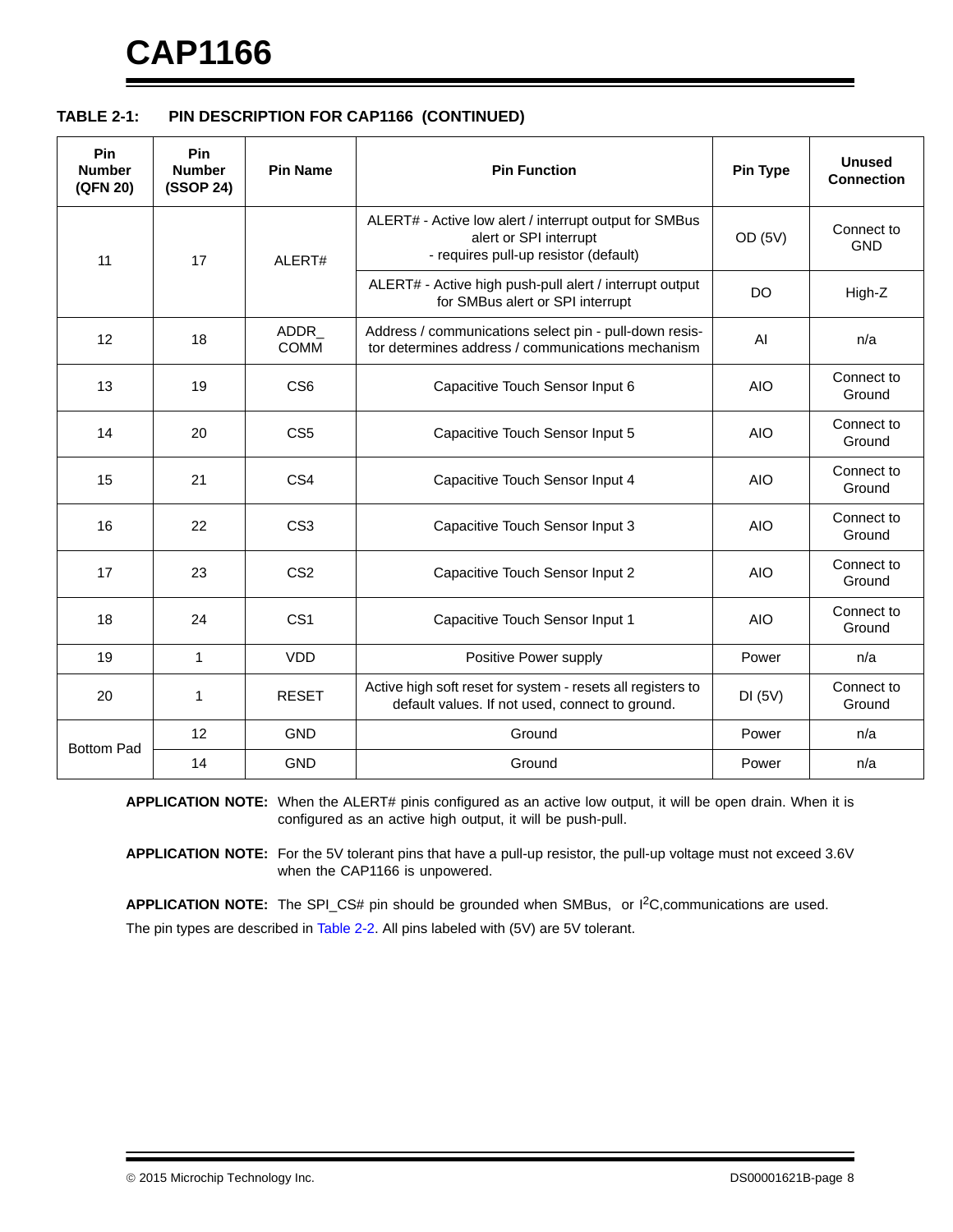#### <span id="page-8-0"></span>**TABLE 2-2: PIN TYPES**

| <b>Pin Type</b> | <b>Description</b>                                                                                                                                                                   |
|-----------------|--------------------------------------------------------------------------------------------------------------------------------------------------------------------------------------|
| Power           | This pin is used to supply power or ground to the device.                                                                                                                            |
| DI              | Digital Input - This pin is used as a digital input. This pin is 5V tolerant.                                                                                                        |
| <b>AIO</b>      | Analog Input / Output - This pin is used as an I/O for analog signals.                                                                                                               |
| DIOD.           | Digital Input / Open Drain Output - This pin is used as a digital I/O. When it is used as an out-<br>put, it is open drain and requires a pull-up resistor. This pin is 5V tolerant. |
| <b>OD</b>       | Open Drain Digital Output - This pin is used as a digital output. It is open drain and requires a<br>pull-up resistor. This pin is 5V tolerant.                                      |
| DO              | Push-pull Digital Output - This pin is used as a digital output and can sink and source current.                                                                                     |
| <b>DIO</b>      | Push-pull Digital Input / Output - This pin is used as an I/O for digital signals.                                                                                                   |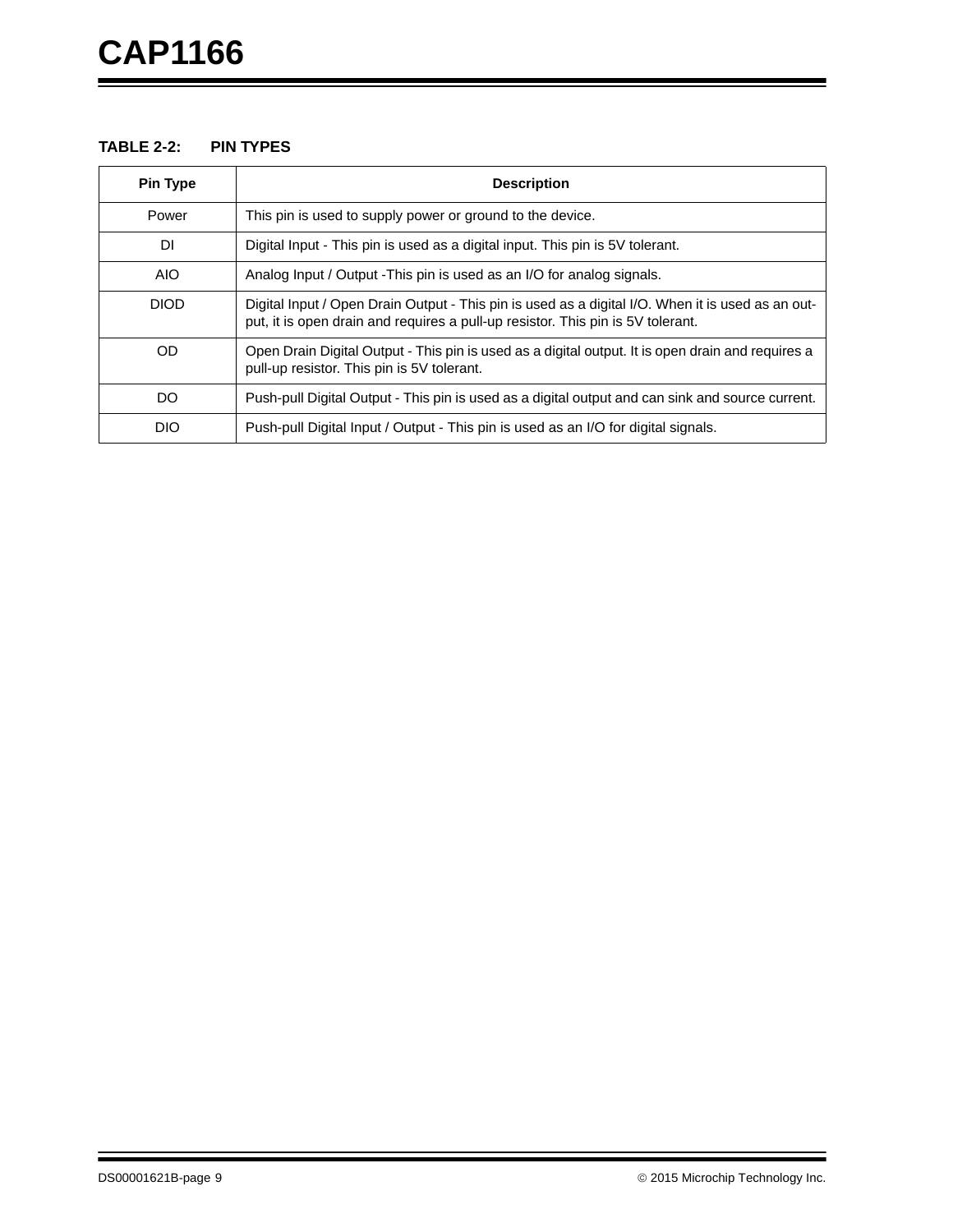### <span id="page-9-0"></span>**3.0 ELECTRICAL SPECIFICATIONS**

#### **TABLE 3-1: ABSOLUTE MAXIMUM RATINGS**

| Voltage on 5V tolerant pins $(V_{5VT}$ PIN)                                             | $-0.3$ to 5.5       |      |
|-----------------------------------------------------------------------------------------|---------------------|------|
| Voltage on 5V tolerant pins ( $ V_{5VT}$ PIN - $V_{DD}$ ) Note 3-2                      | $0$ to $3.6$        | ν    |
| Voltage on VDD pin                                                                      | $-0.3$ to 4         | ν    |
| Voltage on any other pin to GND                                                         | $-0.3$ to VDD + 0.3 |      |
| Package Power Dissipation up to $T_A = 85^{\circ}$ C for 20 pin QFN<br>$(see Note 3-3)$ | 0.9                 | W    |
| Junction to Ambient $(\theta_{JA})$ (see Note 3-4)                                      | 58                  | °C/W |
| Operating Ambient Temperature Range                                                     | $-40$ to 125        | °C   |
| Storage Temperature Range                                                               | $-55$ to 150        | °C   |
| ESD Rating, All Pins, HBM                                                               | 8000                | ν    |

**Note 3-1** Stresses above those listed could cause permanent damage to the device. This is a stress rating only and functional operation of the device at any other condition above those indicated in the operation sections of this specification is not implied.

<span id="page-9-1"></span>**Note 3-2** For the 5V tolerant pins that have a pull-up resistor, the voltage difference between  $V_{5VT-PIN}$  and  $V_{DD}$ must never exceed 3.6V.

<span id="page-9-2"></span>**Note 3-3** The Package Power Dissipation specification assumes a recommended thermal via design consisting of a 3x3 matrix of 0.3mm (12mil) vias at 1.0mm pitch connected to the ground plane with a 2.5 x 2.5mm thermal landing.

<span id="page-9-3"></span>**Note 3-4** Junction to Ambient (θ<sub>JA</sub>) is dependent on the design of the thermal vias. Without thermal vias and a thermal landing, the  $\theta_{JA}$  is approximately 60°C/W including localized PCB temperature increase.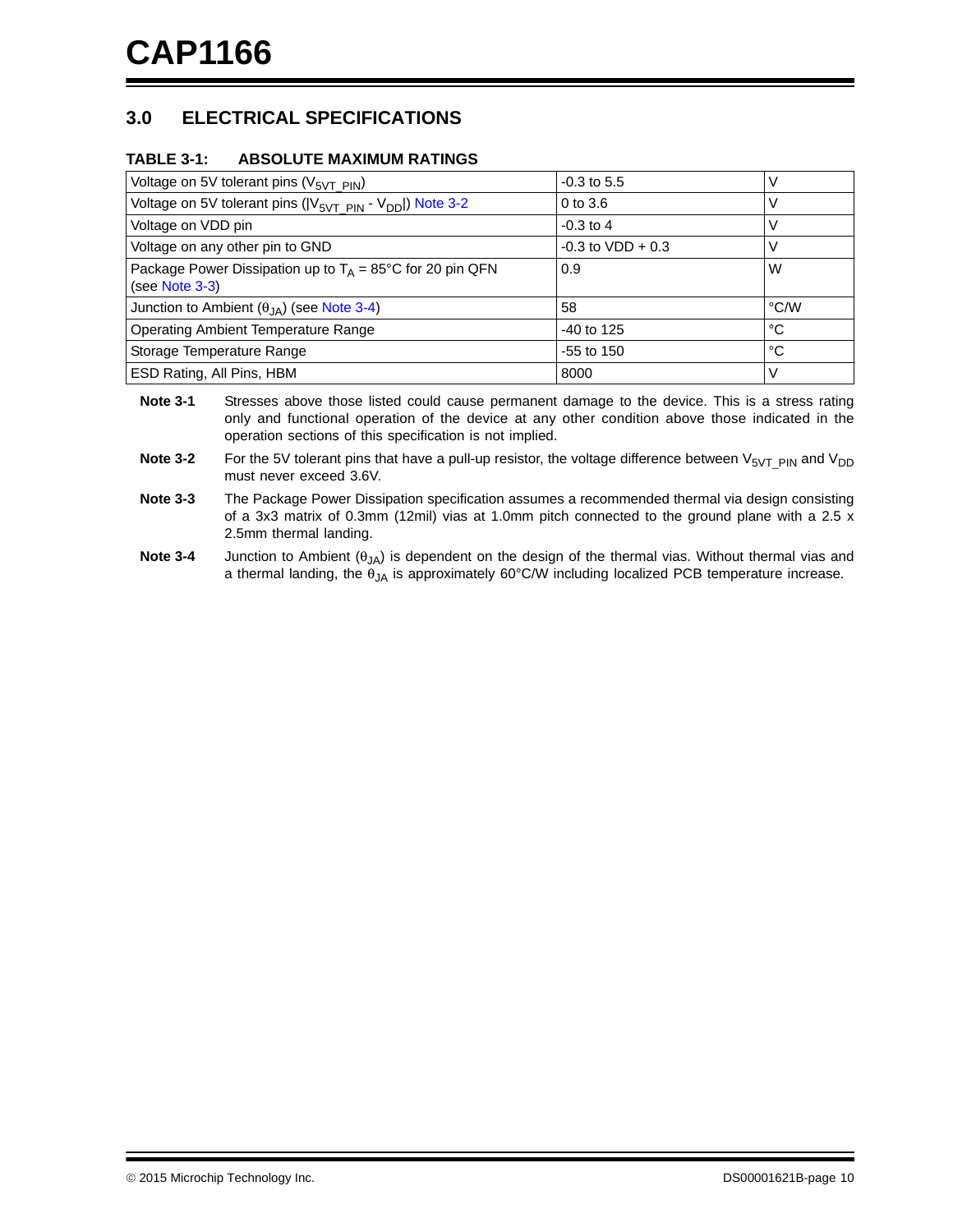|                                               | $V_{DD}$ = 3V to 3.6V, $T_A$ = 0°C to 85°C, all typical values at $T_A$ = 27°C unless otherwise noted. |                |                                       |                |               |                                                                                                                                                         |  |  |  |
|-----------------------------------------------|--------------------------------------------------------------------------------------------------------|----------------|---------------------------------------|----------------|---------------|---------------------------------------------------------------------------------------------------------------------------------------------------------|--|--|--|
| Characteristic                                | Symbol                                                                                                 | Min            | <b>Typ</b>                            | Max            | Unit          | <b>Conditions</b>                                                                                                                                       |  |  |  |
|                                               |                                                                                                        |                | DC Power                              |                |               |                                                                                                                                                         |  |  |  |
| <b>Supply Voltage</b>                         | $V_{DD}$                                                                                               | 3.0            | 3.3                                   | 3.6            | V             |                                                                                                                                                         |  |  |  |
|                                               | <b>I</b> STBY                                                                                          |                | 120                                   | 170            | uA            | Standby state active<br>1 sensor input monitored<br>No LEDs active<br>Default conditions (8 avg, 70ms<br>cycle time)                                    |  |  |  |
| <b>Supply Current</b>                         | $I_{STBY}$                                                                                             |                | 50                                    |                | uA            | Standby state active<br>1 sensor input monitored<br>No LEDs active<br>1 avg, 140ms cycle time,                                                          |  |  |  |
|                                               | <b>IDSLEEP</b>                                                                                         |                | 5                                     | 15             | uA            | Deep Sleep state active<br>LEDs at 100% or 0% Duty Cycle<br>No communications<br>$T_A < 40^{\circ}$ C<br>$3.135 < V_{DD} < 3.465V$                      |  |  |  |
|                                               | <b>I</b> <sub>DD</sub>                                                                                 |                | 500                                   | 600            | uA            | <b>Capacitive Sensing Active</b><br>No LEDs active                                                                                                      |  |  |  |
|                                               |                                                                                                        |                | <b>Capacitive Touch Sensor Inputs</b> |                |               |                                                                                                                                                         |  |  |  |
| Maximum Base<br>Capacitance                   | $C_{\text{BASE}}$                                                                                      |                | 50                                    |                | pF            | Pad untouched                                                                                                                                           |  |  |  |
| Minimum Detectable<br><b>Capacitive Shift</b> | $\Delta C$ TOUCH                                                                                       | 20             |                                       |                | fF            | Pad touched - default conditions (1<br>avg, 35ms cycle time, 1x sensitiv-<br>ity)                                                                       |  |  |  |
| Recommended Cap<br>Shift                      | $\Delta C$ TOUCH                                                                                       | 0.1            |                                       | $\overline{2}$ | рF            | Pad touched - Not tested                                                                                                                                |  |  |  |
| Power Supply Rejec-<br>tion                   | <b>PSR</b>                                                                                             |                | ±3                                    | ±10            | counts /<br>V | <b>Untouched Current Counts</b><br>Base Capacitance 5pF - 50pF<br>Maximum sensitivity<br>Negative Delta Counts disabled<br>All other parameters default |  |  |  |
|                                               |                                                                                                        |                | Timing                                |                |               |                                                                                                                                                         |  |  |  |
| <b>RESET Pin Delay</b>                        | t <sub>RST_DLY</sub>                                                                                   | 10             |                                       |                | ms            |                                                                                                                                                         |  |  |  |
| Time to communica-<br>tions ready             | t <sub>COMM_DLY</sub>                                                                                  |                |                                       | 15             | ms            |                                                                                                                                                         |  |  |  |
| Time to first conver-<br>sion ready           | t <sub>CONV_DLY</sub>                                                                                  |                | 170                                   | 200            | ms            |                                                                                                                                                         |  |  |  |
|                                               |                                                                                                        |                | <b>LED Drivers</b>                    |                |               |                                                                                                                                                         |  |  |  |
| Duty Cycle                                    | <b>DUTY<sub>LED</sub></b>                                                                              | 0              |                                       | 100            | %             | Programmable                                                                                                                                            |  |  |  |
| <b>Drive Frequency</b>                        | $f_{LED}$                                                                                              |                | $\overline{c}$                        |                | kHz           |                                                                                                                                                         |  |  |  |
| <b>Sinking Current</b>                        | <b>I</b> SINK                                                                                          |                |                                       | 24             | mA            | $V_{OL} = 0.4$                                                                                                                                          |  |  |  |
| <b>Sourcing Current</b>                       | <b>I</b> SOURCE                                                                                        |                |                                       | 24             | mA            | $V_{OH} = V_{DD} - 0.4$                                                                                                                                 |  |  |  |
| Leakage Current                               | <b>ILEAK</b>                                                                                           |                |                                       | ±5             | uA            | powered or unpowered<br>$TA < 85^{\circ}C$<br>pull-up voltage $\leq$ 3.6V if unpowered                                                                  |  |  |  |
|                                               |                                                                                                        |                | I/O Pins                              |                |               |                                                                                                                                                         |  |  |  |
| Output Low Voltage                            | $V_{OL}$                                                                                               |                |                                       | 0.4            | V             | $I_{SINK\_IO} = 8mA$                                                                                                                                    |  |  |  |
| Output High Voltage                           | $V_{OL}$                                                                                               | $V_{DD}$ - 0.4 |                                       |                | V             | $I_{\text{SOURCE\_IO}} = 8 \text{mA}$                                                                                                                   |  |  |  |

#### **TABLE 3-2: ELECTRICAL SPECIFICATIONS**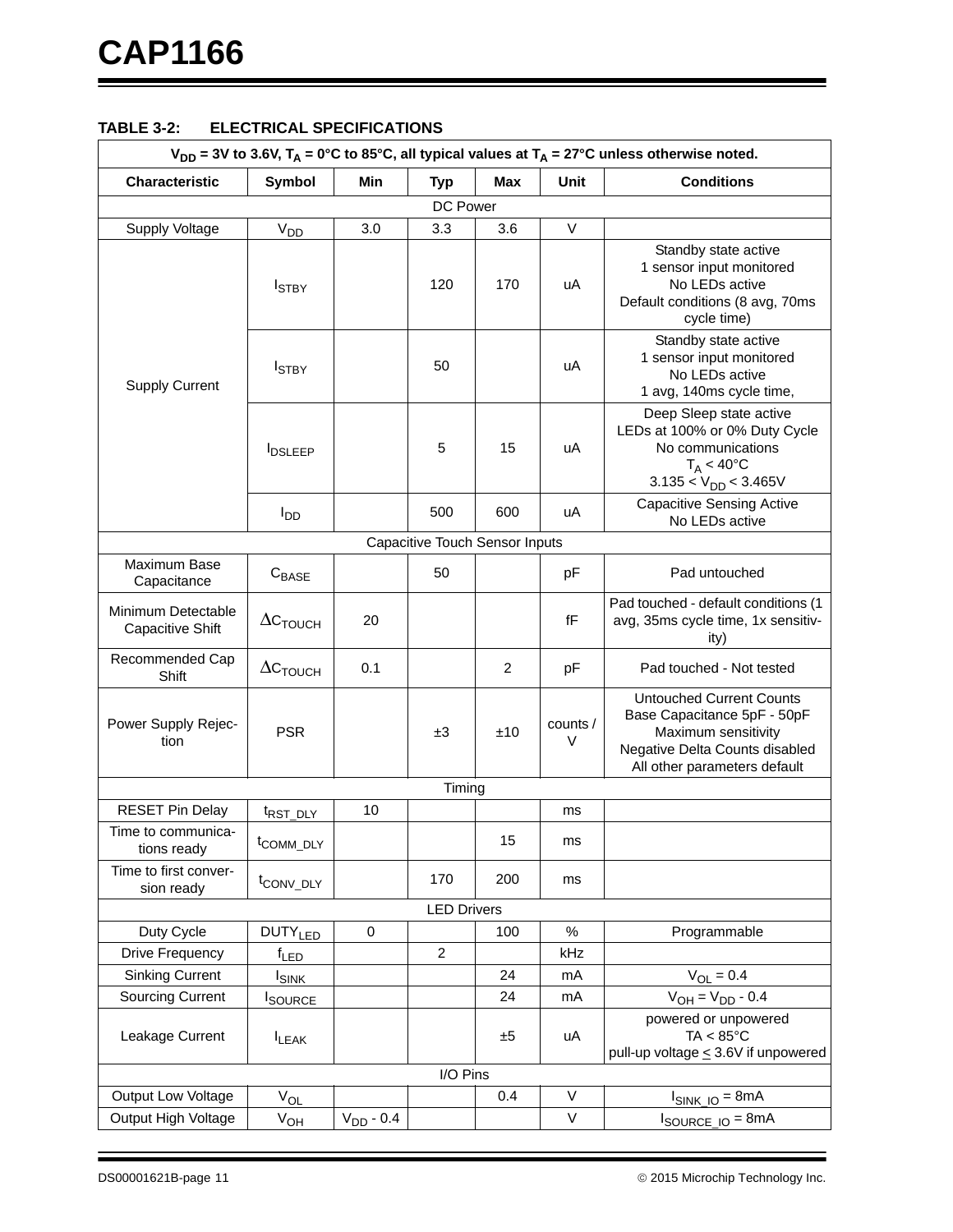#### **TABLE 3-2: ELECTRICAL SPECIFICATIONS (CONTINUED)**

|                                                 | $V_{DD}$ = 3V to 3.6V, $T_A$ = 0°C to 85°C, all typical values at $T_A$ = 27°C unless otherwise noted. |                           |                     |                           |             |                                                                                          |  |  |  |
|-------------------------------------------------|--------------------------------------------------------------------------------------------------------|---------------------------|---------------------|---------------------------|-------------|------------------------------------------------------------------------------------------|--|--|--|
| Characteristic                                  | <b>Symbol</b>                                                                                          | Min                       | <b>Typ</b>          | Max                       | <b>Unit</b> | <b>Conditions</b>                                                                        |  |  |  |
| Input High Voltage                              | $V_{\text{IH}}$                                                                                        | 2.0                       |                     |                           | V           |                                                                                          |  |  |  |
| Input Low Voltage                               | $V_{IL}$                                                                                               |                           |                     | 0.8                       | V           |                                                                                          |  |  |  |
| Leakage Current                                 | <b>ILEAK</b>                                                                                           |                           |                     | ±5                        | uA          | powered or unpowered<br>$T_A < 85^{\circ}$ C<br>pull-up voltage $\leq$ 3.6V if unpowered |  |  |  |
| <b>RESET Pin Release</b><br>to conversion ready | <sup>t</sup> RESET                                                                                     |                           | 170                 | 200                       | ms          |                                                                                          |  |  |  |
|                                                 |                                                                                                        |                           | <b>SMBus Timing</b> |                           |             |                                                                                          |  |  |  |
| Input Capacitance                               | $\mathrm{C_{IN}}$                                                                                      |                           | 5                   |                           | рF          |                                                                                          |  |  |  |
| <b>Clock Frequency</b>                          | $f_{\mathsf{SMB}}$                                                                                     | 10                        |                     | 400                       | kHz         |                                                                                          |  |  |  |
| Spike Suppression                               | $t_{SP}$                                                                                               |                           |                     | 50                        | ns          |                                                                                          |  |  |  |
| Bus Free Time Stop to<br><b>Start</b>           | $t_{\text{BUF}}$                                                                                       | 1.3                       |                     |                           | <b>us</b>   |                                                                                          |  |  |  |
| <b>Start Setup Time</b>                         | t <sub>SU:STA</sub>                                                                                    | 0.6                       |                     |                           | us          |                                                                                          |  |  |  |
| <b>Start Hold Time</b>                          | <sup>t</sup> HD:STA                                                                                    | 0.6                       |                     |                           | us          |                                                                                          |  |  |  |
| Stop Setup Time                                 | <sup>t</sup> s∪:sтo                                                                                    | 0.6                       |                     |                           | us          |                                                                                          |  |  |  |
| Data Hold Time                                  | t <sub>HD:DAT</sub>                                                                                    | $\Omega$                  |                     |                           | us          | When transmitting to the master                                                          |  |  |  |
| Data Hold Time                                  | t <sub>HD:DAT</sub>                                                                                    | 0.3                       |                     |                           | us          | When receiving from the master                                                           |  |  |  |
| Data Setup Time                                 | t <sub>SU:DAT</sub>                                                                                    | 0.6                       |                     |                           | us          |                                                                                          |  |  |  |
| <b>Clock Low Period</b>                         | t <sub>LOW</sub>                                                                                       | 1.3                       |                     |                           | us          |                                                                                          |  |  |  |
| Clock High Period                               | <sup>t</sup> HIGH                                                                                      | 0.6                       |                     |                           | us          |                                                                                          |  |  |  |
| Clock / Data Fall Time                          | <b>t<sub>FALL</sub></b>                                                                                |                           |                     | 300                       | ns          | Min = $20+0.1C_{\text{LOAD}}$ ns                                                         |  |  |  |
| Clock / Data Rise<br>Time                       | <sup>t</sup> RISE                                                                                      |                           |                     | 300                       | ns          | $Min = 20+0.1C_{LOAD}$ ns                                                                |  |  |  |
| Capacitive Load                                 | $C_{LOAD}$                                                                                             |                           |                     | 400                       | pF          | per bus line                                                                             |  |  |  |
|                                                 |                                                                                                        |                           | SPI Timing          |                           |             |                                                                                          |  |  |  |
| <b>Clock Period</b>                             | tp                                                                                                     | 250                       |                     |                           | ns          |                                                                                          |  |  |  |
| <b>Clock Low Period</b>                         | t <sub>LOW</sub>                                                                                       | $0.4 \times t_{P}$        |                     | $0.6 \times t_{P}$        | ns          |                                                                                          |  |  |  |
| Clock High Period                               | $t_{HIGH}$                                                                                             | $0.4 \times t_{\text{P}}$ |                     | $0.6 \times t_{P}$        | ns          |                                                                                          |  |  |  |
| Clock Rise / Fall time                          | $t_{\text{RISE}}$ / $t_{\text{FALL}}$                                                                  |                           |                     | $0.1 \times t_{\text{P}}$ | ns          |                                                                                          |  |  |  |
| Data Output Delay                               | $t_{D:CLK}$                                                                                            |                           |                     | 10                        | ns          |                                                                                          |  |  |  |
| Data Setup Time                                 | t <sub>SU:DAT</sub>                                                                                    | 20                        |                     |                           | ns          |                                                                                          |  |  |  |
| Data Hold Time                                  | <sup>t</sup> HD:DAT                                                                                    | 20                        |                     |                           | ns          |                                                                                          |  |  |  |
| SPI_CS# to SPI_CLK<br>setup time                | t <sub>SU:CS</sub>                                                                                     | 0                         |                     |                           | ns          |                                                                                          |  |  |  |
| Wake Time                                       | t <sub>WAKE</sub>                                                                                      | 10                        |                     | 20                        | <b>us</b>   | SPI CS# asserted to CLK assert                                                           |  |  |  |

**Note 3-5** The ALERT pin will not glitch high or low at power up if connected to VDD or another voltage.

**Note 3-6** The SMCLK and SMDATA pins will not glitch low at power up if connected to VDD or another voltage.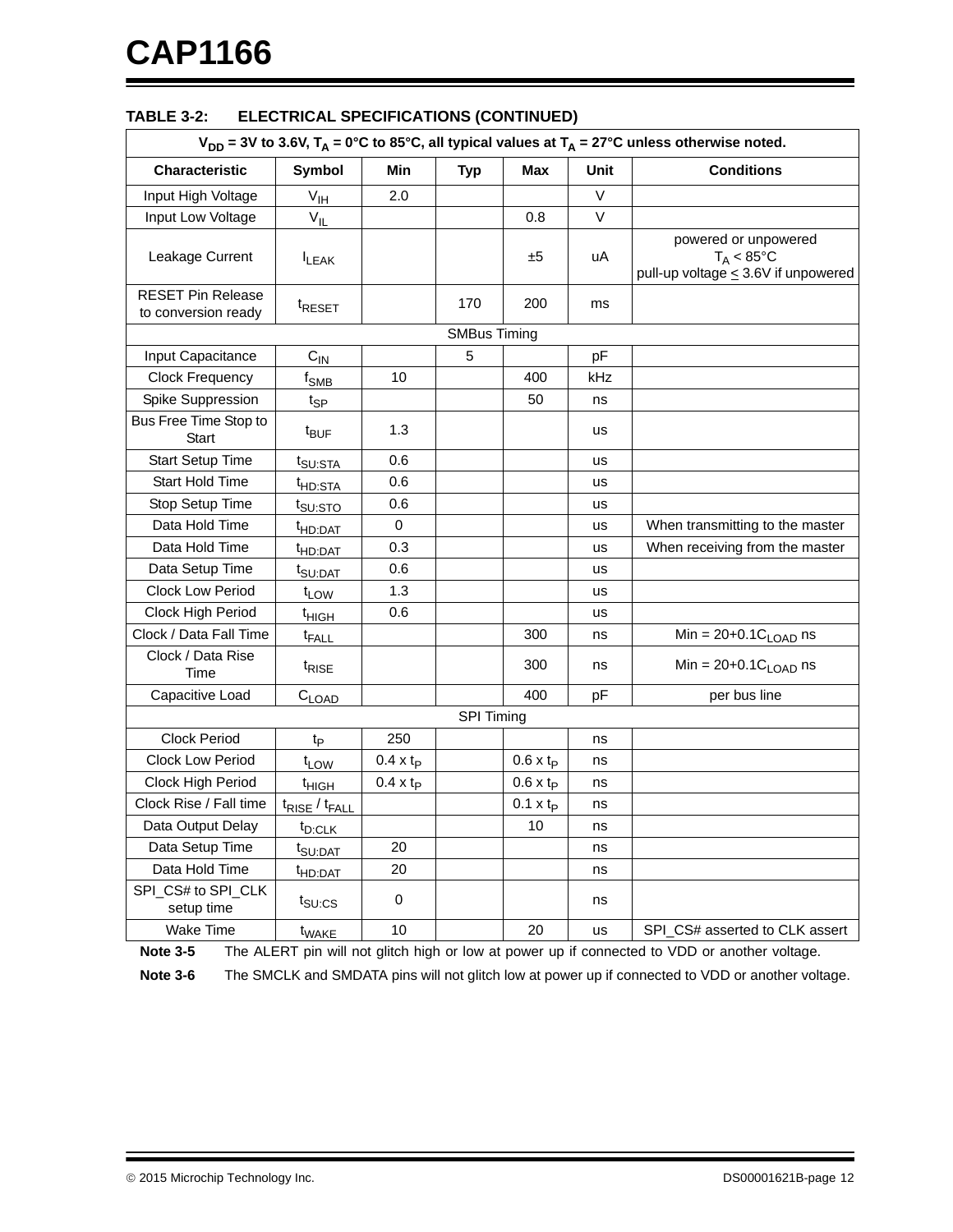#### <span id="page-12-0"></span>**4.0 COMMUNICATIONS**

#### **4.1 Communications**

The CAP1166communicates using the 2-wire SMBus or  $I^2C$  bus, the 2-wire proprietary BC-Link, or the SPI bus. If the proprietary BC-Link protocol is required for your application, please contact your Microchip representative for ordering instructions. Regardless of communication mechanism, the device functionality remains unchanged. The communications mechanism as well as the SMBus (or  $I^2C$ ) slave address is determined by the resistor connected between the ADDR\_COMM pin and ground as shown in [Table 4-1.](#page-12-1)

<span id="page-12-1"></span>

| Pull-Down Resistor (+/- 5%) | <b>Protocol Used</b>                                             | <b>SMBus Address</b> |
|-----------------------------|------------------------------------------------------------------|----------------------|
| <b>GND</b>                  | SPI Communications using Normal<br>4-wire Protocol Used          | n/a                  |
| 56k                         | SPI Communications using Bi-<br>Directional 3-wire Protocol Used | n/a                  |
| 68k                         | Reserved                                                         | n/a                  |
| 82k                         | SMBus / $I^2C$                                                   | $0101\_100(r/w)$     |
| 100k                        | SMBus / $I^2C$                                                   | 0101_011(r/w)        |
| 120k                        | SMBus / $I^2C$                                                   | $0101_010(r/w)$      |
| 150 <sub>k</sub>            | SMBus / $I^2C$                                                   | $0101_001(r/w)$      |
| VDD                         | SMBus / $I^2C$                                                   | $0101_000(r/w)$      |

#### 4.1.1 SMBUS (I<sup>2</sup>C) COMMUNICATIONS

When configured to communicate via the SMBus, the CAP1166 supports the following protocols: Send Byte, Receive Byte, Read Byte, Write Byte, Read Block, and Write Block. In addition, the device supports I<sup>2</sup>C formatting for block read and block write protocols.

**APPLICATION NOTE:** For SMBus/I2C communications, the SPI\_CS# pin is not used and should be grounded; any data presented to this pin will be ignored.

See [Section 4.2](#page-12-2) and [Section 4.3](#page-14-0) for more information on the SMBus bus and protocols respectively.

#### 4.1.2 SPI COMMUNICATIONS

When configured to communicate via the SPI bus, the CAP1166supports both bi-directional 3-wire and normal 4-wire protocols and uses the SPI\_CS# pin to enable communications.

**APPLICATION NOTE:** See [Section 4.5](#page-15-0) and [Section 4.6](#page-17-0) for more information on the SPI bus and protocols respectively.Upon power up, the CAP1166 will not respond to any communications for up to 15ms. After this time, full functionality is available.

#### <span id="page-12-2"></span>**4.2 System Management Bus**

The CAP1166 communicates with a host controller, such as an SIO, through the SMBus. The SMBus is a two-wire serial communication protocol between a computer host and its peripheral devices. A detailed timing diagram is shown in [Figure 4-1.](#page-13-0) Stretching of the SMCLK signal is supported; however, the CAP1166 will not stretch the clock signal.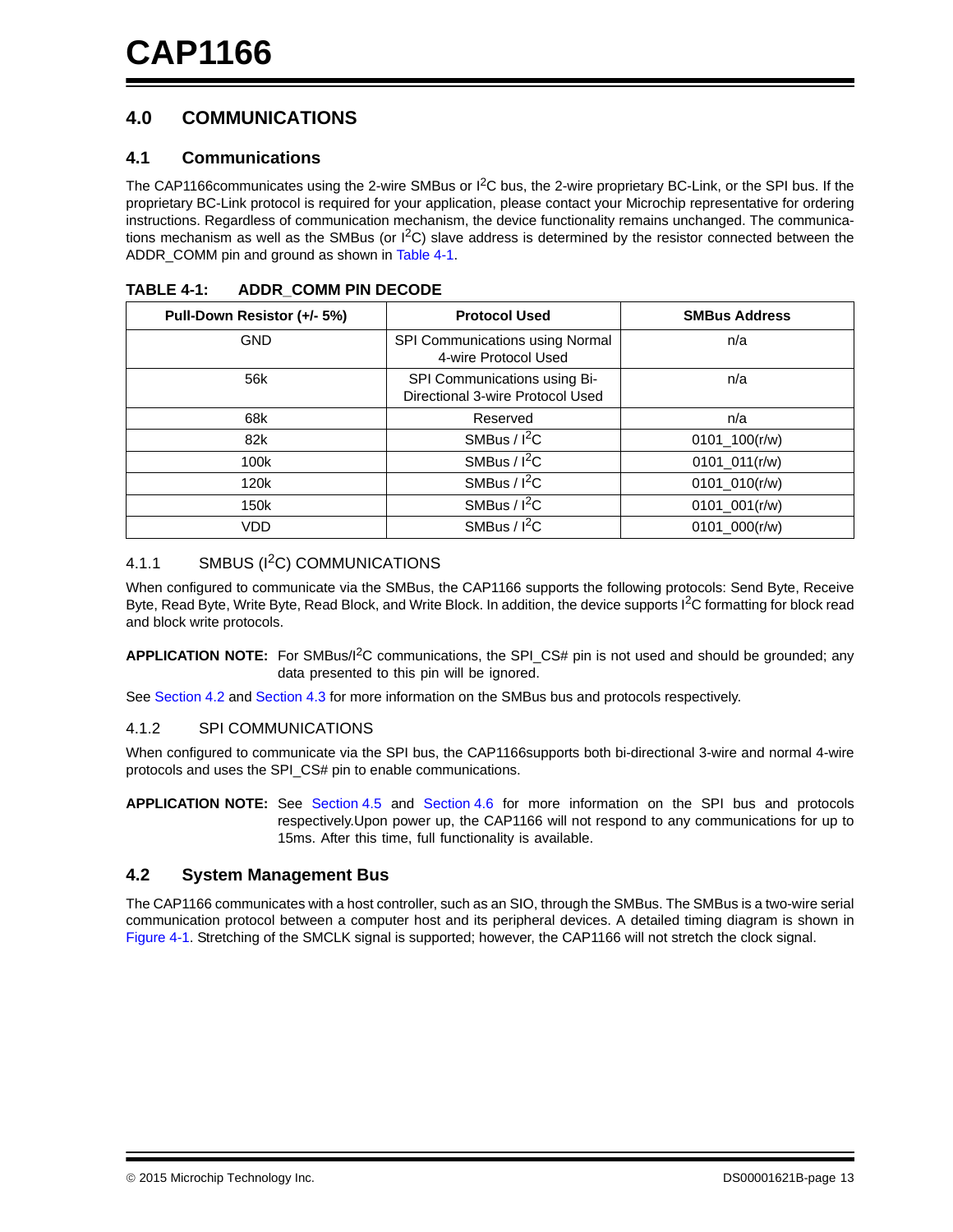

<span id="page-13-0"></span>

#### 4.2.1 SMBUS START BIT

The SMBus Start bit is defined as a transition of the SMBus Data line from a logic '1' state to a logic '0' state while the SMBus Clock line is in a logic '1' state.

#### 4.2.2 SMBUS ADDRESS AND RD / WR BIT

The SMBus Address Byte consists of the 7-bit slave address followed by the RD /  $\overline{\text{WR}}$  indicator bit. If this RD /  $\overline{\text{WR}}$  bit is a logic '0', then the SMBus Host is writing data to the slave device. If this RD / WR bit is a logic '1', then the SMBus Host is reading data from the slave device.

See [Table 4-1](#page-12-1) for available SMBus addresses.

#### 4.2.3 SMBUS DATA BYTES

All SMBus Data bytes are sent most significant bit first and composed of 8-bits of information.

#### 4.2.4 SMBUS ACK AND NACK BITS

The SMBus slave will acknowledge all data bytes that it receives. This is done by the slave device pulling the SMBus Data line low after the 8th bit of each byte that is transmitted. This applies to both the Write Byte and Block Write protocols.

The Host will NACK (not acknowledge) the last data byte to be received from the slave by holding the SMBus data line high after the 8th data bit has been sent. For the Block Read protocol, the Host will ACK each data byte that it receives except the last data byte.

#### 4.2.5 SMBUS STOP BIT

The SMBus Stop bit is defined as a transition of the SMBus Data line from a logic '0' state to a logic '1' state while the SMBus clock line is in a logic '1' state. When the CAP1166 detects an SMBus Stop bit and it has been communicating with the SMBus protocol, it will reset its slave interface and prepare to receive further communications.

#### 4.2.6 SMBUS TIMEOUT

The CAP1166 includes an SMBus timeout feature. Following a 30ms period of inactivity on the SMBus where the SMCLK pin is held low, the device will timeout and reset the SMBus interface.

The timeout function defaults to disabled. It can be enabled by setting the TIMEOUT bit in the Configuration register (see [Section 6.6, "Configuration Registers"](#page-36-0)).

#### 4.2.7 SMBUS AND <sup>2</sup>C COMPATIBILITY

The major differences between SMBus and  $I<sup>2</sup>C$  devices are highlighted here. For more information, refer to the SMBus 2.0 and I<sup>2</sup>C specifications. For information on using the CAP1166 in an I<sup>2</sup>C system, refer to AN 14.0 Dedicated Slave Devices in I<sup>2</sup>C Systems.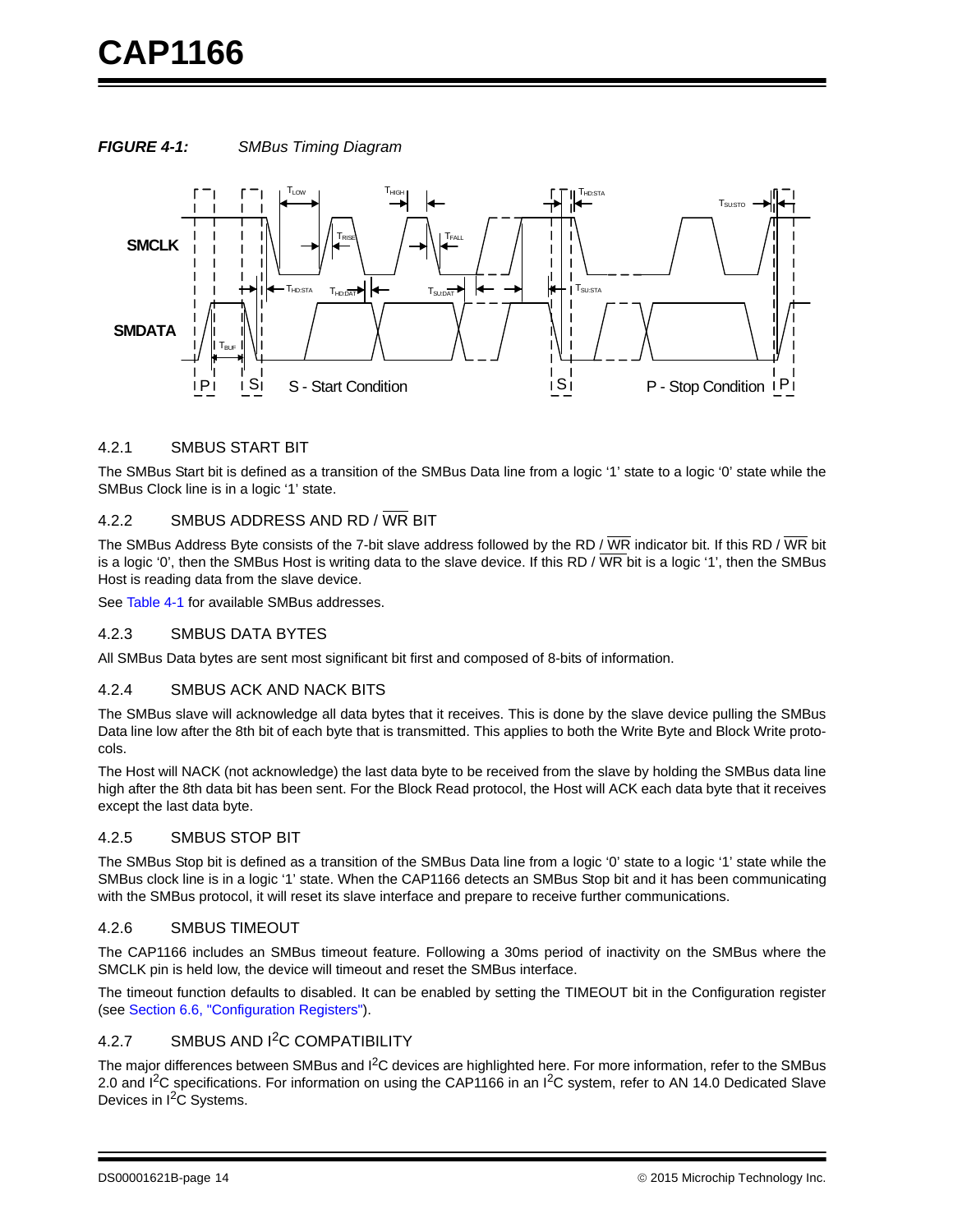- 1. CAP1166 supports I<sup>2</sup>C fast mode at 400kHz. This covers the SMBus max time of 100kHz.
- 2. Minimum frequency for SMBus communications is 10kHz.
- 3. The SMBus slave protocol will reset if the clock is held at a logic '0' for longer than 30ms. This timeout functionality is disabled by default in the CAP1166 and can be enabled by writing to the TIMEOUT bit.  $I^2C$  does not have a timeout.
- 4. The SMBus slave protocol will reset if both the clock and data lines are held at a logic '1' for longer than 200µs (idle condition). This function is disabled by default in the CAP1166 and can be enabled by writing to the TIME-OUT bit.  $I^2C$  does not have an idle condition.
- 5. I<sup>2</sup>C devices do not support the Alert Response Address functionality (which is optional for SMBus).
- 6. I<sup>2</sup>C devices support block read and write differently. I<sup>2</sup>C protocol allows for unlimited number of bytes to be sent in either direction. The SMBus protocol requires that an additional data byte indicating number of bytes to read / write is transmitted. The CAP1166 supports I<sup>2</sup>C formatting only.

#### <span id="page-14-0"></span>**4.3 SMBus Protocols**

The CAP1166 is SMBus 2.0 compatible and supports Write Byte, Read Byte, Send Byte, and Receive Byte as valid protocols as shown below.

All of the below protocols use the convention in [Table 4-2.](#page-14-1)

<span id="page-14-1"></span>

| <b>TABLE 4-2:</b>             | <b>PROTOCOL FORMAT</b>          |  |
|-------------------------------|---------------------------------|--|
| Data Sent to<br><b>Device</b> | Data Sent to the<br><b>HOst</b> |  |
| Data sent                     | Data sent                       |  |

#### 4.3.1 SMBUS WRITE BYTE

The Write Byte is used to write one byte of data to a specific register as shown in [Table 4-3](#page-14-2).

#### <span id="page-14-2"></span>**TABLE 4-3: WRITE BYTE PROTOCOL**

| <b>Start</b> | <b>Slave</b><br><b>Address</b> | <b>WR</b> | <b>ACK</b> | Register<br><b>Address</b> | ACK | <b>Register Data</b> | <b>ACK</b> | <b>Stop</b> |
|--------------|--------------------------------|-----------|------------|----------------------------|-----|----------------------|------------|-------------|
| $\sim 0$     | vvv<br>vvvv                    |           |            | XXh                        |     | XXh                  |            | <- ل        |

#### 4.3.2 SMBUS READ BYTE

The Read Byte protocol is used to read one byte of data from the registers as shown in [Table 4-4.](#page-14-3)

#### <span id="page-14-3"></span>**TABLE 4-4: READ BYTE PROTOCOL**

| <b>Start</b> | <b>Slave</b><br><b>Address</b> | <b>WR</b> | <b>ACK</b> | <b>Register</b><br><b>Address</b> | <b>ACK</b> | <b>Start</b> | <b>Slave</b><br>Address | <b>RD</b> | <b>ACK</b> | <b>Register</b><br><b>Data</b> | <b>NACK</b> | <b>Stop</b> |
|--------------|--------------------------------|-----------|------------|-----------------------------------|------------|--------------|-------------------------|-----------|------------|--------------------------------|-------------|-------------|
| 1->0         | <b>VVV</b><br><b>VVVV</b>      | $\sim$    |            | XXh                               |            | ->0          | <b>VVV</b><br>vvvv      |           |            | XXh                            |             | <- ل        |

#### 4.3.3 SMBUS SEND BYTE

The Send Byte protocol is used to set the internal address register pointer to the correct address location. No data is transferred during the Send Byte protocol as shown in [Table 4-5.](#page-14-4)

**APPLICATION NOTE:** The Send Byte protocol is not functional in Deep Sleep (i.e., DSLEEP bit is set).

<span id="page-14-4"></span>**TABLE 4-5: SEND BYTE PROTOCOL**

| <b>Start</b> | <b>Slave Address</b> | <b>WR</b> | ACK | <b>Register Address</b> | <b>ACK</b> | Stop |
|--------------|----------------------|-----------|-----|-------------------------|------------|------|
| -> 0         | vvv<br><b>VVVV</b>   |           |     | XXh                     |            | د- ۱ |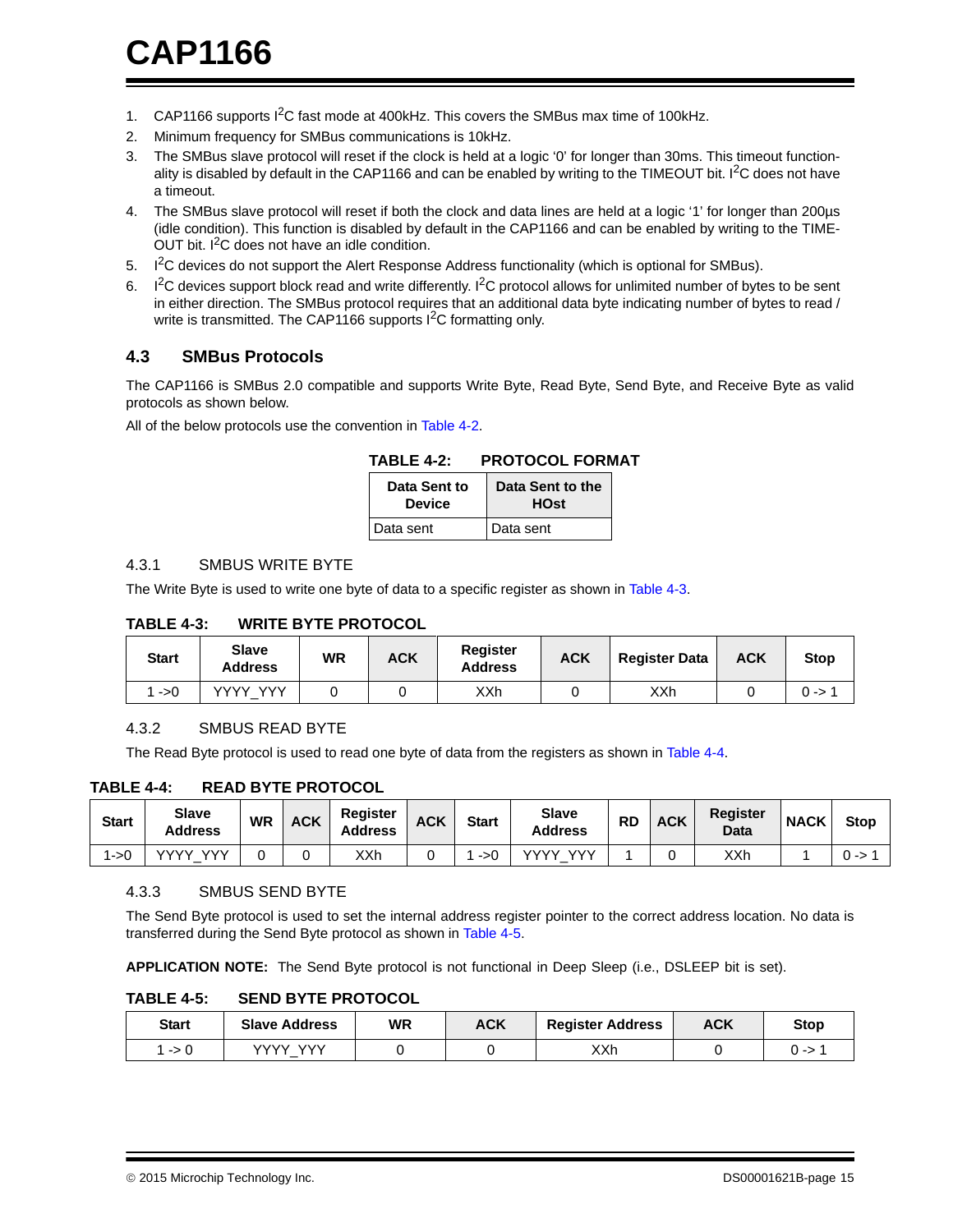## **CAP1166**

#### 4.3.4 SMBUS RECEIVE BYTE

The Receive Byte protocol is used to read data from a register when the internal register address pointer is known to be at the right location (e.g., set via Send Byte). This is used for consecutive reads of the same register as shown in [Table 4-6.](#page-15-3)

**APPLICATION NOTE:** The Receive Byte protocol is not functional in Deep Sleep (i.e., DSLEEP bit is set).

<span id="page-15-3"></span>

| <b>TABLE 4-6:</b> | <b>RECEIVE BYTE PROTOCOL</b> |
|-------------------|------------------------------|
|                   |                              |

| <b>Start</b> | <b>Slave Address</b>      | <b>ACK</b><br>RD |  | <b>Register Data</b> | <b>NACK</b> | <b>Stop</b> |
|--------------|---------------------------|------------------|--|----------------------|-------------|-------------|
| ر) --        | <b>VVV</b><br><b>VVVV</b> |                  |  | XXh                  |             | <- ل        |

#### **4.4 I2C Protocols**

The CAP1166 supports I<sup>2</sup>C Block Write and Block Read.

<span id="page-15-2"></span>**TABLE 4-7: BLOCK WRITE PROTOCOL**

The protocols listed below use the convention in [Table 4-2.](#page-14-1)

#### 4.4.1 BLOCK WRITE

The Block Write is used to write multiple data bytes to a group of contiguous registers as shown in [Table 4-7](#page-15-2).

**APPLICATION NOTE:** When using the Block Write protocol, the internal address pointer will be automatically incremented after every data byte is received. It will wrap from FFh to 00h.

| 18955-1-1. |                         | <b>DLOGR WRITE FROTOGOL</b> |            |                     |  |
|------------|-------------------------|-----------------------------|------------|---------------------|--|
| Start      | Slave<br><b>Address</b> | <b>WR</b>                   | <b>ACK</b> | Register<br>Address |  |

| <b>Start</b>  | <b>Slave</b><br><b>Address</b> | <b>WR</b>        | <b>ACK</b> | <b>Register</b><br><b>Address</b> | <b>ACK</b>       | <b>Register Data</b> | <b>ACK</b> |
|---------------|--------------------------------|------------------|------------|-----------------------------------|------------------|----------------------|------------|
| 1 ->0         | YYYY YYY                       |                  |            | <b>XXh</b>                        |                  | <b>XXh</b>           |            |
| Register Data | <b>ACK</b>                     | Register<br>Data | <b>ACK</b> | $\cdots$                          | Register<br>Data | <b>ACK</b>           | Stop       |
| XXh           |                                | XXh              |            | $\cdots$                          | XXh              |                      | $0 - 1$    |

#### 4.4.2 BLOCK READ

The Block Read is used to read multiple data bytes from a group of contiguous registers as shown in [Table 4-8](#page-15-1).

**APPLICATION NOTE:** When using the Block Read protocol, the internal address pointer will be automatically incremented after every data byte is received. It will wrap from FFh to 00h.

<span id="page-15-1"></span>**TABLE 4-8: BLOCK READ PROTOCOL**

| <b>Start</b> | <b>Slave</b><br><b>Address</b> | <b>WR</b>  | <b>ACK</b>       | Register<br><b>Address</b> | <b>ACK</b>       | <b>Start</b> | <b>Slave</b><br><b>Address</b> | <b>RD</b>        | <b>ACK</b>  | <b>Register</b><br><b>Data</b> |
|--------------|--------------------------------|------------|------------------|----------------------------|------------------|--------------|--------------------------------|------------------|-------------|--------------------------------|
| $1 - 0$      | YYYY YYY                       |            |                  | XXh                        |                  | $\sim 0$     | YYYY YYY                       |                  |             | <b>XXh</b>                     |
| <b>ACK</b>   | Register<br>Data               | <b>ACK</b> | Register<br>Data | <b>ACK</b>                 | Register<br>Data | ACK          | $\cdots$                       | Register<br>Data | <b>NACK</b> | Stop                           |
|              | <b>XXh</b>                     |            | <b>XXh</b>       |                            | <b>XXh</b>       | 0            | .                              | XXh              |             | $0 - > 1$                      |

#### <span id="page-15-0"></span>**4.5 SPI Interface**

The SMBus has a predefined packet structure, the SPI does not. The SPI Bus can operate in two modes of operation, normal 4-wire mode and bi-directional 3-wire mode. All SPI commands consist of 8-bit packets sent to a specific slave device (identified by the CS pin).

The SPI bus will latch data on the rising edge of the clock and the clock and data both idle high.

All commands are supported via both operating modes. The supported commands are: Reset Serial interface, set address pointer, write command and read command. Note that all other codes received during the command phase are ignored and have no effect on the operation of the device.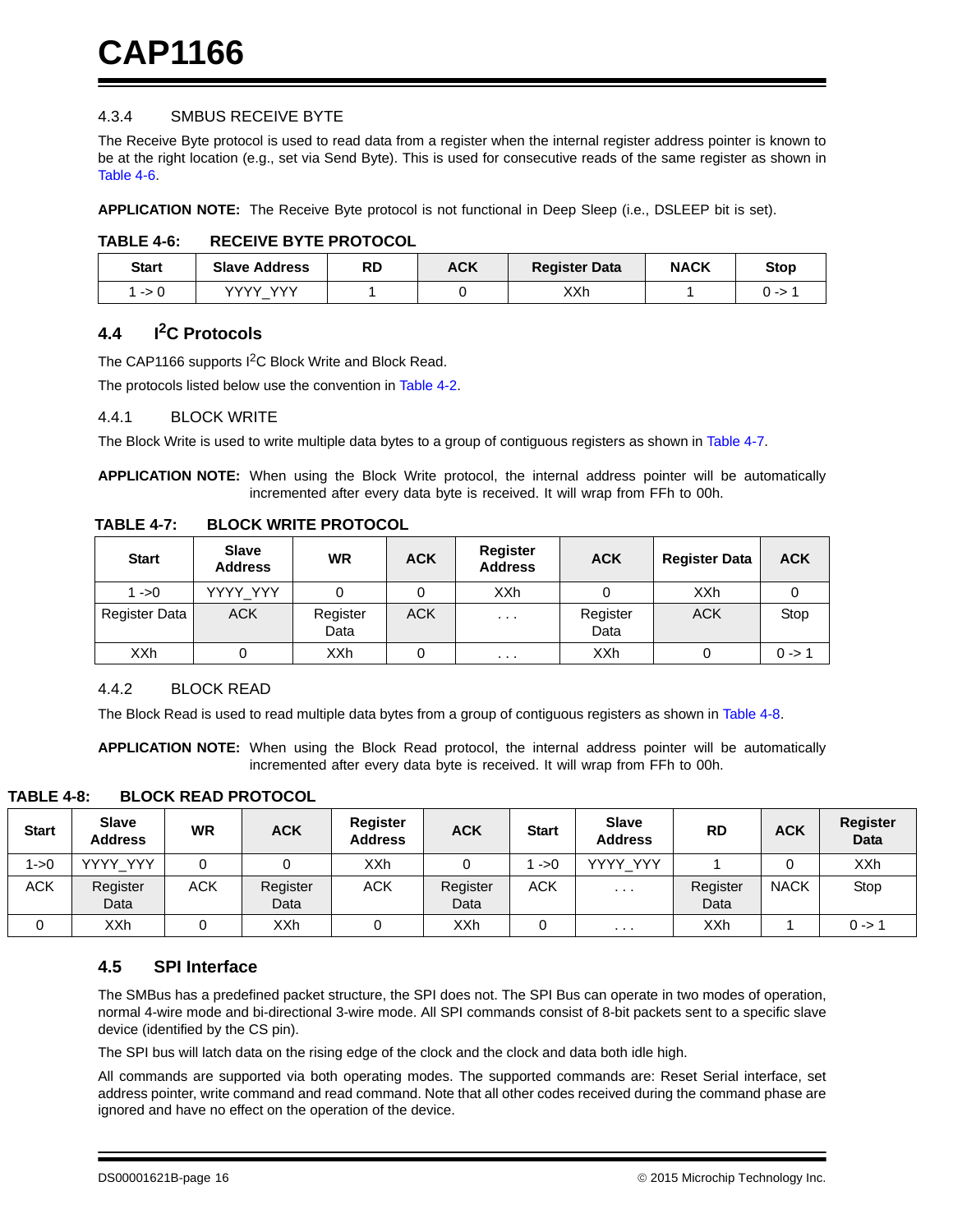



#### 4.5.1 SPI NORMAL MODE

The SPI Bus can operate in two modes of operation, normal and bi-directional mode. In the normal mode of operation, there are dedicated input and output data lines. The host communicates by sending a command along the CAP1166 SPI\_MOSI data line and reading data on the SPI\_MISO data line. Both communications occur simultaneously which allows for larger throughput of data transactions.

All basic transfers consist of two 8 bit transactions from the Master device while the slave device is simultaneously sending data at the current address pointer value.

Data writes consist of two or more 8-bit transactions. The host sends a specific write command followed by the data to write the address pointer. Data reads consist of one or more 8-bit transactions. The host sends the specific read data command and continues clocking for as many data bytes as it wishes to receive.

#### 4.5.2 SPI BI-DIRECTIONAL MODE

In the bi-directional mode of operation, the SPI data signals are combined into the SPI\_MSIO line, which is shared for data received by the device and transmitted by the device. The protocol uses a simple handshake and turn around sequence for data communications based on the number of clocks transmitted during each phase.

All basic transfers consist of two 8 bit transactions. The first is an 8 bit command phase driven by the Master device. The second is by an 8 bit data phase driven by the Master for writes, and by the CAP1166 for read operations.

The auto increment feature of the address pointer allows for successive reads or writes. The address pointer will return to 00h after reaching FFh.

#### 4.5.3 SPI\_CS# PIN

The SPI Bus is a single master, multiple slave serial bus. Each slave has a dedicated CS pin (chip select) that the master asserts low to identify that the slave is being addressed. There are no formal addressing options.

#### 4.5.4 ADDRESS POINTER

All data writes and reads are accessed from the current address pointer. In both Bi-directional mode and Full Duplex mode, the Address pointer is automatically incremented following every read command or every write command.

The address pointer will return to 00h after reaching FFh.

#### 4.5.5 SPI TIMEOUT

The CAP1166 does not detect any timeout conditions on the SPI bus.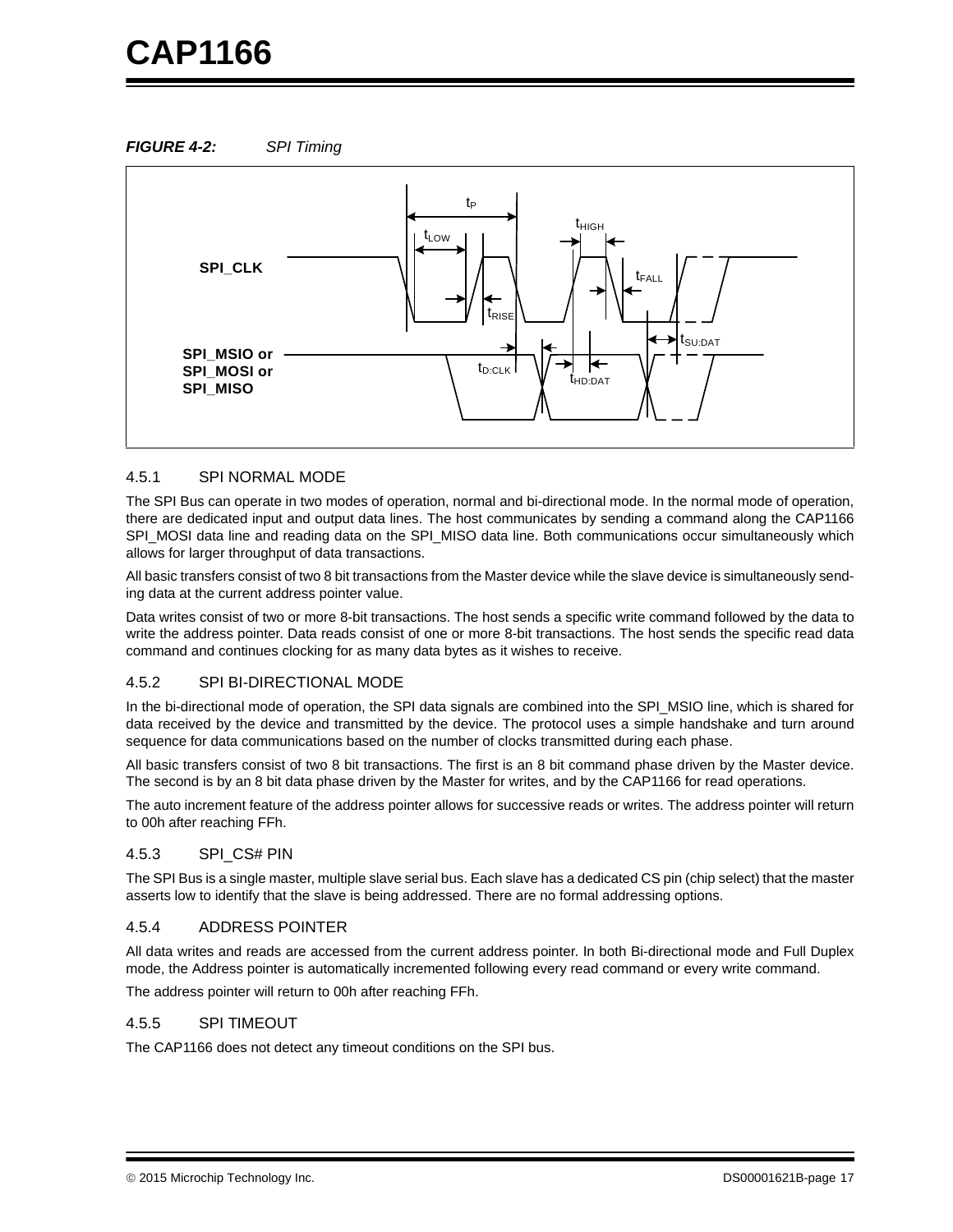<span id="page-17-1"></span>



#### 4.6.1 RESET INTERFACE

<span id="page-17-0"></span>Resets the Serial interface whenever two successive 7Ah codes are received. Regardless of the current phase of the transaction - command or data, the receipt of the successive reset commands resets the Serial communication interface only. All other functions are not affected by the reset operation.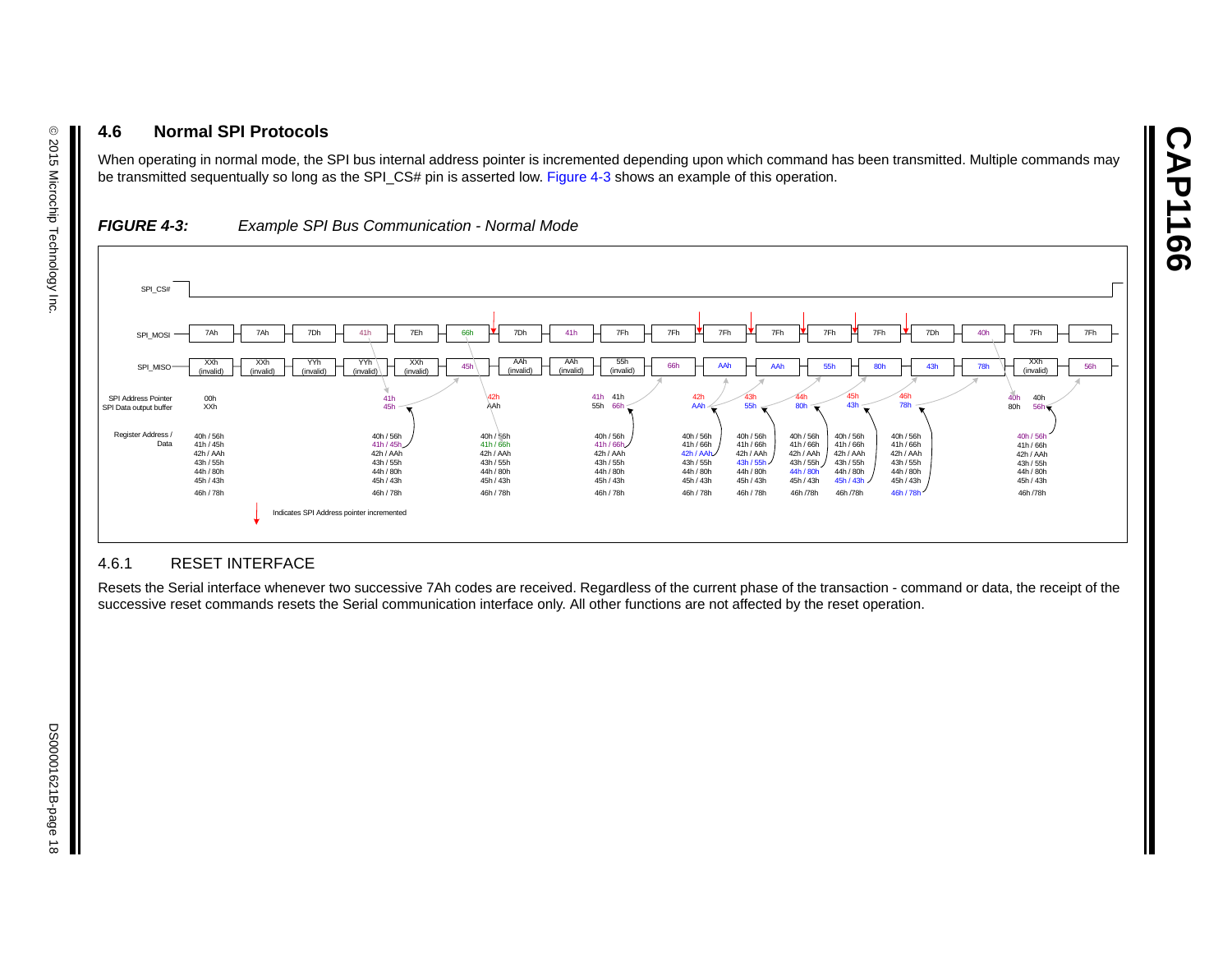



#### 4.6.2 SET ADDRESS POINTER

The Set Address Pointer command sets the Address pointer for subsequent reads and writes of data. The pointer is set on the rising edge of the final data bit. At the same time, the data that is to be read is fetched and loaded into the internal output buffer but is not transmitted.

#### *FIGURE 4-5: SPI Set Address Pointer Command - Normal Mode*



#### 4.6.3 WRITE DATA

The Write Data protocol updates the contents of the register referenced by the address pointer. As the command is processed, the data to be read is fetched and loaded into the internal output buffer but not transmitted. Then, the register is updated with the data to be written. Finally, the address pointer is incremented.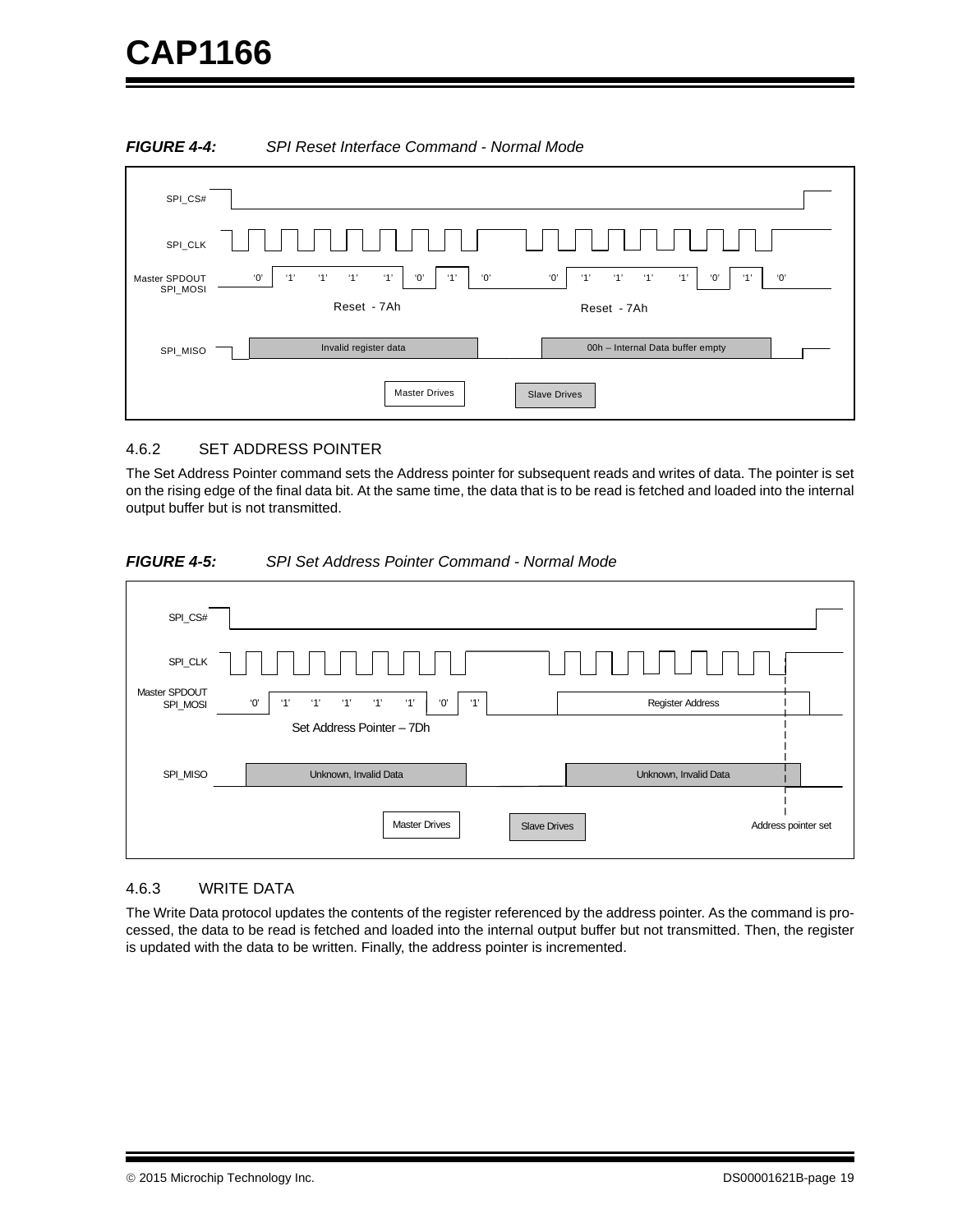| SPI_CS#                   |                                                              |                                                                                 |
|---------------------------|--------------------------------------------------------------|---------------------------------------------------------------------------------|
| SPI_CLK                   |                                                              |                                                                                 |
| Master SPDOUT<br>SPI_MOSI | Data to Write<br>Write Command - 7Eh                         |                                                                                 |
|                           |                                                              |                                                                                 |
| SPI_MISO                  | Unknown, Invalid Data<br>Old Data at Current Address Pointer |                                                                                 |
|                           | <b>Master Drives</b><br><b>Slave Drives</b>                  |                                                                                 |
|                           |                                                              | 1. Data written at current<br>address pointer<br>2. Address pointer incremented |

#### *FIGURE 4-6: SPI Write Command - Normal Mode*

#### 4.6.4 READ DATA

The Read Data protocol is used to read data from the device. During the normal mode of operation, while the device is receiving data, the CAP1166 is simultaneously transmitting data to the host. For the Set Address commands and the Write Data commands, this data may be invalid and it is recommended that the Read Data command is used.



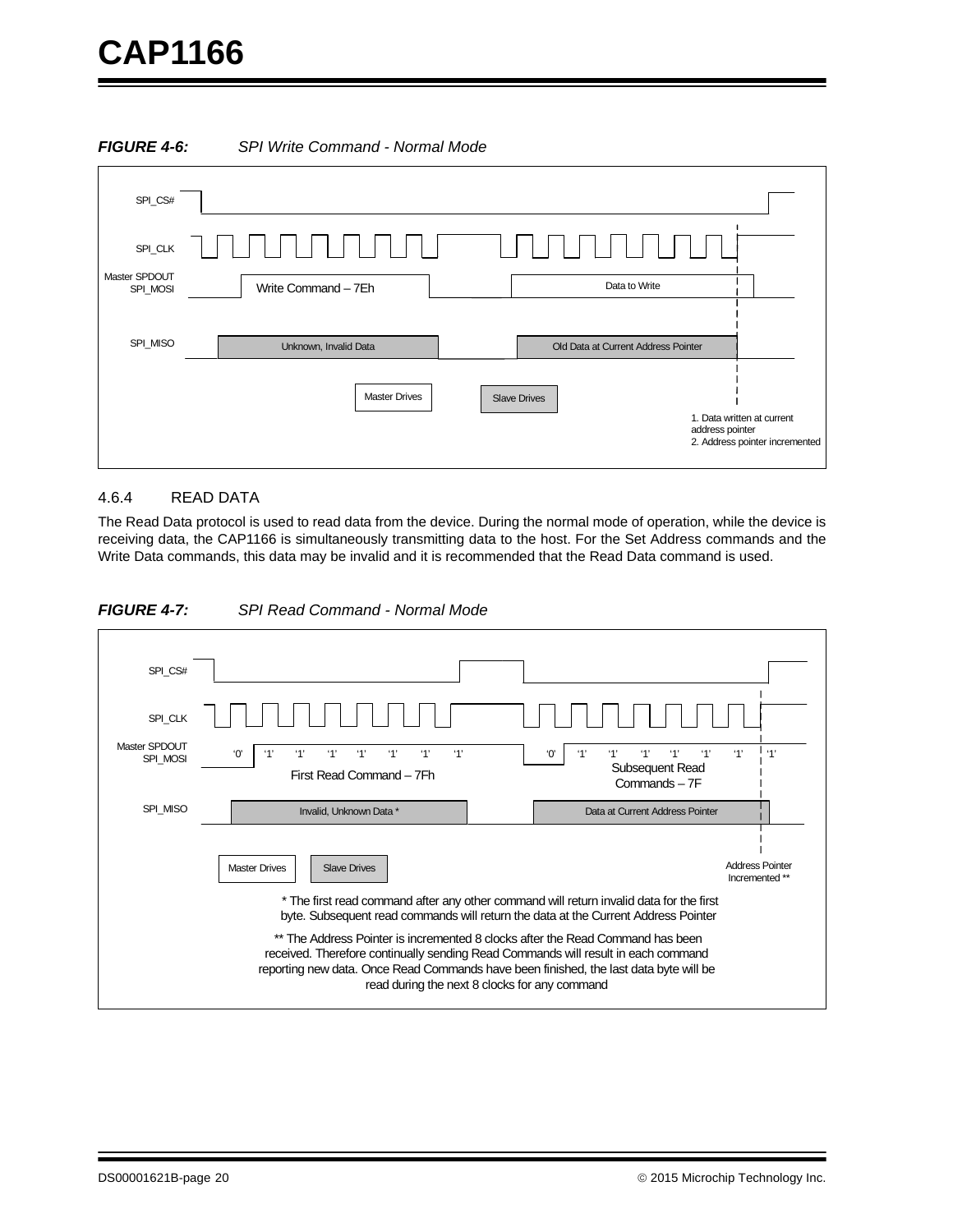

#### *FIGURE 4-8: SPI Read Command - Normal Mode - Full*

#### **4.7 Bi-Directional SPI Protocols**

#### 4.7.1 RESET INTERFACE

Resets the Serial interface whenever two successive 7Ah codes are received. Regardless of the current phase of the transaction - command or data, the receipt of the successive reset commands resets the Serial communication interface only. All other functions are not affected by the reset operation.

#### *FIGURE 4-9: SPI Reset Interface Command - Bi-directional Mode*



#### 4.7.2 SET ADDRESS POINTER

Sets the address pointer to the register to be accessed by a read or write command. This command overrides the autoincrementing of the address pointer.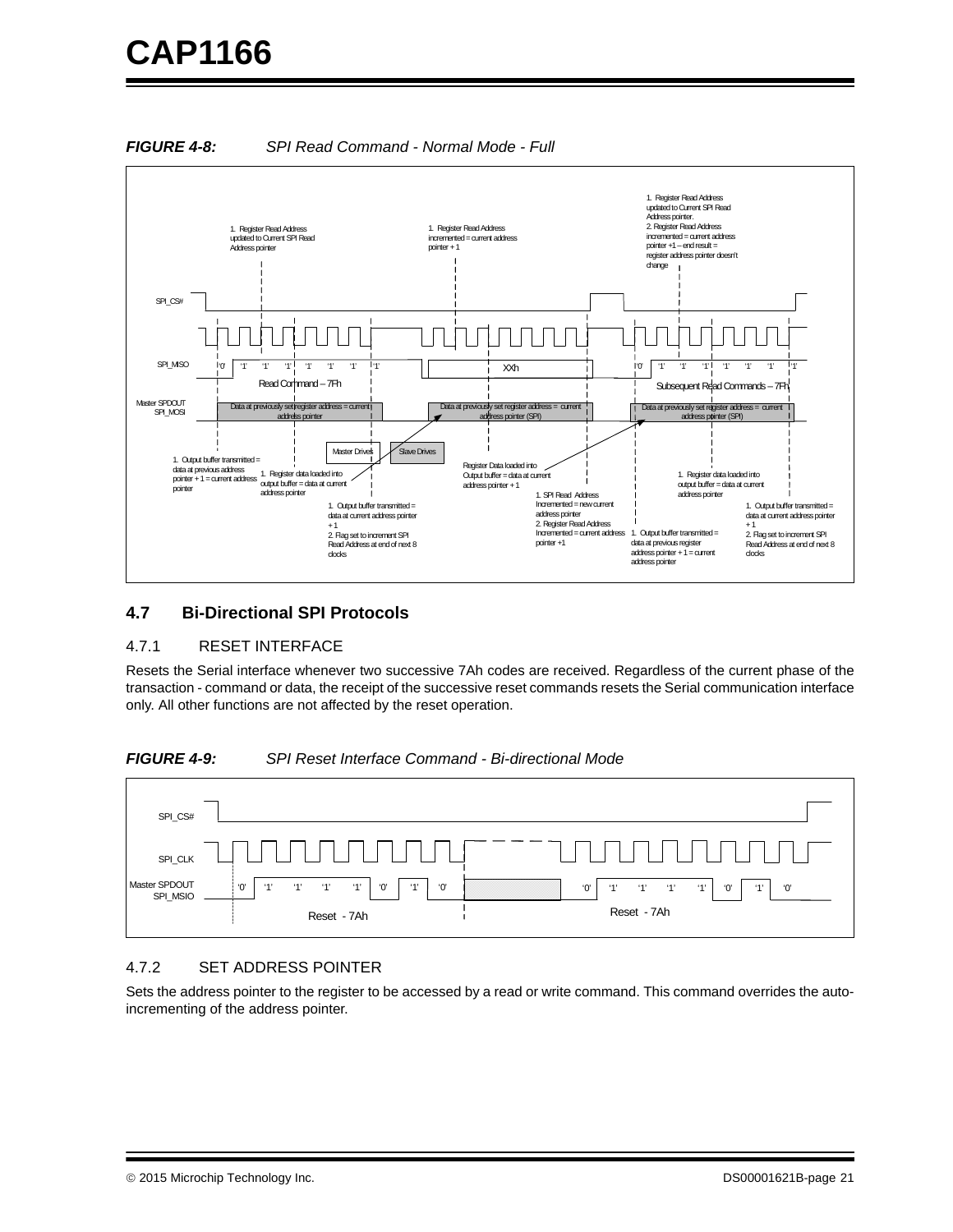#### *FIGURE 4-10: SPI Set Address Pointer Command - Bi-directional Mode*

| SPI_CS#                   |                                                                                                                     |
|---------------------------|---------------------------------------------------------------------------------------------------------------------|
| SPI_CLK                   |                                                                                                                     |
| Master SPDOUT<br>SPI_MSIO | <b>Register Address</b><br>4'<br>$^{\prime}1'$<br>'0'<br>4'<br>'1'<br>'1'<br>41<br>'0'<br>Set Address Pointer - 7Dh |

#### 4.7.3 WRITE DATA

Writes data value to the register address stored in the address pointer. Performs auto increment of address pointer after the data is loaded into the register.





#### 4.7.4 READ DATA

Reads data referenced by the address pointer. Performs auto increment of address pointer after the data is transferred to the Master.

#### *FIGURE 4-12: SPI Read Data Command - Bi-directional Mode*

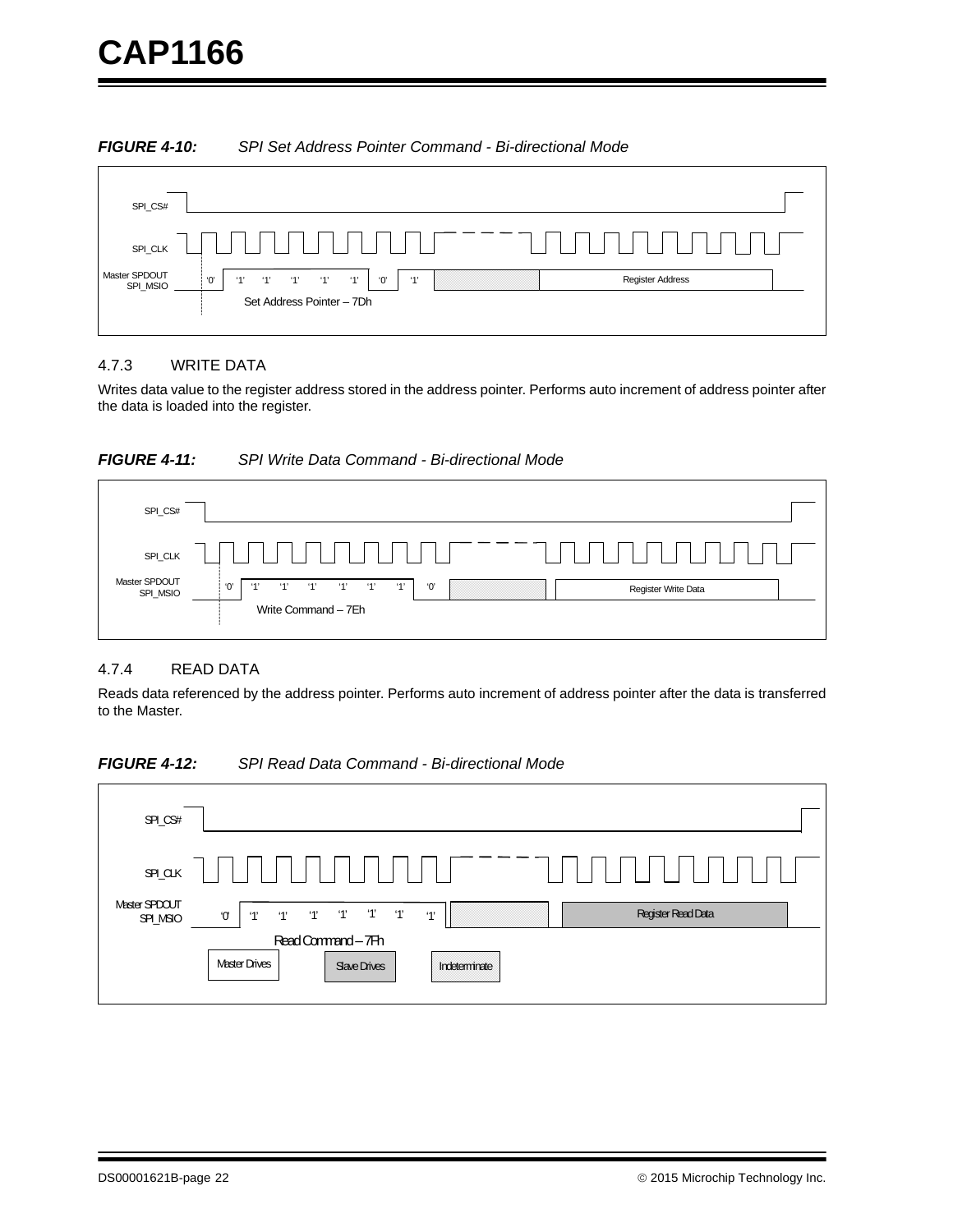#### **4.8 BC-Link Interface**

The BC-Link is a proprietary bus developed to allow communication between a host controller device to a companion device. This device uses this serial bus to read and write registers and for interrupt processing. The interface uses a data port concept, where the base interface has an address register, data register and a control register, defined in the 8051's SFR space.

Refer to documentation for the BC-Link compatible host controller for details on how to access the CAP1166 via the BC-Link Interface.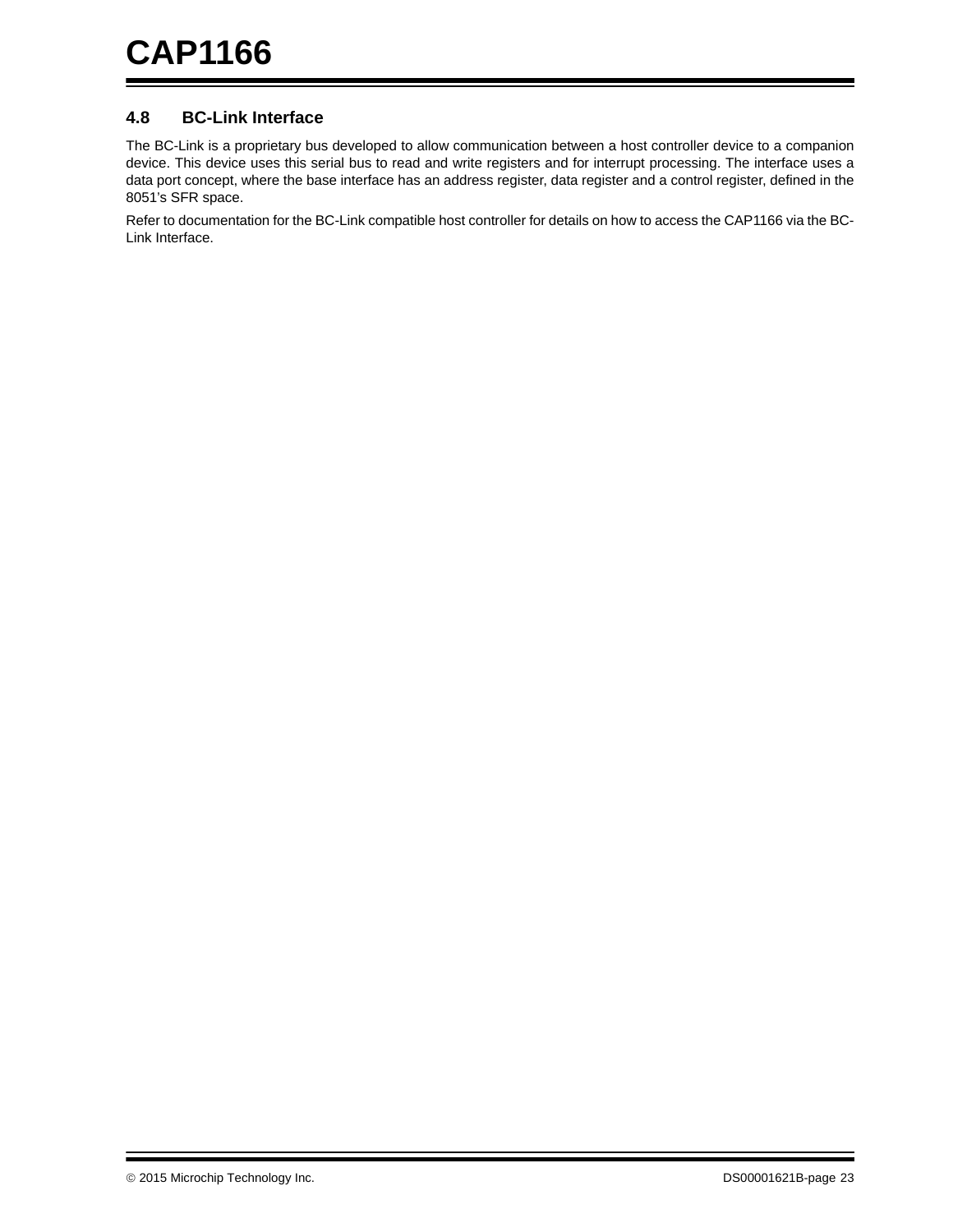#### <span id="page-23-0"></span>**5.0 GENERAL DESCRIPTION**

The CAP1166 is a multiple channel Capacitive Touch sensor with multiple power LED drivers. It contains six (6) individual capacitive touch sensor inputs with programmable sensitivity for use in touch sensor applications. Each sensor input automatically recalibrates to compensate for gradual environmental changes.

The CAP1166 also contains six (6) low side (or push-pull) LED drivers that offer full-on / off, variable rate blinking, dimness controls, and breathing. Each of the LED drivers may be linked to one of the sensor inputs to be actuated when a touch is detected. As well, each LED driver may be individually controlled via a host controller.

Finally, the device contains a dedicated RESET pin to act as a soft reset by the system.

The CAP1166 offers multiple power states. It operates at the lowest quiescent current during its Deep Sleep state. In the low power Standby state, it can monitor one or more channels and respond to communications normally. The device contains a wake pin (WAKE/SPI\_MOSI) output to wake the system when a touch is detected in Standby and to wake the device from Deep Sleep.

The device communicates with a host controller using the SPI bus, or via SMBus  $/1<sup>2</sup>C$ . The host controller may poll the device for updated information at any time or it may configure the device to flag an interrupt whenever a touch is detected on any sensor pad.

A typical system diagram is shown in [Figure 5-1](#page-24-0).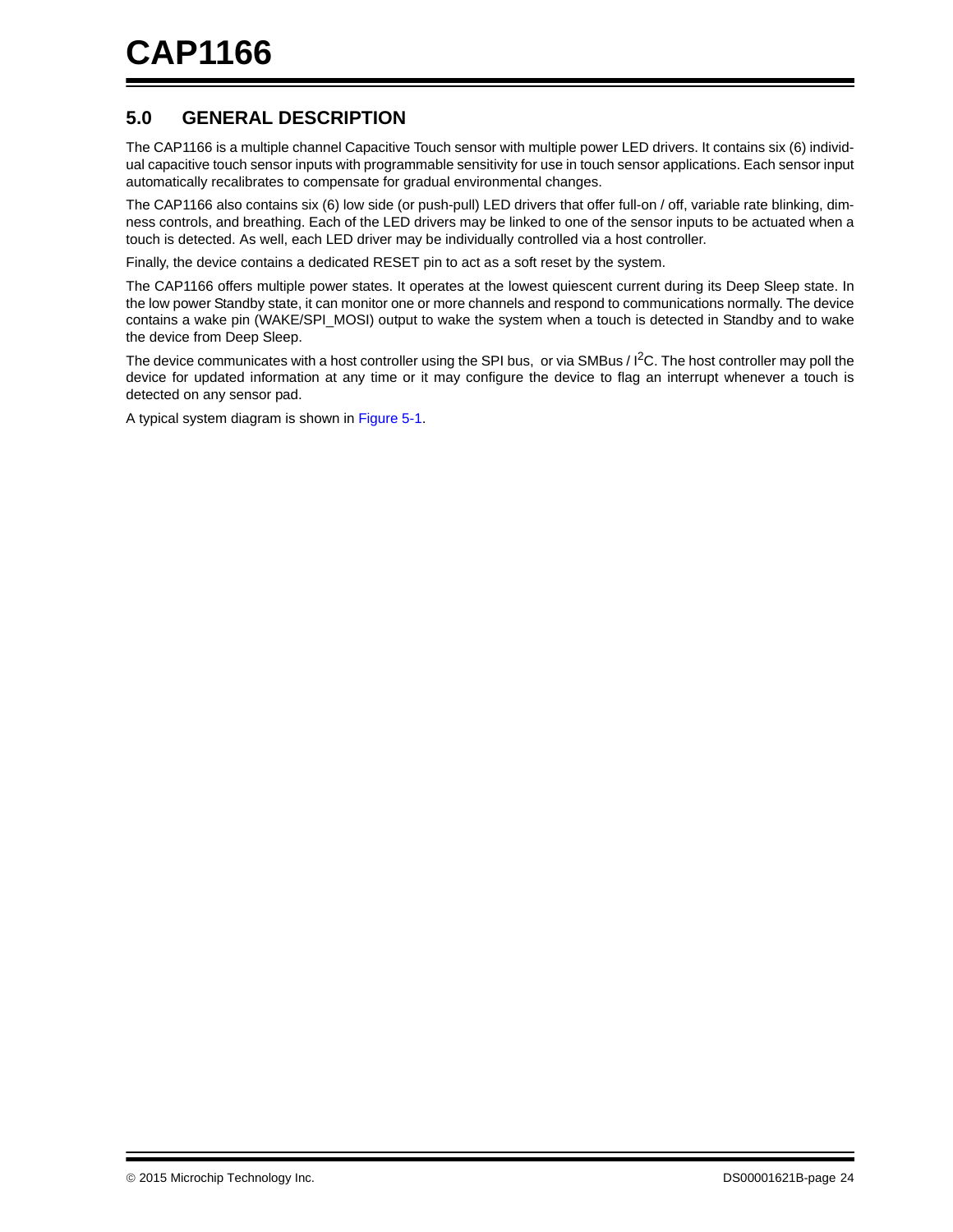

<span id="page-24-0"></span>*FIGURE 5-1: System Diagram for CAP1166*

#### **5.1 Power States**

The CAP1166 has three operating states depending on the status of the STBY and DSLEEP bits. When the device transitions between power states, previously detected touches (for inactive channels) are cleared and the status bits reset.

- 1. Fully Active The device is fully active. It is monitoring all active capacitive sensor inputs and driving all LED channels as defined.
- 2. Standby The device is in a lower power state. It will measure a programmable number of channels using the Standby Configuration controls (see [Section 6.20](#page-46-0) through [Section 6.22](#page-48-0)). Interrupts will still be generated based on the active channels. The device will still respond to communications normally and can be returned to the Fully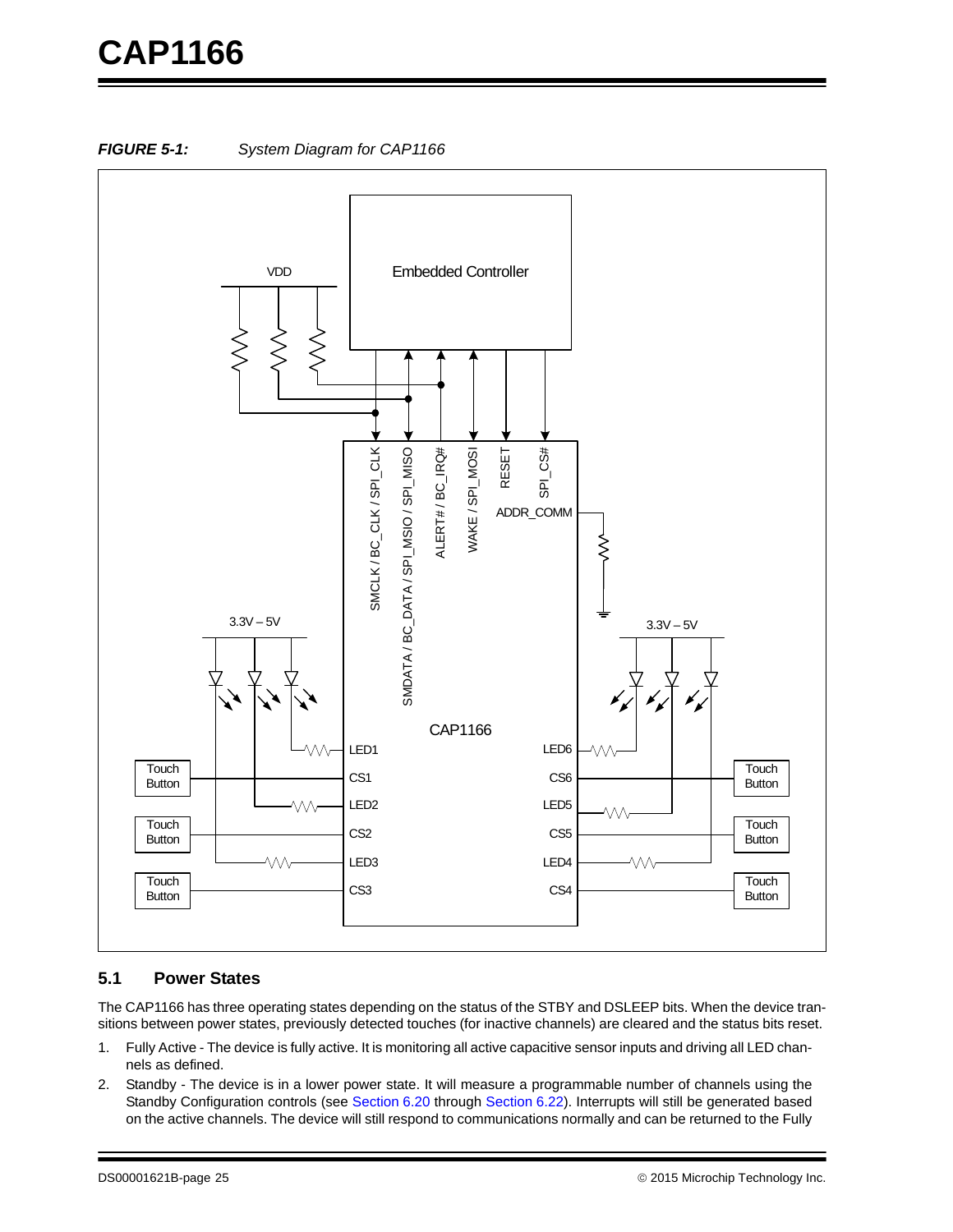Active state of operation by clearing the STBY bit.

3. Deep Sleep - The device is in its lowest power state. It is not monitoring any capacitive sensor inputs and not driving any LEDs. All LEDs will be driven to their programmed non-actuated state and no PWM operations will be done. While in Deep Sleep, the device can be awakened by SMBus or SPI communications targeting the device. This will not cause the DSLEEP to be cleared so the device will return to Deep Sleep once all communications have stopped.

If the device is not communicating via the 4-wire SPI bus, then during this state of operation, if the WAKE/SPI\_MOSI pin is driven high by an external source, the device will clear the DSLEEP bit and return to Fully Active.

**APPLICATION NOTE:** In the Deep Sleep state, the LED output will be either high or low and will not be PWM'd at the min or max duty cycle.

#### <span id="page-25-0"></span>**5.2 RESET Pin**

The RESET pin is an active high reset that is driven from an external source. While it is asserted high, all the internal blocks will be held in reset including the communications protocol used. No capacitive touch sensor inputs will be sampled and the LEDs will not be driven. All configuration settings will be reset to default states and all readings will be cleared.

The device will be held in Deep Sleep that can only be removed by driving the RESET pin low. This will cause the RESET status bit to be set to a logic '1' and generate an interrupt.

#### **5.3 WAKE/SPI\_MOSI Pin Operation**

The WAKE / SPI\_MOSI pin is a multi-function pin depending on device operation. When the device is configured to communicate using the 4-wire SPI bus, this pin is an input.

However, when the CAP1166 is placed in Standby and is not communicating using the 4-wire SPI protocol, the WAKE pin is an active high output. In this condition, the device will assert the WAKE/SPI\_MOSI pin when a touch is detected on one of its sampled sensor inputs. The pin will remain asserted until the INT bit has been cleared and then it will be de-asserted.

When the CAP1166 is placed in Deep Sleep and it is not communicating using the 4-wire SPI protocol, the WAKE/SPI\_- MOSI pin is monitored by the device as an input. If the WAKE/SPI\_MOSI pin is driven high by an external source, the CAP1166will clear the DSLEEP bit causing the device to return to Fully Active.

When the device is placed in Deep Sleep, this pin is a High-Z input and must have a pull-down resistor to GND for proper operation.

#### **5.4 LED Drivers**

The CAP1166 contains six (6) LED drivers. Each LED driver can be linked to its respective capacitive touch sensor input or it can be controlled by the host. Each LED driver can be configured to operate in one of the following modes with either push-pull or open drain drive.

- 1. Direct The LED is configured to be on or off when the corresponding input stimulus is on or off (or inverted). The brightness of the LED can be programmed from full off to full on (default). Additionally, the LED contains controls to individually configure ramping on, off, and turn-off delay.
- 2. Pulse 1 The LED is configured to "Pulse" (transition ON-OFF-ON) a programmable number of times with programmable rate and min / max brightness. This behavior may be actuated when a press is detected or when a release is detected.
- 3. Pulse 2 The LED is configured to "Pulse" while actuated and then "Pulse" a programmable number of times with programmable rate and min / max brightness when the sensor pad is released.
- 4. Breathe The LED is configured to transition continuously ON-OFF-ON (i.e. to "Breathe") with a programmable rate and min / max brightness.

When an LED is not linked to a sensor and is actuated by the host, there's an option to assert the ALERT# pin when the initiated LED behavior has completed.

#### 5.4.1 LINKING LEDS TO CAPACITIVE TOUCH SENSOR INPUTS

All LEDs can be linked to the corresponding capacitive touch sensor input so that when the sensor input detects a touch, the corresponding LED will be actuated at one of the programmed responses.

2015 Microchip Technology Inc. DS00001621B-page 26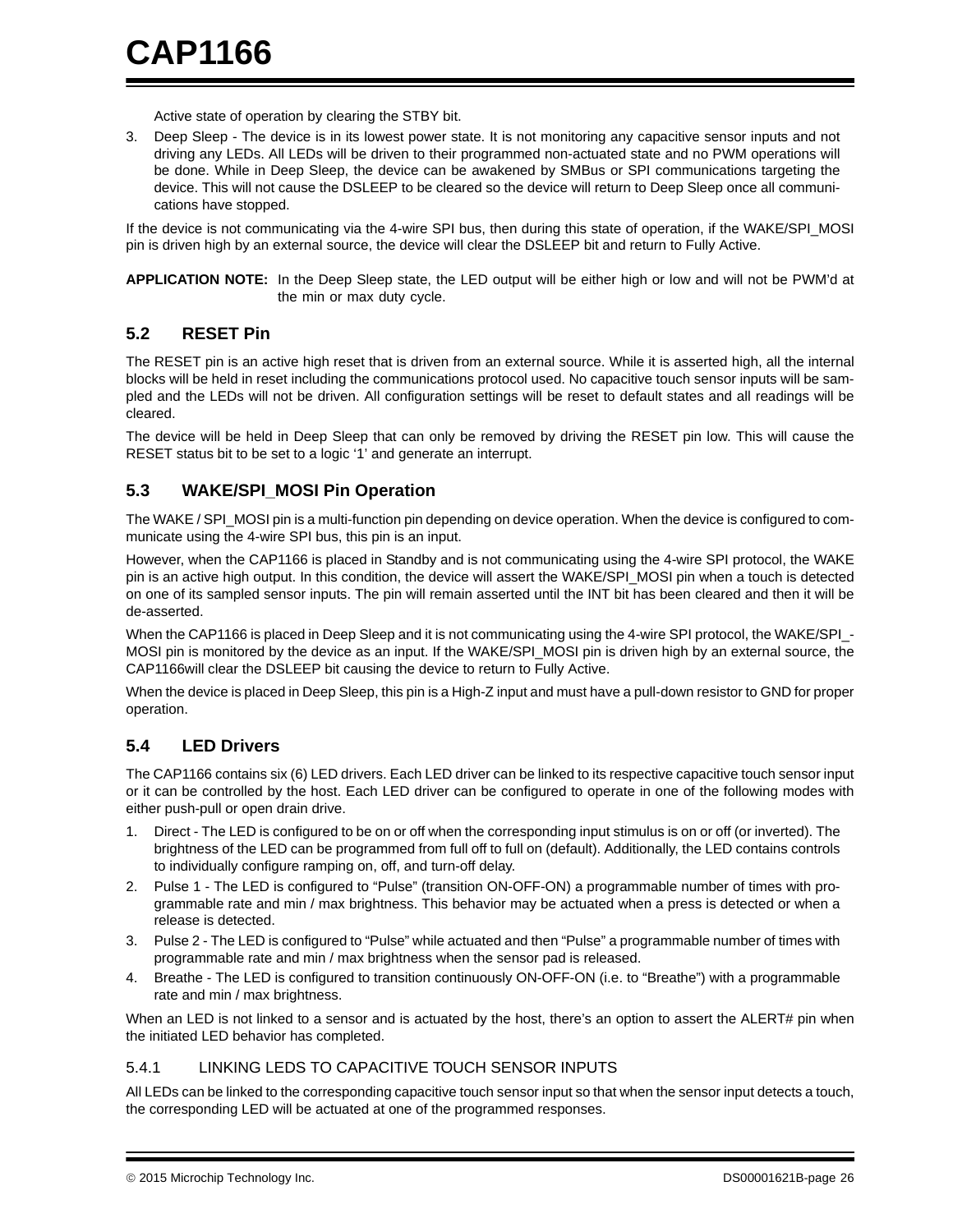#### **5.5 Capacitive Touch Sensing**

The CAP1166 contains six (6) independent capacitive touch sensor inputs. Each sensor input has dynamic range to detect a change of capacitance due to a touch. Additionally, each sensor input can be configured to be automatically and routinely re-calibrated.

#### <span id="page-26-0"></span>5.5.1 SENSING CYCLE

Each capacitive touch sensor input has controls to be activated and included in the sensing cycle. When the device is active, it automatically initiates a sensing cycle and repeats the cycle every time it finishes. The cycle polls through each active sensor input starting with CS1 and extending through CS6. As each capacitive touch sensor input is polled, its measurement is compared against a baseline "Not Touched" measurement. If the delta measurement is large enough, a touch is detected and an interrupt is generated.

The sensing cycle time is programmable (see [Section 6.10, "Averaging and Sampling Configuration Register"](#page-40-0)).

#### 5.5.2 RECALIBRATING SENSOR INPUTS

There are various options for recalibrating the capacitive touch sensor inputs. Recalibration re-sets the Base Count Registers ([Section 6.24, "Sensor Input Base Count Registers"](#page-49-0)) which contain the "not touched" values used for touch detection comparisons.

**APPLICATION NOTE:** The device will recalibrate all sensor inputs that were disabled when it transitions from Standby. Likewise, the device will recalibrate all sensor inputs when waking out of Deep Sleep.

#### 5.5.2.1 Manual Recalibration

The Calibration Activate Registers [\(Section 6.11, "Calibration Activate Register"\)](#page-41-0) force recalibration of selected sensor inputs. When a bit is set, the corresponding capacitive touch sensor input will be recalibrated (both analog and digital). The bit is automatically cleared once the recalibration routine has finished.

**Note:** During this recalibration routine, the sensor inputs will not detect a press for up to 200ms and the Sensor Base Count Register values will be invalid. In addition, any press on the corresponding sensor pads will invalidate the recalibration.

#### 5.5.2.2 Automatic Recalibration

Each sensor input is regularly recalibrated at a programmable rate (see [Section 6.17, "Recalibration Configuration Reg](#page-44-0)[ister"](#page-44-0)). By default, the recalibration routine stores the average 64 previous measurements and periodically updates the base "not touched" setting for the capacitive touch sensor input.

**Note:** Automatic recalibration only works when the delta count is below the active sensor input threshold. It is disabled when a touch is detected.

#### 5.5.2.3 Negative Delta Count Recalibration

It is possible that the device loses sensitivity to a touch. This may happen as a result of a noisy environment, an accidental recalibration during a touch, or other environmental changes. When this occurs, the base untouched sensor input may generate negative delta count values. The NEG DELTA CNT bits (see [Section 6.17, "Recalibration Configuration](#page-44-0) [Register"\)](#page-44-0) can be set to force a recalibration after a specified number of consecutive negative delta readings.

#### **Note:** During this recalibration, the device will not respond to touches.

#### 5.5.2.4 Delayed Recalibration

It is possible that a "stuck button" occurs when something is placed on a button which causes a touch to be detected for a long period. By setting the MAX\_DUR\_EN bit (see [Section 6.6, "Configuration Registers"\)](#page-36-0), a recalibration can be forced when a touch is held on a button for longer than the duration specified in the MAX\_DUR bits (see [Section 6.8,](#page-38-0) ["Sensor Input Configuration Register"](#page-38-0)).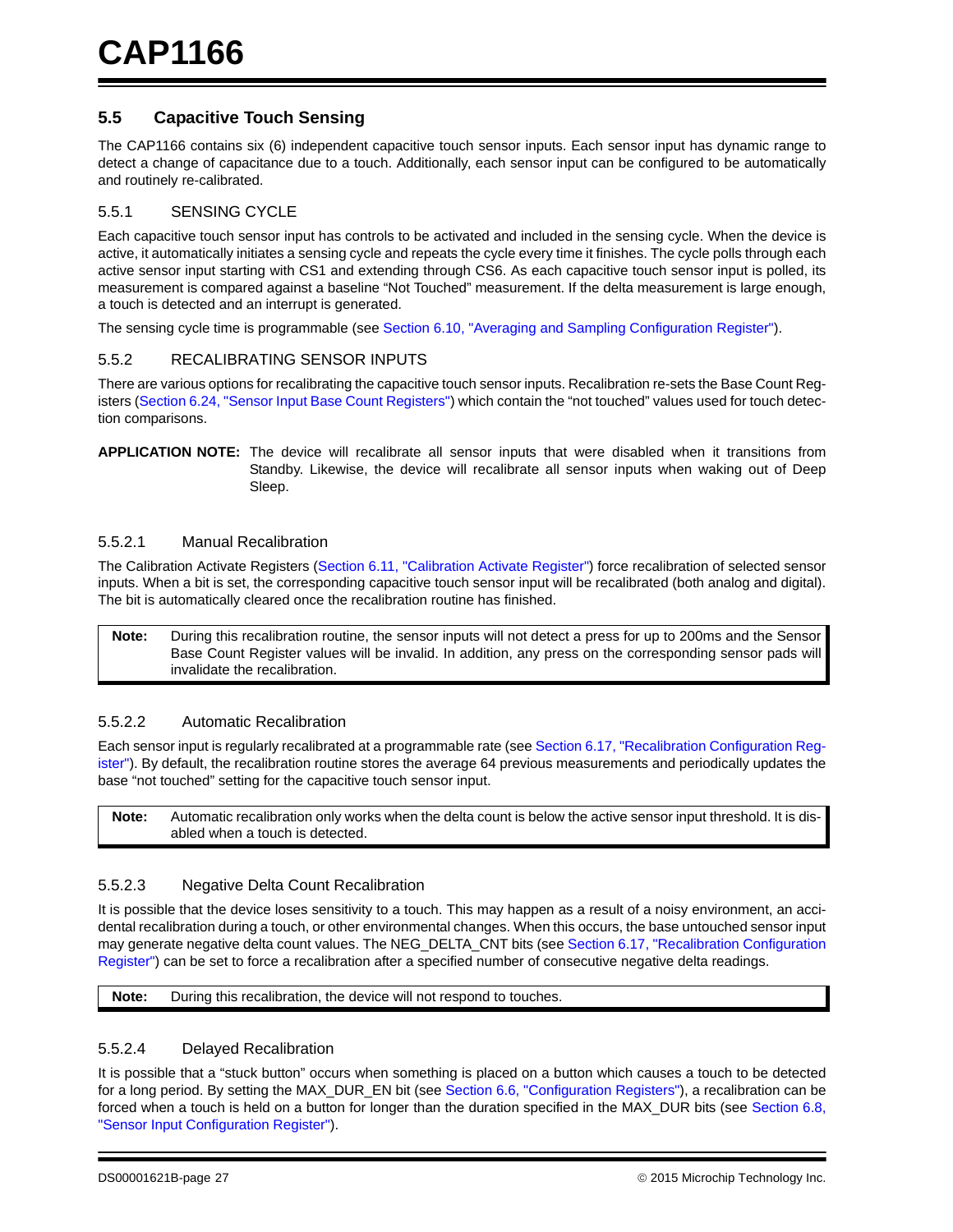**Note:** Delayed recalibration only works when the delta count is above the active sensor input threshold. If enabled, it is invoked when a sensor pad touch is held longer than the MAX\_DUR bit setting.

#### 5.5.3 PROXIMITY DETECTION

Each sensor input can be configured to detect changes in capacitance due to proximity of a touch. This circuitry detects the change of capacitance that is generated as an object approaches, but does not physically touch, the enabled sensor pad(s). When a sensor input is selected to perform proximity detection, it will be sampled from 1x to 128x per sampling cycle. The larger the number of samples that are taken, the greater the range of proximity detection is available at the cost of an increased overall sampling time.

#### <span id="page-27-0"></span>5.5.4 MULTIPLE TOUCH PATTERN DETECTION

The multiple touch pattern (MTP) detection circuitry can be used to detect lid closure or other similar events. An event can be flagged based on either a minimum number of sensor inputs or on specific sensor inputs simultaneously exceeding an MTP threshold or having their Noise Flag Status Register bits set. An interrupt can also be generated. During an MTP event, all touches are blocked (see [Section 6.15, "Multiple Touch Pattern Configuration Register"](#page-43-0)).

#### 5.5.5 LOW FREQUENCY NOISE DETECTION

Each sensor input has an EMI noise detector that will sense if low frequency noise is injected onto the input with sufficient power to corrupt the readings. If this occurs, the device will reject the corrupted sample and set the corresponding bit in the Noise Status register to a logic '1'.

#### 5.5.6 RF NOISE DETECTION

Each sensor input contains an integrated RF noise detector. This block will detect injected RF noise on the CS pin. The detector threshold is dependent upon the noise frequency. If RF noise is detected on a CS line, that sample is removed and not compared against the threshold.

#### **5.6 ALERT# Pin**

The ALERT# pin is an active low (or active high when configured) output that is driven when an interrupt event is detected.

Whenever an interrupt is generated, the INT bit (see [Section 6.1, "Main Control Register"\)](#page-32-0) is set. The ALERT# pin is cleared when the INT bit is cleared by the user. Additionally, when the INT bit is cleared by the user, status bits are only cleared if no touch is detected.

#### 5.6.1 SENSOR INTERRUPT BEHAVIOR

The sensor interrupts are generated in one of two ways:

- 1. An interrupt is generated when a touch is detected and, as a user selectable option, when a release is detected (by default - see [Section 6.6\)](#page-36-0). See [Figure 5-3](#page-28-1).
- 2. If the repeat rate is enabled then, so long as the touch is held, another interrupt will be generated based on the programmed repeat rate (see [Figure 5-2](#page-28-0)).

When the repeat rate is enabled, the device uses an additional control called MPRESS that determines whether a touch is flagged as a simple "touch" or a "press and hold". The MPRESS[3:0] bits set a minimum press timer. When the button is touched, the timer begins. If the sensor pad is released before the minimum press timer expires, it is flagged as a touch and an interrupt is generated upon release. If the sensor input detects a touch for longer than this timer value, it is flagged as a "press and hold" event. So long as the touch is held, interrupts will be generated at the programmed repeat rate and upon release (if enabled).

**APPLICATION NOTE:** [Figure 5-2](#page-28-0) and [Figure 5-3](#page-28-1) show default operation which is to generate an interrupt upon sensor pad release and an active-low ALERT# pin.

**APPLICATION NOTE:** The host may need to poll the device twice to determine that a release has been detected.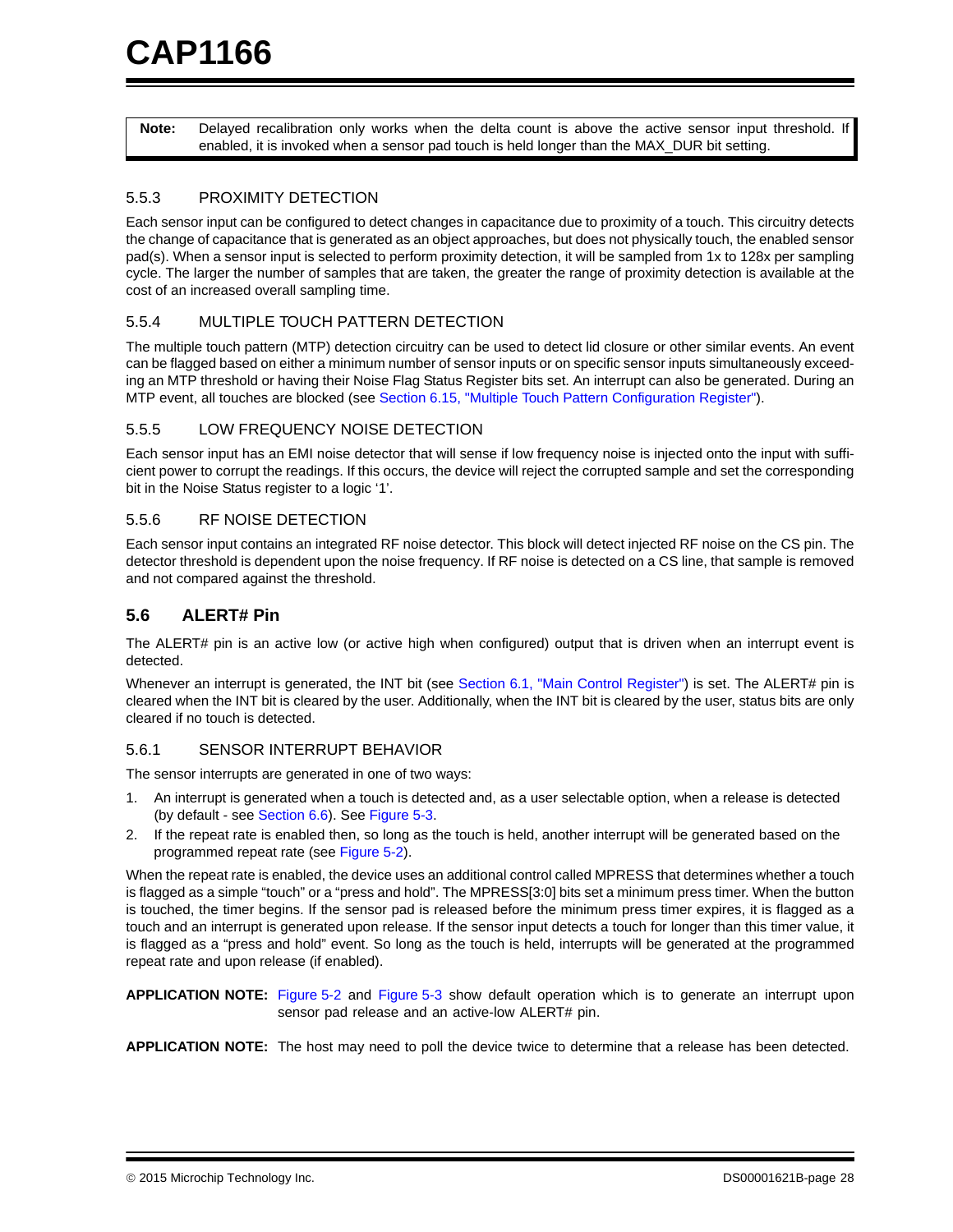

<span id="page-28-0"></span>*FIGURE 5-2: Sensor Interrupt Behavior - Repeat Rate Enabled* 

<span id="page-28-1"></span>

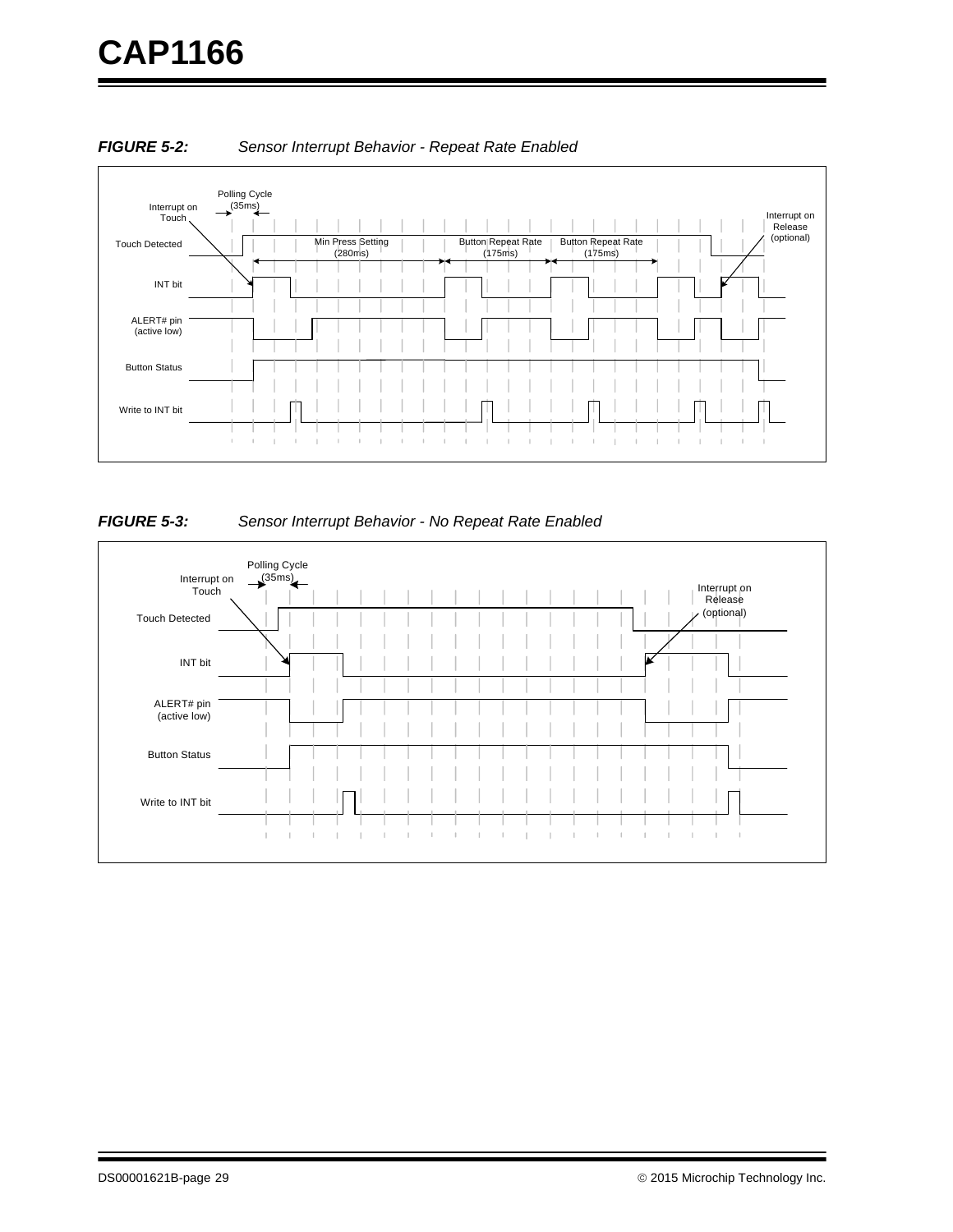#### <span id="page-29-0"></span>**6.0 REGISTER DESCRIPTION**

The registers shown in [Table 6-1](#page-29-1) are accessible through the communications protocol. An entry of '-' indicates that the bit is not used and will always read '0'.

| Register<br><b>Address</b> | R/W                                | <b>Register Name</b>                    | <b>Function</b>                                                                                       | <b>Default Value</b> | Page    |
|----------------------------|------------------------------------|-----------------------------------------|-------------------------------------------------------------------------------------------------------|----------------------|---------|
| 00h                        | R/W                                | Main Control                            | Controls general power states and<br>power dissipation                                                | 00h                  | Page 33 |
| 02h                        | R                                  | <b>General Status</b>                   | Stores general status bits                                                                            | 00h                  | Page 34 |
| 03h                        | R                                  | <b>Sensor Input Status</b>              | Returns the state of the sampled<br>capacitive touch sensor inputs                                    | 00h                  | Page 34 |
| 04h                        | $\mathsf{R}$                       | <b>LED Status</b>                       | Stores status bits for LEDs                                                                           | 00h                  | Page 34 |
| 0Ah                        | R                                  | Noise Flag Status                       | Stores the noise flags for sensor inputs                                                              | 00h                  | Page 35 |
| 10 <sub>h</sub>            | R                                  | Sensor Input 1 Delta<br>Count           | Stores the delta count for CS1                                                                        | 00h                  | Page 35 |
| 11h                        | R                                  | Sensor Input 2 Delta<br>Count           | Stores the delta count for CS2                                                                        | 00h                  | Page 35 |
| 12h                        | R                                  | Sensor Input 3 Delta<br>Count           | Stores the delta count for CS3                                                                        | 00h                  | Page 35 |
| 13h                        | R.                                 | Sensor Input 4 Delta<br>Count           | Stores the delta count for CS4                                                                        | 00h                  | Page 35 |
| 14h                        | Sensor Input 5 Delta<br>R<br>Count |                                         | Stores the delta count for CS5                                                                        | 00h                  | Page 35 |
| 15h                        | R                                  | Sensor Input 6 Delta<br>Count           | Stores the delta count for CS6                                                                        | 00h                  | Page 35 |
| 1Fh                        | R/W                                | <b>Sensitivity Control</b>              | Controls the sensitivity of the threshold<br>and delta counts and data scaling of<br>the base counts  | 2Fh                  | Page 36 |
| 20h                        | R/W                                | Configuration                           | Controls general functionality                                                                        | 20h                  | Page 37 |
| 21h                        | R/W                                | Sensor Input Enable                     | Controls whether the capacitive touch<br>sensor inputs are sampled                                    | 3Fh                  | Page 38 |
| 22h                        | R/W                                | Sensor Input Configura-<br>tion         | Controls max duration and auto-repeat<br>delay for sensor inputs operating in the<br>full power state | A4h                  | Page 39 |
| 23h                        | R/W                                | Sensor Input Configura-<br>tion 2       | Controls the MPRESS controls for all<br>sensor inputs                                                 | 07h                  | Page 40 |
| 24h                        | R/W                                | Averaging and Sam-<br>pling Config      | Controls averaging and sampling win-<br>dow                                                           | 39h                  | Page 41 |
| 26h                        | R/W                                | <b>Calibration Activate</b>             | Forces re-calibration for capacitive<br>touch sensor inputs                                           | 00h                  | Page 42 |
| 27h                        | R/W                                | Interrupt Enable                        | Enables Interrupts associated with<br>capacitive touch sensor inputs                                  | 3Fh                  | Page 42 |
| 28h                        | R/W                                | Repeat Rate Enable                      | Enables repeat rate for all sensor<br>inputs                                                          | 3Fh                  | Page 43 |
| 2Ah                        | R/W                                | Multiple Touch Configu-<br>ration       | Determines the number of simultane-<br>ous touches to flag a multiple touch<br>condition              | 80h                  | Page 43 |
| 2Bh                        | R/W                                | Multiple Touch Pattern<br>Configuration | Determines the multiple touch pattern<br>(MTP) configuration                                          | 00h                  | Page 44 |

<span id="page-29-1"></span>**TABLE 6-1: REGISTER SET IN HEXADECIMAL ORDER**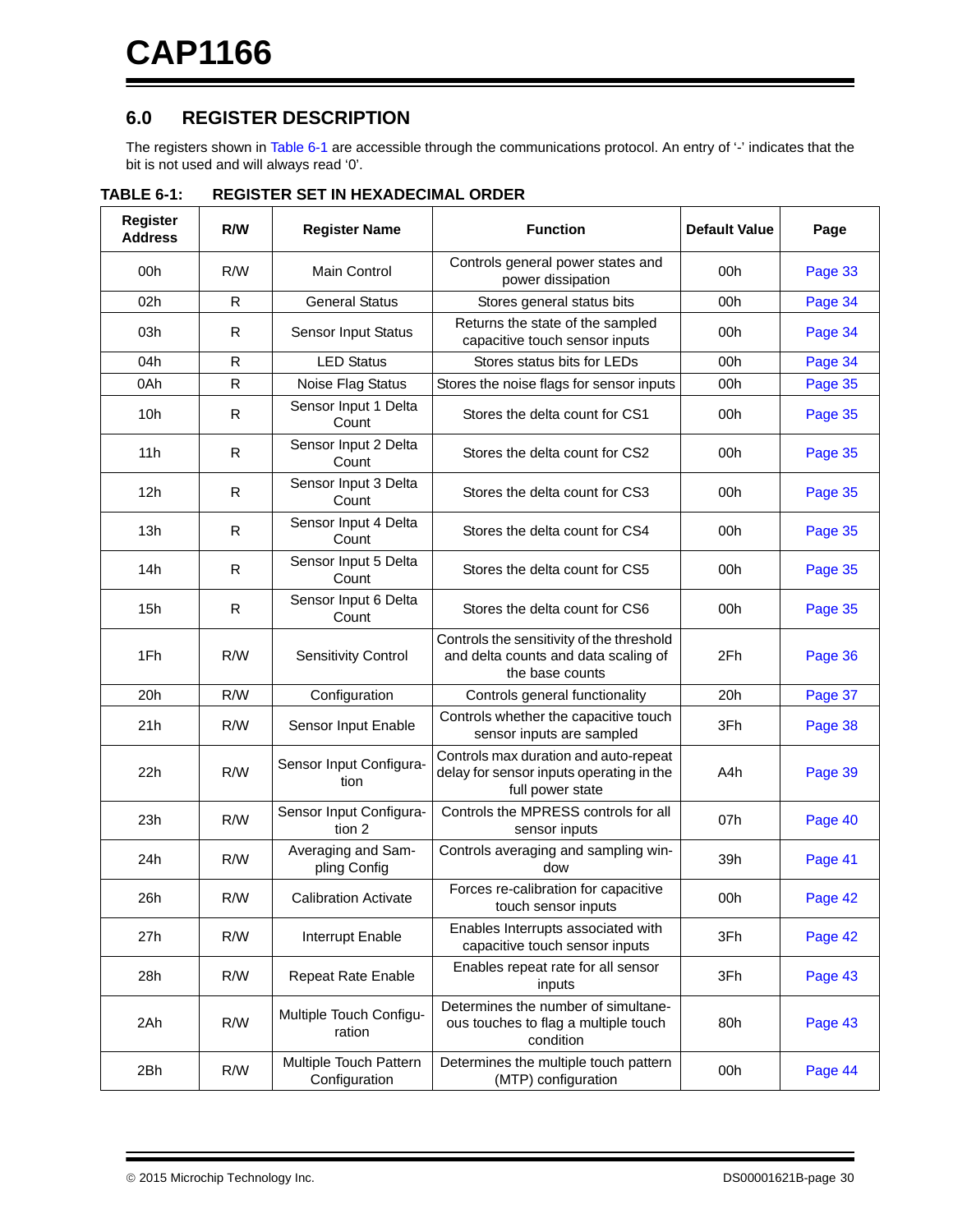### **CAP1166**

| <b>REGISTER SET IN HEXADECIMAL ORDER (CONTINUED)</b><br><b>TABLE 6-1:</b> |
|---------------------------------------------------------------------------|
|---------------------------------------------------------------------------|

| <b>Register</b><br><b>Address</b> | R/W          | <b>Register Name</b>             | <b>Function</b>                                                                                 | <b>Default Value</b> | Page    |
|-----------------------------------|--------------|----------------------------------|-------------------------------------------------------------------------------------------------|----------------------|---------|
| 2Dh                               | R/W          | Multiple Touch Pattern           | Determines the pattern or number of<br>sensor inputs used by the MTP cir-<br>cuitry             | 3Fh                  | Page 45 |
| 2Fh                               | R/W          | Recalibration Configura-<br>tion | Determines re-calibration timing and<br>sampling window                                         | 8Ah                  | Page 45 |
| 30h                               | R/W          | Sensor Input 1 Thresh-<br>old    | Stores the delta count threshold to<br>determine a touch for Capacitive<br>Touch Sensor Input 1 | 40h                  | Page 47 |
| 31h                               | R/W          | Sensor Input 2 Thresh-<br>old    | Stores the delta count threshold to<br>determine a touch for Capacitive<br>Touch Sensor Input 2 | 40h                  | Page 47 |
| 32 <sub>h</sub>                   | R/W          | Sensor Input 3 Thresh-<br>old    | Stores the delta count threshold to<br>determine a touch for Capacitive<br>Touch Sensor Input 3 | 40h                  | Page 47 |
| 33 <sub>h</sub>                   | R/W          | Sensor Input 4 Thresh-<br>old    | Stores the delta count threshold to<br>determine a touch for Capacitive<br>Touch Sensor Input 4 | 40h                  | Page 47 |
| 34h                               | R/W          | Sensor Input 5 Thresh-<br>old    | Stores the delta count threshold to<br>determine a touch for Capacitive<br>Touch Sensor Input 5 | 40h                  | Page 47 |
| 35h                               | R/W          | Sensor Input 6 Thresh-<br>old    | Stores the delta count threshold to<br>determine a touch for Capacitive<br>Touch Sensor Input 6 | 40h                  | Page 47 |
| 38h                               | R/W          | Sensor Input Noise<br>Threshold  | Stores controls for selecting the noise<br>threshold for all sensor inputs                      | 01h                  | Page 47 |
|                                   |              |                                  | <b>Standby Configuration Registers</b>                                                          |                      |         |
| 40h                               | R/W          | Standby Channel                  | Controls which sensor inputs are<br>enabled while in standby                                    | 00h                  | Page 47 |
| 41h                               | R/W          | Standby Configuration            | Controls averaging and cycle time<br>while in standby                                           | 39h                  | Page 48 |
| 42h                               | R/W          | <b>Standby Sensitivity</b>       | Controls sensitivity settings used while<br>in standby                                          | 02h                  | Page 49 |
| 43h                               | R/W          | Standby Threshold                | Stores the touch detection threshold<br>for active sensor inputs in standby                     | 40h                  | Page 50 |
| 44h                               | R/W          | Configuration 2                  | Stores additional configuration con-<br>trols for the device                                    | 40h                  | Page 37 |
|                                   |              |                                  | <b>Base Count Registers</b>                                                                     |                      |         |
| 50h                               | $\mathsf{R}$ | Sensor Input 1 Base<br>Count     | Stores the reference count value for<br>sensor input 1                                          | C8h                  | Page 50 |
| 51h                               | R            | Sensor Input 2 Base<br>Count     | Stores the reference count value for<br>sensor input 2                                          | C8h                  | Page 50 |
| 52h                               | R            | Sensor Input 3 Base<br>Count     | Stores the reference count value for<br>sensor input 3                                          | C8h                  | Page 50 |
| 53h                               | R            | Sensor Input 4 Base<br>Count     | Stores the reference count value for<br>sensor input 4                                          | C8h                  | Page 50 |
| 54h                               | $\mathsf{R}$ | Sensor Input 5 Base<br>Count     | Stores the reference count value for<br>sensor input 5                                          | C8h                  | Page 50 |
| 55h                               | $\mathsf{R}$ | Sensor Input 6 Base<br>Count     | Stores the reference count value for<br>sensor input 6                                          | C8h                  | Page 50 |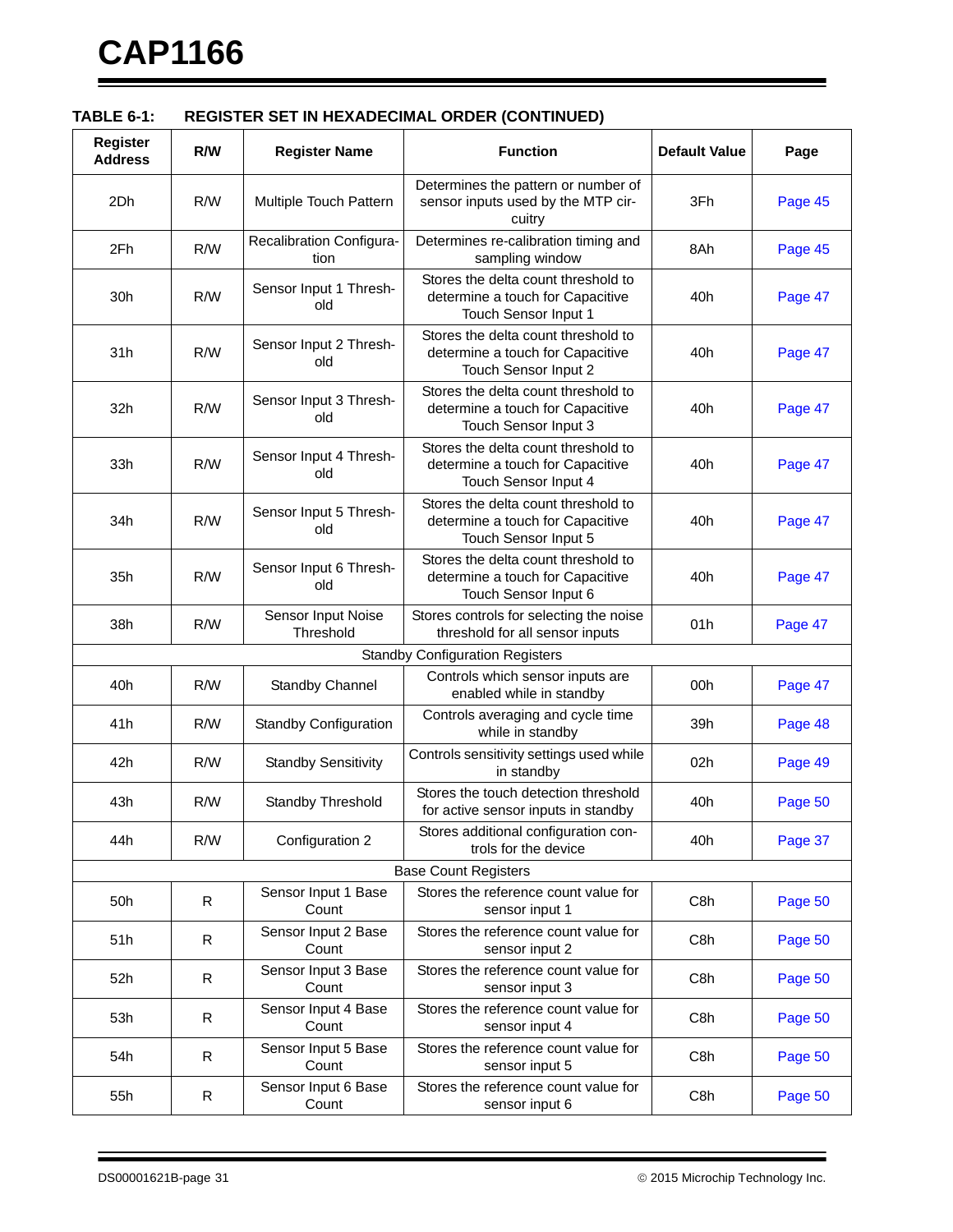### **CAP1166**

#### **TABLE 6-1: REGISTER SET IN HEXADECIMAL ORDER (CONTINUED)**

| <b>Register</b><br><b>Address</b> | R/W          | <b>Function</b><br><b>Register Name</b> |                                                                            | <b>Default Value</b> | Page    |  |  |  |  |
|-----------------------------------|--------------|-----------------------------------------|----------------------------------------------------------------------------|----------------------|---------|--|--|--|--|
| <b>LED Controls</b>               |              |                                         |                                                                            |                      |         |  |  |  |  |
| 71h                               | R/W          | <b>LED Output Type</b>                  | Controls the output type for the LED<br>outputs                            | 00h                  | Page 50 |  |  |  |  |
| 72h                               | R/W          | Sensor Input LED Link-<br>ing           | Controls linking of sensor inputs to<br><b>LED</b> channels                | 00h                  | Page 51 |  |  |  |  |
| 73h                               | R/W          | <b>LED Polarity</b>                     | Controls the output polarity of LEDs                                       | 00h                  | Page 51 |  |  |  |  |
| 74h                               | R/W          | <b>LED Output Control</b>               | Controls the output state of the LEDs                                      | 00h                  | Page 52 |  |  |  |  |
| 77h                               | R/W          | Linked LED<br><b>Transition Control</b> | Controls the transition when LEDs are<br>linked to CS channels             | 00h                  | Page 53 |  |  |  |  |
| 79h                               | R/W          | <b>LED Mirror Control</b>               | Controls the mirroring of duty cycles<br>for the LEDs                      | 00h                  | Page 54 |  |  |  |  |
| 81h                               | R/W          | <b>LED Behavior 1</b>                   | Controls the behavior and response of<br>LEDs $1 - 4$                      | 00h                  | Page 55 |  |  |  |  |
| 82h                               | R/W          | <b>LED Behavior 2</b>                   | Controls the behavior and response of<br>LEDs $5 - 6$                      | 00h                  | Page 55 |  |  |  |  |
| 84h                               | R/W          | <b>LED Pulse 1 Period</b>               | Controls the period of each breathe<br>during a pulse                      | 20h                  | Page 56 |  |  |  |  |
| 85h                               | R/W          | <b>LED Pulse 2 Period</b>               | Controls the period of the breathing<br>during breathe and pulse operation | 14h                  | Page 58 |  |  |  |  |
| 86h                               | R/W          | <b>LED Breathe Period</b>               | Controls the period of an LED breathe<br>operation                         | 5Dh                  | Page 59 |  |  |  |  |
| 88h                               | R/W          | <b>LED Config</b>                       | Controls LED configuration                                                 | 04h                  | Page 59 |  |  |  |  |
| 90h                               | R/W          | LED Pulse 1 Duty Cycle                  | Determines the min and max duty<br>cycle for the pulse operation           | <b>F0h</b>           | Page 60 |  |  |  |  |
| 91h                               | R/W          | LED Pulse 2 Duty Cycle                  | Determines the min and max duty<br>cycle for breathe and pulse operation   | F <sub>0</sub> h     | Page 60 |  |  |  |  |
| 92h                               | R/W          | LED Breathe Duty Cycle                  | Determines the min and max duty<br>cycle for the breathe operation         | F <sub>0</sub> h     | Page 60 |  |  |  |  |
| 93h                               | R/W          | <b>LED Direct Duty Cycle</b>            | Determines the min and max duty<br>cycle for Direct mode LED operation     | F <sub>0</sub> h     | Page 60 |  |  |  |  |
| 94h                               | R/W          | <b>LED Direct Ramp Rates</b>            | Determines the rising and falling edge<br>ramp rates of the LEDs           | 00h                  | Page 61 |  |  |  |  |
| 95h                               | R/W          | <b>LED Off Delay</b>                    | Determines the off delay for all LED<br>behaviors                          | 00h                  | Page 61 |  |  |  |  |
| B <sub>1</sub> h                  | R            | Sensor Input 1 Calibra-<br>tion         | Stores the upper 8-bit calibration value<br>for sensor input 1             | 00h                  | Page 64 |  |  |  |  |
| B <sub>2</sub> h                  | $\mathsf{R}$ | Sensor Input 2 Calibra-<br>tion         | Stores the upper 8-bit calibration value<br>for sensor input 2             | 00h                  | Page 64 |  |  |  |  |
| B <sub>3</sub> h                  | R            | Sensor Input 3 Calibra-<br>tion         | Stores the upper 8-bit calibration value<br>for sensor input 3             | 00h                  | Page 64 |  |  |  |  |
| B4h                               | R            | Sensor Input 4 Calibra-<br>tion         | Stores the upper 8-bit calibration value<br>for sensor input 4             | 00h                  | Page 64 |  |  |  |  |
| B5h                               | $\mathsf{R}$ | Sensor Input 5 Calibra-<br>tion         | Stores the upper 8-bit calibration value<br>for sensor input 5             | 00h                  | Page 64 |  |  |  |  |
| B6h                               | ${\sf R}$    | Sensor Input 6 Calibra-<br>tion         | Stores the upper 8-bit calibration value<br>for sensor input 6             | 00h                  | Page 64 |  |  |  |  |
| B9h                               | R            | Sensor Input Calibra-<br>tion LSB 1     | Stores the 2 LSBs of the calibration<br>value for sensor inputs 1 - 4      | 00h                  | Page 64 |  |  |  |  |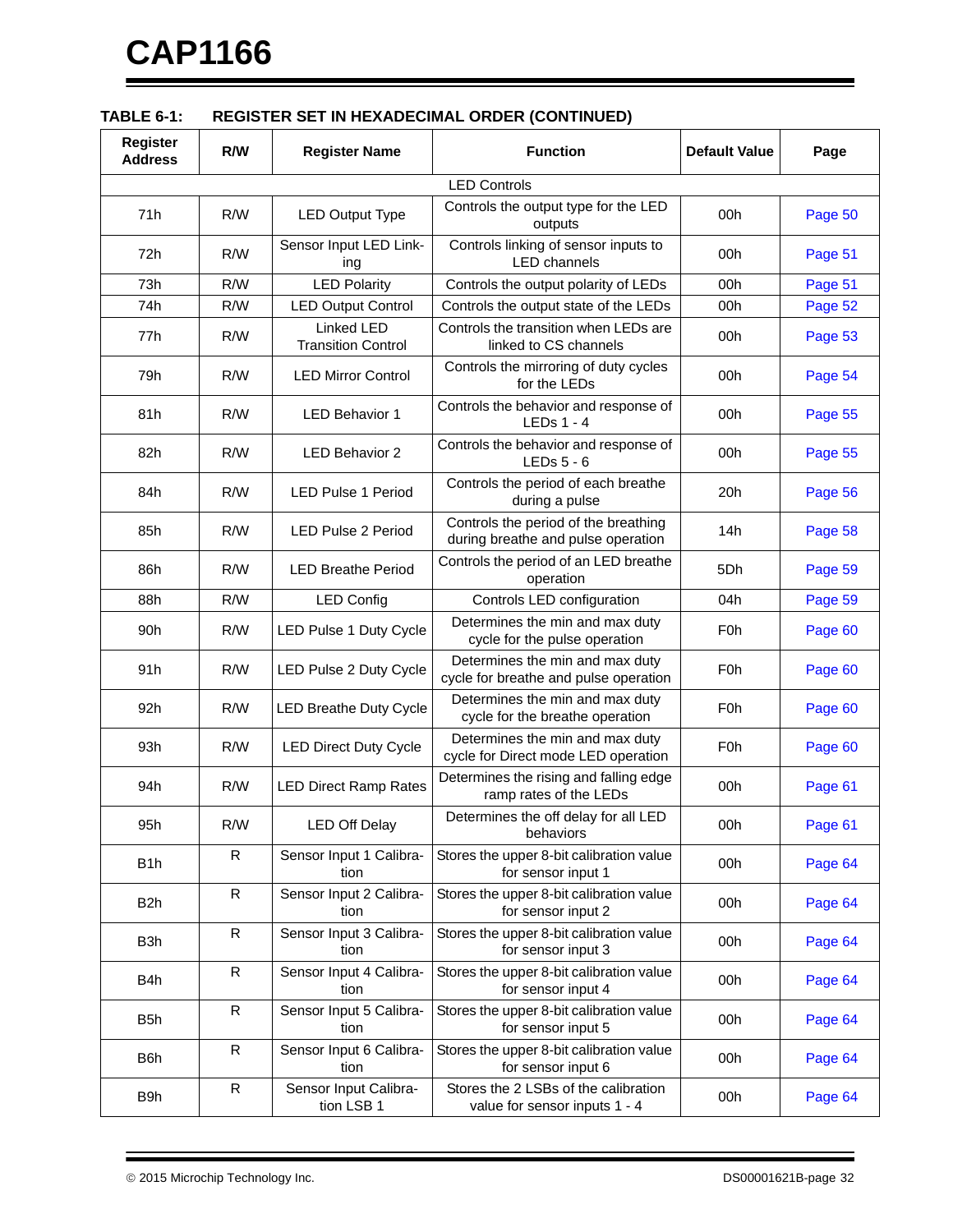| <b>Register</b><br><b>Address</b> | R/W | <b>Register Name</b>                | <b>Function</b>                                                       | <b>Default Value</b> | Page    |
|-----------------------------------|-----|-------------------------------------|-----------------------------------------------------------------------|----------------------|---------|
| <b>BAh</b>                        | R   | Sensor Input Calibra-<br>tion LSB 2 | Stores the 2 LSBs of the calibration<br>value for sensor inputs 5 - 6 | 00h                  | Page 64 |
| <b>FDh</b>                        | R   | Product ID                          | Stores a fixed value that identifies<br>each product                  | 51h                  | Page 65 |
| <b>FEh</b>                        | R   | Manufacturer ID                     | Stores a fixed value that identifies<br>Microchip                     | 5Dh                  | Page 65 |
| FF <sub>h</sub>                   | R   | Revision                            | Stores a fixed value that represents<br>the revision number           | 83h                  | Page 65 |

#### **TABLE 6-1: REGISTER SET IN HEXADECIMAL ORDER (CONTINUED)**

During Power-On-Reset (POR), the default values are stored in the registers. A POR is initiated when power is first applied to the part and the voltage on the VDD supply surpasses the POR level as specified in the electrical characteristics. Any reads to undefined registers will return 00h. Writes to undefined registers will not have an effect.

When a bit is "set", this means that the user writes a logic '1' to it. When a bit is "cleared", this means that the user writes a logic '0' to it.

#### <span id="page-32-1"></span><span id="page-32-0"></span>**6.1 Main Control Register**

#### **TABLE 6-2: MAIN CONTROL REGISTER**

| <b>ADDR</b> | R/W | Register        | D7<br>D.  | B <sub>6</sub> | <b>B5</b> | B4            | D.<br>Dû | D0<br>DZ | B1 | B <sub>0</sub> | <b>Default</b> |
|-------------|-----|-----------------|-----------|----------------|-----------|---------------|----------|----------|----|----------------|----------------|
| 00h         | R/W | Main<br>Control | GAIN[1:0] |                | STBY      | <b>DSLEEP</b> |          |          |    | <b>INT</b>     | 00h            |

The Main Control register controls the primary power state of the device.

Bits 7 - 6 - GAIN[1:0] - Controls the gain used by the capacitive touch sensing circuitry. As the gain is increased, the effective sensitivity is likewise increased as a smaller delta capacitance is required to generate the same delta count values. The sensitivity settings may need to be adjusted along with the gain settings such that data overflow does not occur.

**APPLICATION NOTE:** The gain settings apply to both Standby and Active states.

#### **TABLE 6-3: GAIN BIT DECODE**

| GAIN[1:0] | <b>Capacitive Touch Sensor Gain</b> |  |  |  |  |
|-----------|-------------------------------------|--|--|--|--|
|           |                                     |  |  |  |  |
|           |                                     |  |  |  |  |
|           |                                     |  |  |  |  |
|           |                                     |  |  |  |  |
|           |                                     |  |  |  |  |

Bit 5 - STBY - Enables Standby.

- '0' (default) Sensor input scanning is active and LEDs are functional.
- '1' Capacitive touch sensor input scanning is limited to the sensor inputs set in the Standby Channel register (see [Section 6.20\)](#page-46-3). The status registers will not be cleared until read. LEDs that are linked to capacitive touch sensor inputs will remain linked and active. Sensor inputs that are no longer sampled will flag a release and then remain in a non-touched state. LEDs that are manually controlled will be unaffected.
- Bit 4 DSLEEP Enables Deep Sleep by deactivating all functions. This bit will be cleared when the WAKE pin is driven high. '0' (default) - Sensor input scanning is active and LEDs are functional.
- '1' All sensor input scanning is disabled. All LEDs are driven to their programmed non-actuated state and no PWM operations will be done. The status registers are automatically cleared and the INT bit is cleared.

Bit 0 - INT - Indicates that there is an interrupt. When this bit is set, it asserts the ALERT# pin. If a channel detects a touch and its associated interrupt enable bit is not set to a logic '1', no action is taken.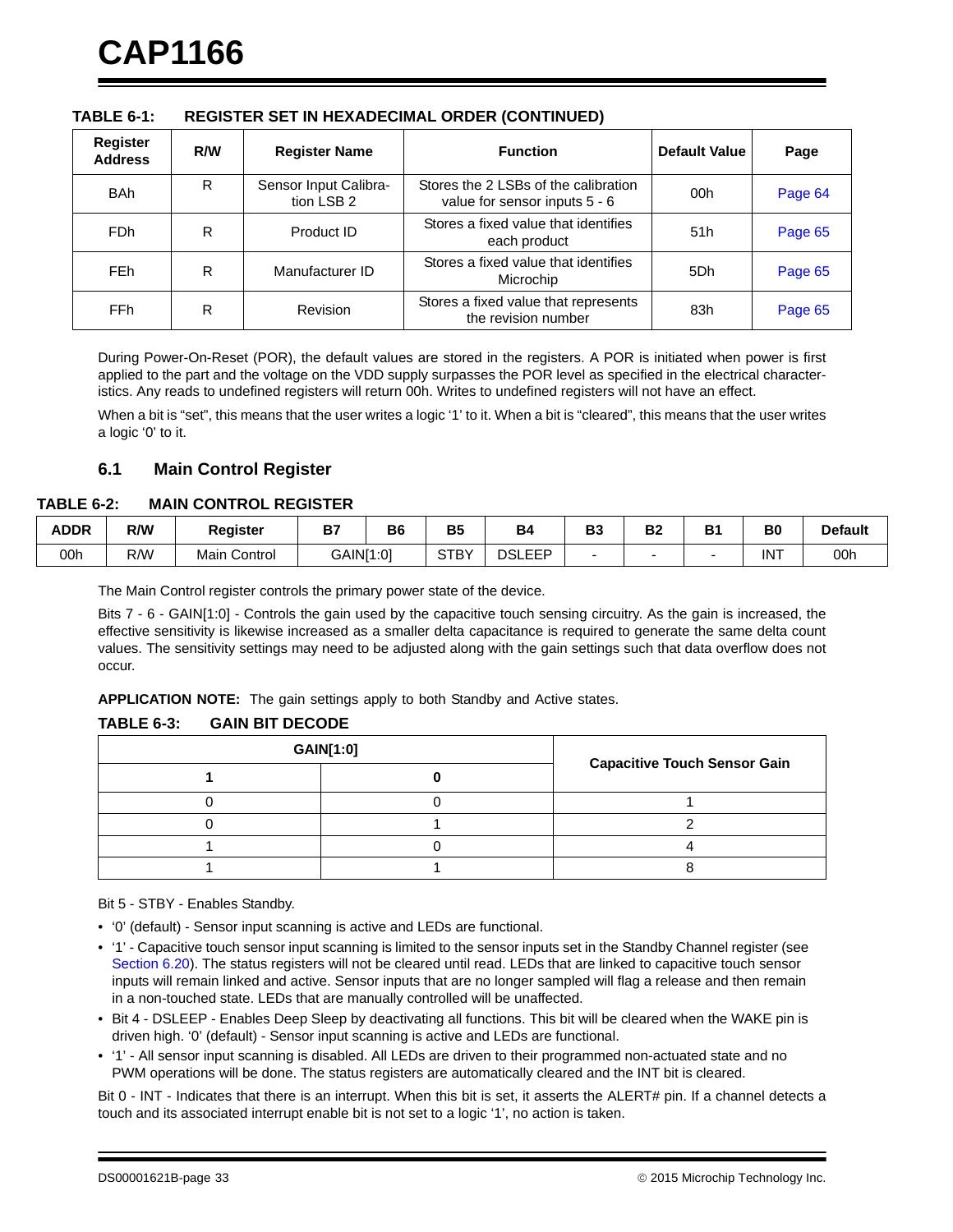This bit is cleared by writing a logic '0' to it. When this bit is cleared, the ALERT# pin will be deasserted and all status registers will be cleared if the condition has been removed. If the WAKE/SPI\_MOSI pin is asserted as a result of a touch detected while in Standby, it will likewise be deasserted when this bit is cleared.

Note that the WAKE / SPI\_MOSI pin is not driven when communicating via the 4-wire SPI protocol.

- '0' No interrupt pending.
- '1' A touch has been detected on one or more channels and the interrupt has been asserted.

#### <span id="page-33-0"></span>**6.2 Status Registers**

#### **TABLE 6-4: STATUS REGISTERS**

| <b>ADDR</b> | R/W | Register                 | <b>B7</b>                | B <sub>6</sub> | <b>B5</b>                | <b>B4</b>       | <b>B3</b>    | <b>B2</b>   | <b>B1</b>              | B <sub>0</sub>  | <b>Default</b> |
|-------------|-----|--------------------------|--------------------------|----------------|--------------------------|-----------------|--------------|-------------|------------------------|-----------------|----------------|
| 02h         | R   | General Status           | $\overline{\phantom{0}}$ |                | $\overline{\phantom{0}}$ | ∟ED.            | <b>RESET</b> | <b>MULT</b> | <b>MTP</b>             | <b>TOUCH</b>    | 00h            |
| 03h         | R   | Sensor Input Sta-<br>tus |                          |                | CS6                      | CS <sub>5</sub> | CS4          | CS3         | CS2                    | CS <sub>1</sub> | 00h            |
| 04h         | R   | <b>LED Status</b>        | -                        |                | LED6<br>DΝ               | LED5<br>DN      | ∟ED4<br>DN   | LED3<br>DN  | LED <sub>2</sub><br>DN | ∟ED1<br>DN      | 00h            |

All status bits are cleared when the device enters the Deep Sleep (DSLEEP = '1' - see [Section 6.1\)](#page-32-1).

#### 6.2.1 GENERAL STATUS - 02H

Bit 4 - LED - Indicates that one or more LEDs have finished their programmed activity. This bit is set if any bit in the LED Status register is set.

Bit 3 - RESET - Indicates that the device has come out of reset. This bit is set when the device exits a POR state or when the RESET pin has been deasserted and qualified via the RESET pin filter (see [Section 5.2\)](#page-25-0). This bit will cause the INT bit to be set and is cleared when the INT bit is cleared.

Bit 2 - MULT - Indicates that the device is blocking detected touches due to the Multiple Touch detection circuitry (see [Section 6.14\)](#page-42-1). This bit will not cause the INT bit to be set and hence will not cause an interrupt.

Bit 1 - MTP - Indicates that the device has detected a number of sensor inputs that exceed the MTP threshold either via the pattern recognition or via the number of sensor inputs (see [Section 6.15\)](#page-43-1). This bit will cause the INT bit to be set if the MTP\_ALERT bit is also set. This bit will not be cleared until the condition that caused it to be set has been removed.

Bit 0 - TOUCH - Indicates that a touch was detected. This bit is set if any bit in the Sensor Input Status register is set.

#### 6.2.2 SENSOR INPUT STATUS - 03H

The Sensor Input Status Register stores status bits that indicate a touch has been detected. A value of '0' in any bit indicates that no touch has been detected. A value of '1' in any bit indicates that a touch has been detected.

All bits are cleared when the INT bit is cleared and if a touch on the respective capacitive touch sensor input is no longer present. If a touch is still detected, the bits will not be cleared (but this will not cause the interrupt to be asserted - see [Section 6.6\)](#page-36-1).

Bit 5 - CS6 - Indicates that a touch was detected on Sensor Input 6. This sensor input can be linked to LED6.

Bit 4 - CS5 - Indicates that a touch was detected on Sensor Input 5. This sensor input can be linked to LED5.

Bit 3 - CS4 - Indicates that a touch was detected on Sensor Input 4. This sensor input can be linked to LED4.

Bit 2 - CS3 - Indicates that a touch was detected on Sensor Input 3. This sensor input can be linked to LED3.

Bit 1 - CS2 - Indicates that a touch was detected on Sensor Input 2. This sensor input can be linked to LED2.

Bit 0 - CS1 - Indicates that a touch was detected on Sensor Input 1. This sensor input can be linked to LED1.

#### 6.2.3 LED STATUS - 04H

The LED Status Registers indicate when an LED has completed its configured behavior (see [Section 6.31, "LED Behav](#page-54-0)[ior Registers"\)](#page-54-0) after being actuated by the host (see [Section 6.28, "LED Output Control Register"\)](#page-51-0). These bits are ignored when the LED is linked to a capacitive sensor input. All LED Status bits are cleared when the INT bit is cleared.

Bit 5 - LED6\_DN - Indicates that LED6 has finished its behavior after being actuated by the host.

Bit 4 - LED5\_DN - Indicates that LED5 has finished its behavior after being actuated by the host.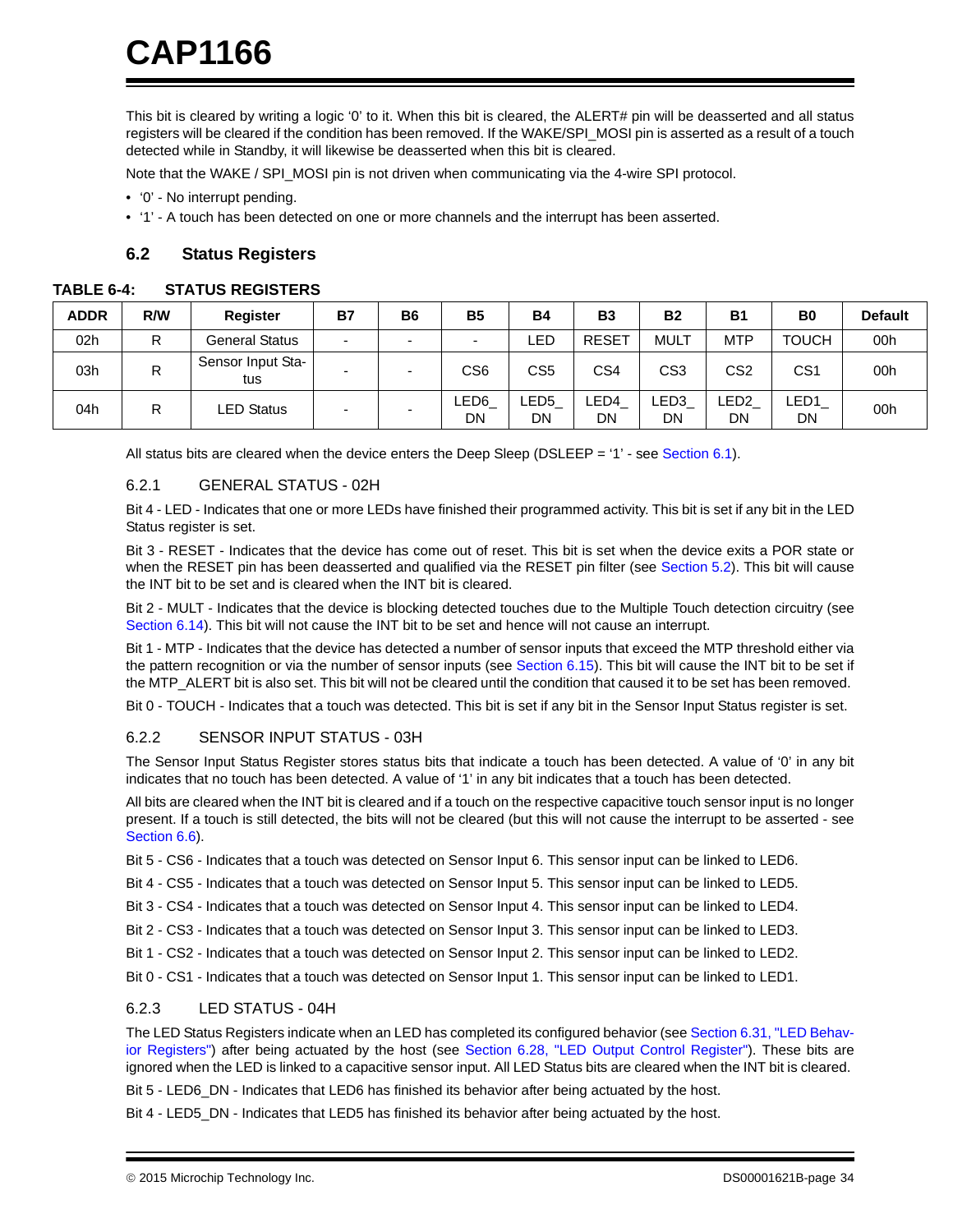Bit 3 - LED4\_DN - Indicates that LED4 has finished its behavior after being actuated by the host.

Bit 2 - LED3\_DN - Indicates that LED3 has finished its behavior after being actuated by the host.

Bit 1 - LED2\_DN - Indicates that LED2 has finished its behavior after being actuated by the host.

Bit 0 - LED1\_DN - Indicates that LED1 has finished its behavior after being actuated by the host.

#### <span id="page-34-0"></span>**6.3 Noise Flag Status Registers**

#### **TABLE 6-5: NOISE FLAG STATUS REGISTERS**

| <b>ADDR</b> | R/W | <b>Register</b>   | D7<br><b>D</b> | B6 | <b>B5</b>                       | <b>B4</b>           | B <sub>3</sub>      | <b>B2</b>           | <b>B</b> 1          | вo                  | <b>Default</b> |
|-------------|-----|-------------------|----------------|----|---------------------------------|---------------------|---------------------|---------------------|---------------------|---------------------|----------------|
| 0Ah         |     | Noise Flag Status |                |    | CS <sub>6</sub><br><b>NOISE</b> | CS5<br><b>NOISE</b> | CS4<br><b>NOISE</b> | CS3<br><b>NOISE</b> | CS2<br><b>NOISE</b> | CS1<br><b>NOISE</b> | 00h            |

The Noise Flag Status registers store status bits that are generated from the analog block if the detected noise is above the operating region of the analog detector or the RF noise detector. These bits indicate that the most recently received data from the sensor input is invalid and should not be used for touch detection. So long as the bit is set for a particular channel, the delta count value is reset to 00h and thus no touch is detected.

These bits are not sticky and will be cleared automatically if the analog block does not report a noise error.

- **APPLICATION NOTE:** If the MTP detection circuitry is enabled, these bits count as sensor inputs above the MTP threshold (see [Section 5.5.4, "Multiple Touch Pattern Detection"](#page-27-0)) even if the corresponding delta count is not. If the corresponding delta count also exceeds the MTP threshold, it is not counted twice.
- **APPLICATION NOTE:** Regardless of the state of the Noise Status bits, if low frequency noise is detected on a sensor input, that sample will be discarded unless the DIS\_ANA\_NOISE bit is set. As well, if RF noise is detected on a sensor input, that sample will be discarded unless the DIS\_RF\_NOISE bit is set.

#### <span id="page-34-1"></span>**6.4 Sensor Input Delta Count Registers**

| <b>ADDR</b>     | R/W          | Register                      | <b>B7</b> | <b>B6</b> | <b>B5</b> | <b>B4</b> | <b>B3</b> | <b>B2</b>      | <b>B1</b>      | B <sub>0</sub> | <b>Default</b> |
|-----------------|--------------|-------------------------------|-----------|-----------|-----------|-----------|-----------|----------------|----------------|----------------|----------------|
| 10 <sub>h</sub> | $\mathsf{R}$ | Sensor Input 1<br>Delta Count | Sign      | 64        | 32        | 16        | 8         | $\overline{4}$ | $\overline{2}$ | 1              | 00h            |
| 11h             | $\mathsf{R}$ | Sensor Input 2<br>Delta Count | Sign      | 64        | 32        | 16        | 8         | 4              | $\overline{2}$ | 1              | 00h            |
| 12h             | $\mathsf{R}$ | Sensor Input 3<br>Delta Count | Sign      | 64        | 32        | 16        | 8         | 4              | 2              | 1              | 00h            |
| 13h             | $\mathsf{R}$ | Sensor Input 4<br>Delta Count | Sign      | 64        | 32        | 16        | 8         | 4              | 2              | 1              | 00h            |
| 14h             | $\mathsf{R}$ | Sensor Input 5<br>Delta Count | Sign      | 64        | 32        | 16        | 8         | 4              | $\overline{2}$ | 1              | 00h            |
| 15h             | R            | Sensor Input 6<br>Delta Count | Sign      | 64        | 32        | 16        | 8         | $\overline{4}$ | $\overline{c}$ | 1              | 00h            |

#### **TABLE 6-6: SENSOR INPUT DELTA COUNT REGISTERS**

The Sensor Input Delta Count registers store the delta count that is compared against the threshold used to determine if a touch has been detected. The count value represents a change in input due to the capacitance associated with a touch on one of the sensor inputs and is referenced to a calibrated base "Not Touched" count value. The delta is an instantaneous change and is updated once per sensor input per sensing cycle (see [Section 5.5.1, "Sensing Cycle"\)](#page-26-0).

The value presented is a standard 2's complement number. In addition, the value is capped at a value of 7Fh. A reading of 7Fh indicates that the sensitivity settings are too high and should be adjusted accordingly (see [Section 6.5\)](#page-35-0).

The value is also capped at a negative value of 80h for negative delta counts which may result upon a release.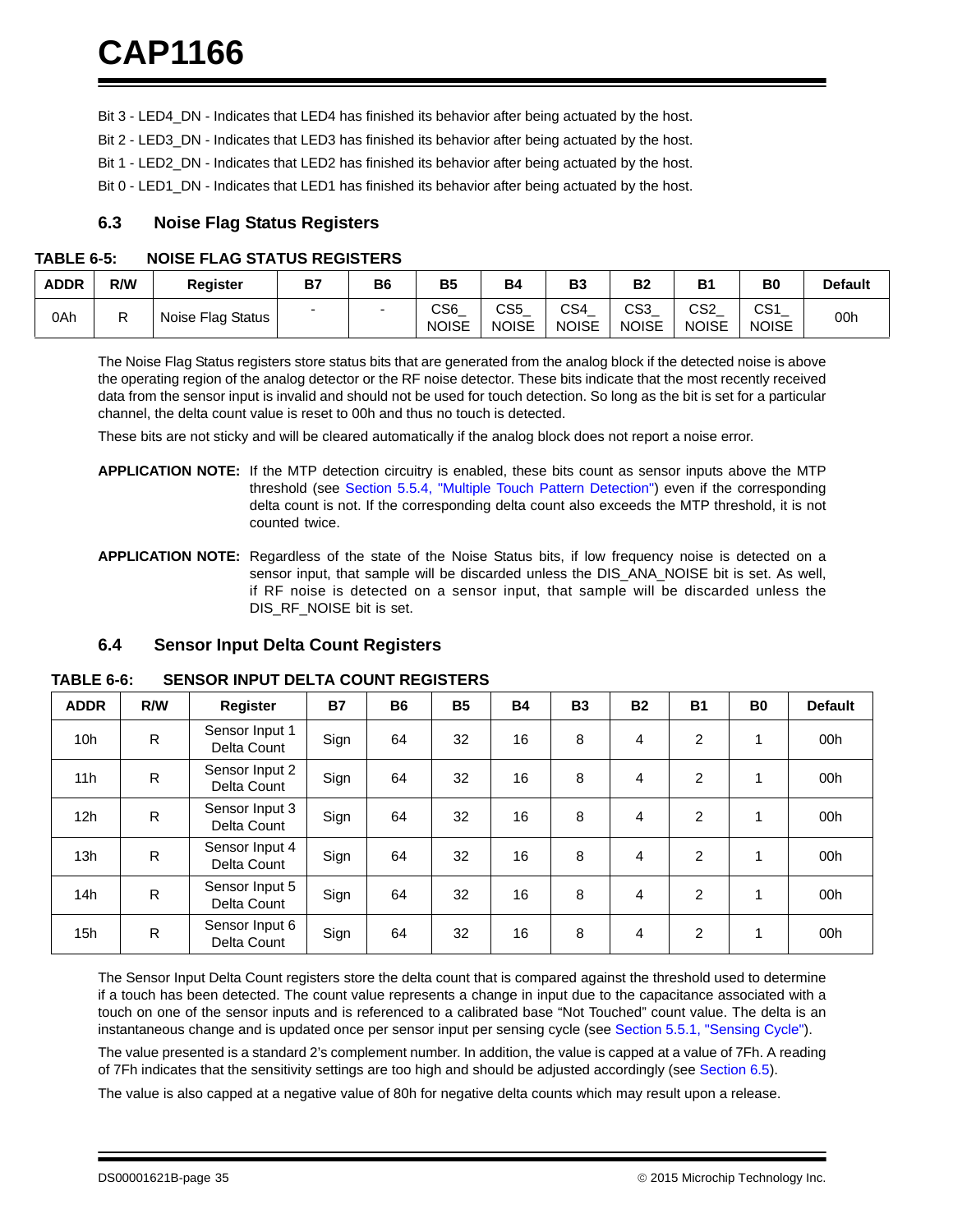#### <span id="page-35-0"></span>**6.5 Sensitivity Control Register**

| <b>ADDR</b> | R/W | Register               | D7 | B <sub>6</sub>                   | B5 | <b>B4</b> | n o<br>DЈ         | D'<br>D.  | B <sub>1</sub> | B <sub>0</sub> | <b>Default</b> |
|-------------|-----|------------------------|----|----------------------------------|----|-----------|-------------------|-----------|----------------|----------------|----------------|
| 1Fh         | R/W | Sensitivity<br>Control |    | <b>SENSE[2:0]</b><br>DELT<br>.IA |    |           | <b>SHIFT[3:0]</b> | クロト<br>ZГ |                |                |                |

#### **TABLE 6-7: SENSITIVITY CONTROL REGISTER**

The Sensitivity Control register controls the sensitivity of a touch detection.

Bits 6-4 DELTA\_SENSE[2:0] - Controls the sensitivity of a touch detection. The sensitivity settings act to scale the relative delta count value higher or lower based on the system parameters. A setting of 000b is the most sensitive while a setting of 111b is the least sensitive. At the more sensitive settings, touches are detected for a smaller delta capacitance corresponding to a "lighter" touch. These settings are more sensitive to noise, however, and a noisy environment may flag more false touches with higher sensitivity levels.

**APPLICATION NOTE:** A value of 128x is the most sensitive setting available. At the most sensitivity settings, the MSB of the Delta Count register represents 64 out of ~25,000 which corresponds to a touch of approximately 0.25% of the base capacitance (or a  $\Delta C$  of 25fF from a 10pF base capacitance). Conversely, a value of 1x is the least sensitive setting available. At these settings, the MSB of the Delta Count register corresponds to a delta count of 8192 counts out of ~25,000 which corresponds to a touch of approximately 33% of the base capacitance (or a  $\Delta C$  of 3.33pF from a 10pF base capacitance).

| DELTA_SENSE[2:0] |                               |
|------------------|-------------------------------|
|                  | <b>Sensitivity Multiplier</b> |
|                  | 128x (most sensitive)         |
|                  | 64x                           |
|                  | 32x (default)                 |
|                  | 16x                           |
|                  | 8x                            |
|                  | 4x                            |
|                  | 2x                            |
|                  | 1x - (least sensitive)        |

#### **TABLE 6-8: DELTA\_SENSE BIT DECODE**

Bits 3 - 0 - BASE\_SHIFT[3:0] - Controls the scaling and data presentation of the Base Count registers. The higher the value of these bits, the larger the range and the lower the resolution of the data presented. The scale factor represents the multiplier to the bit-weighting presented in these register descriptions.

**APPLICATION NOTE:** The BASE\_SHIFT[3:0] bits normally do not need to be updated. These settings will not affect touch detection or sensitivity. These bits are sometimes helpful in analyzing the Cap Sensing board performance and stability.

|  | <b>Data Scaling Factor</b> |  |     |
|--|----------------------------|--|-----|
|  |                            |  |     |
|  |                            |  | 1 v |
|  |                            |  | 2x  |
|  |                            |  | 4x  |
|  |                            |  | 8x  |
|  |                            |  | 16x |
|  |                            |  | 32x |
|  |                            |  | 64x |

#### **TABLE 6-9: BASE\_SHIFT BIT DECODE**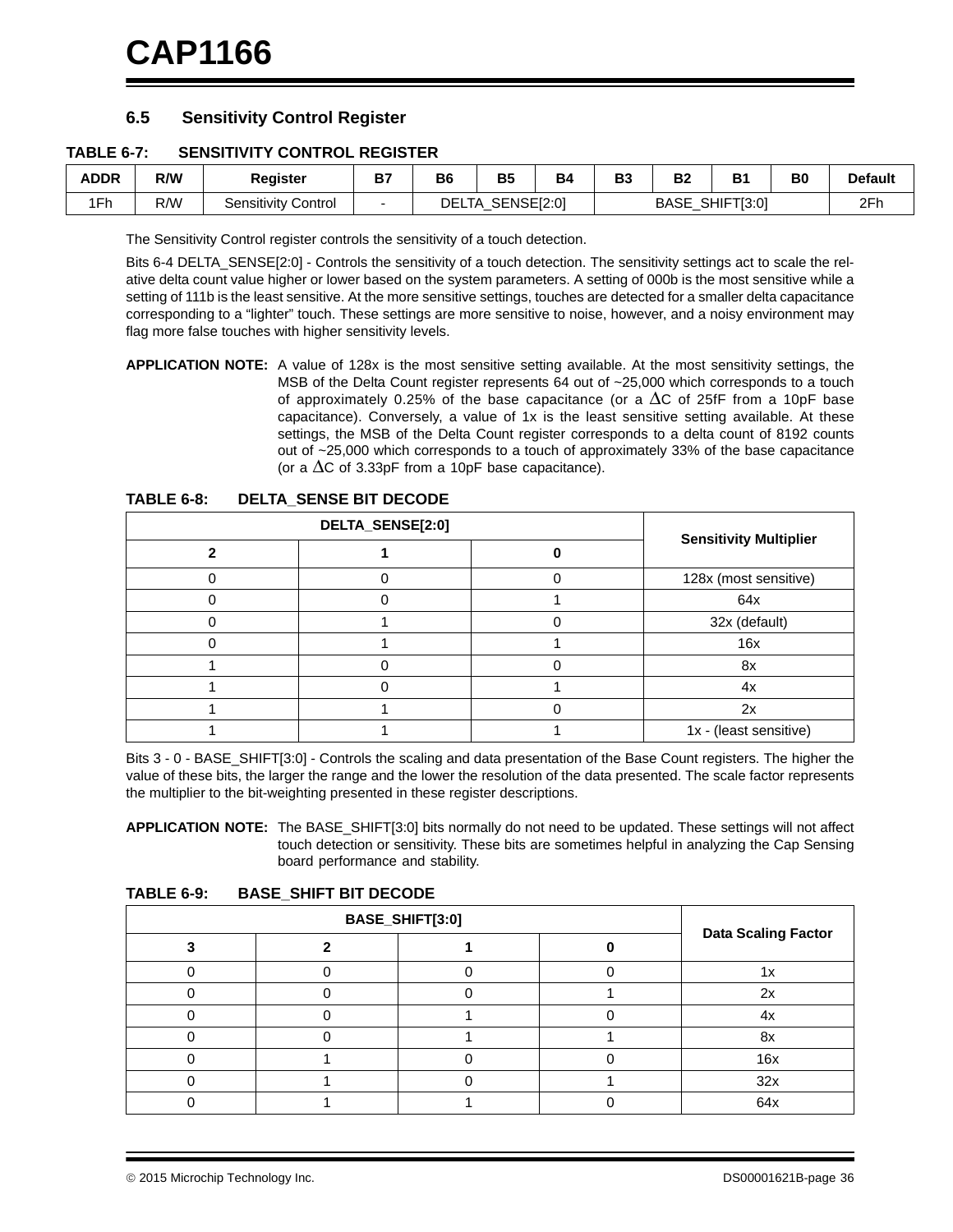# **TABLE 6-9: BASE\_SHIFT BIT DECODE (CONTINUED)**

| BASE_SHIFT[3:0] |            |  |                             |  |  |  |  |  |
|-----------------|------------|--|-----------------------------|--|--|--|--|--|
|                 |            |  | <b>Data Scaling Factor</b>  |  |  |  |  |  |
|                 |            |  | 128x                        |  |  |  |  |  |
|                 |            |  | 256x                        |  |  |  |  |  |
|                 | All others |  | 256x<br>$(default = 1111b)$ |  |  |  |  |  |

# <span id="page-36-1"></span><span id="page-36-0"></span>**6.6 Configuration Registers**

# **TABLE 6-10: CONFIGURATION REGISTERS**

| <b>ADDR</b> | R/W | Register        | <b>B7</b>               | <b>B6</b>          | <b>B5</b>                | <b>B4</b>                | <b>B3</b>                         | <b>B2</b>          | <b>B1</b> | B <sub>0</sub>      | <b>Default</b>                   |
|-------------|-----|-----------------|-------------------------|--------------------|--------------------------|--------------------------|-----------------------------------|--------------------|-----------|---------------------|----------------------------------|
| 20h         | R/W | Configuration   | <b>TIMEOUT</b>          | WAKE<br><b>CFG</b> | DIS_DIG_<br><b>NOISE</b> | DIS_ANA_<br><b>NOISE</b> | MAX<br>DUR EN                     |                    |           |                     | A0h<br>(Rev B)<br>20h<br>(rev C) |
| 44h         | R/W | Configuration 2 | INV_LINK<br><b>TRAN</b> | ALT<br>POL         | BLK_PWR_<br><b>CTRL</b>  | BLK_POL_<br>MIR          | SHOW<br><b>RF</b><br><b>NOISE</b> | DIS<br>RF<br>NOISE |           | <b>INT</b><br>REL_n | 40h                              |

The Configuration registers control general global functionality that affects the entire device.

### 6.6.1 CONFIGURATION - 20H

Bit 7 - TIMEOUT - Enables the timeout and idle functionality of the SMBus protocol.

- '0' (default for Functional Revision C) The SMBus timeout and idle functionality are disabled. The SMBus interface will not time out if the clock line is held low. Likewise, it will not reset if both the data and clock lines are held high for longer than 200us. This is used for  $I^2C$  compliance.
- '1' (default for Functional Revision B) The SMBus timeout and idle functionality are enabled. The SMBus interface will time out if the clock line is held low for longer than 30ms. Likewise, it will reset if both the data and clock lines are held high for longer than 200us.

Bit 6 - WAKE\_CFG - Configures the operation of the WAKE pin.

- '0' (default) The WAKE pin is not asserted when a touch is detected while the device is in Standby. It will still be used to wake the device from Deep Sleep when driven high.
- '1' The WAKE pin will be asserted high when a touch is detected while the device is in Standby. It will also be used to wake the device from Deep Sleep when driven high.

Bit 5 - DIS\_DIG\_NOISE - Determines whether the digital noise threshold (see [Section 6.19, "Sensor Input Noise Thresh](#page-46-0)[old Register"](#page-46-0)) is used by the device. Setting this bit disables the feature.

- '0' The digital noise threshold is used. If a delta count value exceeds the noise threshold but does not exceed the touch threshold, the sample is discarded and not used for the automatic re-calibration routine.
- '1' (default) The noise threshold is disabled. Any delta count that is less than the touch threshold is used for the automatic re-calibration routine.

Bit 4 - DIS\_ANA\_NOISE - Determines whether the analog noise filter is enabled. Setting this bit disables the feature.

- '0' (default) If low frequency noise is detected by the analog block, the delta count on the corresponding channel is set to 0. Note that this does not require that Noise Status bits be set.
- '1' A touch is not blocked even if low frequency noise is detected.

Bit 3 - MAX\_DUR\_EN - Determines whether the maximum duration recalibration is enabled.

- '0' (default) The maximum duration recalibration functionality is disabled. A touch may be held indefinitely and no re-calibration will be performed on any sensor input.
- '1' The maximum duration recalibration functionality is enabled. If a touch is held for longer than the MAX\_DUR bit settings, then the re-calibration routine will be restarted (see [Section 6.8\)](#page-38-0).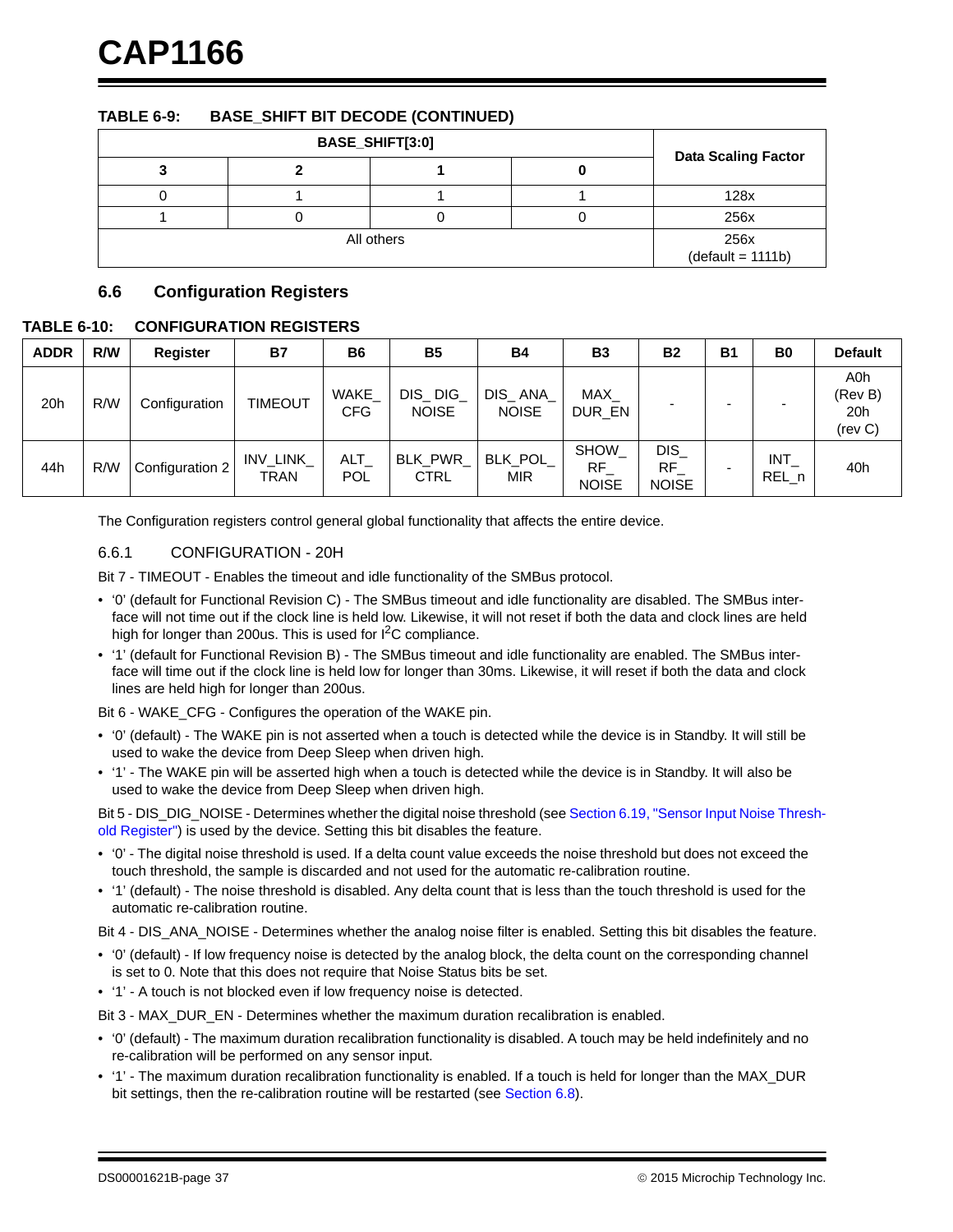# **CAP1166**

### <span id="page-37-0"></span>6.6.2 CONFIGURATION 2 - 44H

Bit 7 - INV\_LINK\_TRAN - Determines the behavior of the Linked LED Transition controls (see [Section 6.29](#page-52-0)).

- '0' (default) The Linked LED Transition controls set the min duty cycle equal to the max duty cycle.
- '1' The Linked LED Transition controls will invert the touch signal. For example, a touch signal will be inverted to a non-touched signal.

Bit 6 - ALT\_POL - Determines the ALERT# pin polarity and behavior.

- '0' The ALERT# pin is active high and push-pull.
- '1' (default) The ALERT# pin is active low and open drain.

Bit 5 - BLK\_PWR\_CTRL - Determines whether the device will reduce power consumption while waiting between conversion time completion and the end of the polling cycle.

- '0' (default) The device will always power down as much as possible during the time between the end of the last conversion and the end of the polling cycle.
- '1' The device will not power down the Cap Sensor during the time between the end of the last conversion and the end of the polling cycle.

Bit 4 - BLK\_POL\_MIR - Determines whether the LED Mirror Control register bits are linked to the LED Polarity bits. Setting this bit blocks the normal behavior which is to automatically set and clear the LED Mirror Control bits when the LED Polarity bits are set or cleared.

- '0' (default) When the LED Polarity controls are set, the corresponding LED Mirror control is automatically set. Likewise, when the LED Polarity controls are cleared, the corresponding LED Mirror control is also cleared.
- '1' When the LED Polarity controls are set, the corresponding LED Mirror control is not automatically set.

Bit 3 - SHOW\_RF\_NOISE - Determines whether the Noise Status bits will show RF Noise as the only input source.

- '0' (default) The Noise Status registers will show both RF noise and low frequency EMI noise if either is detected on a capacitive touch sensor input.
- '1' The Noise Status registers will only show RF noise if it is detected on a capacitive touch sensor input. EMI noise will still be detected and touches will be blocked normally; however, the status bits will not be updated.

Bit 2 - DIS\_RF\_NOISE - Determines whether the RF noise filter is enabled. Setting this bit disables the feature.

- '0' (default) If RF noise is detected by the analog block, the delta count on the corresponding channel is set to 0. Note that this does not require that Noise Status bits be set.
- '1' A touch is not blocked even if RF noise is detected.
- Bit 0 INT\_REL\_n Controls the interrupt behavior when a release is detected on a button.
- '0' (default) An interrupt is generated when a press is detected and again when a release is detected and at the repeat rate (if enabled - see [Section 6.13\)](#page-42-0).
- '1' An interrupt is generated when a press is detected and at the repeat rate but not when a release is detected.

# **6.7 Sensor Input Enable Registers**

### **TABLE 6-11: SENSOR INPUT ENABLE REGISTERS**

| <b>ADDR</b> | R/W | Register               | <b>B7</b> | B <sub>6</sub> | <b>B5</b> | B4     | B3                      | <b>B2</b>             | <b>B</b> 1            | B <sub>0</sub>        | <b>Default</b> |
|-------------|-----|------------------------|-----------|----------------|-----------|--------|-------------------------|-----------------------|-----------------------|-----------------------|----------------|
| 21h         | R/W | Sensor Input<br>Enable |           |                | CS6<br>EN | CS5 EN | EN .<br>CS <sub>4</sub> | EN<br>CS <sub>3</sub> | EN<br>CS <sub>2</sub> | EN<br>CS <sub>1</sub> | 3Fh            |

The Sensor Input Enable registers determine whether a capacitive touch sensor input is included in the sampling cycle. The length of the sampling cycle is not affected by the number of sensor inputs measured.

Bit 5 - CS6\_EN - Enables the CS6 input to be included during the sampling cycle.

- '0' The CS6 input is not included in the sampling cycle.
- '1' (default) The CS6 input is included in the sampling cycle.

Bit 4 - CS5\_EN - Enables the CS5 input to be included during the sampling cycle.

Bit 3 - CS4\_EN - Enables the CS4 input to be included during the sampling cycle.

Bit 2 - CS3\_EN - Enables the CS3 input to be included during the sampling cycle.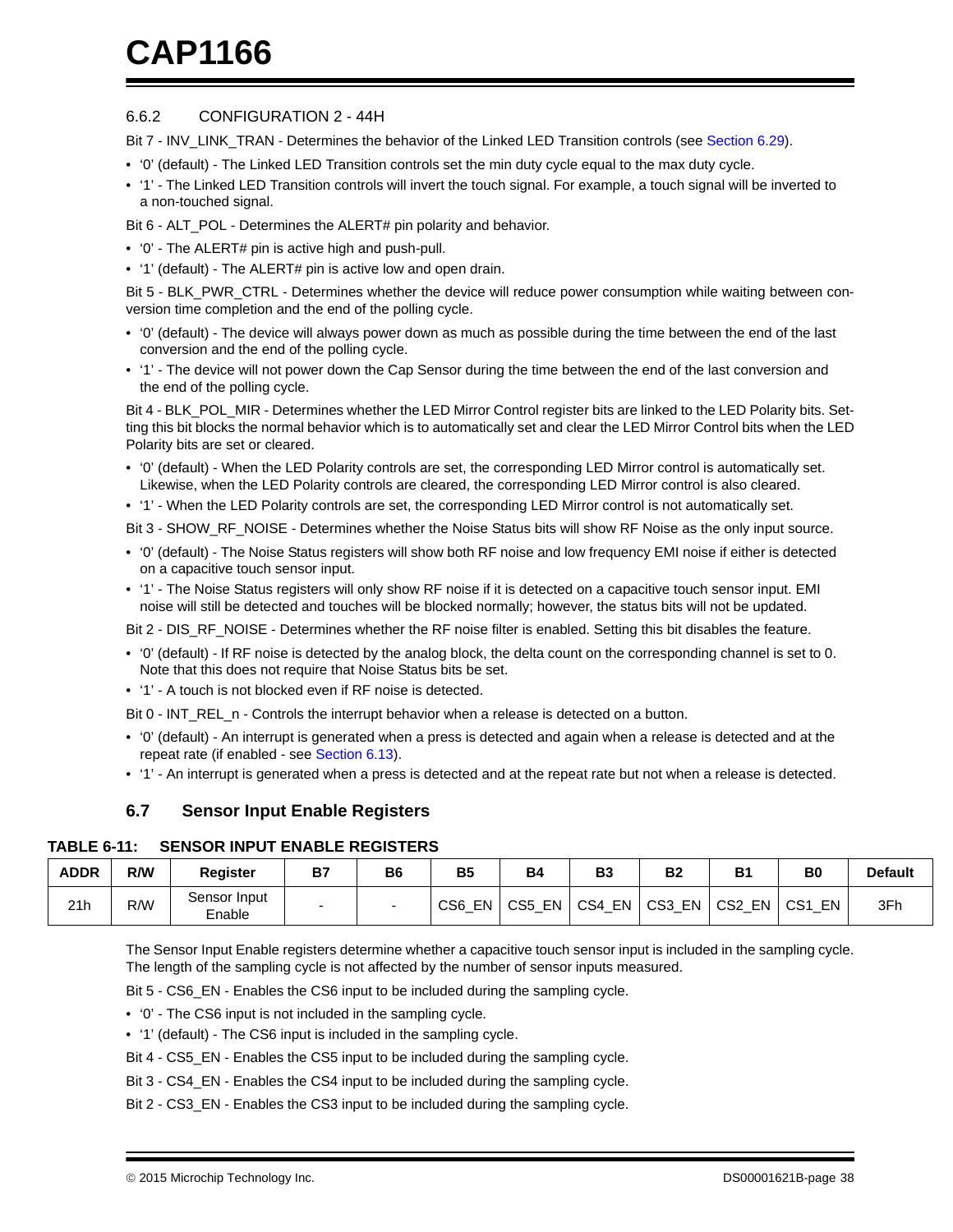Bit 1 - CS2\_EN - Enables the CS2 input to be included during the sampling cycle.

Bit 0 - CS1\_EN - Enables the CS1 input to be included during the sampling cycle.

# <span id="page-38-0"></span>**6.8 Sensor Input Configuration Register**

### **TABLE 6-12: SENSOR INPUT CONFIGURATION REGISTER**

| <b>ADDR</b> | R/W | <b>Register</b>               | <b>B7</b> | B <sub>6</sub> | <b>B5</b> | <b>B4</b> | B <sub>3</sub> | Β2 | В٠            | B0 | <b>Default</b> |
|-------------|-----|-------------------------------|-----------|----------------|-----------|-----------|----------------|----|---------------|----|----------------|
| 22h         | R/W | Sensor Input<br>Configuration |           | MAX DUR[3:0]   |           |           |                |    | RPT RATE[3:0] |    | A4h            |

The Sensor Input Configuration Register controls timings associated with the Capacitive sensor inputs 1 - 6.

Bits 7 - 4 - MAX\_DUR[3:0] - (default 1010b) - Determines the maximum time that a sensor pad is allowed to be touched until the capacitive touch sensor input is recalibrated, as shown in [Table 6-13](#page-38-1).

|             | MAX_DUR[3:0] |             |             |                                  |
|-------------|--------------|-------------|-------------|----------------------------------|
| 3           | $\mathbf{2}$ |             | 0           | <b>Time Before Recalibration</b> |
| $\mathbf 0$ | $\mathbf 0$  | $\mathbf 0$ | $\mathbf 0$ | 560ms                            |
| $\mathbf 0$ | $\mathbf 0$  | $\mathbf 0$ |             | 840ms                            |
| $\mathbf 0$ | $\mathbf 0$  |             | 0           | 1120ms                           |
| $\mathbf 0$ | $\mathbf 0$  |             | 1           | 1400ms                           |
| 0           |              | 0           | 0           | 1680ms                           |
| $\mathbf 0$ |              | 0           | 1           | 2240ms                           |
| $\mathbf 0$ |              | 1           | $\mathbf 0$ | 2800ms                           |
|             |              |             | 1           | 3360ms                           |
|             | $\mathbf 0$  | $\mathbf 0$ | 0           | 3920ms                           |
|             | 0            | 0           | 1           | 4480ms                           |
|             | 0            |             | 0           | 5600ms (default)                 |
|             | $\Omega$     |             |             | 6720ms                           |
|             |              | 0           | 0           | 7840ms                           |
|             |              | 0           |             | 8906ms                           |
|             |              |             | 0           | 10080ms                          |
|             |              |             |             | 11200ms                          |

### <span id="page-38-1"></span>**TABLE 6-13: MAX\_DUR BIT DECODE**

Bits 3 - 0 - RPT\_RATE[3:0] - (default 0100b) Determines the time duration between interrupt assertions when auto repeat is enabled. The resolution is 35ms the range is from 35ms to 560ms as shown in [Table 6-14.](#page-38-2)

|   | RPT_RATE[3:0] |  |                              |
|---|---------------|--|------------------------------|
|   |               |  | <b>Interrupt Repeat RATE</b> |
| r |               |  | 35 <sub>ms</sub>             |
| 0 |               |  | 70ms                         |
| ი |               |  | 105ms                        |
|   |               |  | 140ms                        |
| ٢ |               |  | 175ms (default)              |
|   |               |  | 210ms                        |
| በ |               |  | 245ms                        |
|   |               |  | 280ms                        |

### <span id="page-38-2"></span>**TABLE 6-14: RPT\_RATE BIT DECODE**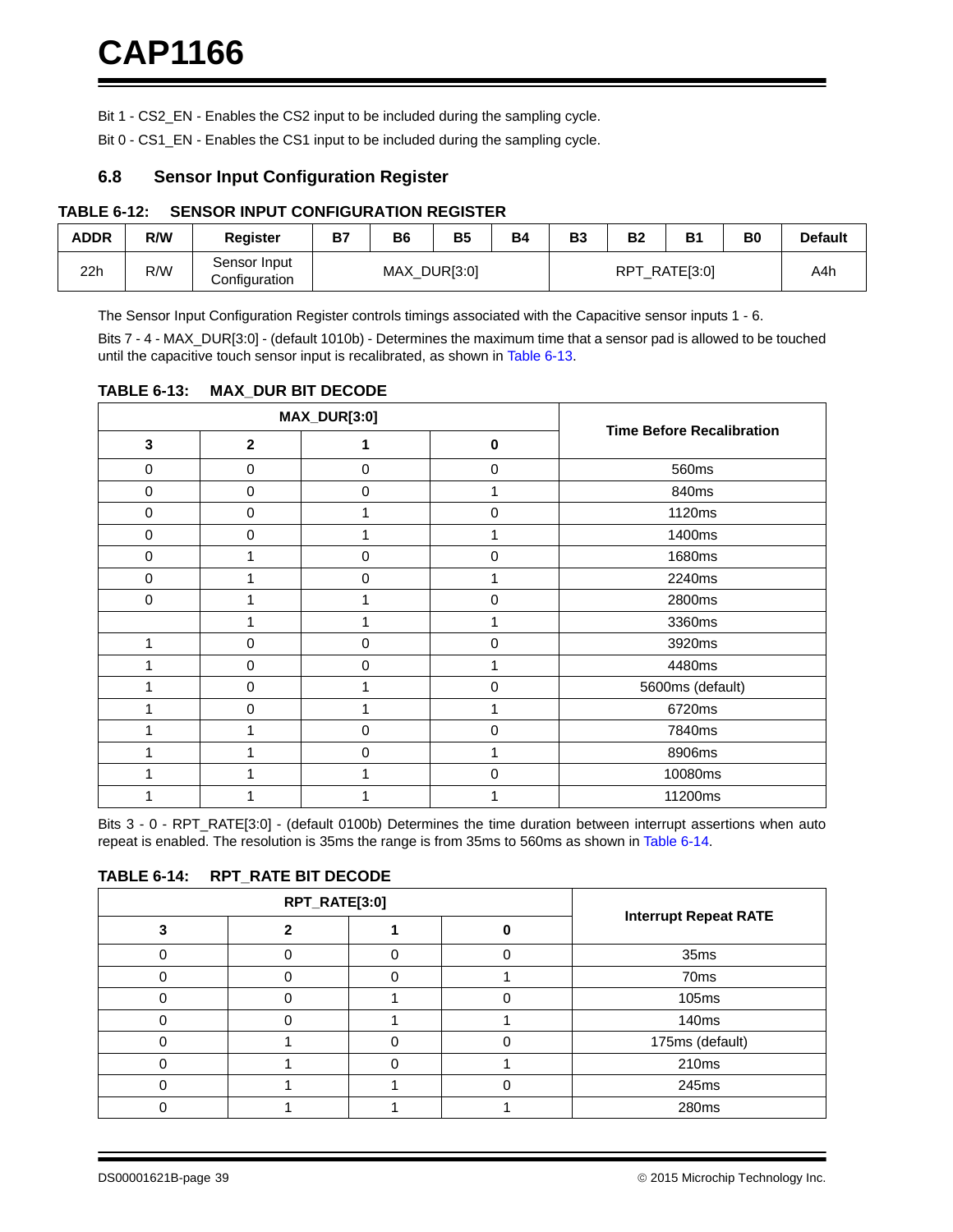| RPT_RATE[3:0] |   |  |                              |
|---------------|---|--|------------------------------|
|               |   |  | <b>Interrupt Repeat RATE</b> |
|               | C |  | 315ms                        |
|               |   |  | 350ms                        |
|               |   |  | 385ms                        |
|               |   |  | 420ms                        |
|               |   |  | 455ms                        |
|               |   |  | 490ms                        |
|               |   |  | 525ms                        |
|               |   |  | 560ms                        |

# **TABLE 6-14: RPT\_RATE BIT DECODE (CONTINUED)**

# **6.9 Sensor Input Configuration 2 Register**

### **TABLE 6-15: SENSOR INPUT CONFIGURATION 2 REGISTER**

| <b>ADDR</b> | R/W | Register                        | Β7 | B <sub>6</sub> | B5 | <b>B4</b> | B <sub>3</sub> | <b>B2</b> | <b>B1</b>  | B <sub>0</sub> | <b>Default</b> |
|-------------|-----|---------------------------------|----|----------------|----|-----------|----------------|-----------|------------|----------------|----------------|
| 23h         | R/W | Sensor Input<br>Configuration 2 | -  |                | -  |           |                | м         | PRESS[3:0] |                | 07h            |

Bits 3 - 0 - M\_PRESS[3:0] - (default 0111b) - Determines the minimum amount of time that sensor inputs configured to use auto repeat must detect a sensor pad touch to detect a "press and hold" event. If the sensor input detects a touch for longer than the M\_PRESS[3:0] settings, a "press and hold" event is detected. If a sensor input detects a touch for less than or equal to the M\_PRESS[3:0] settings, a touch event is detected.

The resolution is 35ms the range is from 35ms to 560ms as shown in [Table 6-16.](#page-39-0)

|              | M_PRESS[3:0] |             |             |                         |
|--------------|--------------|-------------|-------------|-------------------------|
| $\mathbf{3}$ | $\mathbf{2}$ | 1           | $\pmb{0}$   | <b>M_PRESS SETTINGS</b> |
| $\pmb{0}$    | 0            | $\mathbf 0$ | $\Omega$    | 35ms                    |
| $\mathbf 0$  | 0            | $\mathbf 0$ |             | 70ms                    |
| $\mathbf 0$  | 0            | 1           | $\mathbf 0$ | 105ms                   |
| $\pmb{0}$    | 0            | 1           |             | 140ms                   |
| 0            |              | $\mathbf 0$ | $\Omega$    | 175ms                   |
| 0            |              | $\mathbf 0$ |             | 210ms                   |
| $\mathsf 0$  |              | 1           | $\Omega$    | 245ms                   |
| $\mathbf 0$  |              | 1           |             | 280ms (default)         |
| 1            | $\Omega$     | $\mathbf 0$ | $\Omega$    | 315ms                   |
|              | 0            | $\mathbf 0$ |             | 350ms                   |
| 1            | 0            | 1           | $\Omega$    | 385ms                   |
| 1            | 0            | 1           |             | 420ms                   |
|              |              | $\mathbf 0$ | $\mathbf 0$ | 455ms                   |
|              |              | $\mathbf 0$ |             | 490ms                   |
| 4            |              | 1           | $\Omega$    | 525ms                   |
|              |              |             |             | 560ms                   |

### <span id="page-39-0"></span>**TABLE 6-16: M\_PRESS BIT DECODE**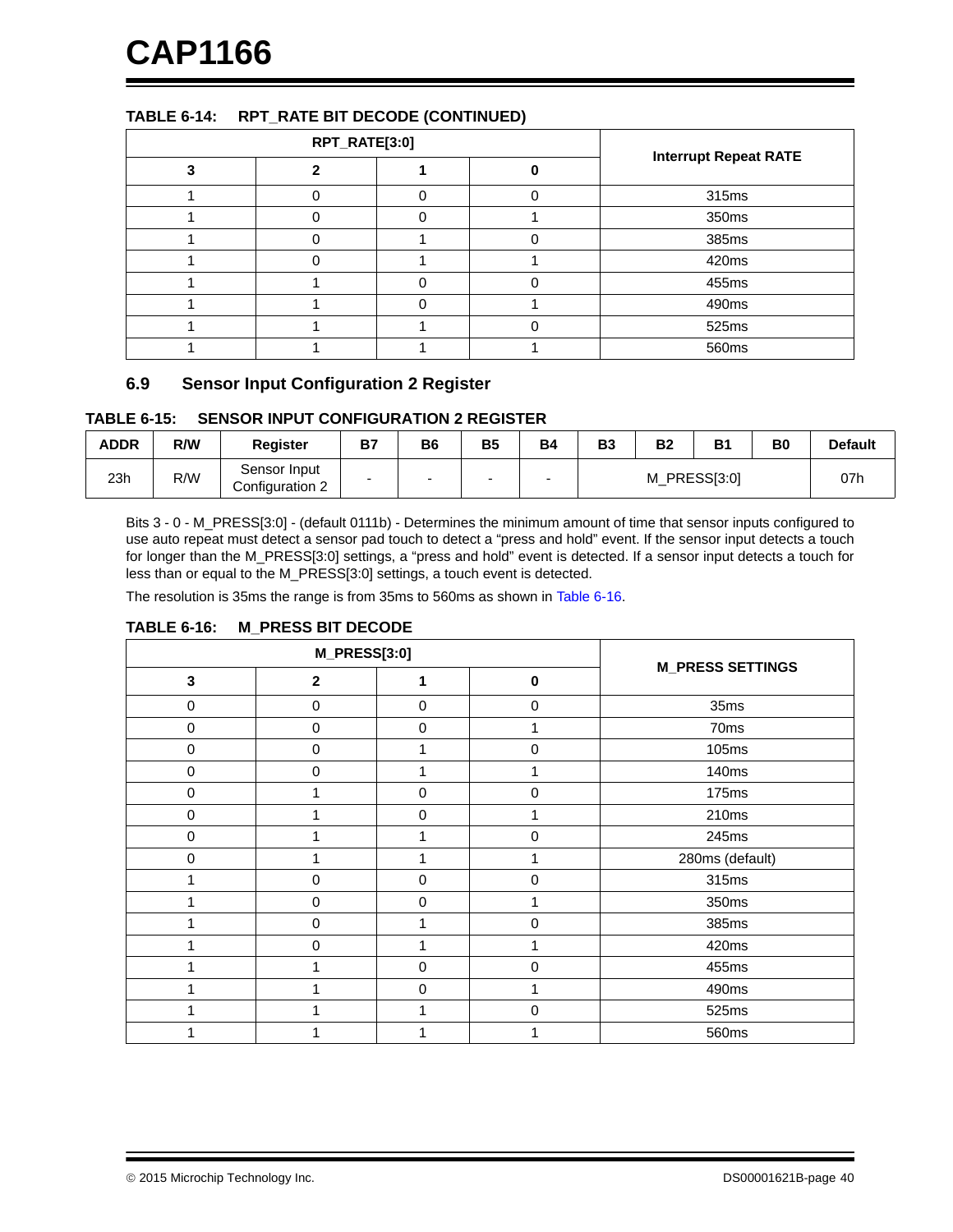# <span id="page-40-3"></span>**6.10 Averaging and Sampling Configuration Register**

| <b>ADDR</b> | R/W | Register                         | D7 | B <sub>6</sub> | <b>B5</b> | <b>B4</b>   | B3        | <b>B2</b>    | B <sub>1</sub>       | B0  | <b>Default</b> |
|-------------|-----|----------------------------------|----|----------------|-----------|-------------|-----------|--------------|----------------------|-----|----------------|
| 24h         | R/W | Averaging and<br>Sampling Config |    | AVG[2:0]       |           | <b>SAMP</b> | TIME[1:0] | <b>CYCLE</b> | <b>TIME</b><br>[1:0] | 39h |                |

### **TABLE 6-17: AVERAGING AND SAMPLING CONFIGURATION REGISTER**

The Averaging and Sampling Configuration register controls the number of samples taken and the total sensor input cycle time for all active sensor inputs while the device is functioning in Active state.

Bits 6 - 4 - AVG[2:0] - Determines the number of samples that are taken for all active channels during the sensor cycle as shown in [Table 6-18](#page-40-1). All samples are taken consecutively on the same channel before the next channel is sampled and the result is averaged over the number of samples measured before updating the measured results.

For example, if CS1, CS2, and CS3 are sampled during the sensor cycle, and the AVG[2:0] bits are set to take 4 samples per channel, then the full sensor cycle will be: CS1, CS1, CS1, CS1, CS2, CS2, CS2, CS2, CS3, CS3, CS3, CS3.

# <span id="page-40-1"></span>**TABLE 6-18: AVG BIT DECODE**

| AVG[2:0] | Number of Samples Taken per |                    |  |
|----------|-----------------------------|--------------------|--|
|          |                             | <b>Measurement</b> |  |
|          |                             |                    |  |
|          |                             |                    |  |
|          |                             |                    |  |
|          |                             | 8 (default)        |  |
|          |                             | 16                 |  |
|          |                             | 32                 |  |
|          |                             | 64                 |  |
|          |                             | 128                |  |

Bits 3 - 2 - SAMP\_TIME[1:0] - Determines the time to take a single sample as shown in [Table 6-19.](#page-40-0)

### <span id="page-40-0"></span>**TABLE 6-19: SAMP\_TIME BIT DECODE**

| SAMP_TIME[1:0] | <b>Sample Time</b> |                  |  |
|----------------|--------------------|------------------|--|
|                |                    |                  |  |
|                |                    | 320us            |  |
|                |                    | 640us            |  |
|                |                    | 1.28ms (default) |  |
|                |                    | 2.56ms           |  |

Bits 1 - 0 - CYCLE\_TIME[1:0] - Determines the overall cycle time for all measured channels during normal operation as shown in [Table 6-20](#page-40-2). All measured channels are sampled at the beginning of the cycle time. If additional time is remaining, then the device is placed into a lower power state for the remaining duration of the cycle.

# <span id="page-40-2"></span>**TABLE 6-20: CYCLE\_TIME BIT DECODE**

| CYCLE_TIME[1:0] |  |                           |
|-----------------|--|---------------------------|
|                 |  | <b>Overall Cycle Time</b> |
|                 |  | 35 <sub>ms</sub>          |
|                 |  | 70ms (default)            |
|                 |  | 105ms                     |
|                 |  | 140 <sub>ms</sub>         |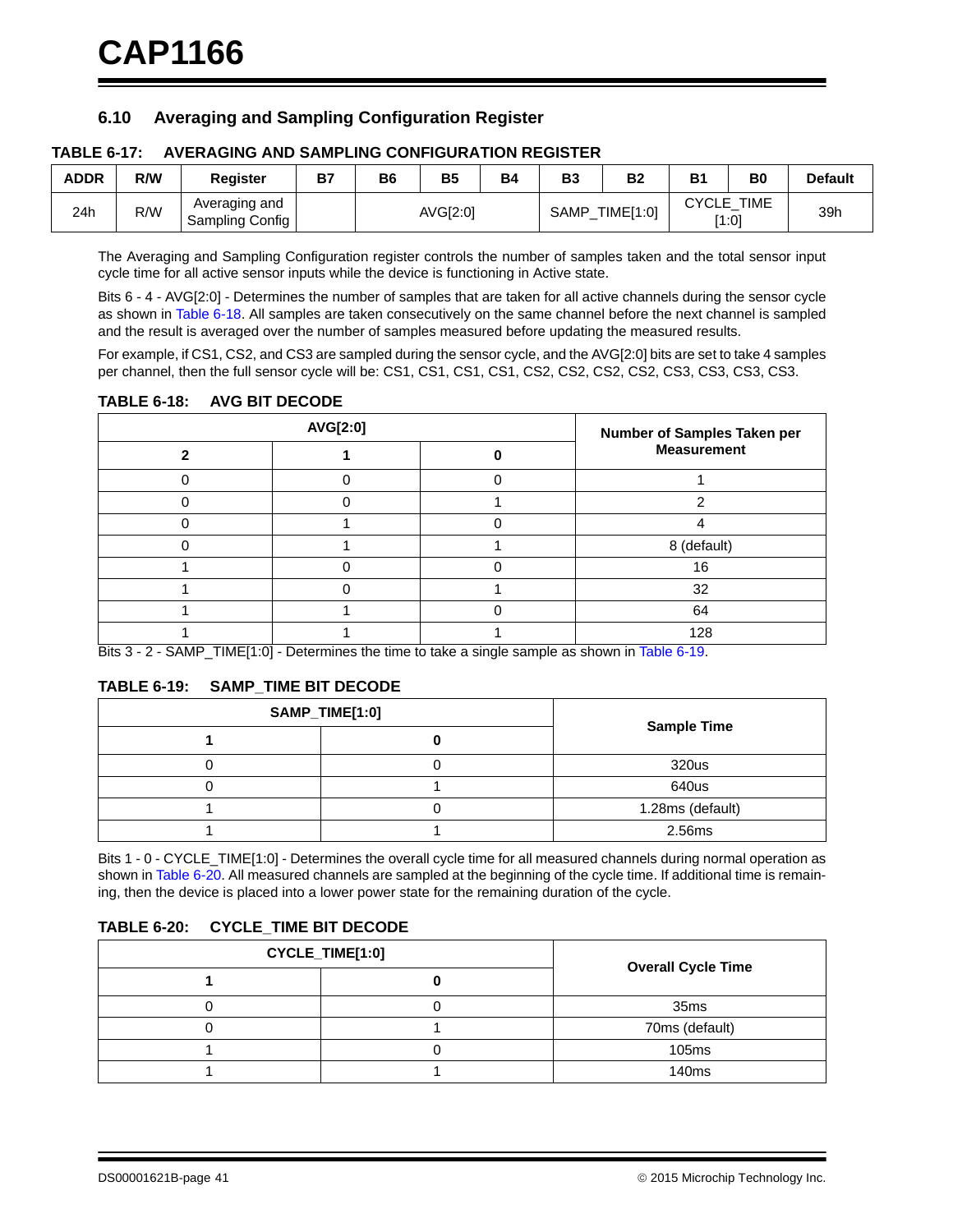**APPLICATION NOTE:** The programmed cycle time is only maintained if the total averaging time for all samples is less than the programmed cycle. The AVG[2:0] bits will take priority so that if more samples are required than would normally be allowed during the cycle time, the cycle time will be extended as necessary to accommodate the number of samples to be measured.

# <span id="page-41-0"></span>**6.11 Calibration Activate Register**

### **TABLE 6-21: CALIBRATION ACTIVATE REGISTER**

| <b>ADDR</b> | R/W | Register                | <b>B7</b> | B <sub>6</sub> | <b>B5</b>  | <b>B4</b>  | D.<br>Dů        | <b>B2</b>  | $B^4$                                  | B <sub>0</sub> | <b>Default</b> |
|-------------|-----|-------------------------|-----------|----------------|------------|------------|-----------------|------------|----------------------------------------|----------------|----------------|
| 26h         | R/W | Calibration<br>Activate |           |                | CS6<br>CAL | CS5<br>CAL | CS4<br>-<br>CAL | CS3<br>CAL | CS2<br>$\overline{\phantom{a}}$<br>CAL | CS1<br>CAL     | 00h            |

The Calibration Activate register forces the respective sensor inputs to be re-calibrated affecting both the analog and digital blocks. During the re-calibration routine, the sensor inputs will not detect a press for up to 600ms and the Sensor Input Base Count register values will be invalid. During this time, any press on the corresponding sensor pads will invalidate the re-calibration. When finished, the CALX[9:0] bits will be updated (see [Section 6.39](#page-63-0)).

When the corresponding bit is set, the device will perform the calibration and the bit will be automatically cleared once the re-calibration routine has finished.

Bit 5 - CS6\_CAL - When set, the CS6 input is re-calibrated. This bit is automatically cleared once the sensor input has been re-calibrated successfully.

Bit 4 - CS5\_CAL - When set, the CS5 input is re-calibrated. This bit is automatically cleared once the sensor input has been re-calibrated successfully.

Bit 3 - CS4\_CAL - When set, the CS4 input is re-calibrated. This bit is automatically cleared once the sensor input has been re-calibrated successfully.

Bit 2 - CS3\_CAL - When set, the CS3 input is re-calibrated. This bit is automatically cleared once the sensor input has been re-calibrated successfully.

Bit 1 - CS2\_CAL - When set, the CS2 input is re-calibrated. This bit is automatically cleared once the sensor input has been re-calibrated successfully.

Bit 0 - CS1\_CAL - When set, the CS1 input is re-calibrated. This bit is automatically cleared once the sensor input has been re-calibrated successfully.

# **6.12 Interrupt Enable Register**

### **TABLE 6-22: INTERRUPT ENABLE REGISTER**

| <b>ADDR</b> | R/W | Register            | D7<br>в, | B <sub>6</sub> | <b>B5</b>        | <b>B4</b>                                    | D۹<br>D.                                     | D'<br>DZ         | D4                                | B <sub>0</sub>                                           | <b>Default</b> |
|-------------|-----|---------------------|----------|----------------|------------------|----------------------------------------------|----------------------------------------------|------------------|-----------------------------------|----------------------------------------------------------|----------------|
| 27h         | R/W | Interrupt<br>Enable |          |                | CS6<br>EN<br>INT | CS5<br>$\overline{\phantom{a}}$<br>EN<br>INT | CS4<br>$\overline{\phantom{a}}$<br>EN<br>INT | CS3<br>EN<br>INT | CS <sub>2</sub><br>-<br>EN<br>INT | CS <sub>1</sub><br>$\overline{\phantom{a}}$<br>EN<br>INT | 3Fh            |

The Interrupt Enable register determines whether a sensor pad touch or release (if enabled) causes the interrupt pin to be asserted.

Bit 5 - CS6\_INT\_EN - Enables the interrupt pin to be asserted if a touch is detected on CS6 (associated with the CS6 status bit).

• '0' - The interrupt pin will not be asserted if a touch is detected on CS6 (associated with the CS6 status bit).

• '1' (default) - The interrupt pin will be asserted if a touch is detected on CS6 (associated with the CS6 status bit).

Bit 4 - CS5\_INT\_EN - Enables the interrupt pin to be asserted if a touch is detected on CS5 (associated with the CS5 status bit).

Bit 3 - CS4\_INT\_EN - Enables the interrupt pin to be asserted if a touch is detected on CS4 (associated with the CS4 status bit).

Bit 2 - CS3\_INT\_EN - Enables the interrupt pin to be asserted if a touch is detected on CS3 (associated with the CS3 status bit).

Bit 1 - CS2\_INT\_EN - Enables the interrupt pin to be asserted if a touch is detected on CS2 (associated with the CS2 status bit).

2015 Microchip Technology Inc. DS00001621B-page 42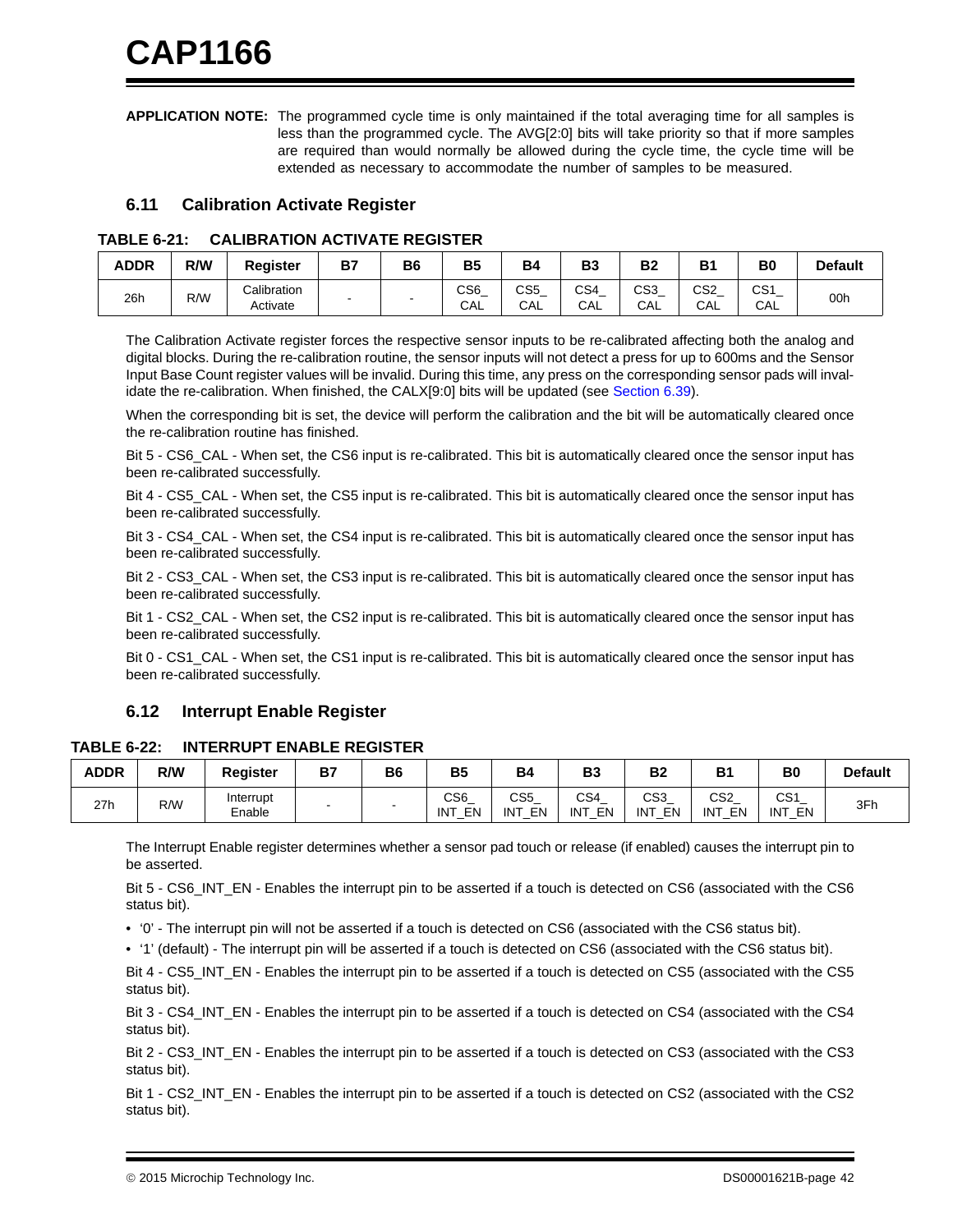# **CAP1166**

Bit 0 - CS1\_INT\_EN - Enables the interrupt pin to be asserted if a touch is detected on CS1 (associated with the CS1 status bit).

# <span id="page-42-0"></span>**6.13 Repeat Rate Enable Register**

| TABLE 6-23: REPEAT RATE ENABLE REGISTER |
|-----------------------------------------|
|                                         |

| <b>ADDR</b> | R/W | <b>Register</b>              | D, | B <sub>6</sub> | B5                       | B4               | B <sub>3</sub>          | D0<br>DZ                | B1                      | B <sub>0</sub>                                | <b>Default</b> |
|-------------|-----|------------------------------|----|----------------|--------------------------|------------------|-------------------------|-------------------------|-------------------------|-----------------------------------------------|----------------|
| 28h         | R/W | <b>Repeat Rate</b><br>Enable |    |                | CS6<br>FN.<br><b>RPT</b> | CS5<br>EN<br>RPT | CS4<br>EN<br><b>RPT</b> | CS3<br>EN<br><b>RPT</b> | CS2<br>EN<br><b>RPT</b> | CS <sub>1</sub><br>-<br>EN<br><b>RPT</b><br>- | 3Fh            |

The Repeat Rate Enable register enables the repeat rate of the sensor inputs as described in [Section 5.6.1](#page-27-0).

Bit 5 - CS6\_RPT\_EN - Enables the repeat rate for capacitive touch sensor input 6.

- '0' The repeat rate for CS6 is disabled. It will only generate an interrupt when a touch is detected and when a release is detected no matter how long the touch is held for.
- '1' (default) The repeat rate for CS6 is enabled. In the case of a "touch" event, it will generate an interrupt when a touch is detected and a release is detected (as determined by the INT\_REL\_n bit - see [Section 6.6\)](#page-36-0). In the case of a "press and hold" event, it will generate an interrupt when a touch is detected and at the repeat rate so long as the touch is held.
- Bit 4 CS5\_RPT\_EN Enables the repeat rate for capacitive touch sensor input 5.

Bit 3 - CS4\_RPT\_EN - Enables the repeat rate for capacitive touch sensor input 4.

Bit 2 - CS3\_RPT\_EN - Enables the repeat rate for capacitive touch sensor input 3.

Bit 1 - CS2\_RPT\_EN - Enables the repeat rate for capacitive touch sensor input 2.

Bit 0 - CS1\_RPT\_EN - Enables the repeat rate for capacitive touch sensor input 1.

### **6.14 Multiple Touch Configuration Register**

#### **TABLE 6-24: MULTIPLE TOUCH CONFIGURATION**

| <b>ADDR</b> | R/W | <b>Register</b>          | <b>B7</b>         | <b>B6</b> | <b>B5</b> | <b>B4</b> | B <sub>3</sub> | <b>B2</b> | <b>B1</b> | B <sub>0</sub>           | <b>Default</b> |
|-------------|-----|--------------------------|-------------------|-----------|-----------|-----------|----------------|-----------|-----------|--------------------------|----------------|
| 2Ah         | R/W | Multiple Touch<br>Config | MULT<br>BLK<br>EN | -         |           |           | MULT<br>B.     | [T[1:0]   |           | $\overline{\phantom{0}}$ | 80h            |

The Multiple Touch Configuration register controls the settings for the multiple touch detection circuitry. These settings determine the number of simultaneous buttons that may be pressed before additional buttons are blocked and the MULT status bit is set.

Bit 7 - MULT\_BLK\_EN - Enables the multiple button blocking circuitry.

- '0' The multiple touch circuitry is disabled. The device will not block multiple touches.
- '1' (default) The multiple touch circuitry is enabled. The device will flag the number of touches equal to programmed multiple touch threshold and block all others. It will remember which sensor inputs are valid and block all others until that sensor pad has been released. Once a sensor pad has been released, the N detected touches (determined via the cycle order of CS1 - CS6) will be flagged and all others blocked.

Bits 3 - 2 - B\_MULT\_T[1:0] - Determines the number of simultaneous touches on all sensor pads before a Multiple Touch Event is detected and sensor inputs are blocked. The bit decode is given by [Table 6-25](#page-42-1).

| <b>B_MULT_T[1:0]</b> | <b>Number of Simultaneous Touches</b> |
|----------------------|---------------------------------------|
|                      |                                       |
|                      | 1 (default)                           |
|                      |                                       |
|                      |                                       |
|                      |                                       |

### <span id="page-42-1"></span>**TABLE 6-25: B\_MULT\_T BIT DECODE**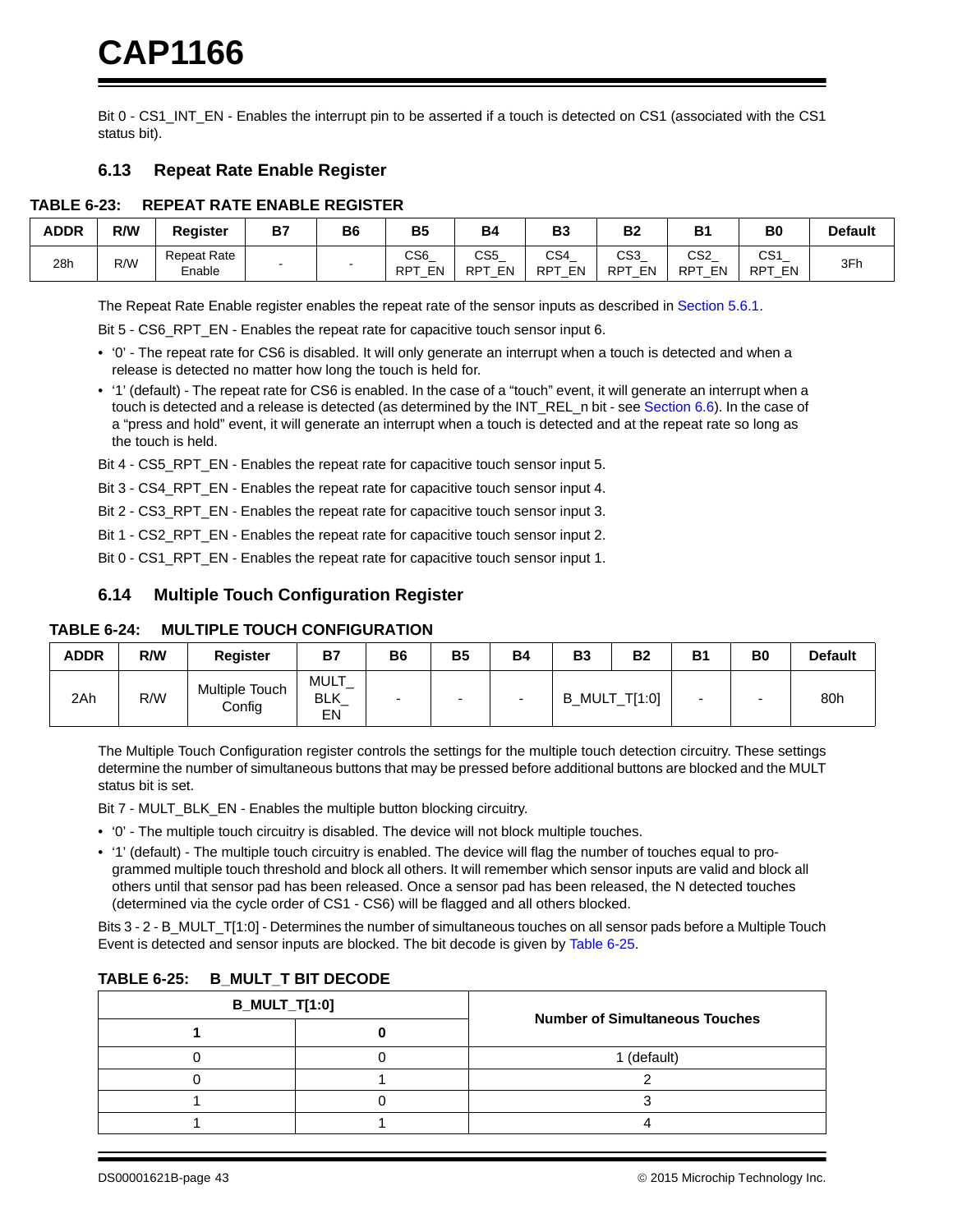# <span id="page-43-2"></span><span id="page-43-1"></span>**6.15 Multiple Touch Pattern Configuration Register**

| <b>ADDR</b> | R/W | <b>Register</b>                  | D7<br><b>D</b> ( | <b>B6</b> | <b>B5</b> | <b>B4</b> | B <sub>3</sub> | B <sub>2</sub> | B1                  | B <sub>0</sub>      | <b>Default</b> |
|-------------|-----|----------------------------------|------------------|-----------|-----------|-----------|----------------|----------------|---------------------|---------------------|----------------|
| 2Bh         | R/W | Multiple Touch<br>Pattern Config | <b>MTP</b><br>EN | -         |           |           | MTP            | TH[1:0]        | COMP<br><b>PTRN</b> | <b>MTP</b><br>ALERT | 00h            |

### **TABLE 6-26: MULTIPLE TOUCH PATTERN CONFIGURATION**

The Multiple Touch Pattern Configuration register controls the settings for the multiple touch pattern detection circuitry. This circuitry works like the multiple touch detection circuitry with the following differences:

- 1. The detection threshold is a percentage of the touch detection threshold as defined by the MTP\_TH[1:0] bits whereas the multiple touch circuitry uses the touch detection threshold.
- 2. The MTP detection circuitry either will detect a specific pattern of sensor inputs as determined by the Multiple Touch Pattern register settings or it will use the Multiple Touch Pattern register settings to determine a minimum number of sensor inputs that will cause the MTP circuitry to flag an event. When using pattern recognition mode, if all of the sensor inputs set by the Multiple Touch Pattern register have a delta count greater than the MTP threshold or have their corresponding Noise Flag Status bits set, the MTP bit will be set. When using the absolute number mode, if the number of sensor inputs with thresholds above the MTP threshold or with Noise Flag Status bits set is equal to or greater than this number, the MTP bit will be set.
- 3. When an MTP event occurs, all touches are blocked and an interrupt is generated.
- 4. All sensor inputs will remain blocked so long as the requisite number of sensor inputs are above the MTP threshold or have Noise Flag Status bits set. Once this condition is removed, touch detection will be restored. Note that the MTP status bit is only cleared by writing a '0' to the INT bit once the condition has been removed.

Bit 7 - MTP\_EN - Enables the multiple touch pattern detection circuitry.

- '0' (default) The MTP detection circuitry is disabled.
- '1' The MTP detection circuitry is enabled.

Bits 3-2 - MTP\_TH[1:0] - Determine the MTP threshold, as shown in [Table 6-27](#page-43-0). This threshold is a percentage of sensor input threshold (see [Section 6.18, "Sensor Input Threshold Registers"](#page-46-1)) when the device is in the Fully Active state or of the standby threshold (see [Section 6.23, "Standby Threshold Register"](#page-49-0)) when the device is in the Standby state.

| IABLE 0-27. WIT IN BILDECODE |  |                                 |
|------------------------------|--|---------------------------------|
| <b>MTP_TH[1:0]</b>           |  |                                 |
|                              |  | <b>Threshold Divide Setting</b> |
|                              |  | 12.5% (default)                 |
|                              |  | 25%                             |
|                              |  | 37.5%                           |
|                              |  |                                 |

# <span id="page-43-0"></span>**TABLE 6-27: MTP\_TH BIT DECODE**

Bit 1 - COMP\_PTRN - Determines whether the MTP detection circuitry will use the Multiple Touch Pattern register as a specific pattern of sensor inputs or as an absolute number of sensor inputs.

1 1 100%

- '0' (default) The MTP detection circuitry will use the Multiple Touch Pattern register bit settings as an absolute minimum number of sensor inputs that must be above the threshold or have Noise Flag Status bits set. The number will be equal to the number of bits set in the register.
- '1' The MTP detection circuitry will use pattern recognition. Each bit set in the Multiple Touch Pattern register indicates a specific sensor input that must have a delta count greater than the MTP threshold or have a Noise Flag Status bit set. If the criteria are met, the MTP status bit will be set.

Bit 0 - MTP\_ALERT - Enables an interrupt if an MTP event occurs. In either condition, the MTP status bit will be set.

- '0' (default) If an MTP event occurs, the ALERT# pin is not asserted.
- '1' If an MTP event occurs, the ALERT# pin will be asserted.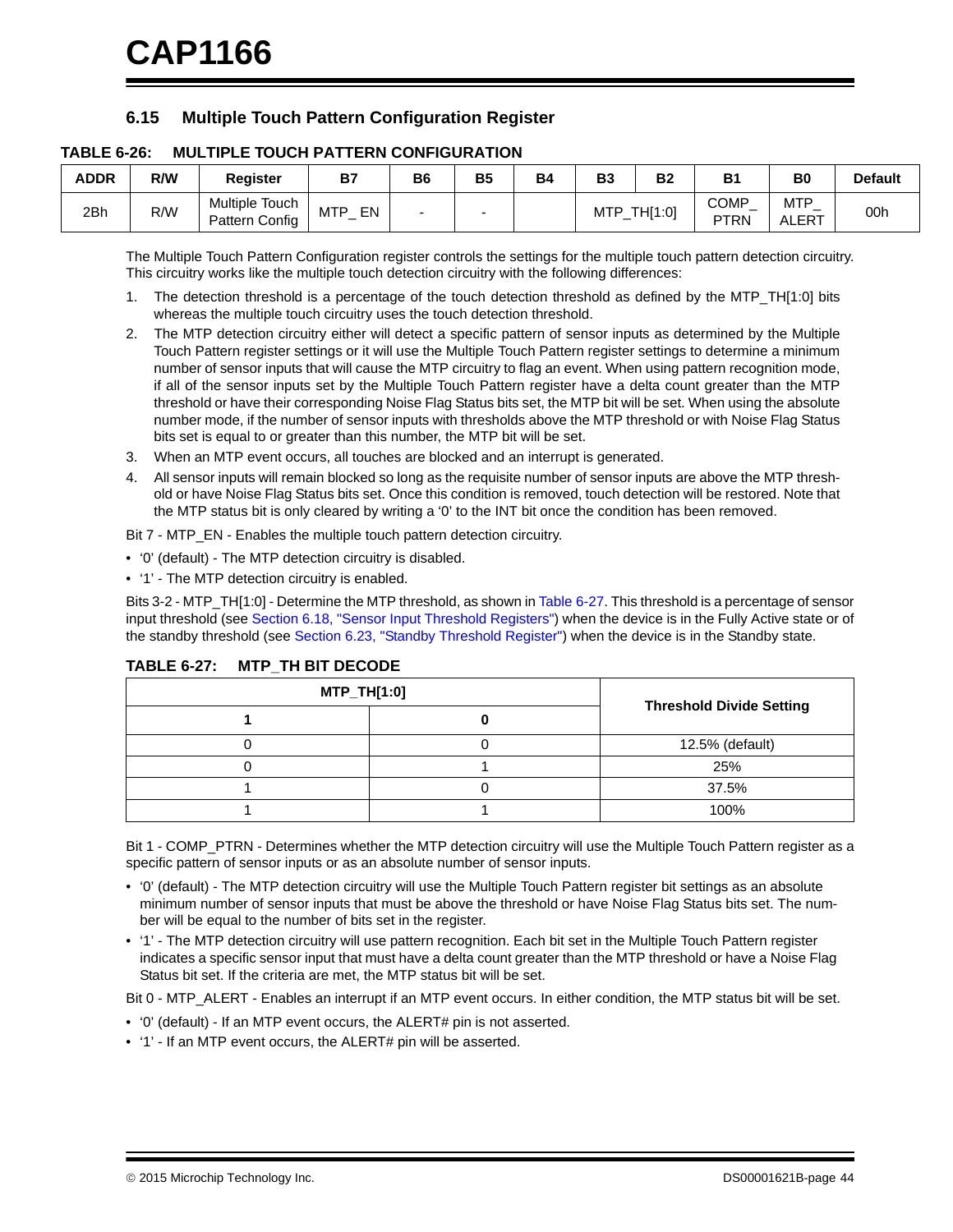# **6.16 Multiple Touch Pattern Register**

| <b>ADDR</b> | R/W | <b>Reaister</b>           | <b>B7</b> | <b>B6</b> | <b>B5</b>               | <b>B4</b>                      | B <sub>3</sub>     | <b>B2</b>          | B <sub>1</sub>                 | B0                 | <b>Default</b> |
|-------------|-----|---------------------------|-----------|-----------|-------------------------|--------------------------------|--------------------|--------------------|--------------------------------|--------------------|----------------|
| 2Dh         | R/W | Multiple<br>Touch Pattern | -         |           | CS <sub>6</sub><br>PTRN | CS <sub>5</sub><br><b>PTRN</b> | CS4<br><b>PTRN</b> | CS3<br><b>PTRN</b> | CS <sub>2</sub><br><b>PTRN</b> | CS1<br><b>PTRN</b> | 3Fh            |

### **TABLE 6-28: MULTIPLE TOUCH PATTERN REGISTER**

The Multiple Touch Pattern register acts as a pattern to identify an expected sensor input profile for diagnostics or other significant events. There are two methods for how the Multiple Touch Pattern register is used: as specific sensor inputs or number of sensor input that must exceed the MTP threshold or have Noise Flag Status bits set. Which method is used is based on the COMP\_PTRN bit (see [Section 6.15](#page-43-1)). The methods are described below.

- 1. Specific Sensor Inputs: If, during a single polling cycle, the specific sensor inputs above the MTP threshold or with Noise Flag Status bits set match those bits set in the Multiple Touch Pattern register, an MTP event is flagged.
- 2. Number of Sensor Inputs: If, during a single polling cycle, the number of sensor inputs with a delta count above the MTP threshold or with Noise Flag Status bits set is equal to or greater than the number of pattern bits set, an MTP event is flagged.

Bit 5 - CS6\_PTRN - Determines whether CS6 is considered as part of the Multiple Touch Pattern.

- '0' CS6 is not considered a part of the pattern.
- '1' CS6 is considered a part of the pattern or the absolute number of sensor inputs that must have a delta count greater than the MTP threshold or have the Noise Flag Status bit set is increased by 1.

Bit 4 - CS5\_PTRN - Determines whether CS5 is considered as part of the Multiple Touch Pattern.

Bit 3 - CS4\_PTRN - Determines whether CS4 is considered as part of the Multiple Touch Pattern.

Bit 2 - CS3\_PTRN - Determines whether CS3 is considered as part of the Multiple Touch Pattern.

Bit 1 - CS2\_PTRN - Determines whether CS2 is considered as part of the Multiple Touch Pattern.

<span id="page-44-1"></span>Bit 0 - CS1\_PTRN - Determines whether CS1 is considered as part of the Multiple Touch Pattern.

# <span id="page-44-0"></span>**6.17 Recalibration Configuration Register**

### **TABLE 6-29: RECALIBRATION CONFIGURATION REGISTERS**

| <b>ADDR</b> | R/W | <b>Register</b>                | <b>B7</b>                   | <b>B6</b>                      | <b>B5</b>               | <b>B4</b> | B <sub>3</sub> | <b>B2</b> | <b>B1</b>    | B <sub>0</sub> | <b>Default</b> |
|-------------|-----|--------------------------------|-----------------------------|--------------------------------|-------------------------|-----------|----------------|-----------|--------------|----------------|----------------|
| 2Fh         | R/W | Recalibration<br>Configuration | <b>BUT</b><br>$\_TH$<br>∟D⊹ | $NO_{-}$<br>CLR<br><b>INTD</b> | NO<br>CLR<br><b>NEG</b> | NEG DELTA | CNT[1:0]       |           | CAL_CFG[2:0] |                | 8Ah            |

The Recalibration Configuration register controls the automatic re-calibration routine settings as well as advanced controls to program the Sensor Input Threshold register settings.

Bit 7 - BUT\_LD\_TH - Enables setting all Sensor Input Threshold registers by writing to the Sensor Input 1 Threshold register.

- '0' Each Sensor Input X Threshold register is updated individually.
- '1' (default) Writing the Sensor Input 1 Threshold register will automatically overwrite the Sensor Input Threshold registers for all sensor inputs (Sensor Input Threshold 1 through Sensor Input Threshold 6). The individual Sensor Input X Threshold registers (Sensor Input 2 Threshold through Sensor Input 6 Threshold) can be individually updated at any time.

Bit 6 - NO\_CLR\_INTD - Controls whether the accumulation of intermediate data is cleared if the noise status bit is set.

- '0' (default) The accumulation of intermediate data is cleared if the noise status bit is set.
- '1' The accumulation of intermediate data is not cleared if the noise status bit is set.

**APPLICATION NOTE:** Bits 5 and 6 should both be set to the same value. Either both should be set to '0' or both should be set to '1'.

Bit 5 - NO CLR\_NEG - Controls whether the consecutive negative delta counts counter is cleared if the noise status bit is set.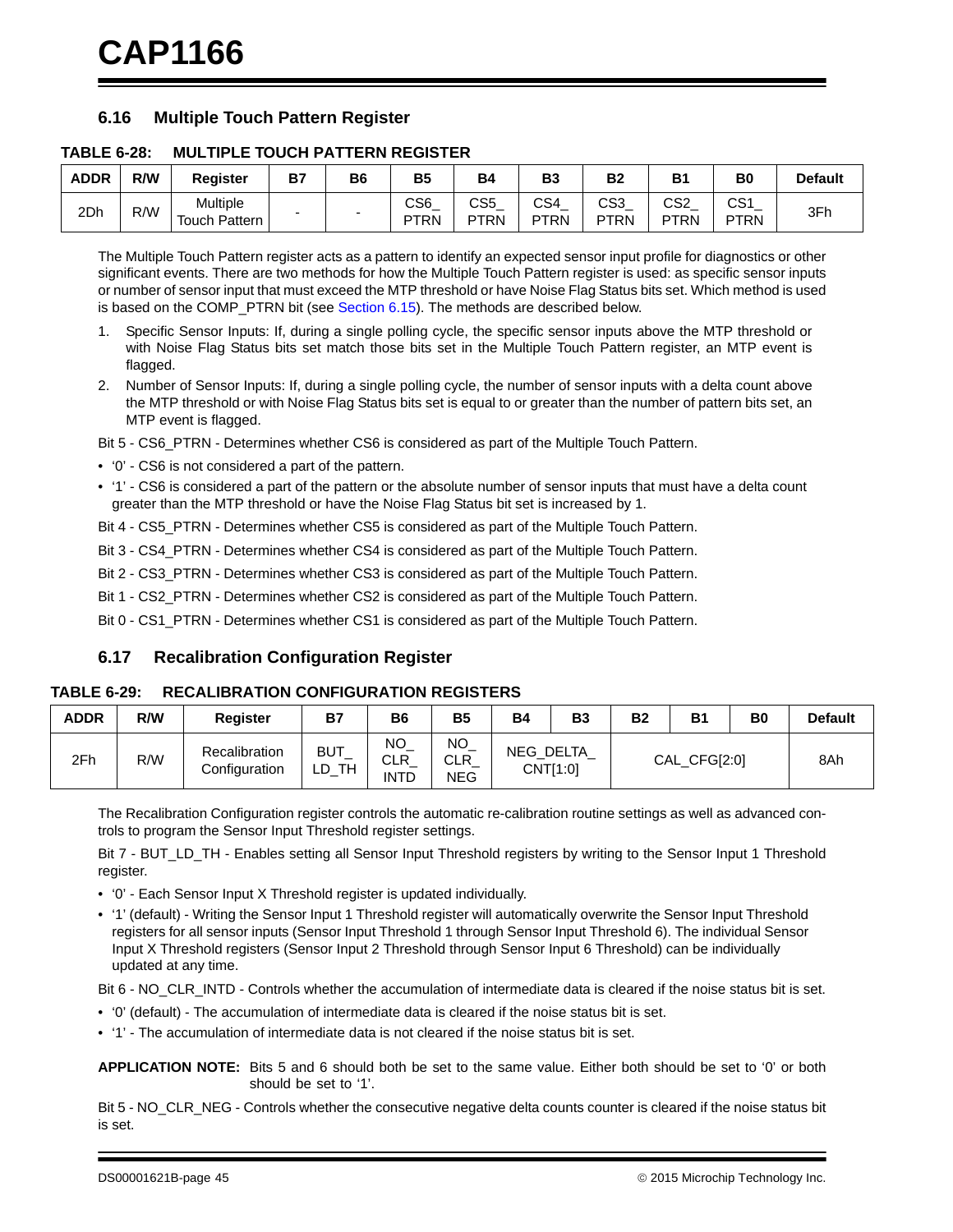• '0' (default) - The consecutive negative delta counts counter is cleared if the noise status bit is set.

• '1' - The consecutive negative delta counts counter is not cleared if the noise status bit is set.

Bits 4 - 3 - NEG\_DELTA\_CNT[1:0] - Determines the number of negative delta counts necessary to trigger a digital recalibration as shown in [Table 6-30](#page-45-0).

### <span id="page-45-0"></span>**TABLE 6-30: NEG\_DELTA\_CNT BIT DECODE**

| NEG_DELTA_CNT[1:0] |                                                          |
|--------------------|----------------------------------------------------------|
|                    | <b>Number of Consecutive Negative Delta Count Values</b> |
|                    |                                                          |
|                    | 16 (default)                                             |
|                    | 32                                                       |
|                    | None (disabled)                                          |

Bits 2 - 0 - CAL\_CFG[2:0] - Determines the update time and number of samples of the automatic re-calibration routine. The settings apply to all sensor inputs universally (though individual sensor inputs can be configured to support re-calibration - see [Section 6.11\)](#page-41-0).

|   | CAL_CFG[2:0] | <b>Recalibration Samples</b> | <b>Update Time (see</b> |  |  |
|---|--------------|------------------------------|-------------------------|--|--|
| າ |              | (see Note 6-1)               | <b>Note 6-2)</b>        |  |  |
|   |              | 16                           | 16                      |  |  |
|   |              | 32                           | 32                      |  |  |
|   |              | 64                           | 64 (default)            |  |  |
|   |              | 128                          | 128                     |  |  |
|   |              | 256                          | 256                     |  |  |
|   |              | 256                          | 1024                    |  |  |
|   |              | 256                          | 2048                    |  |  |
|   |              | 256                          | 4096                    |  |  |

### **TABLE 6-31: CAL\_CFG BIT DECODE**

<span id="page-45-1"></span>**Note 6-1** Recalibration Samples refers to the number of samples that are measured and averaged before the Base Count is updated however does not control the base count update period.

<span id="page-45-2"></span>**Note 6-2** Update Time refers to the amount of time (in polling cycle periods) that elapses before the Base Count is updated. The time will depend upon the number of channels active, the averaging setting, and the programmed cycle time.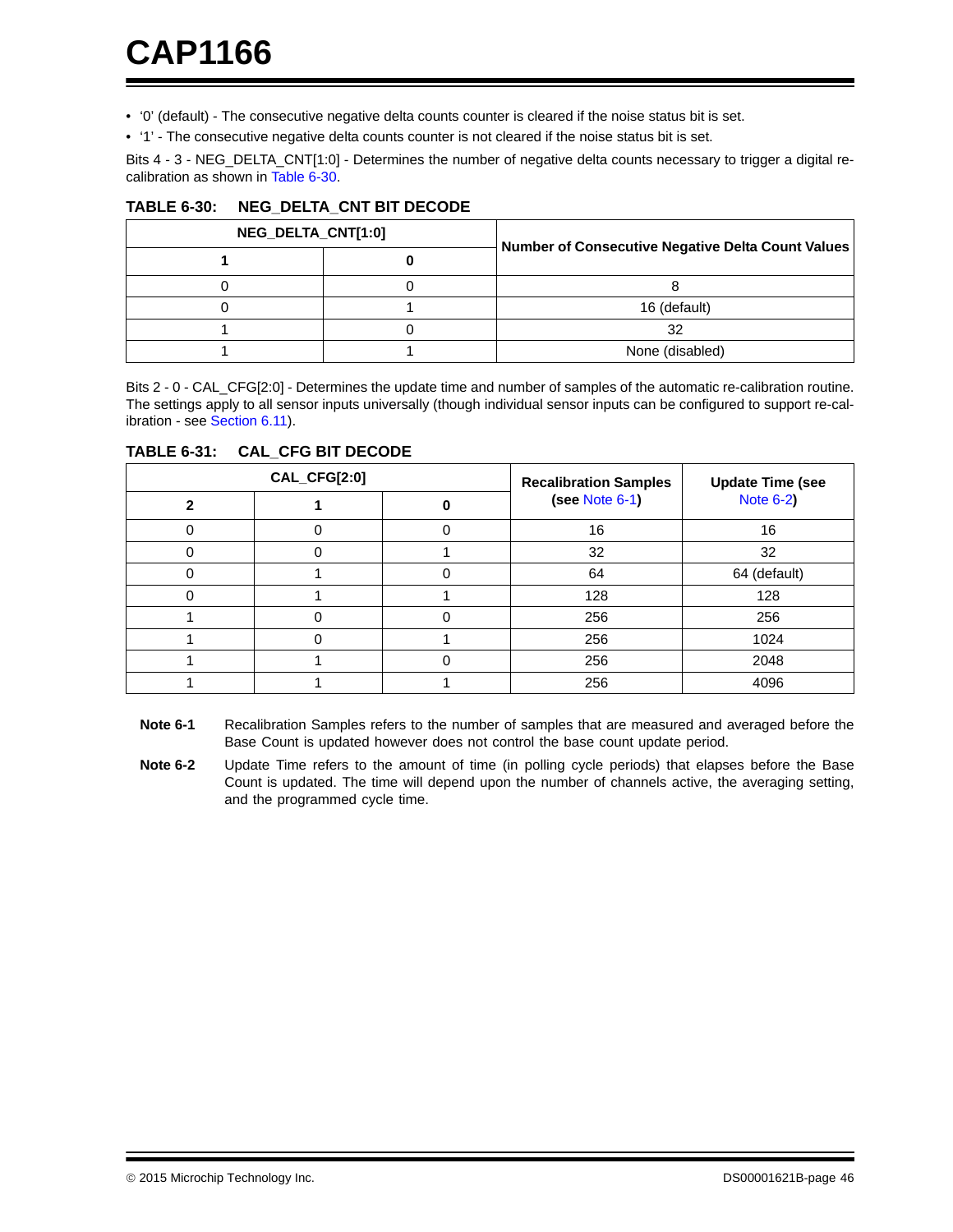# <span id="page-46-1"></span>**6.18 Sensor Input Threshold Registers**

| <b>ADDR</b>     | R/W | Register                    | <b>B7</b> | <b>B6</b> | <b>B5</b> | <b>B4</b> | <b>B3</b> | <b>B2</b>      | <b>B1</b>      | B <sub>0</sub> | <b>Default</b> |
|-----------------|-----|-----------------------------|-----------|-----------|-----------|-----------|-----------|----------------|----------------|----------------|----------------|
| 30 <sub>h</sub> | R/W | Sensor Input 1<br>Threshold |           | 64        | 32        | 16        | 8         | 4              | $\overline{2}$ | 1              | 40h            |
| 31h             | R/W | Sensor Input 2<br>Threshold |           | 64        | 32        | 16        | 8         | $\overline{4}$ | $\overline{2}$ | 1              | 40h            |
| 32 <sub>h</sub> | R/W | Sensor Input 3<br>Threshold |           | 64        | 32        | 16        | 8         | 4              | $\overline{2}$ | $\mathbf{1}$   | 40h            |
| 33h             | R/W | Sensor Input 4<br>Threshold |           | 64        | 32        | 16        | 8         | $\overline{4}$ | 2              | 1              | 40h            |
| 34h             | R/W | Sensor Input 5<br>Threshold |           | 64        | 32        | 16        | 8         | $\overline{4}$ | 2              | $\mathbf{1}$   | 40h            |
| 35h             | R/W | Sensor Input 6<br>Threshold |           | 64        | 32        | 16        | 8         | $\overline{4}$ | 2              | $\mathbf{1}$   | 40h            |

### **TABLE 6-32: SENSOR INPUT THRESHOLD REGISTERS**

The Sensor Input Threshold registers store the delta threshold that is used to determine if a touch has been detected. When a touch occurs, the input signal of the corresponding sensor pad changes due to the capacitance associated with a touch. If the sensor input change exceeds the threshold settings, a touch is detected.

When the BUT\_LD\_TH bit is set (see [Section 6.17](#page-44-0) - bit 7), writing data to the Sensor Input 1 Threshold register will update all of the sensor input threshold registers (31h - 35h inclusive).

# <span id="page-46-0"></span>**6.19 Sensor Input Noise Threshold Register**

### **TABLE 6-33: SENSOR INPUT NOISE THRESHOLD REGISTER**

| <b>ADDR</b> | R/W | <b>Register</b>                 | D7 | B <sub>6</sub> | <b>B5</b> | <b>B4</b> | <b>B3</b> | <b>B2</b> | <b>B1</b>  | B0       | <b>Default</b> |
|-------------|-----|---------------------------------|----|----------------|-----------|-----------|-----------|-----------|------------|----------|----------------|
| 38h         | R/W | Sensor Input<br>Noise Threshold |    |                |           |           |           |           | CS BN<br>– | TH [1:0] | 01h            |

The Sensor Input Noise Threshold register controls the value of a secondary internal threshold to detect noise and improve the automatic recalibration routine. If a capacitive touch sensor input exceeds the Sensor Input Noise Threshold but does not exceed the sensor input threshold, it is determined to be caused by a noise spike. That sample is not used by the automatic re-calibration routine. This feature can be disabled by setting the DIS\_DIG\_NOISE bit.

Bits 1-0 - CS1\_BN\_TH[1:0] - Controls the noise threshold for all capacitive touch sensor inputs, as shown in [Table 6-34](#page-46-2). The threshold is proportional to the threshold setting.

# <span id="page-46-2"></span>**TABLE 6-34: CSX\_BN\_TH BIT DECODE**

| <b>CS_BN_TH[1:0]</b> |  |                                  |
|----------------------|--|----------------------------------|
|                      |  | <b>Percent Threshold Setting</b> |
|                      |  | 25%                              |
|                      |  | 37.5% (default)                  |
|                      |  | 50%                              |
|                      |  | 62.5%                            |

# **6.20 Standby Channel Register**

### **TABLE 6-35: STANDBY CHANNEL REGISTER**

| <b>ADDR</b> | R/W | Register               | <b>B7</b> | <b>B6</b> | <b>B5</b>                      | <b>B4</b>          | B <sub>3</sub> | <b>B2</b>          | B1                 | вo                             | Default |
|-------------|-----|------------------------|-----------|-----------|--------------------------------|--------------------|----------------|--------------------|--------------------|--------------------------------|---------|
| 40h         | R/W | <b>Standby Channel</b> | -         |           | CS <sub>6</sub><br><b>STBY</b> | CS5<br><b>STBY</b> | CS4<br>STBY    | CS3<br><b>STBY</b> | CS2<br><b>STBY</b> | CS <sub>1</sub><br><b>STBY</b> | 00h     |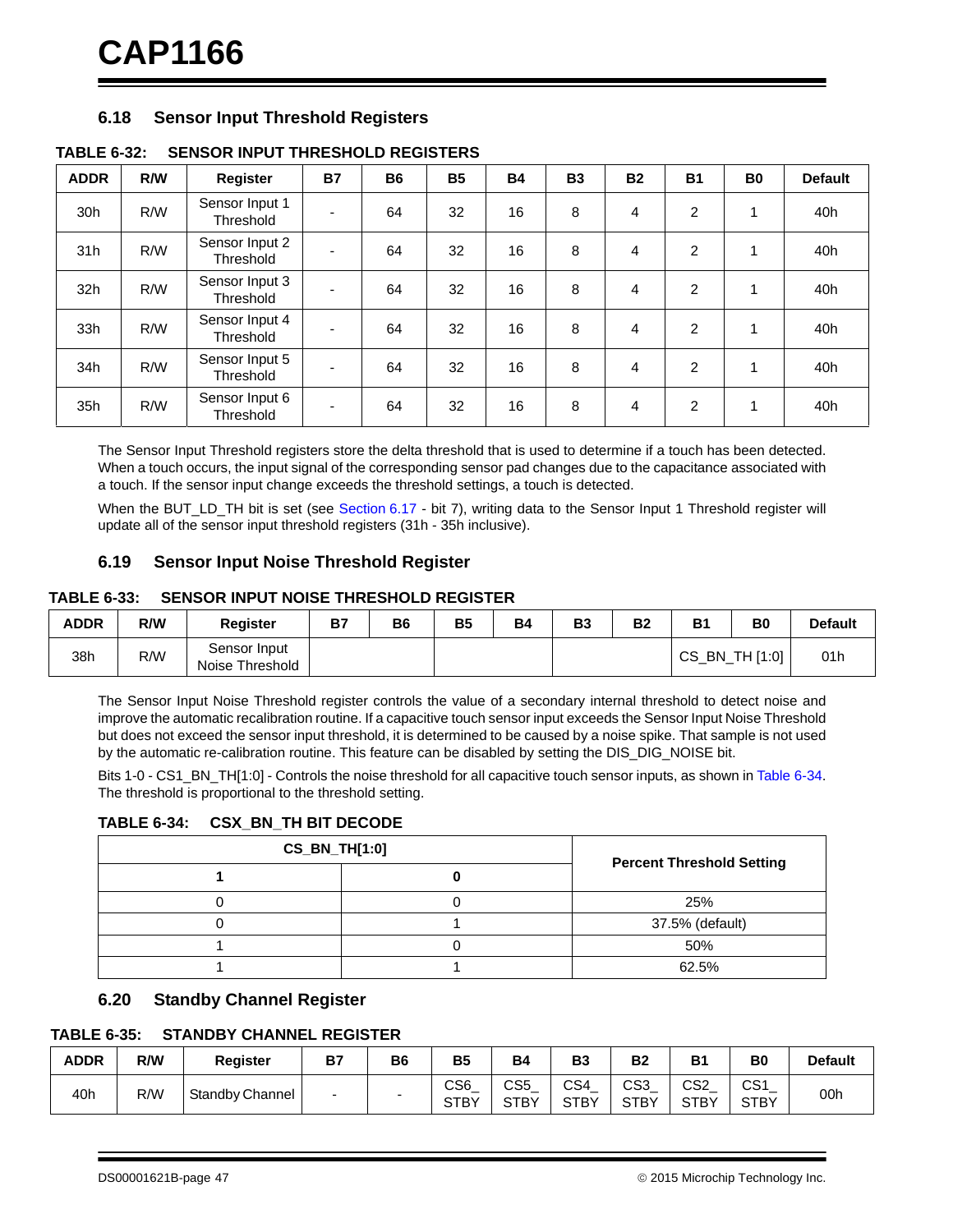The Standby Channel register controls which (if any) capacitive touch sensor inputs are active during Standby.

Bit 5 - CS6\_STBY - Controls whether the CS6 channel is active in Standby.

- '0' (default) The CS6 channel not be sampled during Standby mode.
- '1' The CS6 channel will be sampled during Standby Mode. It will use the Standby threshold setting, and the standby averaging and sensitivity settings.
- Bit 4 CS5\_STBY Controls whether the CS5 channel is active in Standby.
- Bit 3 CS4\_STBY Controls whether the CS4 channel is active in Standby.
- Bit 2 CS3\_STBY Controls whether the CS3 channel is active in Standby.
- Bit 1 CS2\_STBY Controls whether the CS2 channel is active in Standby.
- Bit 0 CS1\_STBY Controls whether the CS1 channel is active in Standby.

# **6.21 Standby Configuration Register**

### **TABLE 6-36: STANDBY CONFIGURATION REGISTER**

| <b>ADDR</b> | R/W | <b>Register</b>            | D7<br>ים                 | B <sub>6</sub> | <b>B5</b> | <b>B4</b> | B3   | <b>B2</b>                | <b>B1</b>   | B <sub>0</sub>             | <b>Default</b> |
|-------------|-----|----------------------------|--------------------------|----------------|-----------|-----------|------|--------------------------|-------------|----------------------------|----------------|
| 41h         | R/W | Standby Config-<br>uration | <b>AVG</b><br><b>SUM</b> | STBY           | AVG[2:0]  |           | STBY | <b>SAMP</b><br>TIME[1:0] | <b>STBY</b> | <b>TIME</b><br>CY.<br>1:01 | 39h            |

The Standby Configuration register controls averaging and cycle time for those sensor inputs that are active in Standby. This register is useful for detecting proximity on a small number of sensor inputs as it allows the user to change averaging and sample times on a limited number of sensor inputs and still maintain normal functionality in the fully active state.

Bit 7 - AVG\_SUM - Determines whether the active sensor inputs will average the programmed number of samples or whether they will accumulate for the programmed number of samples.

- '0' (default) The active sensor input delta count values will be based on the average of the programmed number of samples when compared against the threshold.
- '1' The active sensor input delta count values will be based on the summation of the programmed number of samples when compared against the threshold. This bit should only be set when performing proximity detection as a physical touch will overflow the delta count registers and may result in false readings.

Bits 6 - 4 - STBY\_AVG[2:0] - Determines the number of samples that are taken for all active channels during the sensor cycle as shown in [Table 6-37](#page-47-0). All samples are taken consecutively on the same channel before the next channel is sampled and the result is averaged over the number of samples measured before updating the measured results.

| STBY_AVG[2:0] | Number of Samples Taken per |                    |  |  |
|---------------|-----------------------------|--------------------|--|--|
|               |                             | <b>Measurement</b> |  |  |
|               |                             |                    |  |  |
|               |                             |                    |  |  |
|               |                             |                    |  |  |
|               |                             | 8 (default)        |  |  |
|               |                             | 16                 |  |  |
|               |                             | 32                 |  |  |
|               |                             | 64                 |  |  |
|               |                             | 128                |  |  |

### <span id="page-47-0"></span>**TABLE 6-37: STBY\_AVG BIT DECODE**

Bit 3-2 - STBY SAMP\_TIME[1:0] - Determines the time to take a single sample when the device is in Standby as shown in [Table 6-38](#page-48-0).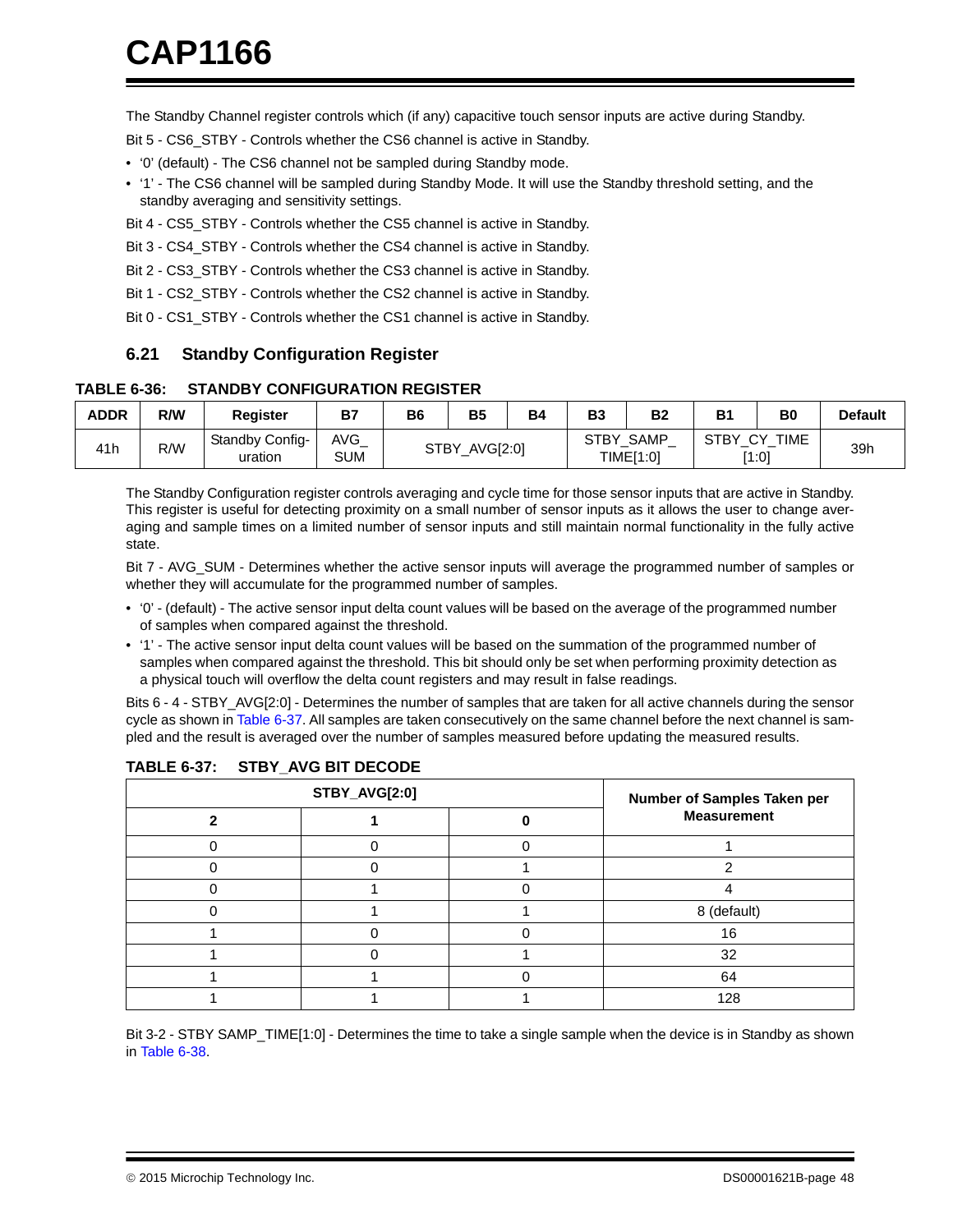<span id="page-48-0"></span>

| TABLE 6-38: STBY SAMP TIME BIT DECODE |  |  |  |  |  |
|---------------------------------------|--|--|--|--|--|
|---------------------------------------|--|--|--|--|--|

| STBY_SAMP_TIME[1:0] |  |                      |
|---------------------|--|----------------------|
|                     |  | <b>Sampling Time</b> |
|                     |  | 320us                |
|                     |  | 640us                |
|                     |  | 1.28ms (default)     |
|                     |  | 2.56ms               |

Bits 1 - 0 - STBY\_CY\_TIME[2:0] - Determines the overall cycle time for all measured channels during standby operation as shown in [Table 6-39](#page-48-1). All measured channels are sampled at the beginning of the cycle time. If additional time is remaining, the device is placed into a lower power state for the remaining duration of the cycle.

### <span id="page-48-1"></span>**TABLE 6-39: STBY\_CY\_TIME BIT DECODE**

| STBY_CY_TIME[1:0] | <b>Overall Cycle Time</b> |                  |  |  |
|-------------------|---------------------------|------------------|--|--|
|                   |                           |                  |  |  |
|                   |                           | 35 <sub>ms</sub> |  |  |
|                   |                           | 70ms (default)   |  |  |
|                   |                           | 105ms            |  |  |
|                   |                           | 140ms            |  |  |

**APPLICATION NOTE:** The programmed cycle time is only maintained if the total averaging time for all samples is less than the programmed cycle. The STBY\_AVG[2:0] bits will take priority so that if more samples are required than would normally be allowed during the cycle time, the cycle time will be extended as necessary to accommodate the number of samples to be measured.

# **6.22 Standby Sensitivity Register**

#### **TABLE 6-40: STANDBY SENSITIVITY REGISTER**

| <b>ADDR</b> | <b>R/W</b> | Register                 | D7<br>ь. | <b>B6</b> | <b>B5</b> | <b>B4</b> | B <sub>3</sub> | <b>B2</b> | B <sub>1</sub> | B0 | <b>Default</b> |
|-------------|------------|--------------------------|----------|-----------|-----------|-----------|----------------|-----------|----------------|----|----------------|
| 42h         | R/W        | Standby Sensitiv-<br>ity |          | -         |           |           |                | STBY      | SENSE[2:0]     |    | 02h            |

The Standby Sensitivity register controls the sensitivity for sensor inputs that are active in Standby.

Bits 2 - 0 - STBY\_SENSE[2:0] - Controls the sensitivity for sensor inputs that are active in Standby. The sensitivity settings act to scale the relative delta count value higher or lower based on the system parameters. A setting of 000b is the most sensitive while a setting of 111b is the least sensitive. At the more sensitive settings, touches are detected for a smaller delta C corresponding to a "lighter" touch. These settings are more sensitive to noise however and a noisy environment may flag more false touches than higher sensitivity levels.

**APPLICATION NOTE:** A value of 128x is the most sensitive setting available. At the most sensitivity settings, the MSB of the Delta Count register represents 64 out of ~25,000 which corresponds to a touch of approximately 0.25% of the base capacitance (or a  $\Delta C$  of 25fF from a 10pF base capacitance). Conversely a value of 1x is the least sensitive setting available. At these settings, the MSB of the Delta Count register corresponds to a delta count of 8192 counts out of ~25,000 which corresponds to a touch of approximately 33% of the base capacitance (or a  $\Delta C$  of 3.33pF from a 10pF base capacitance).

### **TABLE 6-41: STBY\_SENSE BIT DECODE**

|  |  | <b>Sensitivity Multiplier</b> |
|--|--|-------------------------------|
|  |  | 128x (most sensitive)         |
|  |  | 64x                           |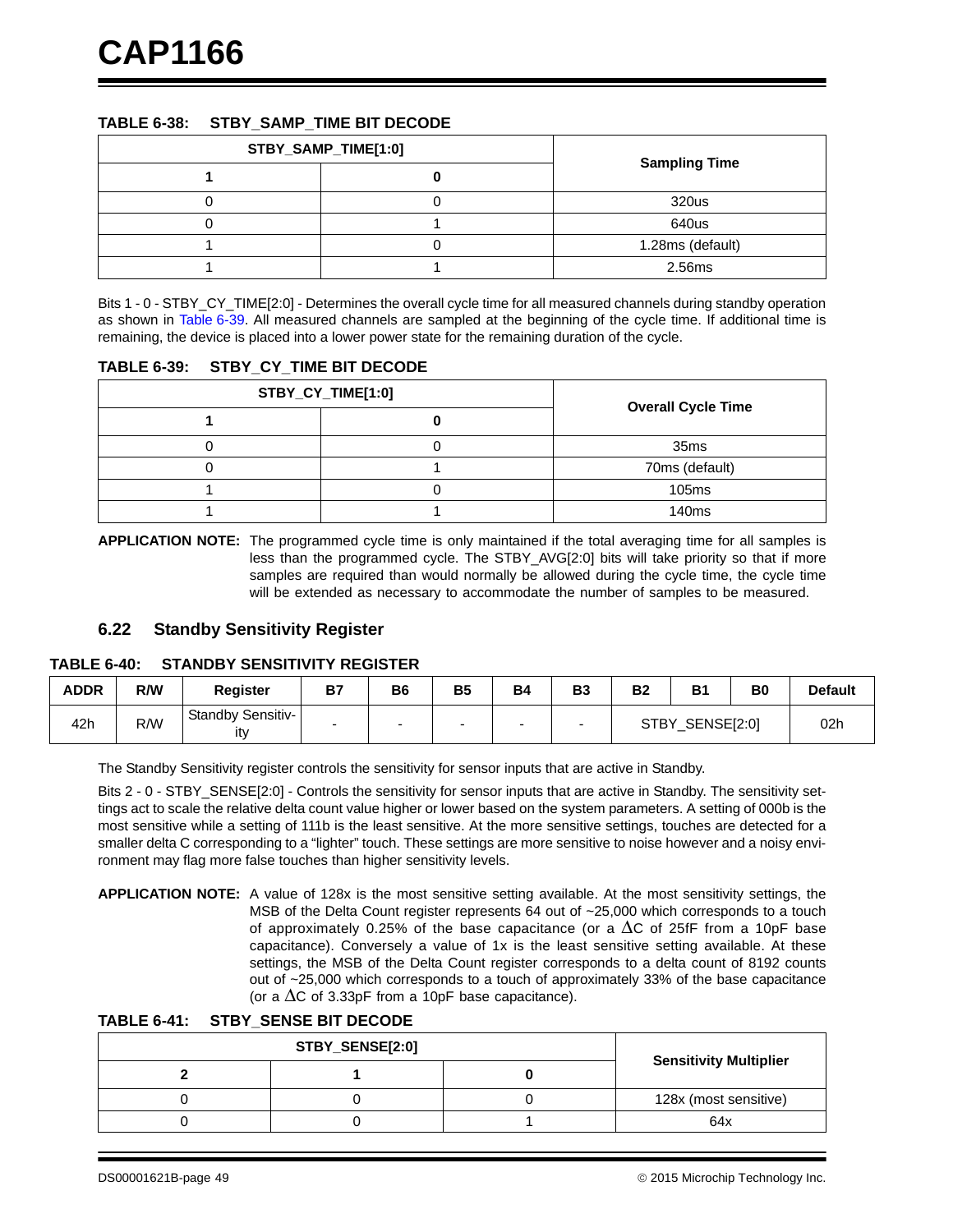| STBY_SENSE[2:0] |                               |
|-----------------|-------------------------------|
|                 | <b>Sensitivity Multiplier</b> |
|                 | 32x (default)                 |
|                 | 16x                           |
|                 | 8x                            |
|                 | 4x                            |
|                 | 2x                            |
|                 | 1x - (least sensitive)        |

### **TABLE 6-41: STBY\_SENSE BIT DECODE (CONTINUED)**

# <span id="page-49-0"></span>**6.23 Standby Threshold Register**

### **TABLE 6-42: STANDBY THRESHOLD REGISTER**

| <b>ADDR</b> | R/W | Register               | Β7 | B <sub>6</sub> | <b>B5</b> | <b>B4</b> | <b>B3</b> | <b>B2</b> | <b>B1</b> | B <sub>0</sub> | <b>Default</b> |
|-------------|-----|------------------------|----|----------------|-----------|-----------|-----------|-----------|-----------|----------------|----------------|
| 43h         | R/W | Standby Thresh-<br>old | -  | 64             | ົ<br>ے ت  | 16        |           |           |           |                | 40h            |

The Standby Threshold register stores the delta threshold that is used to determine if a touch has been detected. When a touch occurs, the input signal of the corresponding sensor pad changes due to the capacitance associated with a touch. If the sensor input change exceeds the threshold settings, a touch is detected.

# **6.24 Sensor Input Base Count Registers**

| <b>ADDR</b> | R/W          | Register                            | <b>B7</b> | <b>B6</b> | <b>B5</b> | <b>B4</b> | <b>B3</b> | <b>B2</b> | <b>B1</b>      | <b>B0</b>    | <b>Default</b>   |
|-------------|--------------|-------------------------------------|-----------|-----------|-----------|-----------|-----------|-----------|----------------|--------------|------------------|
| 50h         | $\mathsf{R}$ | Sensor Input 1<br><b>Base Count</b> | 128       | 64        | 32        | 16        | 8         | 4         | 2              | $\mathbf{1}$ | C <sub>8</sub> h |
| 51h         | $\mathsf{R}$ | Sensor Input 2<br><b>Base Count</b> | 128       | 64        | 32        | 16        | 8         | 4         | 2              | $\mathbf{1}$ | C8h              |
| 52h         | $\mathsf{R}$ | Sensor Input 3<br><b>Base Count</b> | 128       | 64        | 32        | 16        | 8         | 4         | $\overline{2}$ | 1            | C <sub>8</sub> h |
| 53h         | $\mathsf{R}$ | Sensor Input 4<br><b>Base Count</b> | 128       | 64        | 32        | 16        | 8         | 4         | 2              | 1            | C8h              |
| 54h         | $\mathsf{R}$ | Sensor Input 5<br><b>Base Count</b> | 128       | 64        | 32        | 16        | 8         | 4         | 2              | 1            | C <sub>8</sub> h |
| 55h         | $\mathsf{R}$ | Sensor Input 6<br><b>Base Count</b> | 128       | 64        | 32        | 16        | 8         | 4         | 2              | 1            | C <sub>8</sub> h |

### **TABLE 6-43: SENSOR INPUT BASE COUNT REGISTERS**

The Sensor Input Base Count registers store the calibrated "Not Touched" input value from the capacitive touch sensor inputs. These registers are periodically updated by the re-calibration routine.

The routine uses an internal adder to add the current count value for each reading to the sum of the previous readings until sample size has been reached. At this point, the upper 16 bits are taken and used as the Sensor Input Base Count. The internal adder is then reset and the re-calibration routine continues.

The data presented is determined by the BASE\_SHIFT[3:0] bits (see [Section 6.5\)](#page-35-0).

# **6.25 LED Output Type Register**

### **TABLE 6-44: LED OUTPUT TYPE REGISTER**

| <b>ADDR</b> | R/W | <b>Register</b>           | <b>B7</b> | B <sub>6</sub> | <b>B5</b>                               | B4                     | <b>B3</b>       | <b>B2</b>             | <b>B</b> 1                                    | B <sub>0</sub>         | <b>Default</b> |
|-------------|-----|---------------------------|-----------|----------------|-----------------------------------------|------------------------|-----------------|-----------------------|-----------------------------------------------|------------------------|----------------|
| 71h         | R/W | <b>LED Output</b><br>Type | -         |                | LED6<br>$\mathsf{\sim}$<br>$\checkmark$ | LED5<br>. —<br>⌒⊤<br>ັ | LED4<br>∩⊤<br>◡ | LED3<br>$\cap$ T<br>ັ | LED <sub>2</sub><br>_<br>$\mathsf{\sim}$<br>ັ | LED <sub>1</sub><br>OT | 00h            |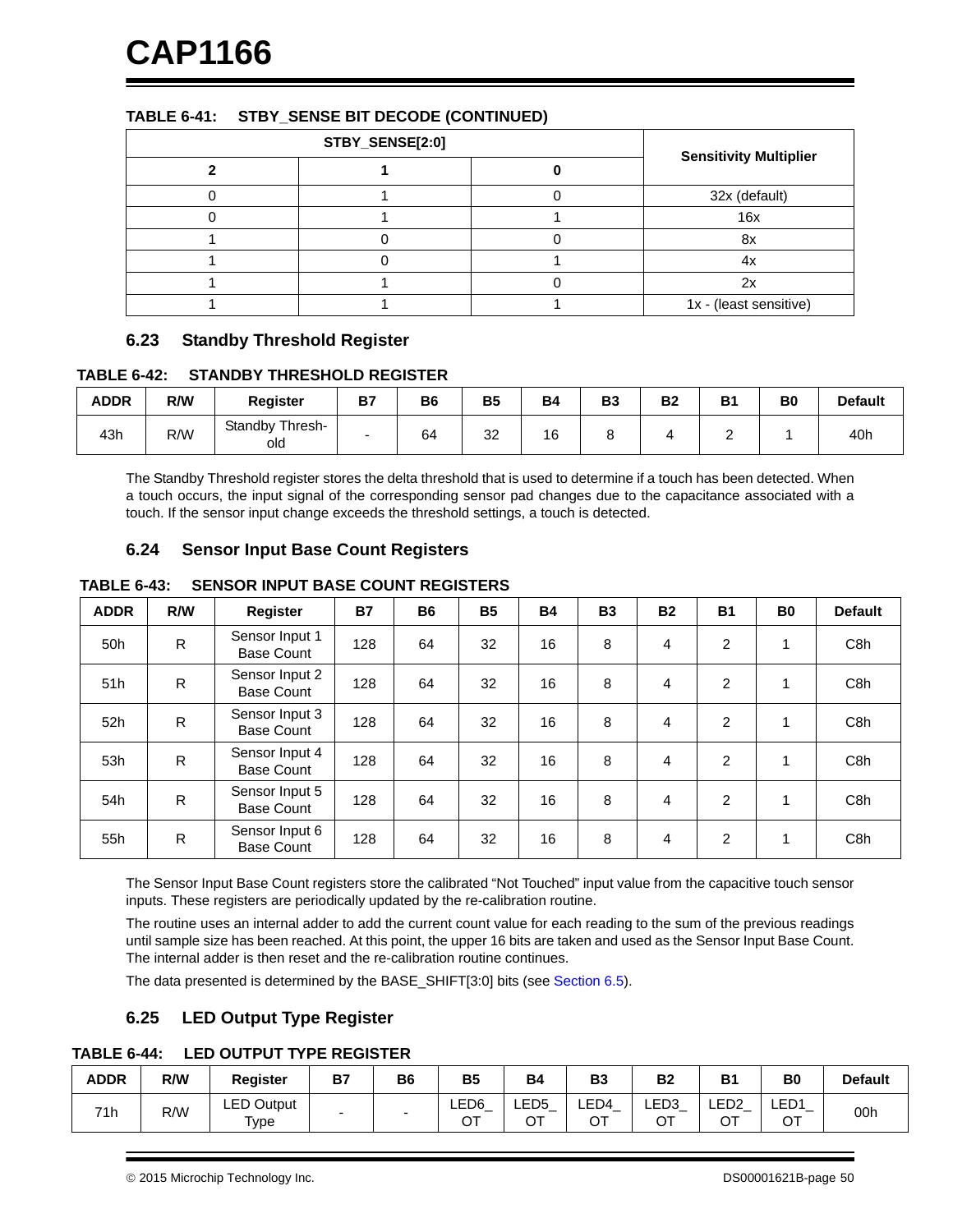The LED Output Type register controls the type of output for the LED pins. Each pin is controlled by a single bit. Refer to application note 21.4 CAP1166Family LED Configuration Options for more information about implementing LEDs.

Bit 5 - LED6\_OT - Determines the output type of the LED6 pin.

- '0' (default) The LED6 pin is an open-drain output with an external pull-up resistor. When the appropriate pin is set to the "active" state (logic '1'), the pin will be driven low. Conversely, when the pin is set to the "inactive" state (logic '0'), then the pin will be left in a High Z state and pulled high via an external pull-up resistor.
- $*$  '1' The LED6 pin is a push-pull output. When driving a logic '1', the pin is driven high. When driving a logic '0', the pin is driven low.
- Bit 4 LED5\_OT Determines the output type of the LED5 pin.
- Bit 3 LED4\_OT Determines the output type of the LED4 pin.
- Bit 2 LED3\_OT Determines the output type of the LED3 pin.
- Bit 1 LED2\_OT Determines the output type of the LED2 pin.
- Bit 0 LED1\_OT Determines the output type of the LED1 pin.

### <span id="page-50-0"></span>**6.26 Sensor Input LED Linking Register**

#### **TABLE 6-45: SENSOR INPUT LED LINKING REGISTER**

| <b>ADDR</b> | <b>R/W</b> | <b>Register</b>             | <b>B7</b> | B <sub>6</sub> | <b>B5</b>                           | <b>B4</b>               | <b>B3</b>   | <b>B2</b>               | B1                                  | B <sub>0</sub>                      | <b>Default</b> |
|-------------|------------|-----------------------------|-----------|----------------|-------------------------------------|-------------------------|-------------|-------------------------|-------------------------------------|-------------------------------------|----------------|
| 72h         | R/W        | Sensor Input<br>LED Linking |           |                | CS <sub>6</sub><br>LED <sub>6</sub> | CS <sub>5</sub><br>∟ED5 | CS4<br>∟ED4 | CS <sub>3</sub><br>LED3 | CS <sub>2</sub><br>LED <sub>2</sub> | CS <sub>1</sub><br>LED <sup>4</sup> | 00h            |

The Sensor Input LED Linking register controls whether a capacitive touch sensor input is linked to an LED output. If the corresponding bit is set, then the appropriate LED output will change states defined by the LED Behavior controls (see [Section 6.31\)](#page-54-0) in response to the capacitive touch sensor input.

Bit 5 - CS6\_LED6 - Links the LED6 output to a detected touch on the CS6 sensor input. When a touch is detected, the LED is actuated and will behave as determined by the LED Behavior controls.

- '0' (default) The LED6 output is not associated with the CS6 input. If a touch is detected on the CS6 input, the LED will not automatically be actuated. The LED is enabled and controlled via the LED Output Control register (see [Section 6.28\)](#page-51-0) and the LED Behavior registers (see [Section 6.31\)](#page-54-0).
- '1' The LED6 output is associated with the CS6 input. If a touch is detected on the CS6 input, the LED will be actuated and behave as defined in [Table 6-52.](#page-55-0)

Bit 4 - CS5\_LED5 - Links the LED5 output to a detected touch on the CS5 sensor input. When a touch is detected, the LED is actuated and will behave as determined by the LED Behavior controls.

Bit 3 - CS4\_LED4 - Links the LED4 output to a detected touch on the CS4 sensor input. When a touch is detected, the LED is actuated and will behave as determined by the LED Behavior controls.

Bit 2 - CS3\_LED3 - Links the LED3 output to a detected touch on the CS3 sensor input. When a touch is detected, the LED is actuated and will behave as determined by the LED Behavior controls.

Bit 1 - CS2\_LED2 - Links the LED2 output to a detected touch on the CS2 sensor input. When a touch is detected, the LED is actuated and will behave as determined by the LED Behavior controls.

Bit 0 - CS1\_LED1 - Links the LED1 output to a detected touch on the CS1 sensor input. When a touch is detected, the LED is actuated and will behave as determined by the LED Behavior controls.

### <span id="page-50-1"></span>**6.27 LED Polarity Register**

| <b>TABLE 6-46:</b> | <b>LED POLARITY REGISTER</b> |
|--------------------|------------------------------|
|--------------------|------------------------------|

| <b>ADDR</b> | R/W | <b>Register</b>     | Β7 | B <sub>6</sub> | <b>B5</b>          | <b>B4</b>         | B <sub>3</sub>    | <b>B2</b>                      | <b>B1</b>                      | B <sub>0</sub>                 | <b>Default</b> |
|-------------|-----|---------------------|----|----------------|--------------------|-------------------|-------------------|--------------------------------|--------------------------------|--------------------------------|----------------|
| 73h         | R/W | <b>LED Polarity</b> |    |                | LED6<br><b>POL</b> | LED5<br>∩ם<br>ັ∪∟ | ∟ED4<br>וחס<br>◡∟ | LED <sub>3</sub><br><b>POL</b> | LED <sub>2</sub><br><b>POL</b> | LED <sup>1</sup><br><b>POL</b> | 00h            |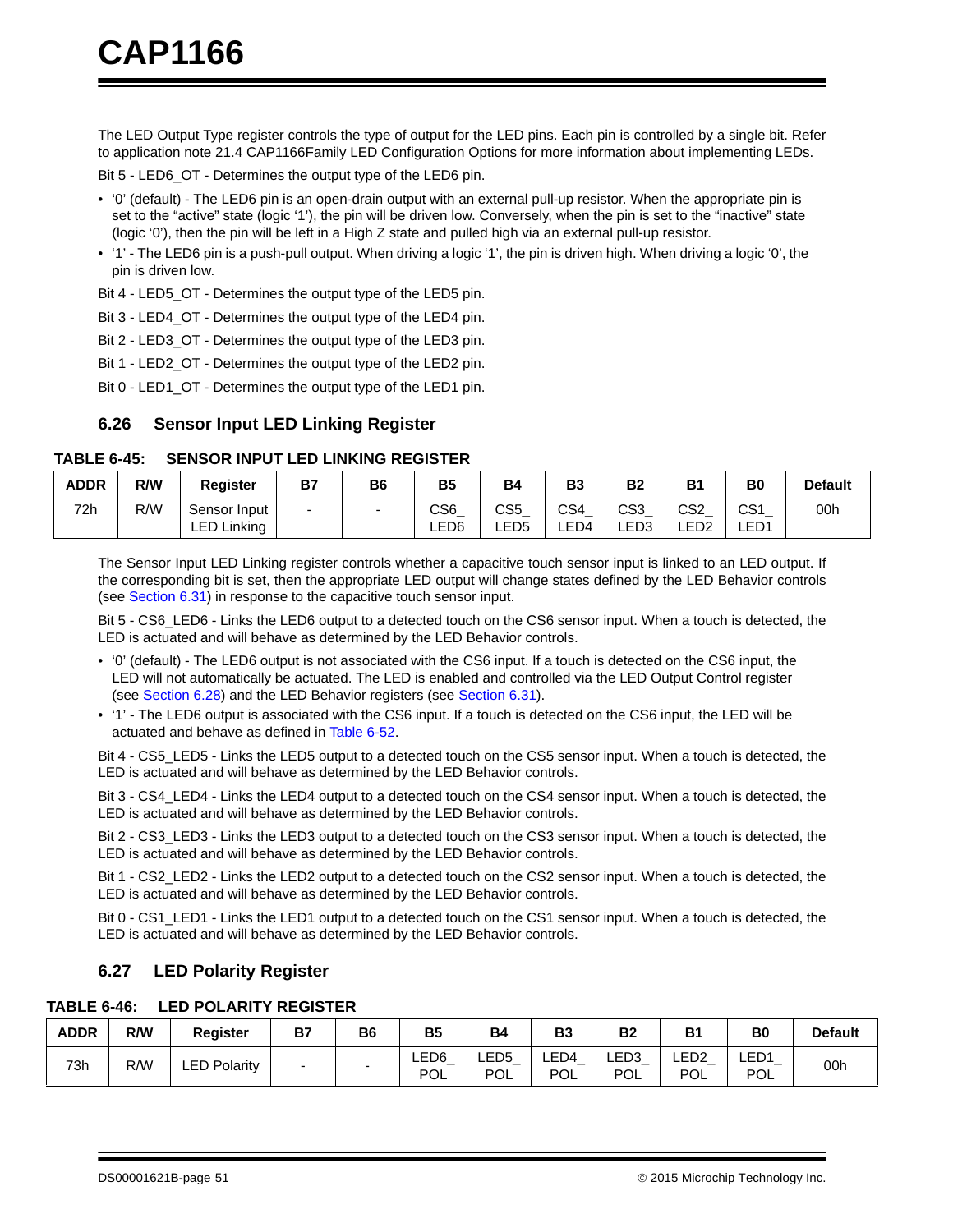The LED Polarity register controls the logical polarity of the LED outputs. When these bits are set or cleared, the corresponding LED Mirror controls are also set or cleared (unless the BLK\_POL\_MIR bit is set - see [Section 6.6, "Configu](#page-36-0)[ration Registers"\)](#page-36-0). [Table 6-48, "LED Polarity Behavior"](#page-52-1) shows the interaction between the polarity controls, output controls, and relative brightness.

- **APPLICATION NOTE:** The polarity controls determine the final LED pin drive. A touch on a linked capacitive touch sensor input is treated in the same way as the LED Output Control bit being set to a logic '1'.
- **APPLICATION NOTE:** The LED drive assumes that the LEDs are configured such that if the LED pin is driven to a logic '0' then the LED will be on and that the CAP1166 LED pin is sinking the LED current. Conversely, if the LED pin is driven to a logic '1', the LED will be off and there is no current flow. See [Figure 5-1, "System Diagram for CAP1166".](#page-24-0)
- **APPLICATION NOTE:** This application note applies when the LED polarity is inverted (LEDx\_POL = '0'). For LED operation, the duty cycle settings determine the % of time that the LED pin will be driven to a logic '0' state in. The Max Duty Cycle settings define the maximum % of time that the LED pin will be driven low (i.e. maximum % of time that the LED is **on**) while the Min Duty Cycle settings determine the minimum % of time that the LED pin will be driven low (i.e. minimum % of time that the LED is **on**). When there is no touch detected or the LED Output Control register bit is at a logic '0', the LED output will be driven at the minimum duty cycle setting. Breathe operations will ramp the duty cycle from the minimum duty cycle to the maximum duty cycle.
- **APPLICATION NOTE:** This application note applies when the LED polarity is non-inverted (LEDx\_POL = '1'). For LED operation, the duty cycle settings determine the % of time that the LED pin will be driven to a logic '1' state. The Max Duty Cycle settings define the maximum % of time that the LED pin will be driven high (i.e. maximum % of time that the LED is **off**) while the Min Duty Cycle settings determine the minimum % of time that the LED pin will be driven high (i.e. minimum % of time that the LED is **off**). When there is no touch detected or the LED Output Control register bit is at a logic '0', the LED output will be driven at 100 minus the minimum duty cycle setting. Breathe operations will ramp the duty cycle from 100 minus the minimum duty cycle to 100 minus the maximum duty cycle.
- **APPLICATION NOTE:** The LED Mirror controls (see [Section 6.30, "LED Mirror Control Register"\)](#page-53-0) work with the polarity controls with respect to LED brightness but will not have a direct effect on the output pin drive.
- Bit 5 LED6 POL Determines the polarity of the LED6 output.
- '0' (default) The LED6 output is inverted. For example, a setting of '1' in the LED Output Control register will cause the LED pin output to be driven to a logic '0'.
- '1' The LED6 output is non-inverted. For example, a setting of '1' in the LED Output Control register will cause the LED pin output to be driven to a logic '1' or left in the high-z state as determined by its output type.
- Bit 4 LED5\_POL Determines the polarity of the LED5 output.
- Bit 3 LED4\_POL Determines the polarity of the LED4 output.
- Bit 2 LED3\_POL Determines the polarity of the LED3 output.
- Bit 1 LED2\_POL Determines the polarity of the LED2 output.
- Bit 0 LED1\_POL Determines the polarity of the LED1 output.

# <span id="page-51-0"></span>**6.28 LED Output Control Register**

### **TABLE 6-47: LED OUTPUT CONTROL REGISTER**

| <b>ADDR</b> | R/W | Register                 | B7 | B6 | <b>B5</b>              | <b>B4</b>              | <b>B3</b>       | B <sub>2</sub>         | <b>B1</b>              | B <sub>0</sub>         | <b>Default</b> |
|-------------|-----|--------------------------|----|----|------------------------|------------------------|-----------------|------------------------|------------------------|------------------------|----------------|
| 74h         | R/W | LED<br>Output<br>Control |    |    | LED <sub>6</sub><br>DR | LED <sub>5</sub><br>DR | LED4<br>–<br>DR | LED <sub>3</sub><br>DR | LED <sub>2</sub><br>DR | LED <sup>4</sup><br>DR | 00h            |

The LED Output Control Register controls the output state of the LED pins that are not linked to sensor inputs.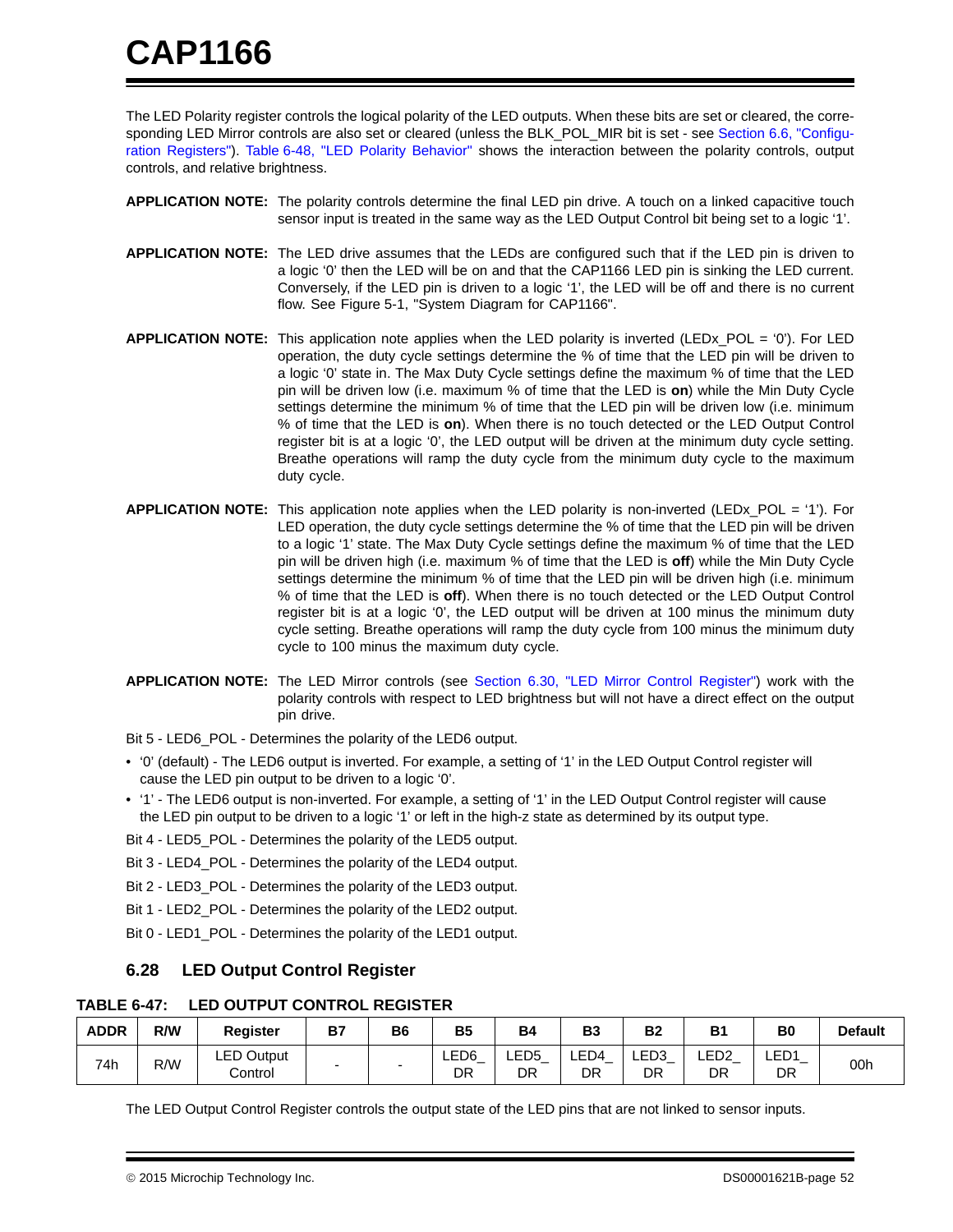# **CAP1166**

**Note:** If an LED is linked to a sensor input in the Sensor Input LED Linking Register [\(Section 6.26, "Sensor Input](#page-50-0) [LED Linking Register"\)](#page-50-0), the corresponding bit in the LED Output Control Register is ignored (i.e. a linked LED cannot be host controlled).

The LED Polarity Control Register will determine the non actuated state of the LED pins. The actuated LED behavior is determined by the LED behavior controls (see [Section 6.31, "LED Behavior Registers"\)](#page-54-0).

[Table 6-48](#page-52-1) shows the interaction between the polarity controls, output controls, and relative brightness.

Bit 5 - LED6\_DR - Determines whether LED6 output is driven high or low.

• '0' (default) - The LED6 output is driven at the minimum duty cycle or not actuated.

• '1' - The LED6 output is driven at the maximum duty cycle or is actuated.

Bit 4 - LED5\_DR - Determines whether LED5 output is driven high or low.

Bit 3 - LED4\_DR - Determines whether LED4 output is driven high or low.

Bit 2 - LED3\_DR - Determines whether LED3 output is driven high or low.

Bit 1 - LED2\_DR - Determines whether LED2 output is driven high or low.

Bit 0 - LED1 DR - Determines whether LED1 output is driven high or low.

| <b>LED Output</b><br>Control<br><b>Register or</b><br><b>Touch</b> | <b>Polarity</b>       | <b>Max Duty</b>                                       | <b>Min Duty</b>                                       | <b>Brightness</b>                                                                                                                                                                                                                 | <b>LED Appearance</b>         |
|--------------------------------------------------------------------|-----------------------|-------------------------------------------------------|-------------------------------------------------------|-----------------------------------------------------------------------------------------------------------------------------------------------------------------------------------------------------------------------------------|-------------------------------|
| $\Omega$                                                           | inverted ('0')        | not used                                              | minimum % of time<br>that the LED is on<br>(logic 0)  | maximum brightness at<br>min duty cycle                                                                                                                                                                                           | on at min duty<br>cycle       |
| 1                                                                  | inverted $(0')$       | maximum % of time<br>that the LED is on<br>(logic 0)  | minimum % of time<br>that the LED is on<br>(logic 0)  | maximum brightness at<br>max duty cycle. Bright-<br>ness ramps from min<br>duty cycle to max duty<br>cycle                                                                                                                        | according to LED<br>behavior  |
| $\Omega$                                                           | non-inverted<br>('1') | not used                                              | minimum % of time<br>that the LED is off<br>(logic 1) | maximum brightness at<br>100 minus min duty<br>cycle.                                                                                                                                                                             | on at 100 - min<br>duty cycle |
| 1                                                                  | non-inverted<br>('1') | maximum % of time<br>that the LED is off<br>(logic 1) | minimum % of time<br>that the LED is off<br>(logic 1) | For Direct behavior,<br>maximum brightness is<br>100 minus max duty<br>cycle. When breath-<br>ing, max brightness is<br>100 minus min duty<br>cycle. Brightness<br>ramps from 100 - min<br>duty cycle to 100 - max<br>duty cycle. | according to LED<br>behavior  |

#### <span id="page-52-1"></span>**TABLE 6-48: LED POLARITY BEHAVIOR**

# <span id="page-52-2"></span><span id="page-52-0"></span>**6.29 Linked LED Transition Control Register**

# **TABLE 6-49: LINKED LED TRANSITION CONTROL REGISTER**

| <b>ADDR</b> | R/W | <b>Register</b>                    | D7<br>D. | B <sub>6</sub> | <b>B5</b>     | <b>B4</b>                 | B <sub>3</sub>           | <b>B2</b>     | <b>B</b> 1    | BC                        | <b>Default</b> |
|-------------|-----|------------------------------------|----------|----------------|---------------|---------------------------|--------------------------|---------------|---------------|---------------------------|----------------|
| 77h         | R/W | Linked LED Tran-<br>sition Control | -        |                | LED6<br>LTRAN | LED <sub>5</sub><br>.TRAN | ∟ED4<br>–<br><b>TRAN</b> | LED3<br>.TRAN | _ED2<br>.TRAN | LED <sup>1</sup><br>LTRAN | 00h            |

The Linked LED Transition Control register controls the LED drive when the LED is linked to a capacitive touch sensor input. These controls work in conjunction with the INV\_LINK\_TRAN bit (see [Section 6.6.2, "Configuration 2 - 44h"\)](#page-37-0) to create smooth transitions from host control to linked LEDs.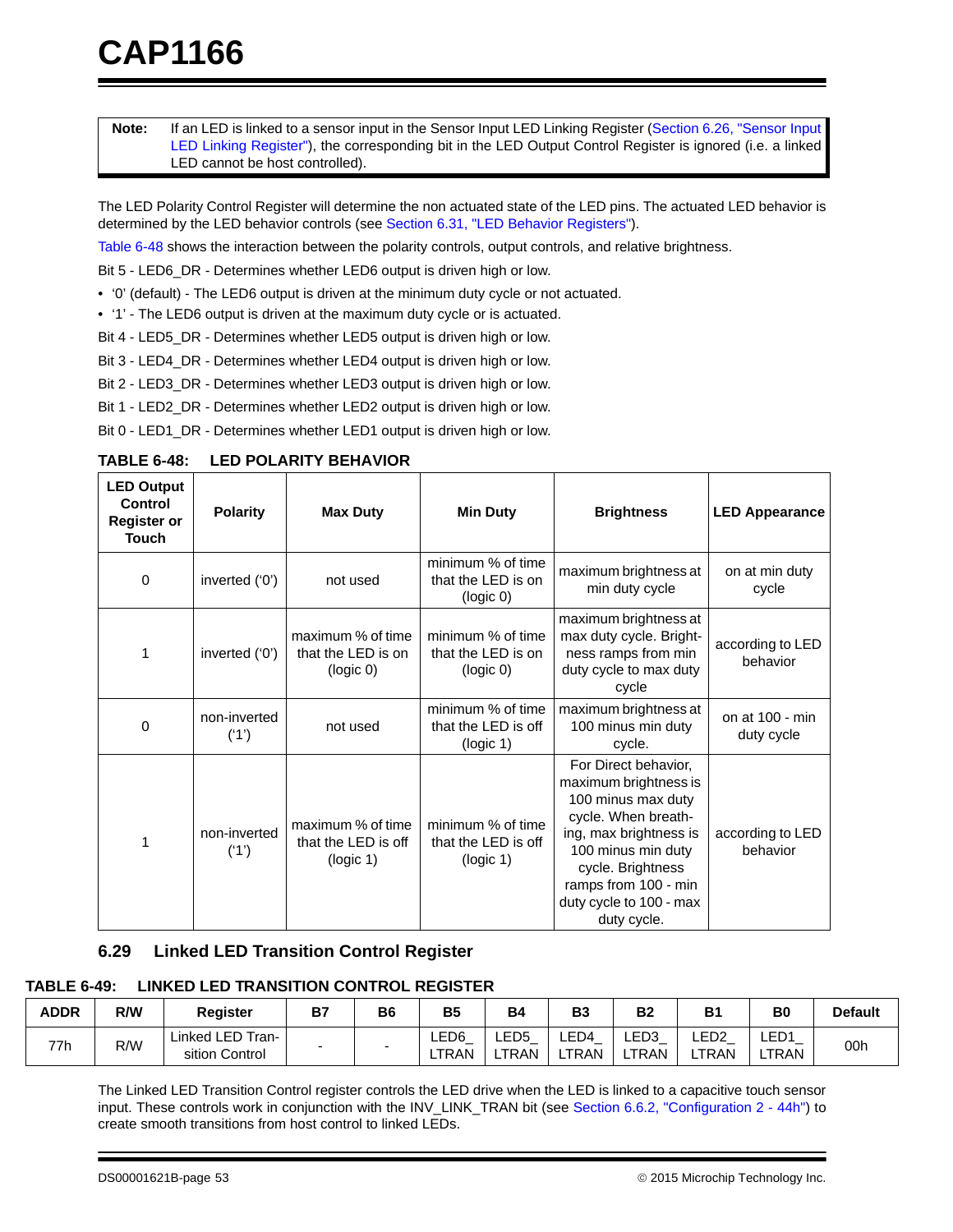Bit 5 - LED6\_LTRAN - Determines the transition effect when LED6 is linked to CS6.

- '0' (default) When the LED output control bit for LED6 is '1', and then LED6 is linked to CS6 and no touch is detected, the LED will change states.
- '1' If the INV\_LINK\_TRAN bit is '1', when the LED output control bit for CS6 is '1', and then CS6 is linked to LED6 and no touch is detected, the LED will not change states. In addition, the LED state will change when the sensor pad is touched. If the INV\_LINK\_TRAN bit is '0', when the LED output control bit for CS6 is '1', and then CS6 is linked to LED6 and no touch is detected, the LED will not change states. However, the LED state will not change when the sensor pad is touched.
- **APPLICATION NOTE:** If the LED behavior is not "Direct" and the INV\_LINK\_TRAN bit it '0', the LED will not perform as expected when the LED6\_LTRAN bit is set to '1'. Therefore, if breathe and pulse behaviors are used, set the INV\_LINK\_TRAN bit to '1'.
- Bit 4 LED5 LTRAN Determines the transition effect when LED5 is linked to CS5.
- Bit 3 LED4\_LTRAN Determines the transition effect when LED4 is linked to CS4.
- Bit 2 LED3 LTRAN Determines the transition effect when LED3 is linked to CS3.
- Bit 1 LED2 LTRAN Determines the transition effect when LED2 is linked to CS2.
- <span id="page-53-1"></span>Bit 0 - LED1 LTRAN - Determines the transition effect when LED1 is linked to CS1.

### <span id="page-53-0"></span>**6.30 LED Mirror Control Register**

### **TABLE 6-50: LED MIRROR CONTROL REGISTER**

| <b>ADDR</b> | R/W | Register                   | Β7 | B <sub>6</sub> | <b>B5</b>                     | <b>B4</b>                | <b>B3</b>               | <b>B2</b>                                 | <b>B1</b>                | B <sub>0</sub>           | <b>Default</b> |
|-------------|-----|----------------------------|----|----------------|-------------------------------|--------------------------|-------------------------|-------------------------------------------|--------------------------|--------------------------|----------------|
| 79h         | R/W | Mirror Con-<br>LED<br>trol |    |                | LED <sub>6</sub><br>MIR<br>EN | LED5<br><b>MIR</b><br>EN | ∟ED4<br>мı<br>IR.<br>EN | LED <sub>3</sub><br><b>MIR</b><br>_<br>EN | LED2<br><b>MIR</b><br>EN | LED1<br><b>MIR</b><br>EN | 00h            |

The LED Mirror Control Registers determine the meaning of duty cycle settings when polarity is non-inverted for each LED channel. When the polarity bit is set to '1' (non-inverted), to obtain correct steps for LED ramping, pulse, and breathe behaviors, the min and max duty cycles need to be relative to 100%, rather than the default, which is relative to 0%.

**APPLICATION NOTE:** The LED drive assumes that the LEDs are configured such that if the LED pin is driven to a logic '0', the LED will be on and the CAP1166 LED pin is sinking the LED current. When the polarity bit is set to '1', it is considered non-inverted. For systems using the opposite LED configuration, mirror controls would apply when the polarity bit is '0'.

These bits are changed automatically if the corresponding LED Polarity bit is changed (unless the BLK\_POL\_MIR bit is set - see [Section 6.6\)](#page-36-0).

Bit 5 - LED6\_MIR\_EN - Determines whether the duty cycle settings are "biased" relative to 0% or 100% duty cycle.

• '0' (default) - The duty cycle settings are determined relative to 0% and are determined directly with the settings.

• '1' - The duty cycle settings are determined relative to 100%.

Bit 4 - LED5\_MIR\_EN - Determines whether the duty cycle settings are "biased" relative to 0% or 100% duty cycle.

Bit 3 - LED4\_MIR\_EN - Determines whether the duty cycle settings are "biased" relative to 0% or 100% duty cycle.

Bit 2 - LED3\_MIR\_EN - Determines whether the duty cycle settings are "biased" relative to 0% or 100% duty cycle.

Bit 1 - LED2\_MIR\_EN - Determines whether the duty cycle settings are "biased" relative to 0% or 100% duty cycle.

Bit 0 - LED1\_MIR\_EN - Determines whether the duty cycle settings are "biased" relative to 0% or 100% duty cycle.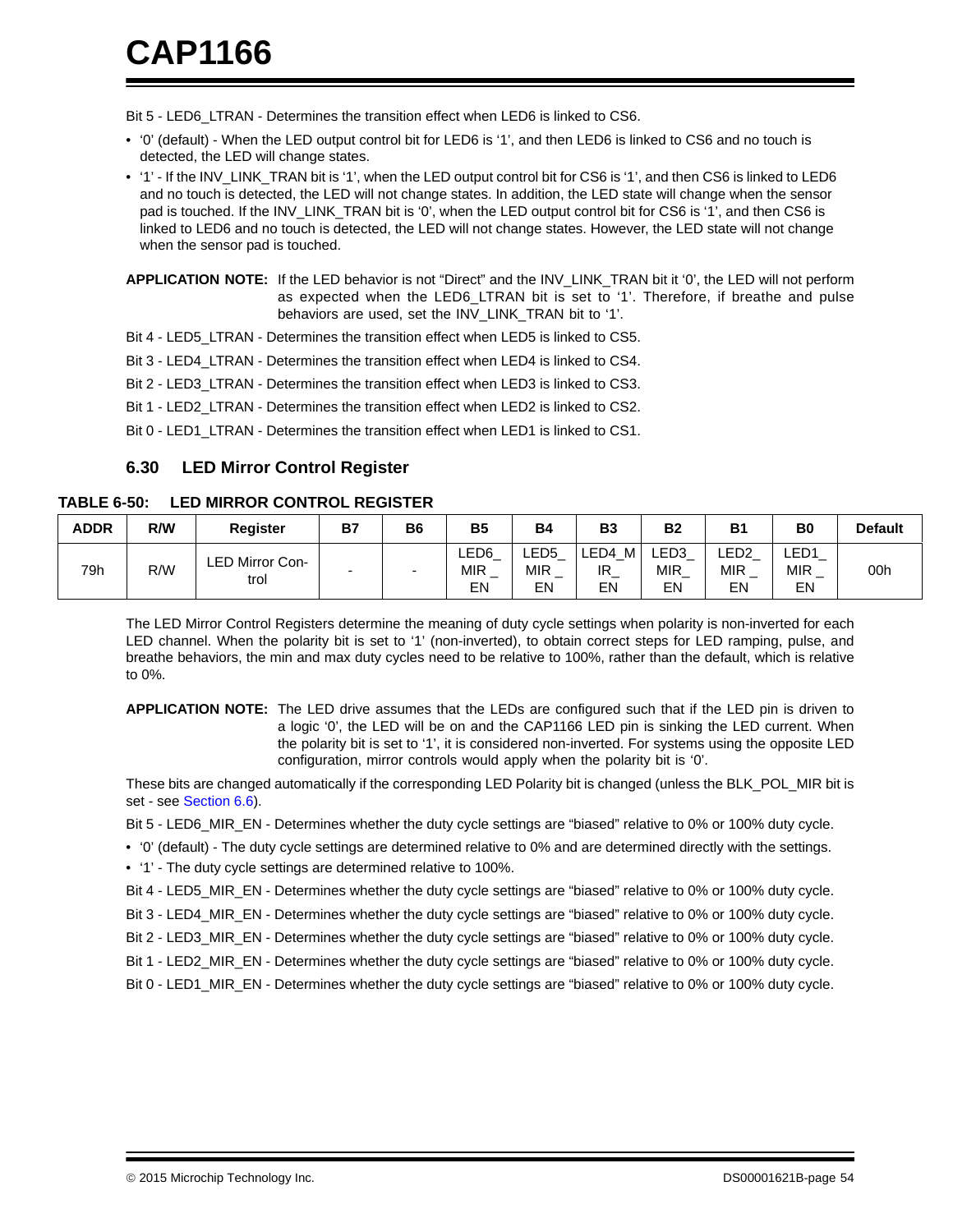# <span id="page-54-0"></span>**6.31 LED Behavior Registers**

| <b>ADDR</b> | R/W | <b>Register</b> | <b>B7</b> | B <sub>6</sub> | <b>B5</b> | <b>B4</b>         | B <sub>3</sub> | <b>B2</b>     | Β1 | B <sub>0</sub> | <b>Default</b> |
|-------------|-----|-----------------|-----------|----------------|-----------|-------------------|----------------|---------------|----|----------------|----------------|
| 81h         | R/W | LED Behavior 1  |           | LED4 CTL[1:0]  |           | $LED3$ $CTL[1:0]$ | LED2 CTL[1:0]  |               |    | LED1 CTLI1:01  | 00h            |
| 82h         | R/W | _ED Behavior 2  | -         |                | -         | -                 |                | LED6 CTL[1:0] |    | LED5 CTL[1:0]  | 00h            |

#### **TABLE 6-51: LED BEHAVIOR REGISTERS**

The LED Behavior registers control the operation of LEDs. Each LED pin is controlled by a 2-bit field and the behavior is determined by whether the LED is linked to a capacitive touch sensor input or not.

If the corresponding LED output is linked to a capacitive touch sensor input, the appropriate behavior will be enabled / disabled based on touches and releases.

If the LED output is not associated with a capacitive touch sensor input, the appropriate behavior will be enabled / disabled by the LED Output Control register. If the respective LEDx\_DR bit is set to a logic '1', this will be associated as a "touch", and if the LEDx\_DR bit is set to a logic '0', this will be associated as a "release".

[Table 6-52, "LEDx\\_CTL Bit Decode"](#page-55-0) shows the behavior triggers. The defined behavior will activate when the Start Trigger is met and will stop when the Stop Trigger is met. Note the behavior of the Breathe Hold and Pulse Release option.

The LED Polarity Control register will determine the non actuated state of the LED outputs (see [Section 6.27, "LED](#page-50-1) [Polarity Register"](#page-50-1)).

- **APPLICATION NOTE:** If an LED is not linked to a capacitive touch sensor input and is breathing (via the Breathe or Pulse behaviors), it must be unactuated and then re-actuated before changes to behavior are processed. For example, if the LED output is breathing and the Maximum duty cycle is changed, this change will not take effect until the LED output control register is set to '0' and then re-set to '1'.
- **APPLICATION NOTE:** If an LED is not linked to the capacitive touch sensor input and configured to operate using Pulse 1 Behavior, then the circuitry will only be actuated when the corresponding output control bit is set. It will not check the bit condition until the Pulse 1 behavior is finished. The device will not remember if the bit was cleared and reset while it was actuated.
- **APPLICATION NOTE:** If an LED is actuated and not linked and the desired LED behavior is changed, this new behavior will take effect immediately; however, the first instance of the changed behavior may act incorrectly (e.g. if changed from Direct to Pulse 1, the LED output may 'breathe' 4 times and then end at minimum duty cycle). LED Behaviors will operate normally once the LED has been un-actuated and then re-actuated.
- **APPLICATION NOTE:** If an LED is actuated and it is switched from linked to a capacitive touch sensor input to unlinked (or vice versa), the LED will respond to the new command source immediately if the behavior was Direct or Breathe. For Pulse behaviors, it will complete the behavior already in progress. For example, if a linked LED was actuated by a touch and the control is changed so that it is unlinked, it will check the status of the corresponding LED Output Control bit. If that bit is '0', then the LED will behave as if a release was detected. Likewise, if an unlinked LED was actuated by the LED Output Control register and the control is changed so that it is linked and no touch is detected, then the LED will behave as if a release was detected.

### 6.31.1 LED BEHAVIOR 1 - 81H

- Bits 7 6 LED4\_CTL[1:0] Determines the behavior of LED4 as shown in [Table 6-52.](#page-55-0)
- Bits 5 4 LED3\_CTL[1:0] Determines the behavior of LED3 as shown in [Table 6-52.](#page-55-0)
- Bits 3 2 LED2 CTL[1:0] Determines the behavior of LED2 as shown in [Table 6-52.](#page-55-0)
- Bits 1 0 LED1\_CTL[1:0] Determines the behavior of LED1 as shown in [Table 6-52.](#page-55-0)

6.31.2 LED BEHAVIOR 2 - 82H

Bits 3 - 2 - LED6\_CTL[1:0] - Determines the behavior of LED6 as shown in [Table 6-52.](#page-55-0)

Bits 1 - 0 - LED5\_CTL[1:0] - Determines the behavior of LED5 as shown in [Table 6-52.](#page-55-0)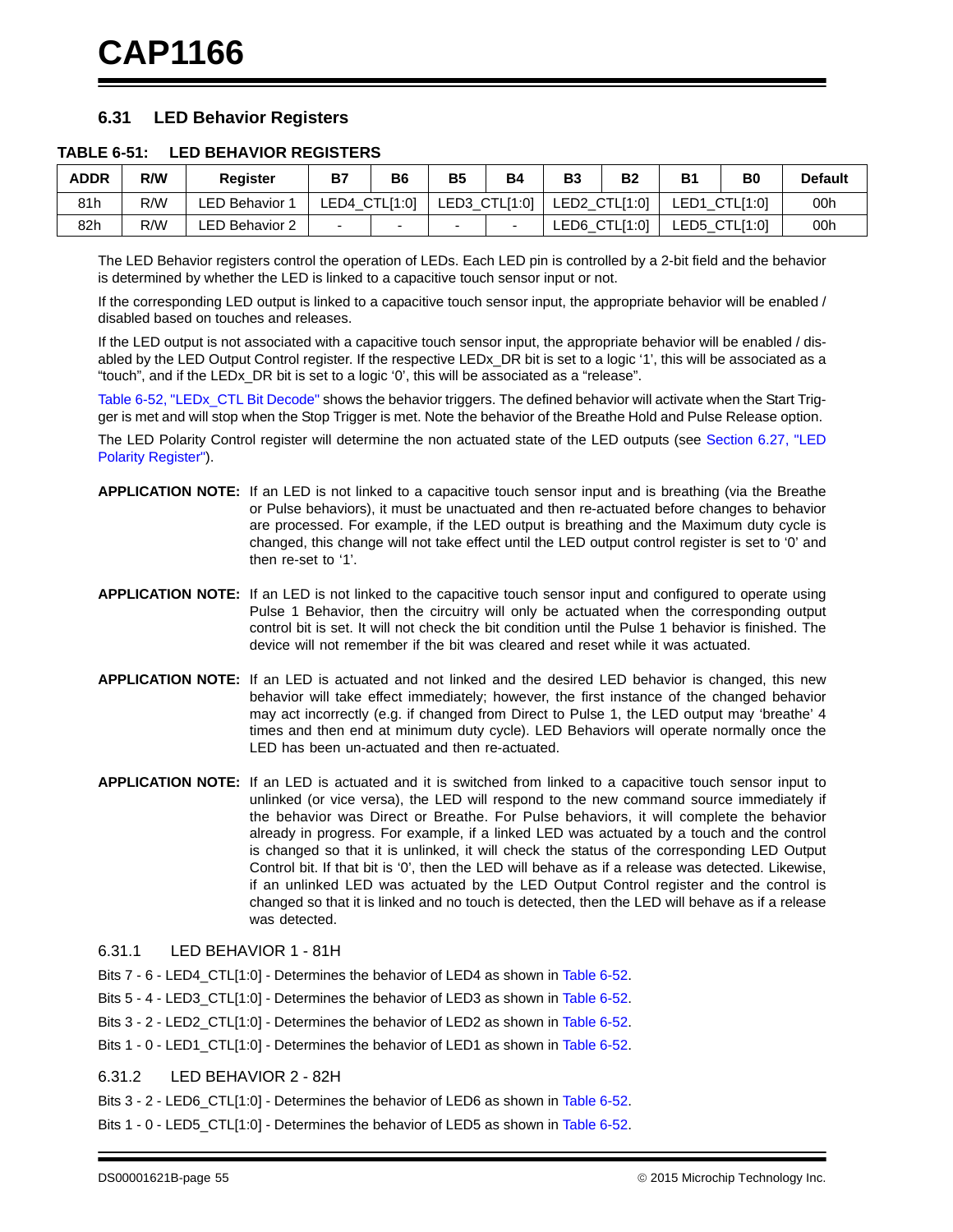|          | LEDx_CTL<br>[1:0] | <b>Operation</b>   | <b>Description</b>                                                                                                                                                                                                                                                                                                                                                                                 | <b>Start TRigger</b>                                                                                     | <b>Stop Trigger</b>                                                   |
|----------|-------------------|--------------------|----------------------------------------------------------------------------------------------------------------------------------------------------------------------------------------------------------------------------------------------------------------------------------------------------------------------------------------------------------------------------------------------------|----------------------------------------------------------------------------------------------------------|-----------------------------------------------------------------------|
| 1        | $\bf{0}$          |                    |                                                                                                                                                                                                                                                                                                                                                                                                    |                                                                                                          |                                                                       |
| $\Omega$ | $\Omega$          | Direct             | The LED is driven to the programmed state<br>(active or inactive). See Figure 6-7                                                                                                                                                                                                                                                                                                                  | Touch Detected or<br>LED Output Con-<br>trol bit set                                                     | Release<br>Detected or<br><b>LED Output</b><br>Control bit<br>cleared |
| 0        | 1                 | Pulse 1            | The LED will "Pulse" a programmed number<br>of times. During each "Pulse" the LED will<br>breathe up to the maximum brightness and<br>back down to the minimum brightness so that<br>the total "Pulse" period matches the pro-<br>grammed value.                                                                                                                                                   | <b>Touch or Release</b><br>Detected or LED<br>Output Control bit<br>set or cleared<br>(see Section 6.32) | n/a                                                                   |
| 1        | $\Omega$          | Pulse <sub>2</sub> | The LED will "Pulse" when the start trigger is<br>detected. When the stop trigger is detected, it<br>will "Pulse" a programmable number of times<br>then return to its minimum brightness.                                                                                                                                                                                                         | Touch Detected or<br>LED Output Con-<br>trol bit set                                                     | Release<br>Detected or<br><b>LED Output</b><br>Control bit<br>cleared |
| 1        | 1                 | <b>Breathe</b>     | The LED will breathe. It will be driven with a<br>duty cycle that ramps up from the pro-<br>grammed minimum duty cycle (default 0%) to<br>the programmed maximum duty cycle duty<br>cycle (default 100%) and then back down.<br>Each ramp takes up 50% of the programmed<br>period. The total period of each "breath" is<br>determined by the LED Breathe Period con-<br>trols - see Section 6.34. | Touch Detected or<br>LED Output Con-<br>trol bit set                                                     | Release<br>Detected or<br><b>LED Output</b><br>Control bit<br>cleared |

### <span id="page-55-0"></span>**TABLE 6-52: LEDX\_CTL BIT DECODE**

**APPLICATION NOTE:** The PWM frequency is determined based on the selected LED behavior, the programmed breathe period, and the programmed min and max duty cycles. For the Direct behavior mode, the PWM frequency is calculated based on the programmed Rise and Fall times. If these are set at 0, then the maximum PWM frequency will be used based on the programmed duty cycle settings.

# <span id="page-55-1"></span>**6.32 LED Pulse 1 Period Register**

**TABLE 6-53: LED PULSE 1 PERIOD REGISTER**

| <b>ADDR</b> | R/W | <b>Register</b>            | D7<br>D.          | <b>B6</b>              | <b>B5</b>                          | B4                                                             | <b>B3</b>                          | <b>B2</b>                          | <b>B1</b>                          | B <sub>0</sub>                     | <b>Default</b> |
|-------------|-----|----------------------------|-------------------|------------------------|------------------------------------|----------------------------------------------------------------|------------------------------------|------------------------------------|------------------------------------|------------------------------------|----------------|
| 84h         | R/W | <b>LED Pulse</b><br>Period | ST<br><b>TRIG</b> | D4<br>PER <sub>6</sub> | D <sub>4</sub><br>PER <sub>5</sub> | D <sub>1</sub><br>$\overline{\phantom{m}}$<br>PER <sub>4</sub> | D <sub>1</sub><br>PER <sub>3</sub> | D <sub>4</sub><br>PER <sub>2</sub> | D <sub>1</sub><br>PER <sub>1</sub> | D <sub>1</sub><br>PER <sub>0</sub> | 20h            |

The LED Pulse Period 1 register determines the overall period of a pulse operation as determined by the LED\_CTL registers (see [Table 6-52](#page-55-0) - setting 01b). The LSB represents 32ms so that a setting of 18h (24d) would represent a period of 768ms (24 x 32ms = 768ms). The total range is from 32ms to 4.064 seconds as shown in [Table 6-54](#page-56-0) with the default being 1024ms.

**APPLICATION NOTE:** Due to constraints on the LED Drive PWM operation, any Breathe Period less than 160ms (05h) may not be achievable. The device will breathe at the minimum period possible as determined by the period and min / max duty cycle settings.

Bit 7 - ST\_TRIG - Determines the start trigger for the LED Pulse behavior.

- '0' (default) The LED will Pulse when a touch is detected or the drive bit is set.
- '1' The LED will Pulse when a release is detected or the drive bit is cleared.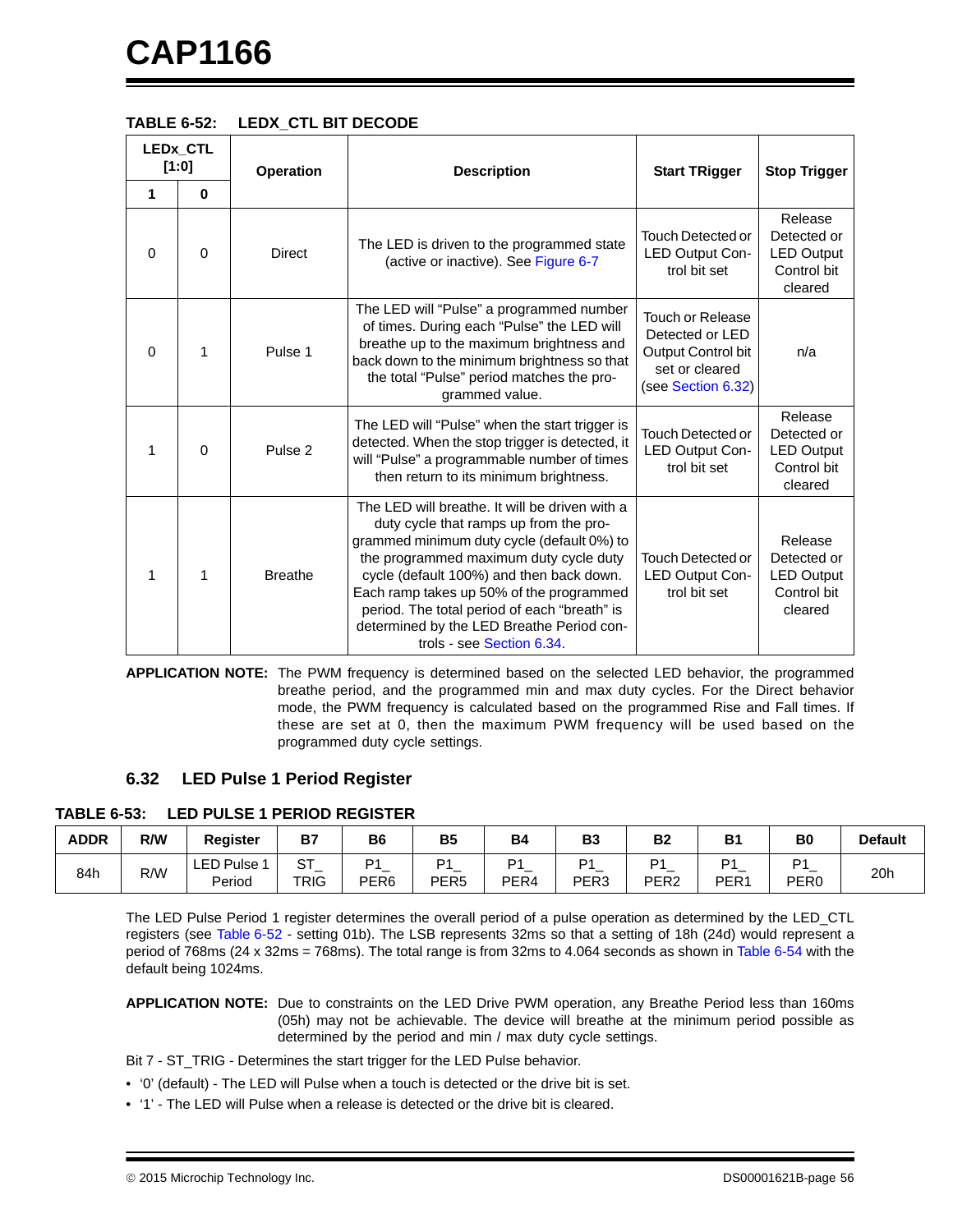The Pulse 1 operation is shown in [Figure 6-1](#page-56-1) when the LED output is configured for non-inverted polarity (LEDx\_POL  $= 1$ ) and in [Figure 6-2](#page-56-2) for inverted polarity (LEDx\_POL = 0).

<span id="page-56-1"></span>



<span id="page-56-2"></span>



### <span id="page-56-0"></span>**TABLE 6-54: LED PULSE / BREATHE PERIOD EXAMPLE**

| <b>Setting (HEX)</b> | <b>Setting (Decimal)</b> | <b>Total Breathe / Pulse Period (MS)</b> |
|----------------------|--------------------------|------------------------------------------|
| 00h                  |                          | 32                                       |
| 01h                  |                          | 32                                       |
| 02 <sub>h</sub>      |                          | 64                                       |
| 03h                  | ີ                        | 96                                       |
| $\cdots$             | $\cdots$                 | $\cdots$                                 |
| 7Dh                  | 125                      | 4000                                     |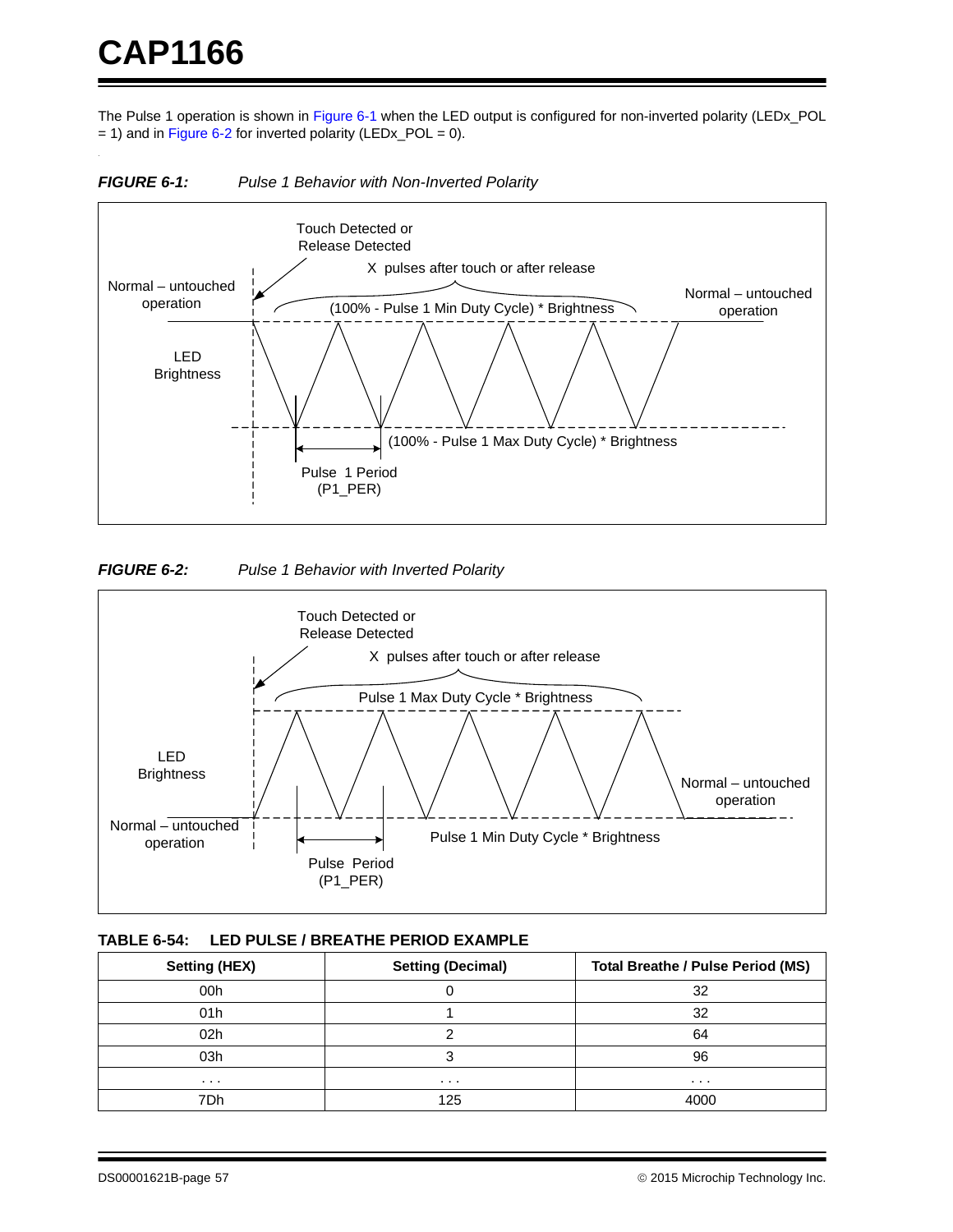# **TABLE 6-54: LED PULSE / BREATHE PERIOD EXAMPLE (CONTINUED)**

| <b>Setting (HEX)</b> | <b>Setting (Decimal)</b> | <b>Total Breathe / Pulse Period (MS)</b> |
|----------------------|--------------------------|------------------------------------------|
| 7Eh.                 | 126                      | 4032                                     |
| 7Fh                  | 127                      | 4064                                     |

# **6.33 LED Pulse 2 Period Register**

### **TABLE 6-55: LED PULSE 2 PERIOD REGISTER**

| <b>ADDR</b> | R/W | Register              | <b>B7</b> | B6                     | B5                     | <b>B4</b>       | <b>B3</b>              | <b>B2</b>              | <b>B1</b>                               | B <sub>0</sub>                  | <b>Default</b> |
|-------------|-----|-----------------------|-----------|------------------------|------------------------|-----------------|------------------------|------------------------|-----------------------------------------|---------------------------------|----------------|
| 85h         | R/W | ∟ED Pulse 2<br>Period | . .       | P2<br>PER <sub>6</sub> | P2<br>PER <sub>5</sub> | פם<br>∼<br>PER4 | P2<br>PER <sub>3</sub> | P2<br>PER <sub>2</sub> | P <sub>2</sub><br>-<br>PER <sub>1</sub> | פס<br>. ∡ _<br>PER <sub>0</sub> | 14h            |

The LED Pulse 2 Period register determines the overall period of a pulse operation as determined by the LED\_CTL registers (see [Table 6-52](#page-55-0) - setting 10b). The LSB represents 32ms so that a setting of 18h (24d) would represent a period of 768ms. The total range is from 32ms to 4.064 seconds (see [Table 6-54](#page-56-0)) with a default of 640ms.

**APPLICATION NOTE:** Due to constraints on the LED Drive PWM operation, any Breathe Period less than 160ms (05h) may not be achievable. The device will breathe at the minimum period possible as determined by the period and min / max duty cycle settings.

The Pulse 2 Behavior is shown in [Figure 6-3](#page-57-0) for non-inverted polarity (LEDx\_POL = 1) and in [Figure 6-4](#page-58-1) for inverted polarity (LEDx\_POL =  $0$ ).



### <span id="page-57-0"></span>*FIGURE 6-3: Pulse 2 Behavior with Non-Inverted Polarity*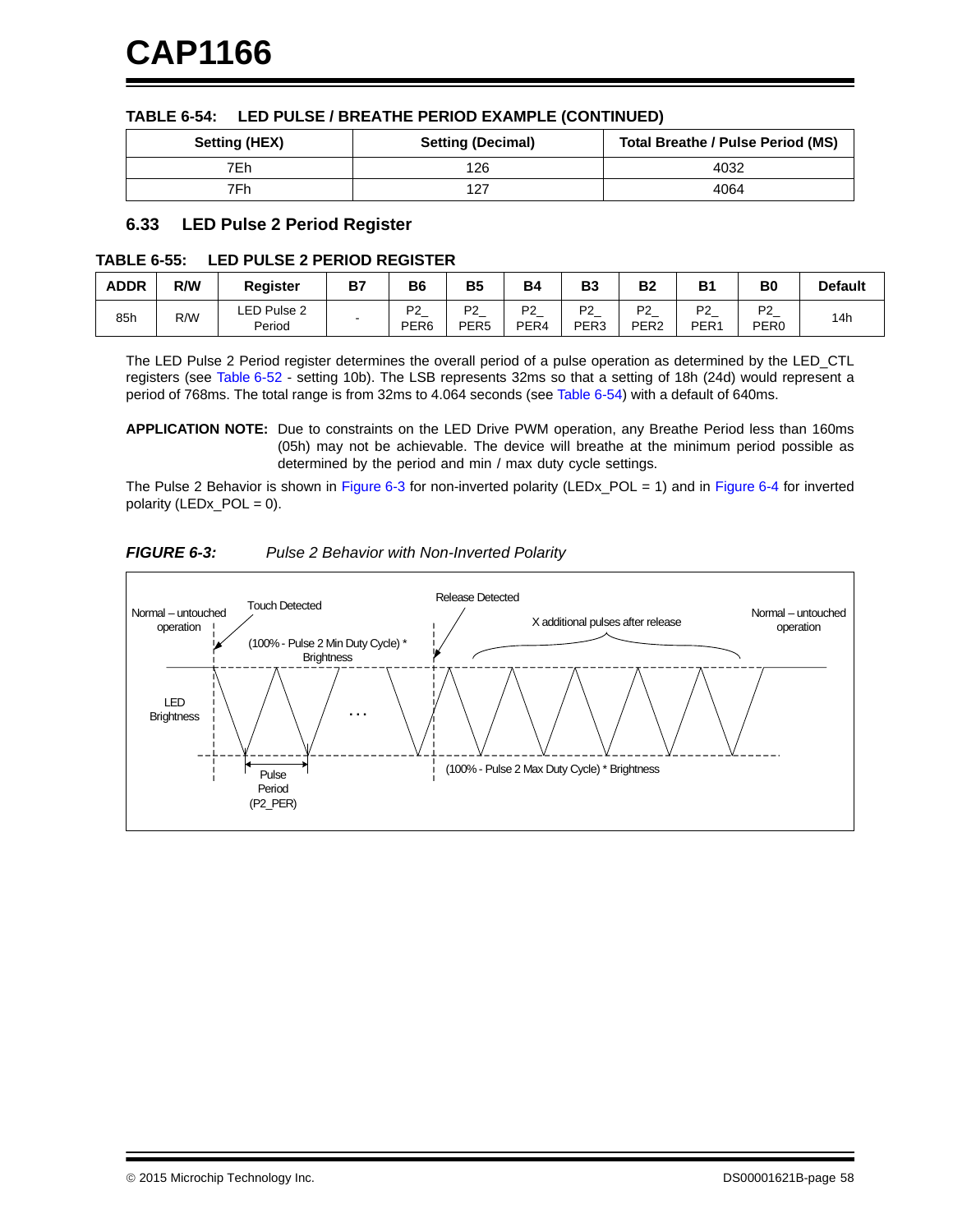<span id="page-58-1"></span>



# <span id="page-58-0"></span>**6.34 LED Breathe Period Register**

|  | <b>TABLE 6-56: LED BREATHE PERIOD REGISTER</b> |
|--|------------------------------------------------|
|--|------------------------------------------------|

| <b>ADDR</b> | R/W | <b>Register</b>       | <b>B7</b> | B <sub>6</sub> | <b>B5</b>                     | <b>B4</b>         | B3                                                        | <b>B2</b>                     | <b>B1</b>               | B <sub>0</sub>                | <b>Default</b> |
|-------------|-----|-----------------------|-----------|----------------|-------------------------------|-------------------|-----------------------------------------------------------|-------------------------------|-------------------------|-------------------------------|----------------|
| 86h         | R/W | ∟ED Breathe<br>Period | -         | BR<br>PER6     | <b>BR</b><br>PER <sub>5</sub> | <b>BR</b><br>PER4 | <b>BR</b><br>$\overline{\phantom{a}}$<br>PER <sub>3</sub> | <b>BR</b><br>PER <sub>2</sub> | BR.<br>PER <sub>1</sub> | <b>BR</b><br>PER <sub>0</sub> | 5Dh            |

The LED Breathe Period register determines the overall period of a breathe operation as determined by the LED\_CTL registers (see [Table 6-52](#page-55-0) - setting 11b). The LSB represents 32ms so that a setting of 18h (24d) would represent a period of 768ms. The total range is from 32ms to 4.064 seconds (see [Table 6-54](#page-56-0)) with a default of 2976ms.

**APPLICATION NOTE:** Due to constraints on the LED Drive PWM operation, any Breathe Period less than 160ms (05h) may not be achievable. The device will breathe at the minimum period possible as determined by the period and min / max duty cycle settings.

# **6.35 LED Configuration Register**

#### **TABLE 6-57: LED CONFIGURATION REGISTER**

| <b>ADDR</b> | R/W | <b>Register</b> | <b>B7</b> | B6                          | <b>B5</b> | <b>B4</b>          | B3       | <b>B2</b>          | B1       | B <sub>0</sub> | <b>Default</b> |
|-------------|-----|-----------------|-----------|-----------------------------|-----------|--------------------|----------|--------------------|----------|----------------|----------------|
| 88h         | R/W | ∟ED Config      |           | <b>RAMP</b><br><b>ALERT</b> |           | PULSE <sub>2</sub> | CNT[2:0] | PULSE <sub>1</sub> | CNT[2:0] |                | 04h            |

The LED Configuration register controls general LED behavior as well as the number of pulses that are sent for the PULSE LED output behavior.

Bit 6 - RAMP\_ALERT - Determines whether the device will assert the ALERT# pin when LEDs actuated by the LED Output Control register bits have finished their respective behaviors. Interrupts will only be generated if the LED activity is generated by writing the LED Output Control registers. Any LED activity associated with touch detection will not cause an interrupt to be generated when the LED behavior has been finished.

- '0' (default) The ALERT# pin will not be asserted when LEDs actuated by the LED Output Control register have finished their programmed behaviors.
- '1' The ALERT# pin will be asserted whenever any LED that is actuated by the LED Output Control register has finished its programmed behavior.

Bits 5 - 3 - PULSE2 CNT[2:0] - Determines the number of pulses used for the Pulse 2 behavior as shown in [Table 6-58](#page-59-0).

Bits 2 - 0 - PULSE1\_CNT[2:0] - Determines the number of pulses used for the Pulse 1 behavior as shown in [Table 6-58](#page-59-0).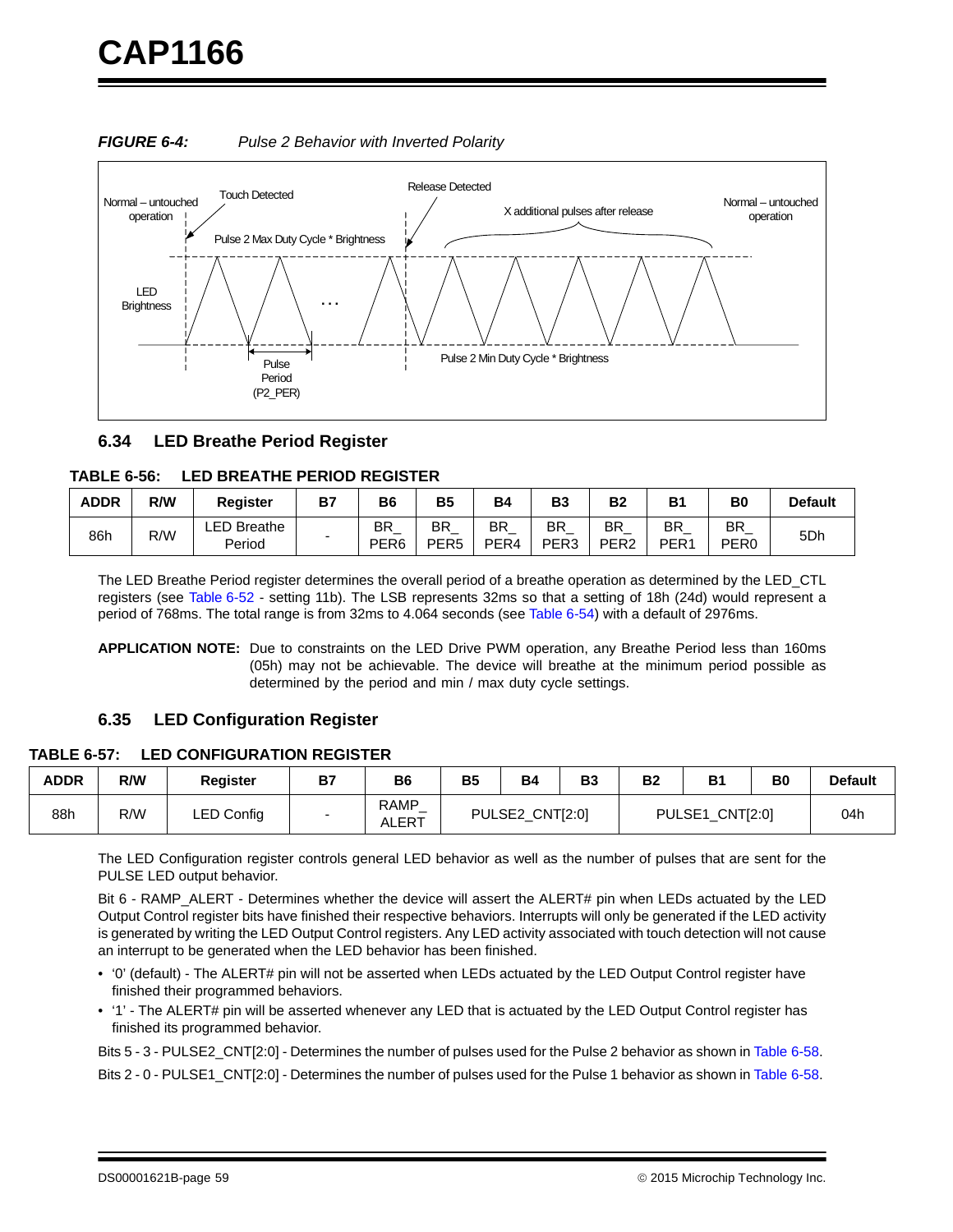### <span id="page-59-0"></span>**TABLE 6-58: PULSEX\_CNT DECODE**

| PULSEX_CNT[2:0] | <b>Number of Breaths</b> |  |  |
|-----------------|--------------------------|--|--|
|                 |                          |  |  |
|                 | 1 (default - Pulse 2)    |  |  |
|                 |                          |  |  |
|                 |                          |  |  |
|                 |                          |  |  |
|                 | 5 (default - Pulse 1)    |  |  |
|                 |                          |  |  |
|                 |                          |  |  |
|                 |                          |  |  |

# **6.36 LED Duty Cycle Registers**

### **TABLE 6-59: LED DUTY CYCLE REGISTERS**

| <b>ADDR</b> | R/W | Register                         | <b>B7</b>                            | B <sub>6</sub> | <b>B5</b> | <b>B4</b>        | B <sub>3</sub>   | <b>B2</b>  | <b>B1</b> | B0         | <b>Default</b> |
|-------------|-----|----------------------------------|--------------------------------------|----------------|-----------|------------------|------------------|------------|-----------|------------|----------------|
| 90h         | R/W | LED Pulse 1 Duty<br>Cycle        | P1_MAX_DUTY[3:0]                     |                |           |                  | P1_MIN_DUTY[3:0] | <b>F0h</b> |           |            |                |
| 91h         | R/W | LED Pulse 2 Duty<br>Cycle        | P2_MAX_DUTY[3:0]                     |                |           | P2_MIN_DUTY[3:0] |                  |            |           | <b>F0h</b> |                |
| 92h         | R/W | <b>LED Breathe</b><br>Duty Cycle | BR_MAX_DUTY[3:0]                     |                |           | BR_MIN_DUTY[3:0] |                  |            |           | <b>F0h</b> |                |
| 93h         | R/W | Direct Duty Cycle                | DR_MAX_DUTY[3:0]<br>DR_MIN_DUTY[3:0] |                |           |                  |                  | F0h        |           |            |                |

The LED Duty Cycle registers determine the minimum and maximum duty cycle settings used for the LED for each LED behavior. These settings affect the brightness of the LED when it is fully off and fully on.

The LED driver duty cycle will ramp up from the minimum duty cycle to the maximum duty cycle and back down again.

**APPLICATION NOTE:** When operating in Direct behavior mode, changes to the Duty Cycle settings will be applied immediately. When operating in Breathe, Pulse 1, or Pulse 2 modes, the LED must be unactuated and then re-actuated before changes to behavior are processed.

Bits 7 - 4 - X\_MAX\_DUTY[3:0] - Determines the maximum PWM duty cycle for the LED drivers as shown in [Table 6-60](#page-59-1). Bits 3 - 0 - X\_MIN\_DUTY[3:0] - Determines the minimum PWM duty cycle for the LED drivers as shown in [Table 6-60](#page-59-1).

| <b>IABLE 6-60:</b> |          | LED DUTY CYCLE DECODE |          |                           |                           |  |
|--------------------|----------|-----------------------|----------|---------------------------|---------------------------|--|
|                    |          | x_MAX/MIN_Duty [3:0]  |          |                           |                           |  |
| 3                  | 2        |                       | 0        | <b>Maximum Duty Cycle</b> | <b>Minimum Duty Cycle</b> |  |
| $\Omega$           | 0        | 0                     | $\Omega$ | 7%                        | 0%                        |  |
| $\Omega$           | 0        | $\Omega$              |          | 9%                        | 7%                        |  |
| 0                  | 0        |                       | 0        | 11%                       | 9%                        |  |
| 0                  | 0        |                       |          | 14%                       | 11%                       |  |
| $\Omega$           |          | $\Omega$              | $\Omega$ | 17%                       | 14%                       |  |
| 0                  |          | 0                     |          | 20%                       | 17%                       |  |
| $\Omega$           |          |                       | $\Omega$ | 23%                       | 20%                       |  |
| 0                  |          |                       |          | 26%                       | 23%                       |  |
|                    | $\Omega$ | 0                     | $\Omega$ | 30%                       | 26%                       |  |
|                    | $\Omega$ | $\Omega$              |          | 35%                       | 30%                       |  |
|                    | ი        |                       | 0        | 40%                       | 35%                       |  |
|                    |          |                       |          |                           |                           |  |

# <span id="page-59-2"></span><span id="page-59-1"></span>**TABLE 6-60: LED DUTY CYCLE DECODE**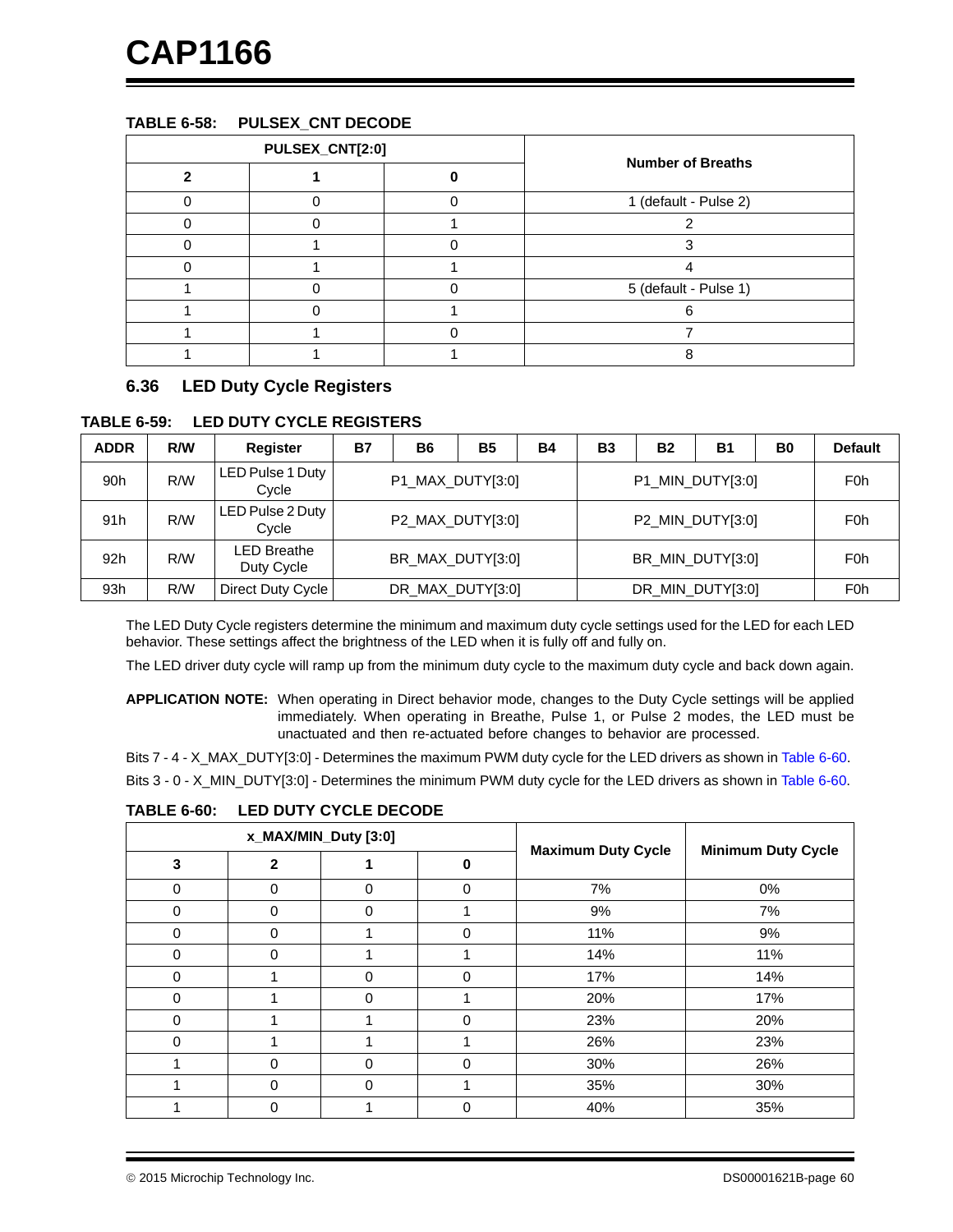|  | x_MAX/MIN_Duty [3:0] |  |                           |                           |
|--|----------------------|--|---------------------------|---------------------------|
|  |                      |  | <b>Maximum Duty Cycle</b> | <b>Minimum Duty Cycle</b> |
|  |                      |  | 46%                       | 40%                       |
|  |                      |  | 53%                       | 46%                       |
|  |                      |  | 63%                       | 53%                       |
|  |                      |  | 77%                       | 63%                       |
|  |                      |  | 100%                      | 77%                       |

### **TABLE 6-60: LED DUTY CYCLE DECODE (CONTINUED)**

# **6.37 LED Direct Ramp Rates Register**

### **TABLE 6-61: LED DIRECT RAMP RATES REGISTER**

| <b>ADDR</b> | R/W | Reaister                 | <b>B7</b> | B6 | <b>B5</b> | Β4             | <b>B3</b> | B <sub>2</sub> | B1             | вc | <b>Default</b> |
|-------------|-----|--------------------------|-----------|----|-----------|----------------|-----------|----------------|----------------|----|----------------|
| 94h         | R/W | LED Direct Ramp<br>Rates |           |    |           | RISE RATE[2:0] |           |                | FALL RATE[2:0] |    | 00h            |

The LED Direct Ramp Rates register control the rising and falling edge time of an LED that is configured to operate in Direct behavior mode. The rising edge time corresponds to the amount of time the LED takes to transition from its minimum duty cycle to its maximum duty cycle. Conversely, the falling edge time corresponds to the amount of time that the LED takes to transition from its maximum duty cycle to its minimum duty cycle.

Bits 5 - 3 - RISE\_RATE[2:0] - Determines the rising edge time of an LED when it transitions from its minimum drive state to its maximum drive state as shown in [Table 6-62.](#page-60-0)

Bits 2 - 0 - FALL\_RATE[2:0] - Determines the falling edge time of an LED when it transitions from its maximum drive state to its minimum drive state as shown in [Table 6-62.](#page-60-0)

| RISE_RATE/ FALL_RATE/ Bit Decode |                                                           |
|----------------------------------|-----------------------------------------------------------|
|                                  | Rise / Fall Time (T <sub>RISE</sub> / T <sub>FALL</sub> ) |
|                                  |                                                           |
|                                  | 250ms                                                     |
|                                  | 500ms                                                     |
|                                  | 750ms                                                     |
|                                  | 1s                                                        |
|                                  | 1.25s                                                     |
|                                  | 1.5s                                                      |
|                                  | 2s                                                        |

# <span id="page-60-0"></span>**TABLE 6-62: RISE / FALL RATE DECODE**

# <span id="page-60-1"></span>**6.38 LED Off Delay Register**

### **TABLE 6-63: LED OFF DELAY REGISTER**

| <b>ADDR</b> | R/W | <b>Register</b>           | <b>B7</b> | B6  | <b>B5</b>        | <b>B4</b> | B3 | <b>B2</b> | B1       | B <sub>0</sub> | <b>Default</b> |
|-------------|-----|---------------------------|-----------|-----|------------------|-----------|----|-----------|----------|----------------|----------------|
| 95h         | R/W | LED Off Delay<br>Register |           | BR. | DLY[2:0]<br>OFF. |           |    | DIR OFF   | DLY[3:0] |                | 00h            |

The LED Off Delay register determines the amount of time that an LED remains at its maximum duty cycle (or minimum as determined by the polarity controls) before it starts to ramp down. If the LED is operating in Breathe mode, this delay is applied at the top of each "breath". If the LED is operating in the Direct mode, this delay is applied when the LED is unactuated.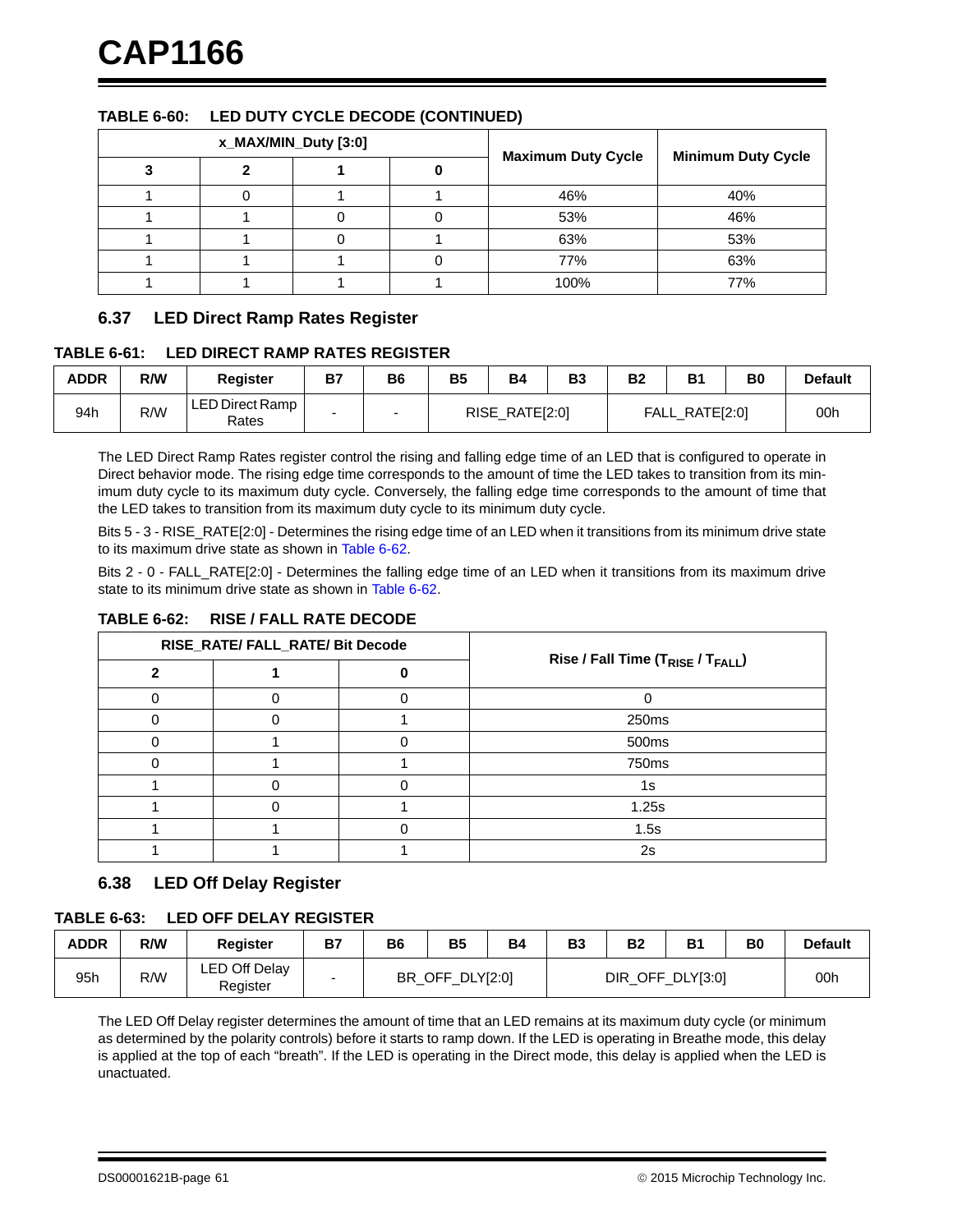# **CAP1166**

Bits 6 - 4 - BR\_OFF\_DLY[2:0] - Determines the Breathe behavior mode off delay, which is the amount of time an LED in Breathe behavior mode remains inactive after it finishes a breathe pulse (ramp on and ramp off), as shown in [Figure 6-](#page-61-0) [5](#page-61-0) (non-inverted polarity LEDx\_POL = 1) and [Figure 6-6](#page-61-1) (inverted polarity LEDx\_POL = 0). Available settings are shown in [Table 6-64](#page-62-1).



<span id="page-61-0"></span>

<span id="page-61-1"></span>

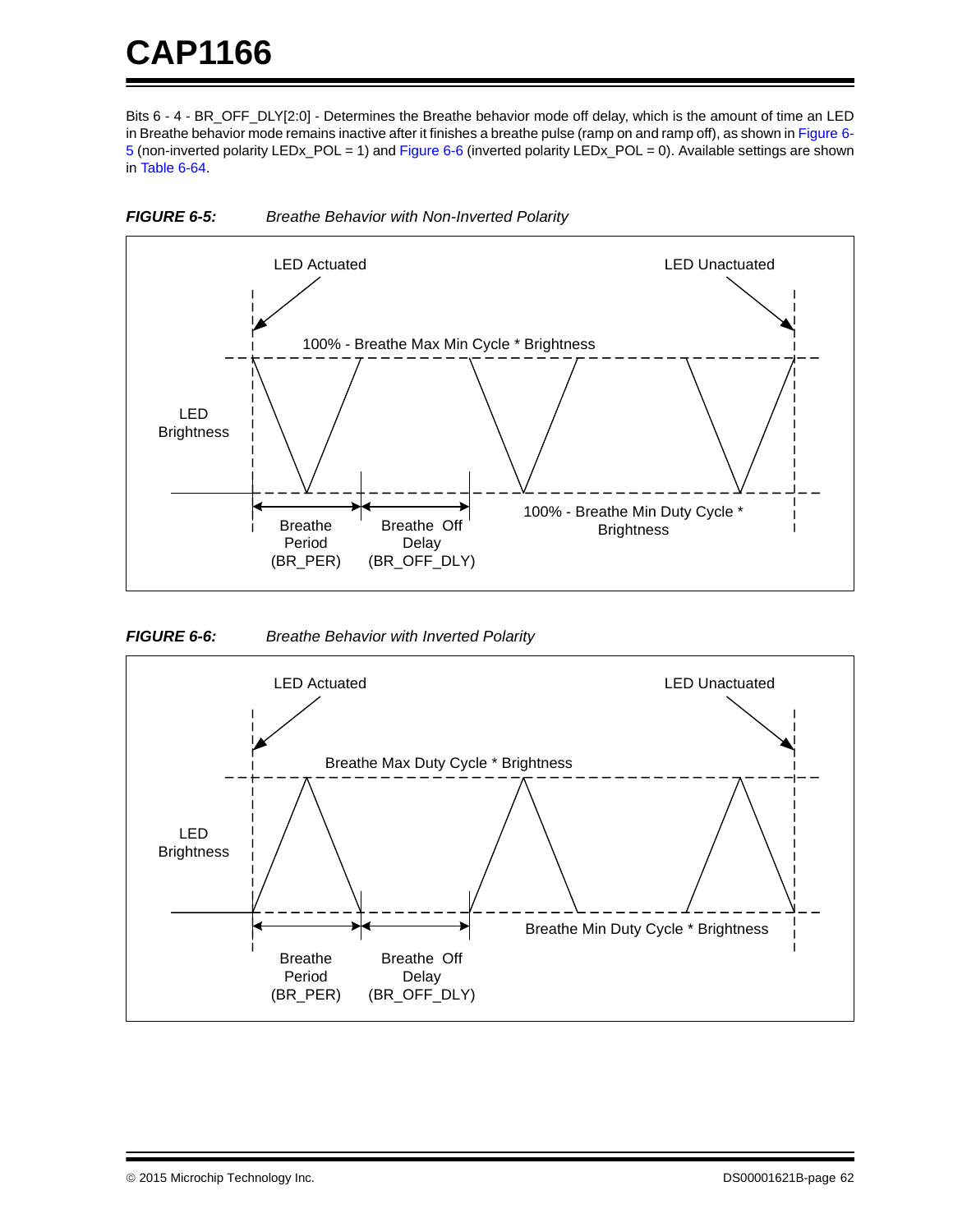### <span id="page-62-1"></span>**TABLE 6-64: BREATHE OFF DELAY SETTINGS**

| <b>BR_OFF_DLY</b> [2:0] | <b>OFF Delay</b> |             |  |  |
|-------------------------|------------------|-------------|--|--|
|                         |                  |             |  |  |
|                         |                  | 0 (default) |  |  |
|                         |                  | 0.25s       |  |  |
|                         |                  | 0.5s        |  |  |
|                         |                  | 0.75s       |  |  |
|                         |                  | 1.0s        |  |  |
|                         |                  | 1.25s       |  |  |
|                         |                  | 1.5s        |  |  |
|                         |                  | 2.0s        |  |  |

Bits 3 - 0 - DIR\_OFF\_DLY[3:0] - Determines the turn-off delay, as shown in [Table 6-65,](#page-63-1) for all LEDs that are configured to operate in Direct behavior mode.

The Direct behavior operation is determined by the combination of programmed Rise Time, Fall Time, Min and Max Duty cycles, Off Delay, and polarity. [Figure 6-7](#page-62-0) shows the behavior for non-inverted polarity (LEDx\_POL = 1) while [Figure 6-](#page-62-2) [8](#page-62-2) shows the behavior for inverted polarity (LEDx\_POL = 0).

### <span id="page-62-0"></span>*FIGURE 6-7: Direct Behavior for Non-Inverted Polarity*



<span id="page-62-2"></span>

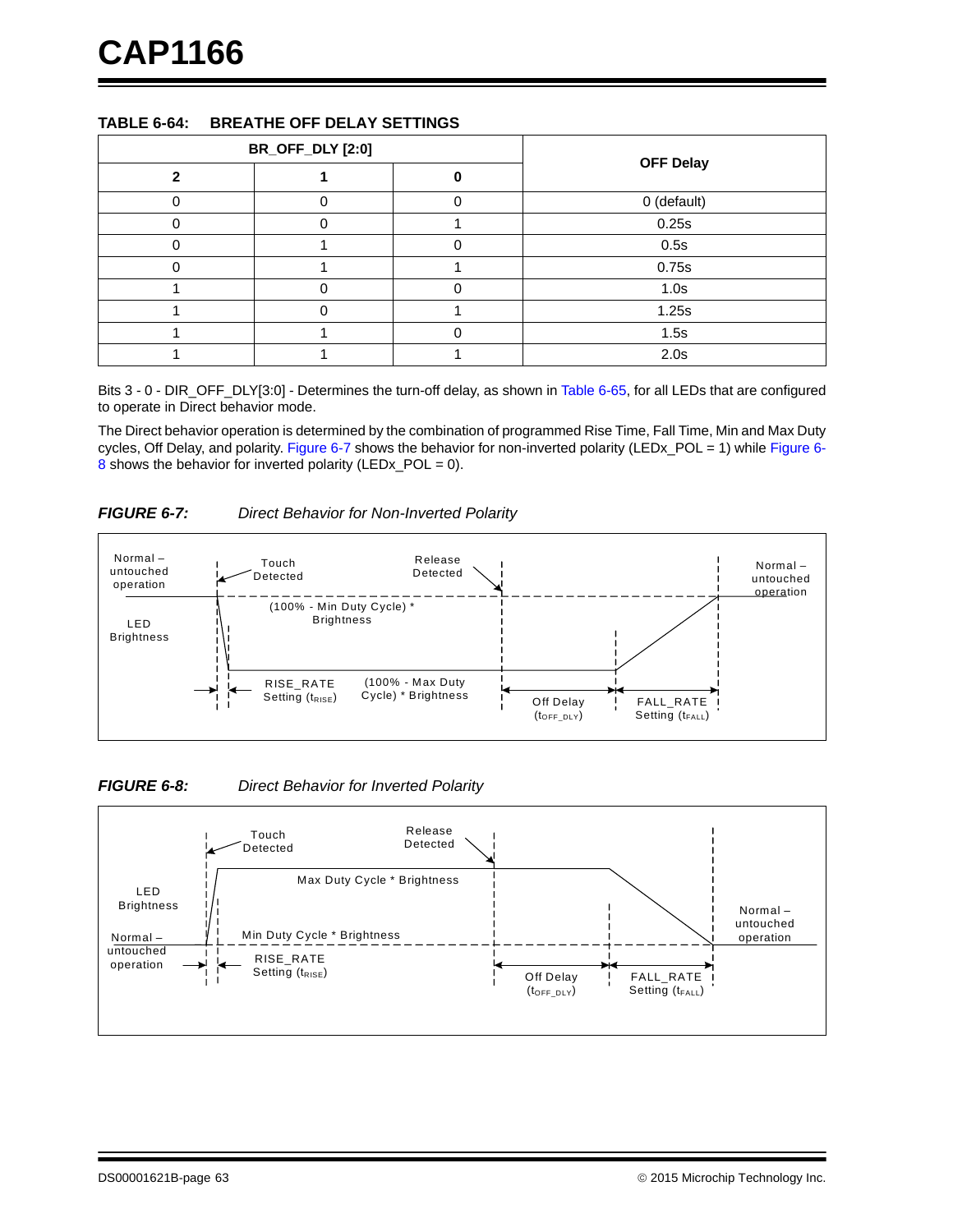# **CAP1166**

|             |                | OFF Delay[3:0] Bit Decode |             |                      |
|-------------|----------------|---------------------------|-------------|----------------------|
| 3           | $\overline{2}$ | 1                         | $\bf{0}$    | OFF Delay (torr_DLY) |
| 0           | 0              | 0                         | $\mathbf 0$ | $\mathbf 0$          |
| 0           | $\Omega$       | 0                         |             | 250ms                |
| $\Omega$    | $\Omega$       |                           | $\Omega$    | 500ms                |
| 0           | $\mathbf 0$    |                           |             | 750ms                |
| $\mathbf 0$ |                | 0                         | $\Omega$    | 1s                   |
| 0           |                | 0                         |             | 1.25s                |
| $\Omega$    |                | 1                         | $\Omega$    | 1.5s                 |
| 0           |                |                           |             | 2s                   |
|             | $\Omega$       | 0                         | $\Omega$    | 2.5s                 |
|             | $\Omega$       | 0                         |             | 3.0 <sub>s</sub>     |
|             | $\Omega$       |                           | $\Omega$    | 3.5s                 |
|             | $\Omega$       | 1                         |             | 4.0s                 |
|             |                | 0                         | $\mathbf 0$ | 4.5s                 |
|             |                | All others                | 5.0s        |                      |

# <span id="page-63-1"></span>**TABLE 6-65: OFF DELAY DECODE**

# <span id="page-63-0"></span>**6.39 Sensor Input Calibration Registers**

**TABLE 6-66: SENSOR INPUT CALIBRATION REGISTERS**

| <b>ADDR</b>      | Register                                    | R/W          | <b>B7</b>         | <b>B6</b> | <b>B5</b> | <b>B4</b>         | <b>B3</b>          | <b>B2</b> | <b>B1</b>           | B <sub>0</sub> | <b>Default</b> |
|------------------|---------------------------------------------|--------------|-------------------|-----------|-----------|-------------------|--------------------|-----------|---------------------|----------------|----------------|
| B <sub>1</sub> h | Sensor Input 1<br>Calibration               | R            | CAL1_9            | CAL1_8    | CAL1_7    | CAL1 <sub>6</sub> | $CAL1_5$           | $CAL1_4$  | CAL1 3              | $CAL1_2$       | 00h            |
| B <sub>2</sub> h | Sensor Input 2<br>Calibration               | R            | CAL2_9            | CAL2_8    | CAL2_7    | CAL2_6            | CAL <sub>2</sub> 5 | CAL2_4    | CAL <sub>2</sub> _3 | CAL2_2         | 00h            |
| B <sub>3</sub> h | Sensor Input 3<br>Calibration               | $\mathsf{R}$ | CAL3 <sub>9</sub> | CAL3_8    | CAL3_7    | CAL3_6            | CAL <sub>3</sub> 5 | CAL3_4    | $CAL3_3$            | $CAL3_2$       | 00h            |
| B <sub>4</sub> h | Sensor Input 4<br>Calibration               | R            | CAL4_9            | CAL4_8    | CAL4_7    | CAL4_6            | CAL4_5             | CAL4_4    | CAL4 3              | CAL4_2         | 00h            |
| B <sub>5</sub> h | Sensor Input 5<br>Calibration               | R            | CAL5 <sub>9</sub> | CAL5_8    | CAL5_7    | CAL5_6            | CAL5_5             | CAL5_4    | CAL5_3              | CAL5_2         | 00h            |
| B <sub>6</sub> h | Sensor Input 6<br>Calibration               | R            | CAL6 <sub>9</sub> | CAL6_8    | CAL6_7    | CAL6 <sub>6</sub> | CAL6 <sub>5</sub>  | CAL6_4    | CAL6 <sub>3</sub>   | CAL6_2         | 00h            |
| B <sub>9</sub> h | Sensor Input<br><b>Calibration LSB</b>      | R.           | CAL4 1            | CAL4_0    | $CAL3_1$  | CAL3_0            | CAL <sub>2_1</sub> | CAL2_0    | $CAL1_1$            | CAL1_0         | 00h            |
| <b>BAh</b>       | Sensor Input<br><b>Calibration LSB</b><br>2 | R.           |                   |           |           |                   | CAL6_1             | CAL6_0    | CAL5_1              | CAL5_0         | 00h            |

The Sensor Input Calibration registers hold the 10-bit value that represents the last calibration value.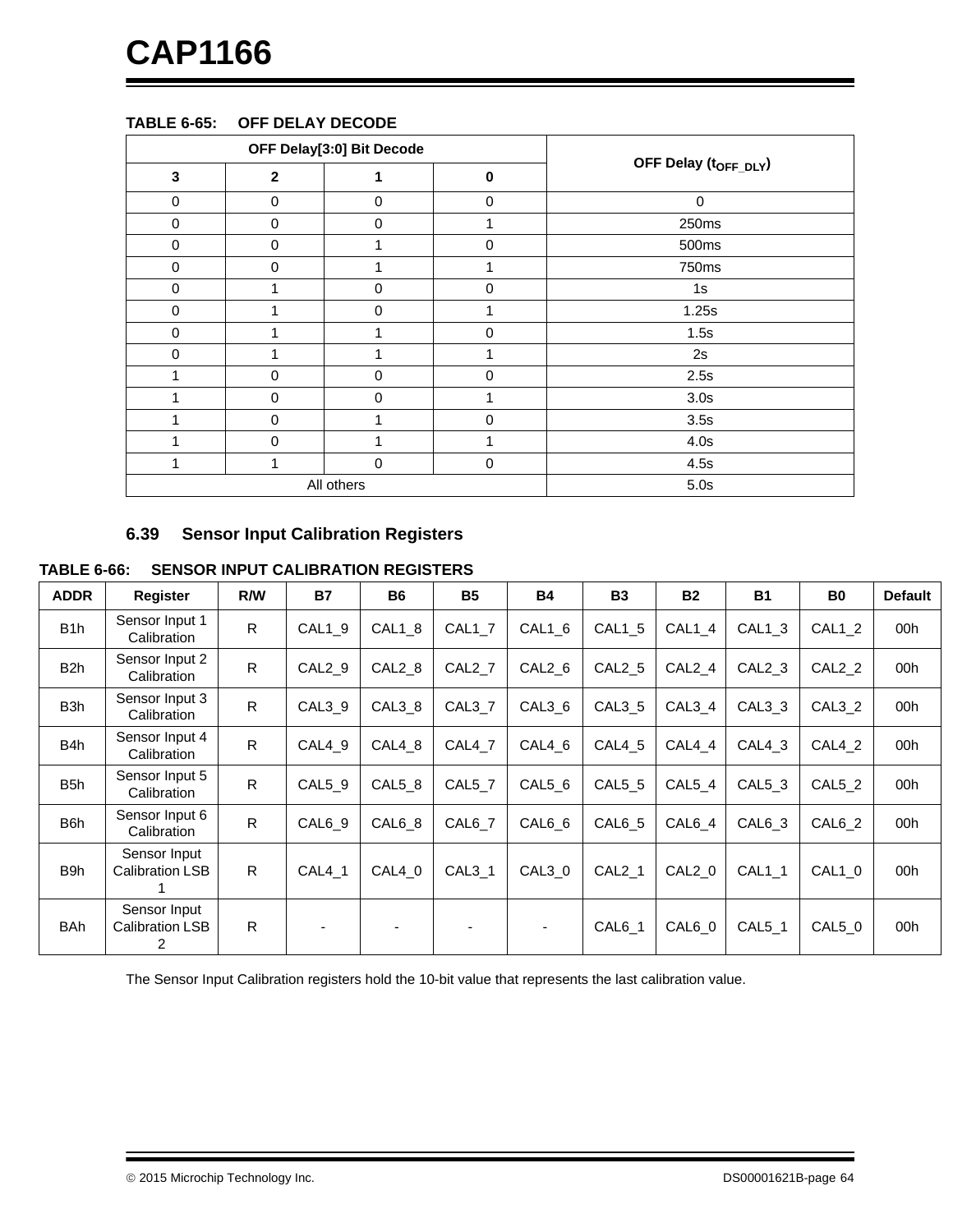# **6.40 Product ID Register**

### **TABLE 6-67: PRODUCT ID REGISTER**

| ADDR | R/W | Register   | D7<br>D | B6 | <b>B5</b> | <b>B4</b> | <b>B3</b> | D'<br>DŁ | D,<br>D | B <sub>0</sub> | <b>Default</b>   |
|------|-----|------------|---------|----|-----------|-----------|-----------|----------|---------|----------------|------------------|
| FDh. |     | Product ID |         |    |           |           |           |          |         |                | $-1h$<br>ا ا ا ت |

The Product ID register stores a unique 8-bit value that identifies the device.

### **6.41 Manufacturer ID Register**

### **TABLE 6-68: VENDOR ID REGISTER**

| <b>ADDR</b>     | R/W | Register           | D7<br>D, | B <sub>6</sub> | Β5 | <b>B4</b> | D.<br>DЈ | D.<br>DZ | B1 | B0 | <b>Default</b> |
|-----------------|-----|--------------------|----------|----------------|----|-----------|----------|----------|----|----|----------------|
| <b>CEW</b><br>∟ |     | ID<br>Manufacturer |          |                |    |           |          |          |    |    | 5Dh            |

The Vendor ID register stores an 8-bit value that represents Microchip.

### **6.42 Revision Register**

### **TABLE 6-69: REVISION REGISTER**

| <b>ADDR</b> | R/W | Register | n,<br>D, | B <sub>6</sub> | <b>B5</b> | <b>B4</b> | D0<br>DЈ | D.<br>D4 | D. | B0 | <b>Default</b> |
|-------------|-----|----------|----------|----------------|-----------|-----------|----------|----------|----|----|----------------|
| FFh         |     | Revision |          |                |           |           |          |          |    |    | 83h            |

The Revision register stores an 8-bit value that represents the part revision.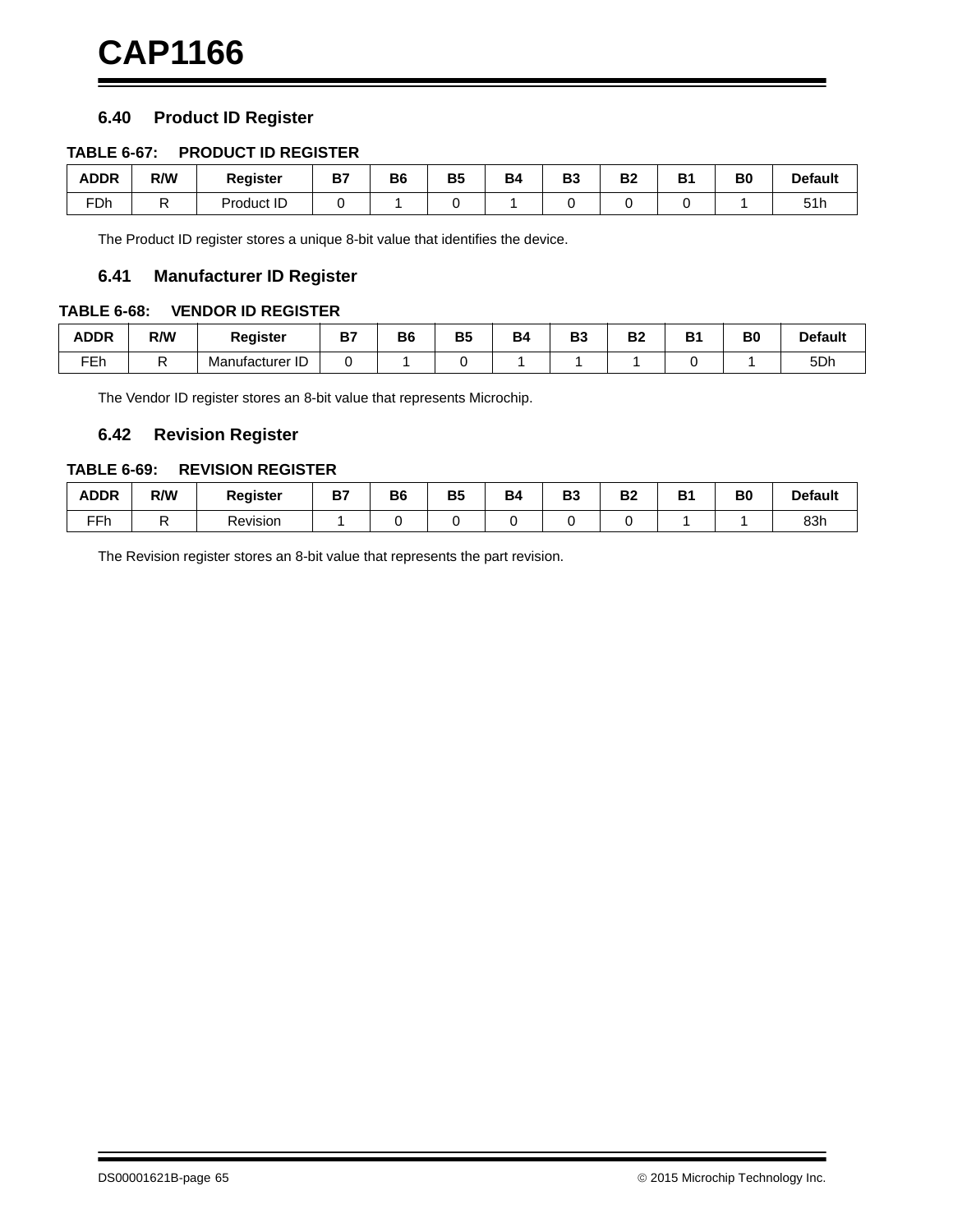# **CAP1166**

# **7.0 PACKAGE INFORMATION**

**Note:** For the most current package drawings, see the Microchip Packaging Specification at: http://www.microchip.com/packaging.

# **7.1 CAP1166 Package Drawings**



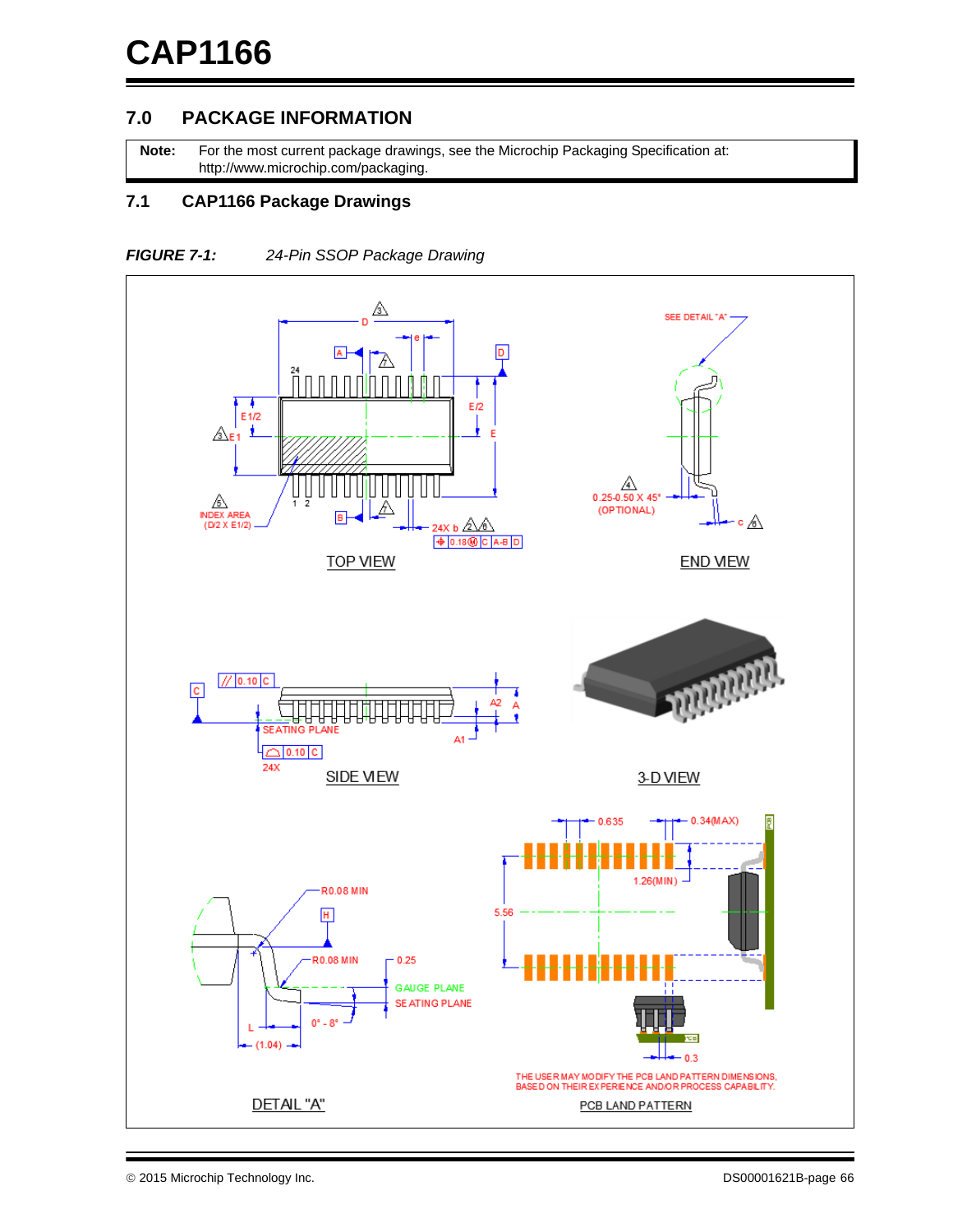|               |            |            | <b>COMMON DIMENSIONS</b> |             |                            |
|---------------|------------|------------|--------------------------|-------------|----------------------------|
| <b>SYMBOL</b> | <b>MIN</b> | <b>NOM</b> | <b>MAX</b>               | <b>NOTE</b> | <b>REMARK</b>              |
| Α             | 1.35       | 1.60       | 1.75                     | -           | OVERALL PACKAGE HEIGHT     |
| A1            | 0.10       | 0.19       | 0.25                     |             | <b>STANDOFF</b>            |
| A2            | 1.25       | 1.44       | 1.65                     | -           | <b>BODY THICKNESS</b>      |
| D             | 8.55       | 8.65       | 8.75                     | 3           | X BODY SIZE                |
| E             | 5.80       | 6.00       | 6.20                     |             | LEAD SPAN                  |
| E1            | 3.80       | 3.90       | 4.00                     | 3           | Y BODY SIZE                |
| L             | 0.40       | 0.50       | 0.90                     |             | <b>LEAD FOOT LENGTH</b>    |
| b             | 0.20       | 0.25       | 0.30                     | 2, 6        | LEAD WIDTH                 |
| C             | 0.15       | 0.20       | 0.25                     | 6           | <b>LEAD FOOT THICKNESS</b> |
| е             |            | 0.635 BSC  |                          | ۰           | <b>LEAD PITCH</b>          |

# *FIGURE 7-2: 24-Pin SSOP Package Dimensions*

### **NOTES:**

1. ALL DIMENSIONS ARE IN MILLIMETERS.

- 2. DIMENSION "b" DOES NOT INCLUDE DAMBAR PROTRUSION. DAMBAR CANNOT BE LOCATED ON THE LOWER RADIUS OF THE FOOT.
- 3. DIMENSION "D" DOES NOT INCLUDE MOLD FLASH, PROTRUSIONS OR GATE BURRS. THE Y SHALL NOT EXCEED 0.15 MM PER END. DIMENSION "E1" DOES NOT INCLUDE INTERLEAD FLASH OR PROTRUSION. THEY SHALL NOT EXCEED 0.15 MM PER SIDE. "D" AND "E1" ARE DETERMINED AT DATUM "H" AND INCLUDE ANY MISMATCH BETWEEN THE TOP AND BOTTOM OF THE PLASTIC BODY.
- 4. THIS CHAMFER FEATURE IS OPTIONAL.
- 5. DETAILS OF PIN 1 IDENTIFIER ARE OPTIONAL BUT MUST BE LOCATED WITHIN THE ZONE INDICATED.
- 6. "b" AND "c" APPLY TO THE FLAT SECTION OF THE LEAD BETWEEN 0.10 TO 0.25 MM FROM THE LEAD TIP.
- 7. DATUMS A & B TO BE DETERMINED AT DATUM H.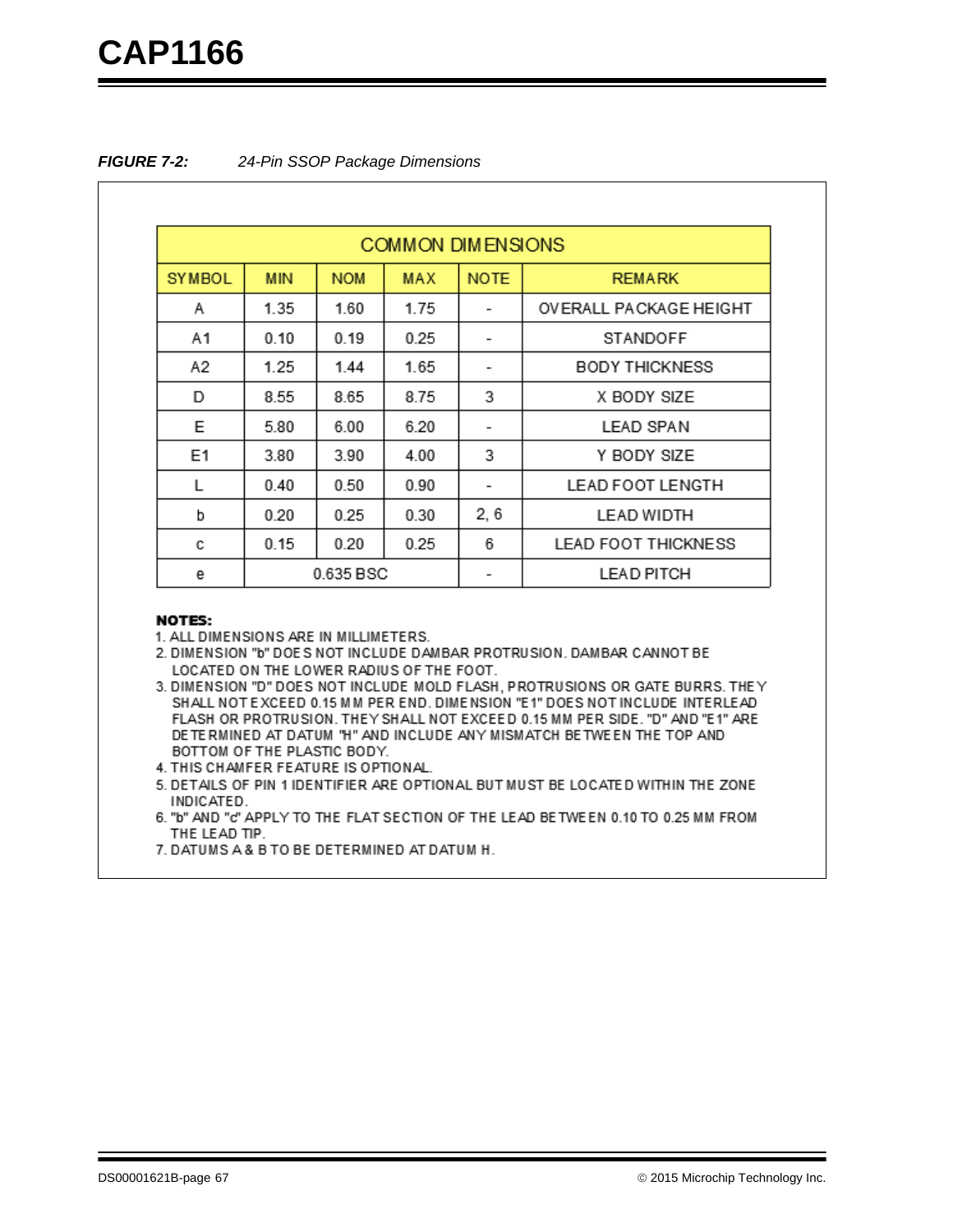

### *FIGURE 7-3: CAP1166 PCB Land Pattern - 24-Pin SSOP*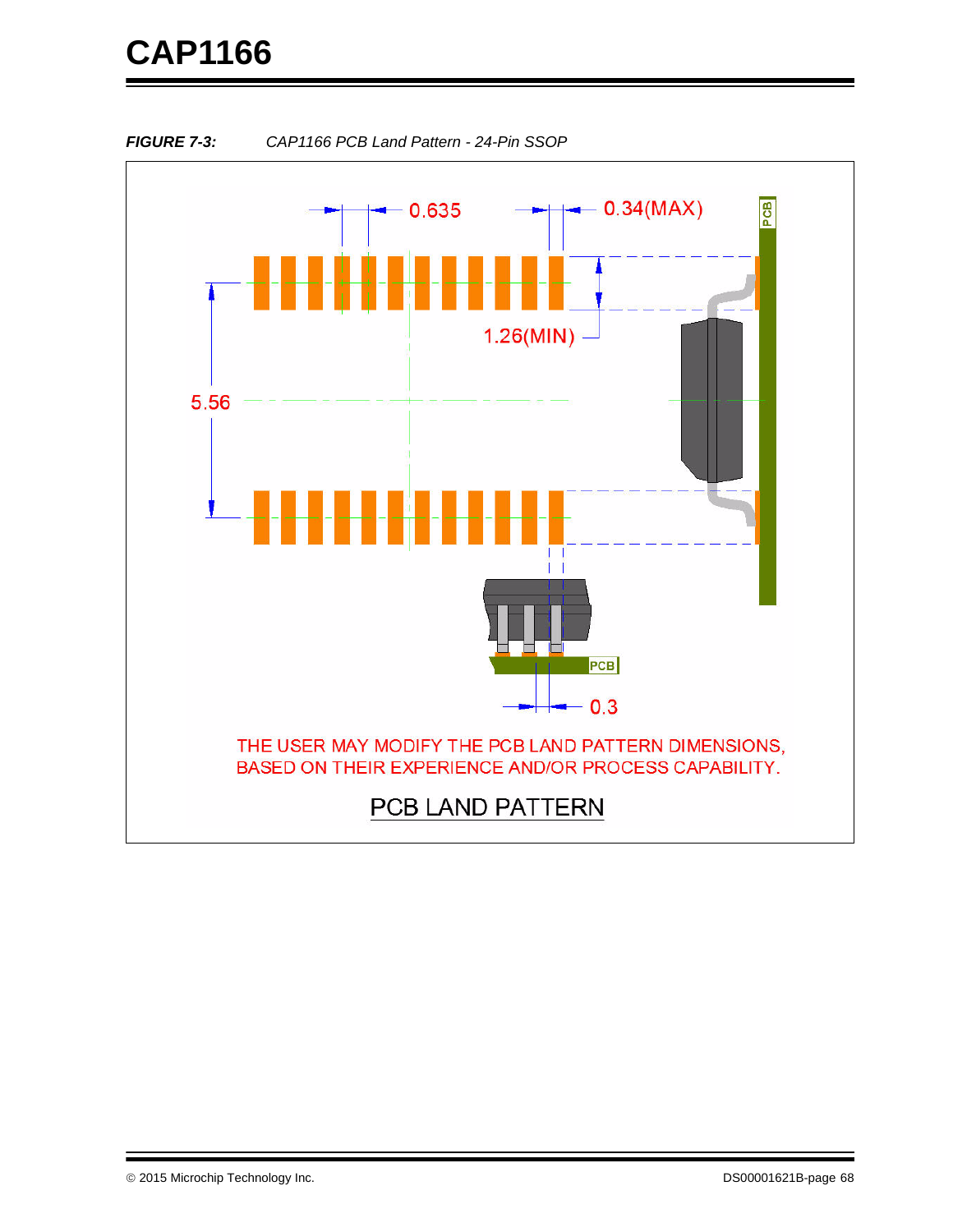

# *FIGURE 7-4: 20-Pin QFN 4mm x 4mm Package Drawing*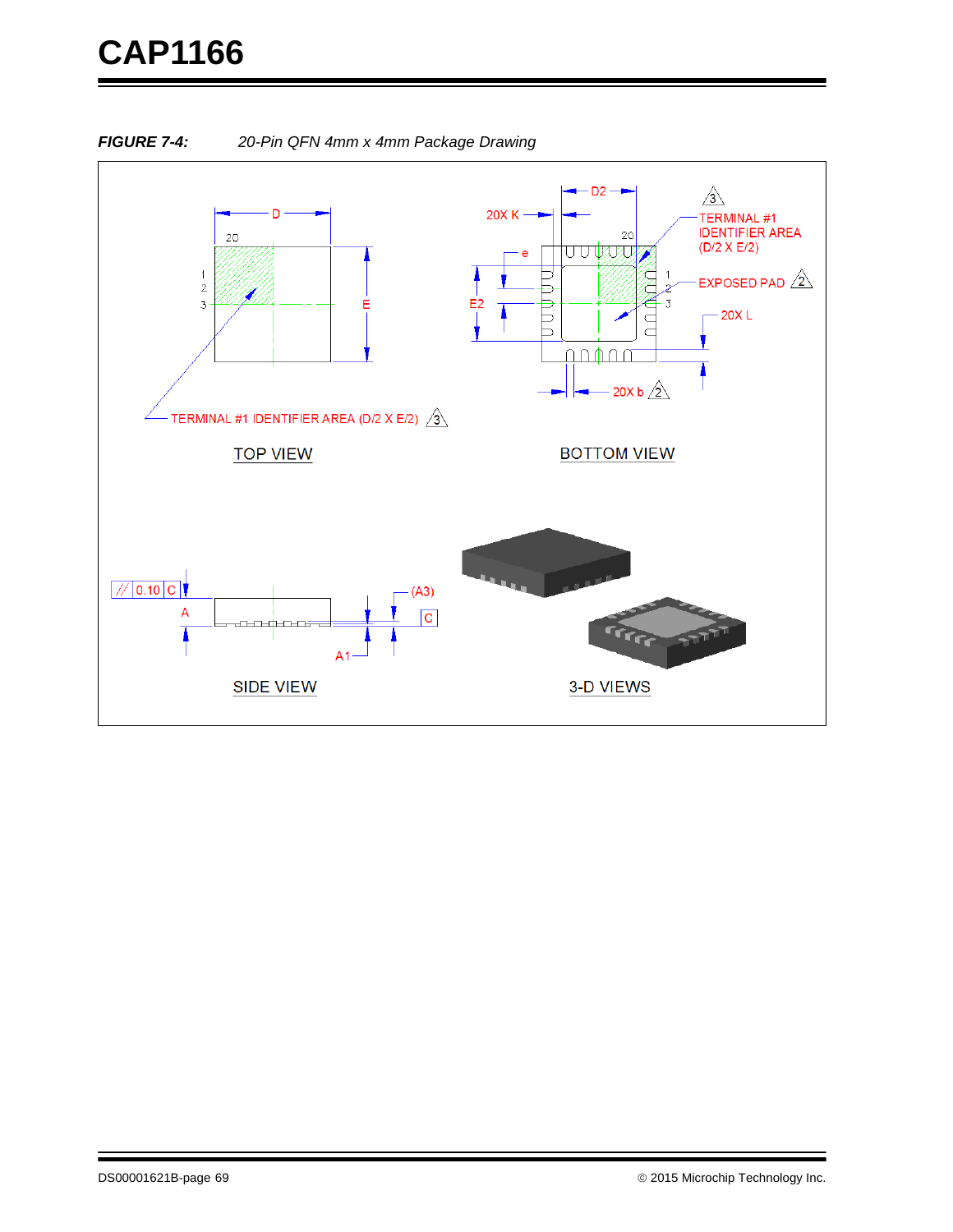|                                                                                |              |            | <b>COMMON DIMENSIONS</b> |                |                                                                                                                                                                                                                                                                                  |
|--------------------------------------------------------------------------------|--------------|------------|--------------------------|----------------|----------------------------------------------------------------------------------------------------------------------------------------------------------------------------------------------------------------------------------------------------------------------------------|
| <b>SYMBOL</b>                                                                  | <b>MIN</b>   | <b>NOM</b> | <b>MAX</b>               | <b>NOTE</b>    | <b>REMARK</b>                                                                                                                                                                                                                                                                    |
| $\Lambda$                                                                      | 0.80         | 0.85       | 0.90                     | $\sim$         | <b>OVERALL PACKAGE HEIGHT</b>                                                                                                                                                                                                                                                    |
| A <sub>1</sub>                                                                 | $\mathbf{0}$ | 0.02       | 0.05                     | ٠              | <b>STANDOFF</b>                                                                                                                                                                                                                                                                  |
| A <sub>3</sub>                                                                 |              | 0.20 REF   |                          |                | <b>LEAD-FRAME THICKNESS</b>                                                                                                                                                                                                                                                      |
| D/E                                                                            | 3.90         | 4.00       | 4.10                     | ٠              | <b>X/Y BODY SIZE</b>                                                                                                                                                                                                                                                             |
| D2/E2                                                                          | 2.50         | 2.60       | 2.70                     | $\overline{2}$ | X/Y EXPOSED PAD SIZE                                                                                                                                                                                                                                                             |
| L                                                                              | 0.35         | 0.40       | 0.45                     | ÷              | <b>TERMINAL LENGTH</b>                                                                                                                                                                                                                                                           |
| b                                                                              | 0.18         | 0.25       | 0.30                     | $\overline{2}$ | <b>TERMINAL WIDTH</b>                                                                                                                                                                                                                                                            |
| K                                                                              | 0.20         | ۰          | $\blacksquare$           | ÷.             | <b>TERMINAL TO PAD DISTANCE</b>                                                                                                                                                                                                                                                  |
| е                                                                              |              | 0.50 BSC   |                          | ÷,             | <b>TERMINAL PITCH</b>                                                                                                                                                                                                                                                            |
| <b>NOTES:</b><br>1. ALL DIMENSIONS ARE IN MILLIMETERS.<br><b>TERMINAL TIP.</b> |              |            |                          |                | 2. POSITION TOLERANCE OF EACH TERMINAL AND EXPOSED PAD IS ± 0.05mm<br>AT MAXIMUM MATERIAL CONDITION. DIMENSIONS "b" APPLIES TO PLATED<br>TERMINALS AND IT IS MEASURED BETWEEN 0.15 AND 0.30 mm FROM THE<br>3. DETAILS OF TERMINAL #1 IDENTIFIER ARE OPTIONAL BUT MUST BE LOCATED |

### *FIGURE 7-5: 20-Pin QFN 4mm x 4mm Package Dimensions*



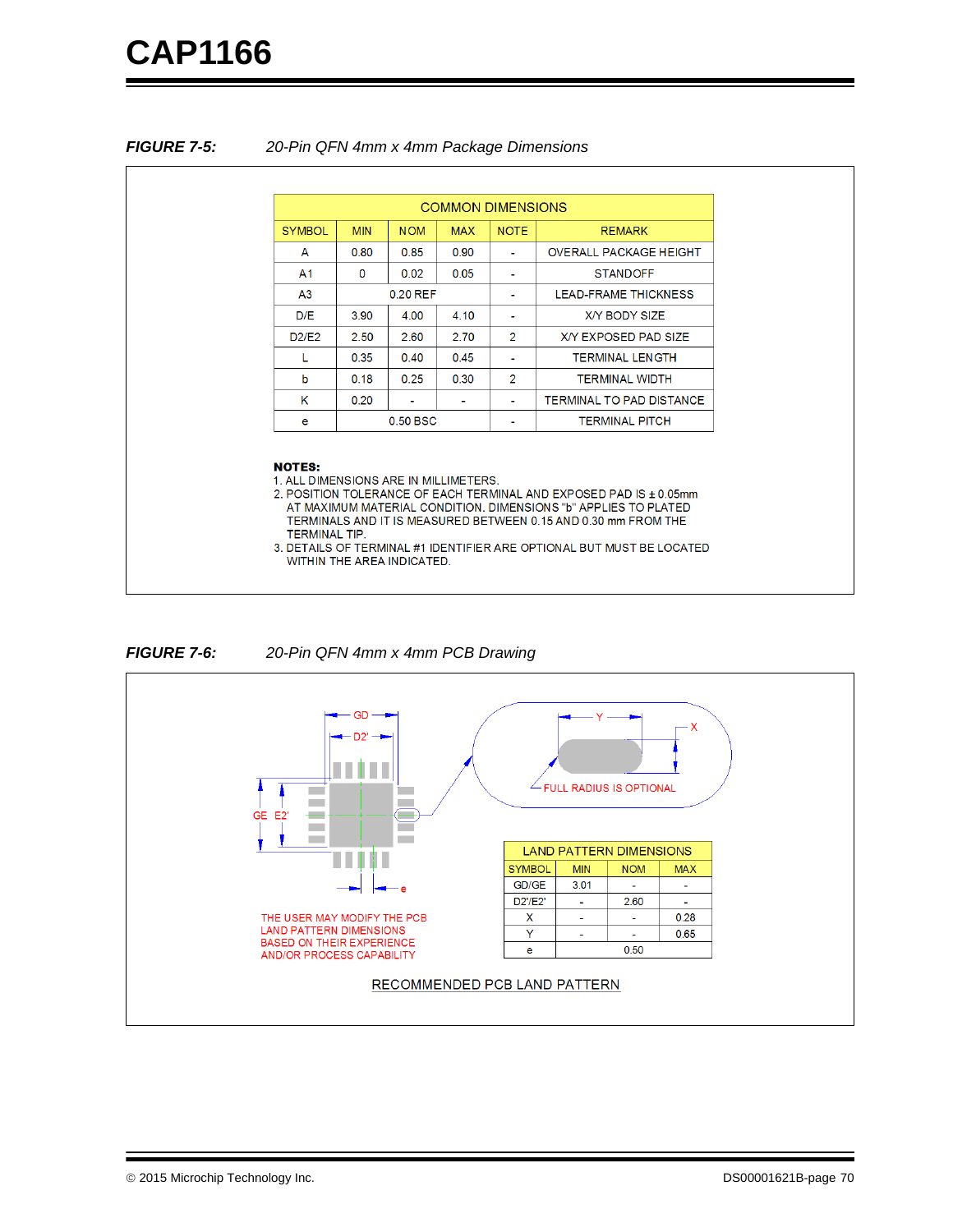# **CAP1166**

# **7.2 Package Marking**





# *FIGURE 7-8: CAP1166 Package Markings - 24-Pin SSOP*

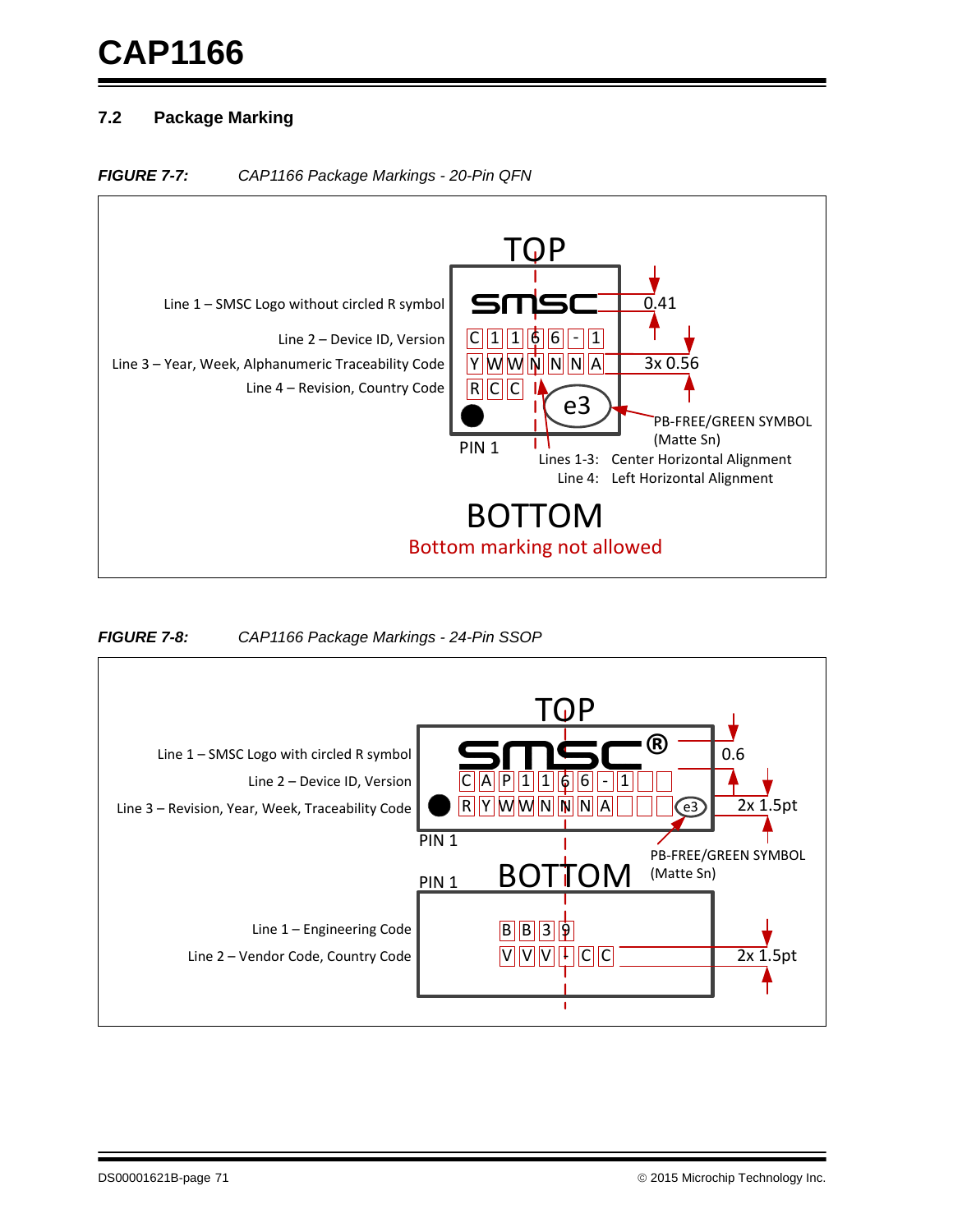# **APPENDIX A: DEVICE DELTA**

# **A.1 Delta from CAP1066 to CAP1166**

- 1. Updated circuitry to improve power supply rejection.
- 2. Updated LED driver duty cycle decode values to have more distribution at lower values closer to a logarithmic curve. See [Table 6-60, "LED Duty Cycle Decode".](#page-59-2)
- 3. Updated bug that breathe periods were not correct above 2.6s. This includes rise / fall time decodes above 1.5s.
- 4. Added filtering on RESET pin to prevent errant resets.
- 5. Updated controls so that the RESET pin assertion places the device into the lowest power state available and causes an interrupt when released. See [Section 5.2, "RESET Pin".](#page-25-0)
- 6. Added 1 bit to the LED Off Delay register (see [Section 6.38, "LED Off Delay Register"\)](#page-60-1) to extend times from 2s to 5s in 0.5s intervals.
- 7. Breathe behavior modified. A breathe off delay control was added to the LED Off Delay Register (see [Section](#page-60-1) [6.38, "LED Off Delay Register"](#page-60-1)) so the LEDs can be configured to remain inactive between breathes.
- 8. Added controls for the LED transition effects when linking LEDs to capacitive sensor inputs. See [Section 6.29,](#page-52-2) ["Linked LED Transition Control Register".](#page-52-2)
- 9. Added controls to "mirror" the LED duty cycle outputs so that when polarity changes, the LED brightness levels look right. These bits are automatically set when polarity is set. Added control to break this auto-set behavior. See [Section 6.30, "LED Mirror Control Register".](#page-53-1)
- 10. Added Multiple Touch Pattern detection circuitry. See [Section 6.15, "Multiple Touch Pattern Configuration Regis](#page-43-2)[ter".](#page-43-2)
- 11. Added General Status register to flag Multiple touches, Multiple Touch Pattern issues and general touch detections. See [Section 6.2, "Status Registers"](#page-33-0).
- 12. Added bits 6 and 5 to the Recalibration Configuration register (2Fh see [Section 6.17, "Recalibration Configura](#page-44-1)[tion Register"\)](#page-44-1). These bits control whether the accumulation of intermediate data and the consecutive negative delta counts counter are cleared when the noise status bit is set.
- 13. Added Configuration 2 register for LED linking controls, noise detection controls, and control to interrupt on press but not on release. Added control to change alert pin polarity. See [Section 6.6, "Configuration Registers"](#page-36-1).
- 14. Updated Deep Sleep behavior so that device does not clear DSLEEP bit on received communications but will wake to communicate.
- 15. Changed PWM frequency for LED drivers. The PWM frequency was derived from the programmed breathe period and duty cycle settings and it ranged from ~4Hz to ~8000 Hz. The PWM frequency has been updated to be a fixed value of ~2000Hz.
- 16. Register delta:

| <b>Address</b>             | <b>Register Delta</b>                         | <b>Delta</b>                                                                                                                                      | <b>Default</b> |
|----------------------------|-----------------------------------------------|---------------------------------------------------------------------------------------------------------------------------------------------------|----------------|
| 00 <sub>h</sub><br>Page 33 | Changed - Main Status /<br>Control            | added bits 7-6 to control gain                                                                                                                    | 00h            |
| 02 <sub>h</sub><br>Page 34 | New - General Status                          | new register to store MTP, MULT, LED,<br>RESET, and general TOUCH bits                                                                            | 00h            |
| 44h<br>Page 37             | New - Configuration 2                         | new register to control alert polarity, LED<br>touch linking behavior, LED output behav-<br>ior, and noise detection, and interrupt on<br>release | 40h            |
| 24h<br>Page 41             | Changed - Averaging<br>Control                | updated register bits - moved<br>SAMP_AVG[2:0] bits and added SAMP_-<br>TIME bit 1. Default changed                                               | 39h            |
| 2Bh<br>Page 44             | New - Multiple Touch<br>Pattern Configuration | new register for Multiple Touch Pattern<br>configuration - enable and threshold set-<br>tings                                                     | 80h            |

**Table A.1 Register Delta From CAP1066 to CAP1166**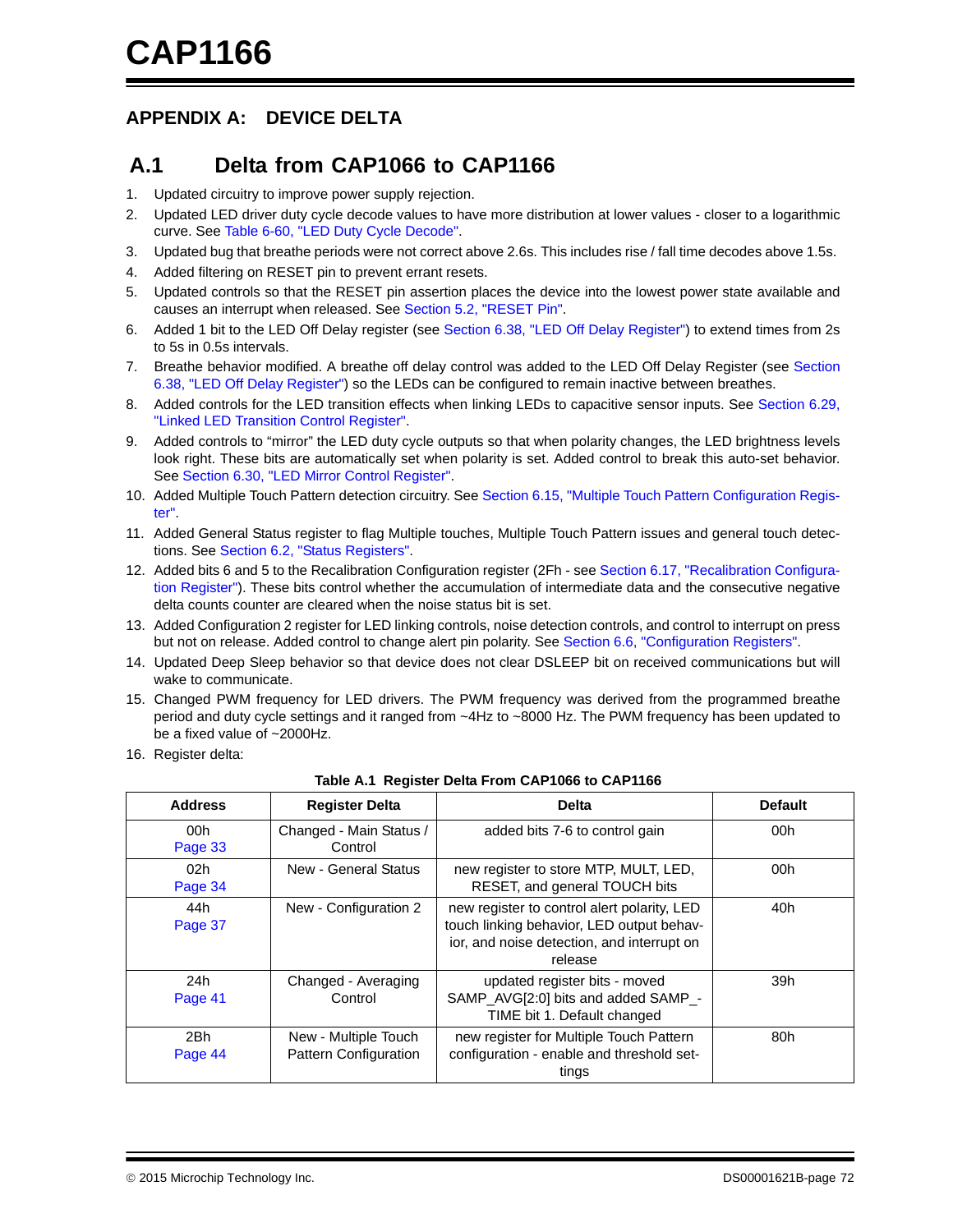| <b>Address</b> | <b>Register Delta</b>                          | <b>Delta</b>                                                                                                                                                                             | <b>Default</b>   |
|----------------|------------------------------------------------|------------------------------------------------------------------------------------------------------------------------------------------------------------------------------------------|------------------|
| 2Dh<br>Page 45 | New - Multiple Touch<br>Pattern Register       | new register for Multiple Touch Pattern<br>detection circuitry - pattern or number of<br>sensor inputs                                                                                   | 3Fh              |
| 2Fh<br>Page 45 | Changed - Recalibration<br>Configuration       | updated register - updated CAL_CFG bit<br>decode to add a 128 averages setting and<br>removed highest time setting. Default<br>changed. Added bit 6 NO_CLR_INTD and<br>bit 5 NO_CLR_NEG. | 8Ah              |
| 38h<br>Page 47 | Changed - Sensor Input<br>Noise Threshold      | updated register bits - removed bits 7 - 3<br>and consolidated all controls into bits 1 - 0.<br>These bits will set the noise threshold for<br>all channels. Default changed             | 01h              |
| 39h            | Removed - Noise<br><b>Threshold Register 2</b> | removed register                                                                                                                                                                         | n/a              |
| 41h<br>Page 48 | Changed - Standby Con-<br>figuration           | updated register bits - moved<br>STBY_AVG[2:0] bits and added STBY_-<br>TIME bit 1. Default changed                                                                                      | 39h              |
| 77h<br>Page 53 | New - Linked LED Tran-<br>sition Control       | new register to control transition effect<br>when LED linked to sensor inputs                                                                                                            | 00h              |
| 79h<br>Page 54 | New - LED Mirror Control                       | new register to control LED output mirror-<br>ing for brightness control when polarity<br>changed                                                                                        | 00h              |
| 90h<br>Page 60 | Changed - LED Pulse 1<br>Duty Cycle            | changed bit decode to be more logarithmic                                                                                                                                                | <b>F0h</b>       |
| 91h<br>Page 60 | Changed - LED Pulse 2<br>Duty Cycle            | changed bit decode to be more logarithmic                                                                                                                                                | <b>F0h</b>       |
| 92h<br>Page 60 | Changed - LED Breathe<br>Duty Cycle            | changed bit decode to be more logarithmic                                                                                                                                                | F <sub>0</sub> h |
| 93h<br>Page 60 | Changed - LED Direct<br>Duty Cycle             | changed bit decode to be more logarithmic                                                                                                                                                | <b>F0h</b>       |
| 95h            | Added controls - LED Off<br>Delay              | Added bits 6-4 BR_OFF_DLY[2:0]<br>Added bit 3 DIR_OFF_DLY[3]                                                                                                                             | 00h              |
| FDh<br>Page 65 | Changed - Product ID                           | Changed bit decode for CAP1166                                                                                                                                                           | 51h              |

#### **Table A.1 Register Delta From CAP1066 to CAP1166 (continued)**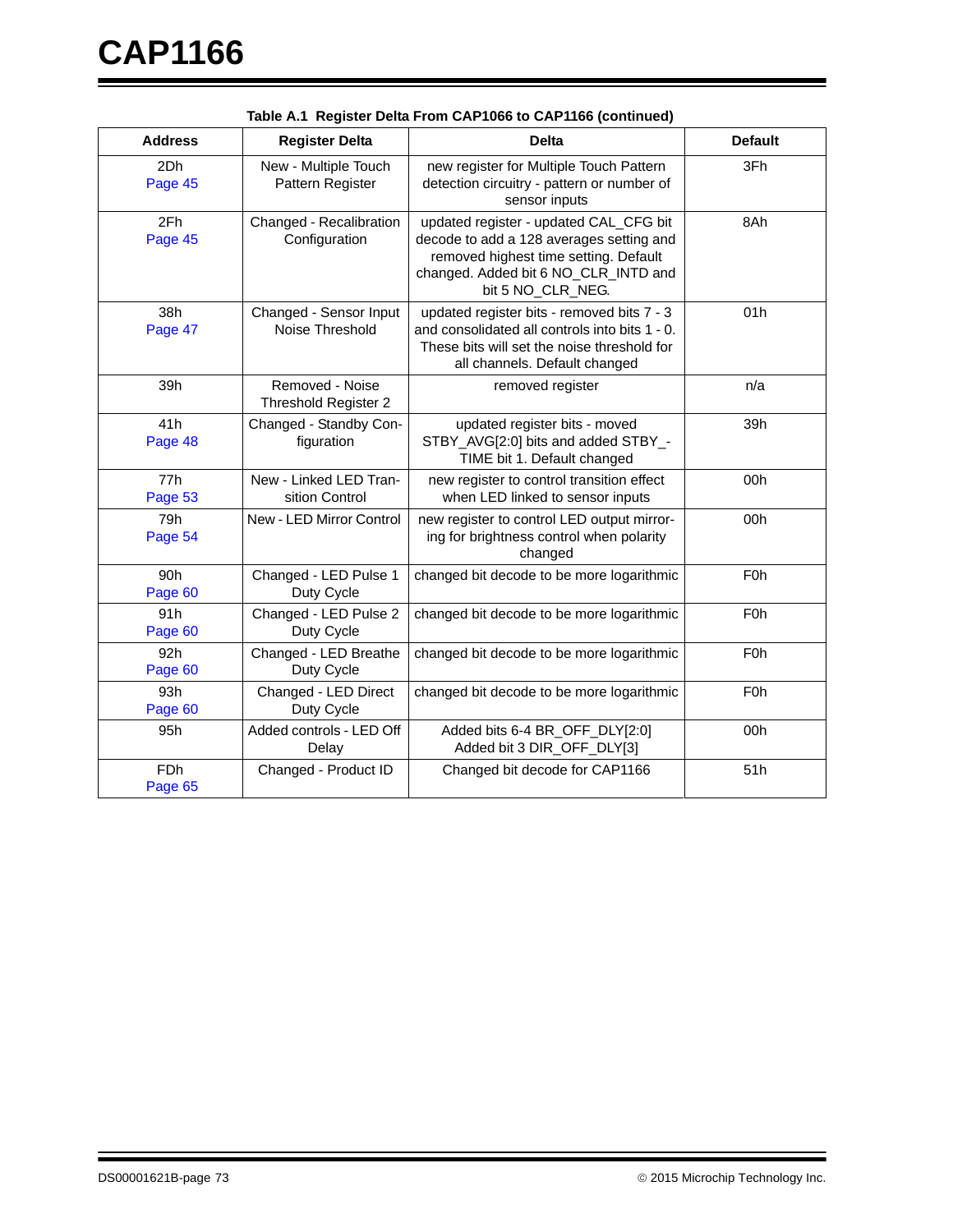### **APPENDIX B: DATA SHEET REVISION HISTORY**

| <b>Revision</b>        | <b>Section/Figure/Entry</b>                                                                                                       | <b>Correction</b>                                                                                                                                                                                                                                                                                                                                      |
|------------------------|-----------------------------------------------------------------------------------------------------------------------------------|--------------------------------------------------------------------------------------------------------------------------------------------------------------------------------------------------------------------------------------------------------------------------------------------------------------------------------------------------------|
| DS00001621B (02-09-15) | Features, Table 2-1, Table 2-<br>2, "Pin Types", Section 5.0,<br>"General Description"                                            | References to BC-Link Interface, BC_DATA, BC_-<br>CLK, BC-IRQ#, BC-Link bus have been removed                                                                                                                                                                                                                                                          |
|                        | Application Note under Table<br>$2 - 6$                                                                                           | [BC-Link] hidden in data sheet                                                                                                                                                                                                                                                                                                                         |
|                        | Table 3-2, "Electrical Specifi-<br>cations"                                                                                       | BC-Link Timing Section hidden in data sheet                                                                                                                                                                                                                                                                                                            |
|                        | Table 4-1                                                                                                                         | Protocol Used for 68K Pull Down Resistor changed<br>from "BC-Link Communications" to "Reserved"                                                                                                                                                                                                                                                        |
|                        | Section 4.2.2, "SMBus<br>Address and RD / WR Bit"                                                                                 | Replaced "client address" with "slave address" in this<br>section.                                                                                                                                                                                                                                                                                     |
|                        | Section 4.2.4, SMBus ACK<br>and NACK Bits, Section 4.2.5,<br>SMBus Stop Bit, Section 4.2.7,<br><b>SMBus and I2C Compatibility</b> | Replaced "client" with "slave" in these sections.                                                                                                                                                                                                                                                                                                      |
|                        | Table 4-4, "Read Byte Proto-<br>col"                                                                                              | Heading changed from "Client Address" to "Slave<br>Address"                                                                                                                                                                                                                                                                                            |
|                        | Table 6-1                                                                                                                         | Register Name for Register Address 77h changed<br>from "LED Linked Transition Control" to "Linked LED<br><b>Transition Control"</b>                                                                                                                                                                                                                    |
|                        | Section 6.30                                                                                                                      | changed CS6 to LED6                                                                                                                                                                                                                                                                                                                                    |
|                        | Table 6-53                                                                                                                        | Modified B3 bit name                                                                                                                                                                                                                                                                                                                                   |
|                        | Section 7.7 Package Marking                                                                                                       | Updated package drawing                                                                                                                                                                                                                                                                                                                                |
|                        | Appendix A: Device Delta                                                                                                          | changed 2Dh to 2Fh in item #12                                                                                                                                                                                                                                                                                                                         |
|                        | <b>Product Identification System</b>                                                                                              | Removed BC-Link references                                                                                                                                                                                                                                                                                                                             |
| <b>REVA</b>            |                                                                                                                                   | REV A replaces previous SMSC version Rev. 1.32 (01-05-12)                                                                                                                                                                                                                                                                                              |
| Rev. 1.32 (01-05-12)   | Table 3-2, "Electrical Specifi-<br>cations"                                                                                       | Added conditions for t <sub>HD:DAT</sub> .                                                                                                                                                                                                                                                                                                             |
|                        | Section 4.2.7, "SMBus and<br><b>I2C Compatibility"</b>                                                                            | Renamed from "SMBus and I2C Compliance."<br>First paragraph, added last sentence: "For informa-<br>tion on using the CAP1188 in an $I^2C$ system, refer to<br>SMSC AN 14.0 SMSC Dedicated Slave Devices in<br>I <sup>2</sup> C Systems."<br>Added: CAP1188 supports I <sup>2</sup> C fast mode at 400kHz.<br>This covers the SMBus max time of 100kHz. |
|                        | Section 6.4, "Sensor Input<br><b>Delta Count Registers"</b>                                                                       | Changed negative value cap from FFh to 80h.                                                                                                                                                                                                                                                                                                            |
| Rev. 1.31 (08-18-11)   | Section 4.3.3, "SMBus Send<br>Byte"                                                                                               | Added an application note: The Send Byte protocol<br>is not functional in Deep Sleep (i.e., DSLEEP bit is<br>set).                                                                                                                                                                                                                                     |
|                        | Section 4.3.4, "SMBus<br><b>Receive Byte"</b>                                                                                     | Added an application note: The Receive Byte proto-<br>col is not functional in Deep Sleep (i.e., DSLEEP bit<br>is set).                                                                                                                                                                                                                                |
| Rev. 1.3 (05-18-11)    | Section 6.42, "Revision Reg-<br>ister"                                                                                            | Updated revision ID from 82h to 83h.                                                                                                                                                                                                                                                                                                                   |
| Rev. 1.2 (02-10-11)    | Section A.8, "Delta from Rev<br>B (Mask B0) to Rev C (Mask<br>B1)"                                                                | Added.                                                                                                                                                                                                                                                                                                                                                 |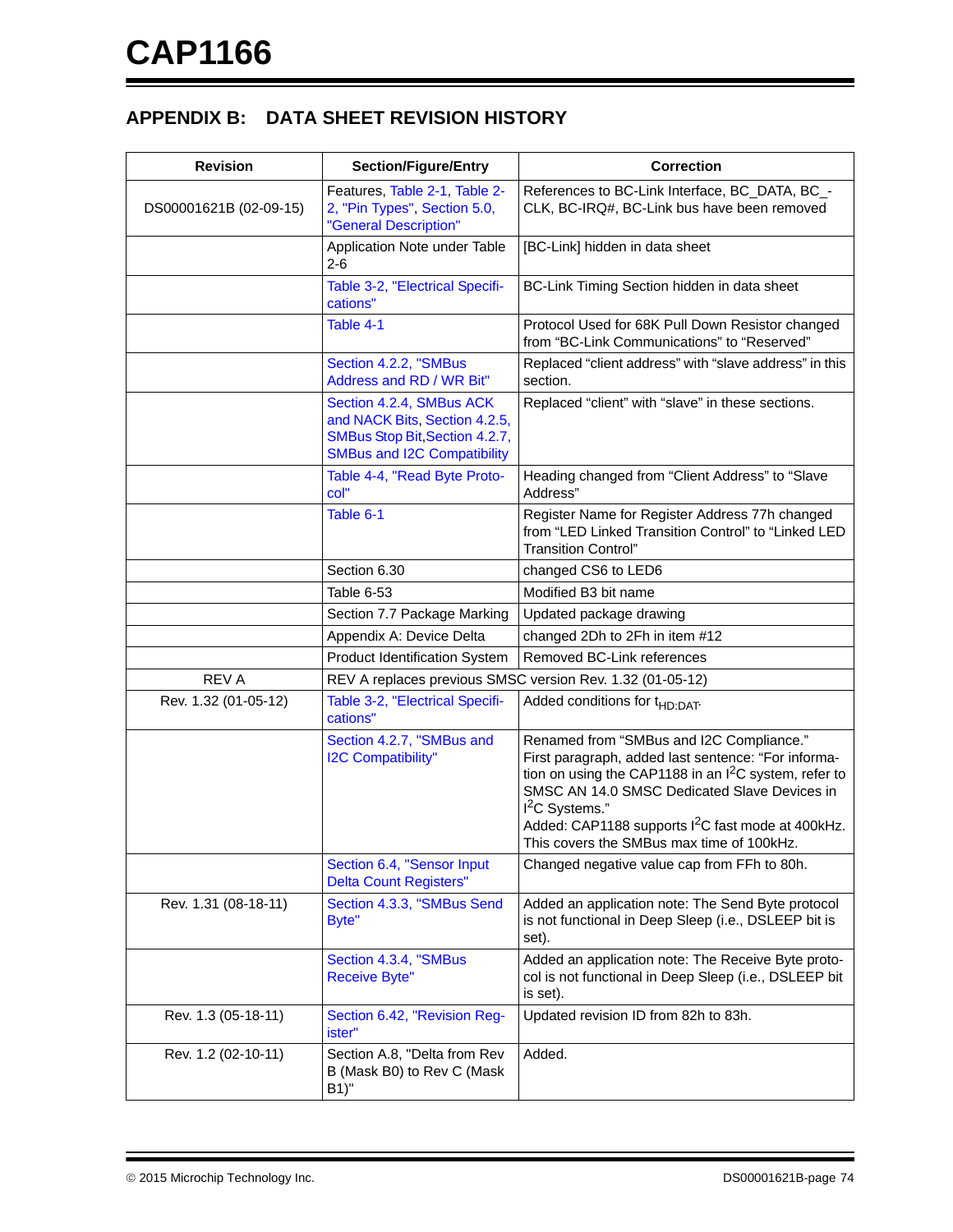# **CAP1166**

| <b>Revision</b>     | <b>Section/Figure/Entry</b>                                     | <b>Correction</b>                                                                                                                                                                                                                                                                       |
|---------------------|-----------------------------------------------------------------|-----------------------------------------------------------------------------------------------------------------------------------------------------------------------------------------------------------------------------------------------------------------------------------------|
|                     | Table 2-1, "Pin Description for<br><b>CAP1166"</b>              | Changed value in "Unused Connection" column for<br>the ADDR_COMM pin from "Connect to Ground" to<br>"n/a".                                                                                                                                                                              |
|                     | Table 3-2, "Electrical Specifi-<br>cations"                     | PSR improvements made in functional revision B.<br>Changed PSR spec from ±100 typ and ±200 max<br>counts / V to $\pm 3$ and $\pm 10$ counts / V. Conditions<br>updated.                                                                                                                 |
|                     | Section 5.5.2, "Recalibrating<br><b>Sensor Inputs"</b>          | Added more detail with subheadings for each type of<br>recalibration.                                                                                                                                                                                                                   |
|                     | Section 6.6, "Configuration<br>Registers"                       | Added bit 5 BLK_PWR_CTRL to the Configuration 2<br>Register 44h.<br>The TIMEOUT bit is set to '1' by default for functional<br>revision B and is set to '0' by default for functional<br>revision C.                                                                                    |
|                     | Section 6.42, "Revision Reg-<br>ister"                          | Updated revision ID in register FFh from 81h to 82h.                                                                                                                                                                                                                                    |
| Rev. 1.1 (11-17-10) | Document                                                        | Updated for functional revision B. See Section A.7,<br>"Delta from Rev A (Mask A0) to Rev B (Mask B0)".                                                                                                                                                                                 |
|                     | Cover                                                           | Added to General Description: "includes circuitry and<br>support for enhanced sensor proximity detection."<br>Added the following Features:<br>Calibrates for Parasitic Capacitance<br>Analog Filtering for System Noise Sources<br>Press and Hold feature for Volume-like Applications |
|                     | Table 3-2, "Electrical Specifi-<br>cations"                     | Conditions for Power Supply Rejection modified add-<br>ing the following:<br>Sampling time = 2.56ms<br>Averaging $= 1$<br>Negative Delta Counts = Disabled<br>All other parameters default                                                                                              |
|                     | Section 6.11, "Calibration Acti-<br>vate Register"              | Updated register description to indicate which re-cal-<br>ibration routine is used.                                                                                                                                                                                                     |
|                     | Section 6.14, "Multiple Touch<br><b>Configuration Register"</b> | Updated register description to indicate what will<br>happen.                                                                                                                                                                                                                           |
|                     | Table 6-34, "CSx_BN_TH Bit<br>Decode"                           | Table heading changed from "Threshold Divide Set-<br>ting" to "Percent Threshold Setting".                                                                                                                                                                                              |
|                     | Section 7.0, "Package Infor-<br>mation"                         | Added PCB land pattern.<br>CAP1166-1 added in an SSOP package.                                                                                                                                                                                                                          |
| Rev. 1.0 (06-14-10) | Initial release                                                 |                                                                                                                                                                                                                                                                                         |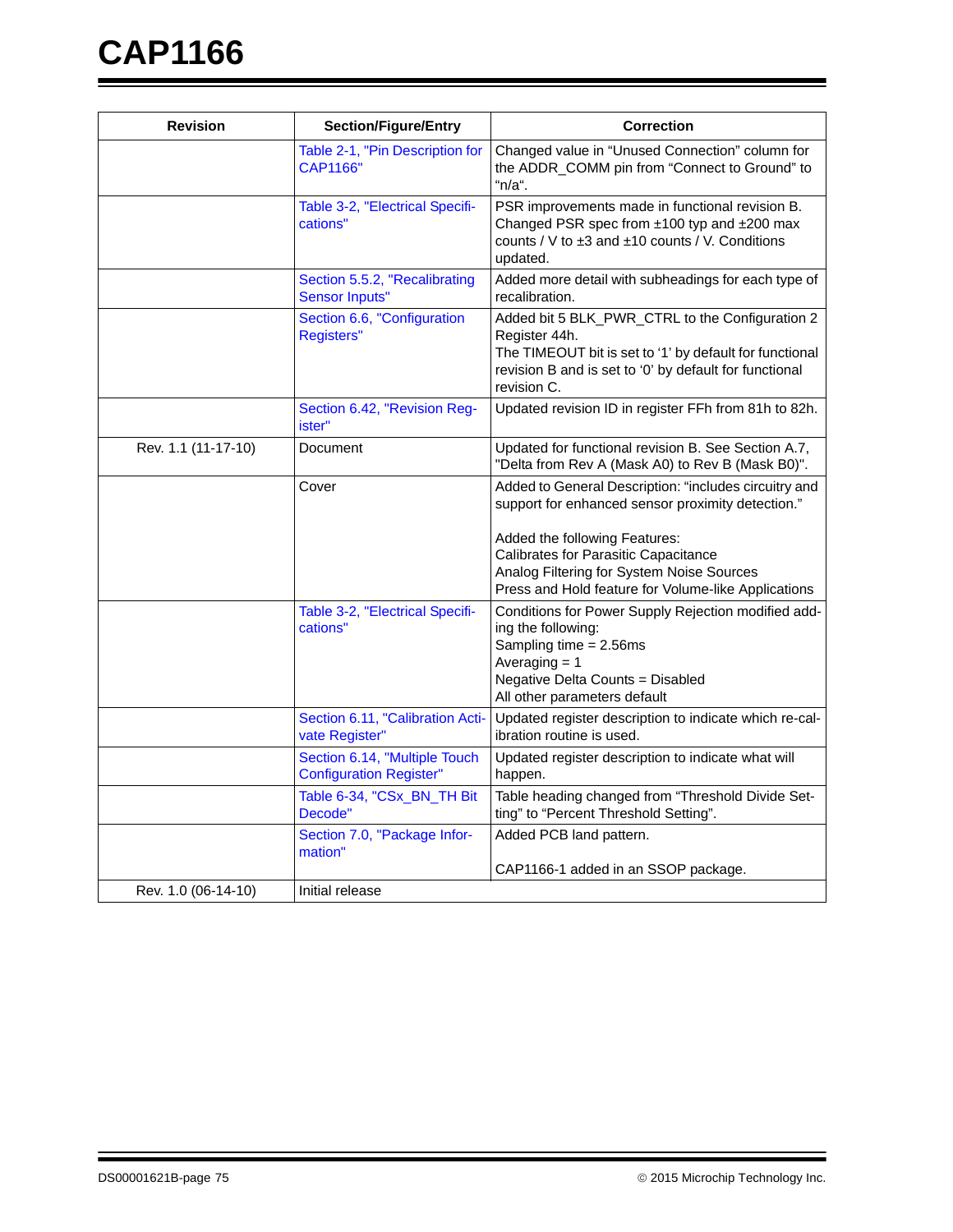### **THE MICROCHIP WEB SITE**

[Microchip provides online support via our WWW site at w](http://www.microchip.com)ww.microchip.com. This web site is used as a means to make files and information easily available to customers. Accessible by using your favorite Internet browser, the web site contains the following information:

- **Product Support** Data sheets and errata, application notes and sample programs, design resources, user's guides and hardware support documents, latest software releases and archived software
- **General Technical Support** Frequently Asked Questions (FAQ), technical support requests, online discussion groups, Microchip consultant program member listing
- **Business of Microchip** Product selector and ordering guides, latest Microchip press releases, listing of seminars and events, listings of Microchip sales offices, distributors and factory representatives

### **CUSTOMER CHANGE NOTIFICATION SERVICE**

Microchip's customer notification service helps keep customers current on Microchip products. Subscribers will receive e-mail notification whenever there are changes, updates, revisions or errata related to a specified product family or development tool of interest.

[To register, access the Microchip web site at](http://www.microchip.com) www.microchip.com. Under "Support", click on "Customer Change Notification" and follow the registration instructions.

### **CUSTOMER SUPPORT**

Users of Microchip products can receive assistance through several channels:

- Distributor or Representative
- Local Sales Office
- Field Application Engineer (FAE)
- Technical Support

Customers should contact their distributor, representative or field application engineer (FAE) for support. Local sales offices are also available to help customers. A listing of sales offices and locations is included in the back of this document.

**[Technical support is available through the web site at: h](http://www.microchip.com)ttp://www.microchip.com/support**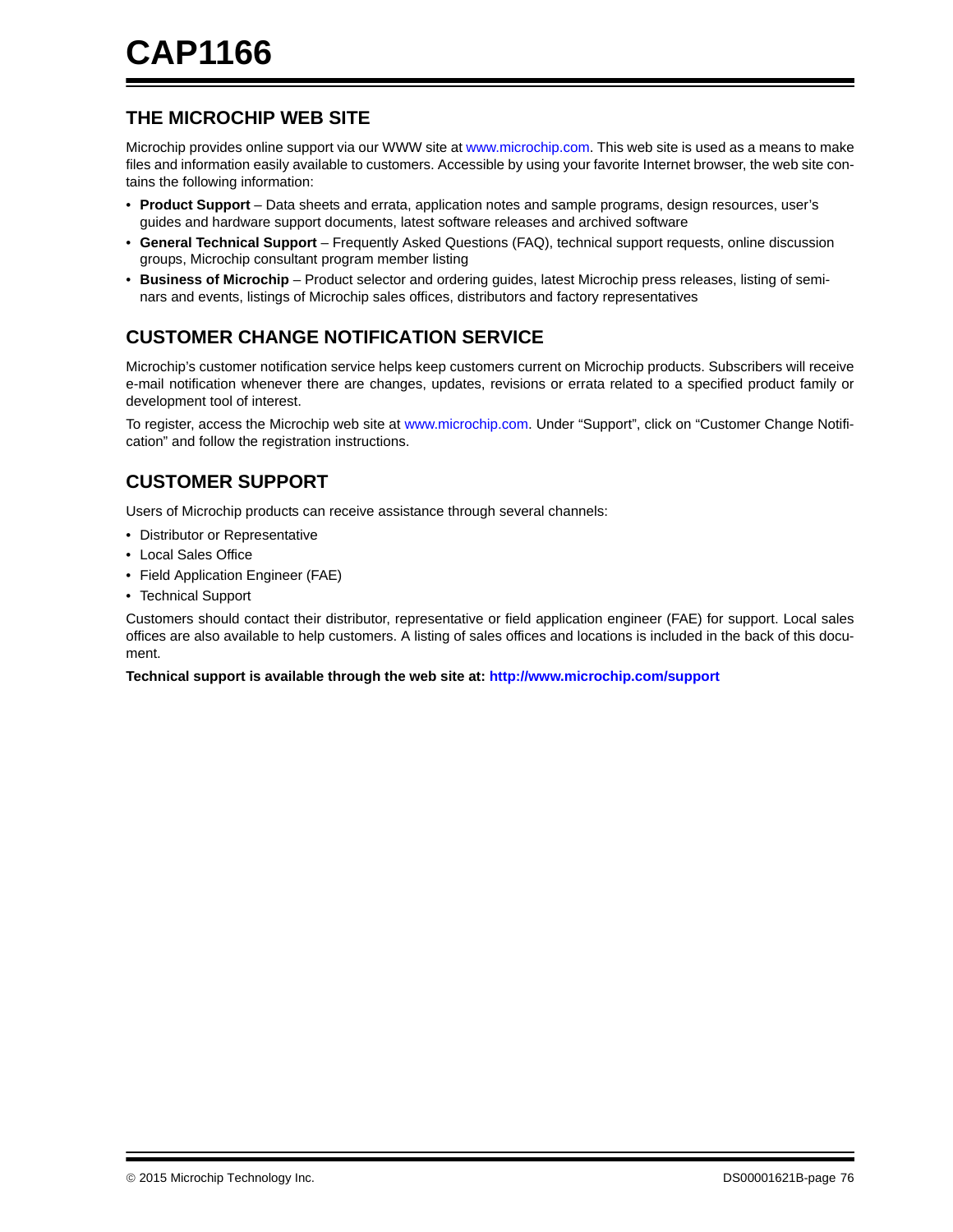### **PRODUCT IDENTIFICATION SYSTEM**

To order or obtain information, e.g., on pricing or delivery, refer to the factory or the listed sales office.

| PART NO.<br>Device              | <u>гхі<sup>(1)</sup></u><br>$\mathbf{1}$<br><b>XXX</b><br>[X]<br>$\sim$<br>Package<br>Tape and Reel<br>Option<br>Temperature<br>Range |
|---------------------------------|---------------------------------------------------------------------------------------------------------------------------------------|
| Device:                         | CAP1166                                                                                                                               |
| Range:                          | <b>Temperature</b> Blank = $0^{\circ}$ C to +85 $^{\circ}$ C (Extended Commercial)                                                    |
| Package:                        | $BP = QFN$<br>$CZC = SSOP$                                                                                                            |
| Tape and<br><b>Reel Option:</b> | $=$ Tape and Reel <sup>(1)</sup><br>TR <sub>1</sub>                                                                                   |

 **Examples:**

| CAP1166-1-BP-TR<br>20-pin QFN 4mm x 4mm (RoHS compliant)<br>Six capacitive touch sensor inputs, Six LED<br>drivers, Dedicated Wake, Reset, SMBus /<br>BC-Link / SPI interfaces<br>Reel size is 4,000 pieces |
|-------------------------------------------------------------------------------------------------------------------------------------------------------------------------------------------------------------|
| CAP1166-1-CZC-TR<br>24-pin SSOP (RoHS compliant)<br>Six capacitive touch sensor inputs, Six LED<br>drivers, Dedicated Wake, Reset, SMBus /<br>BC-Link / SPI interfaces<br>Reel size is 2,500 pieces         |

Note 1: Tape and Reel identifier only appears in the catalog part number description. This identifier is used for ordering<br>purposes and is not printed on the device package. Check with your Microchip Sales Office for packa with the Tape and Reel option.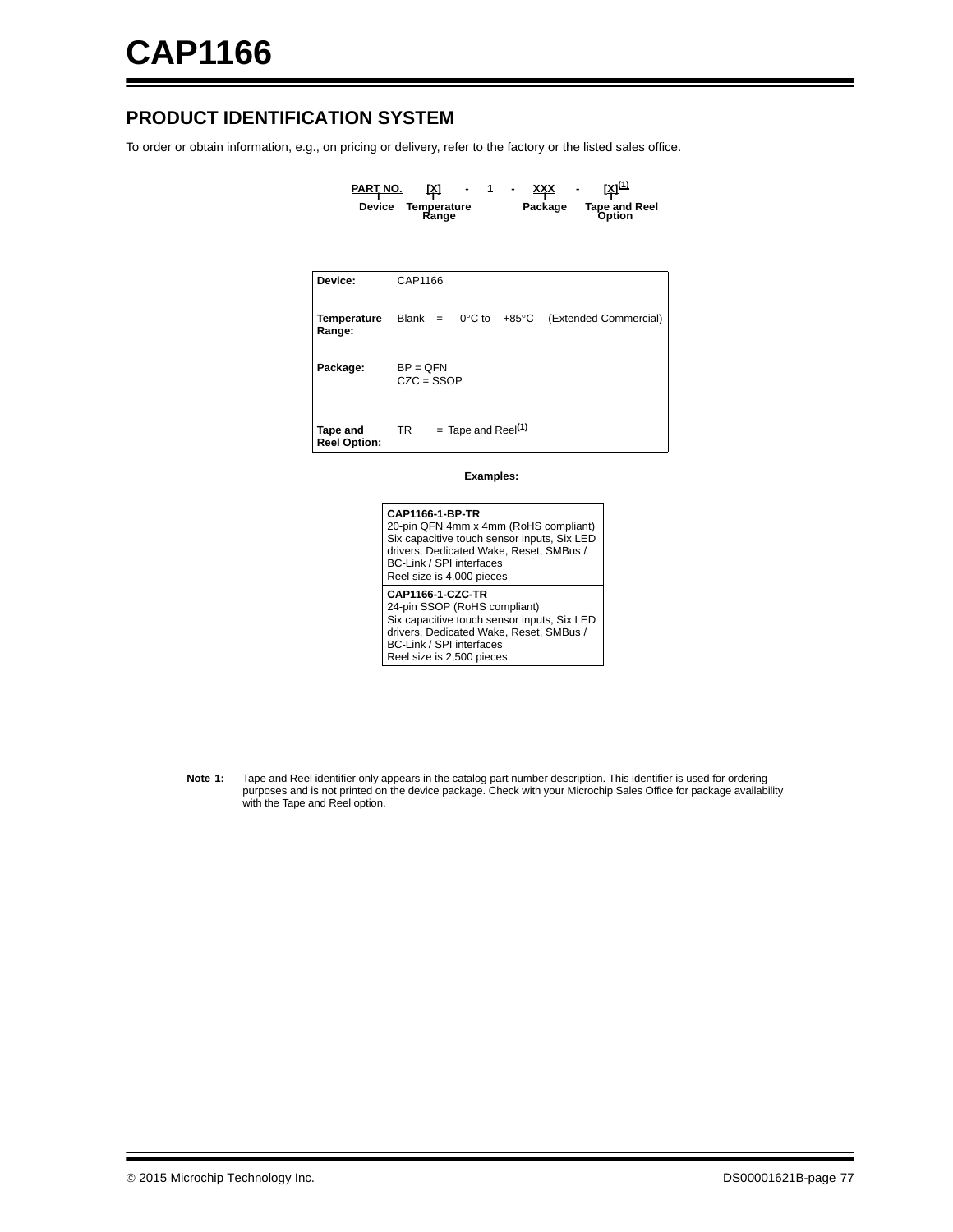**Note the following details of the code protection feature on Microchip devices:**

- Microchip products meet the specification contained in their particular Microchip Data Sheet.
- Microchip believes that its family of products is one of the most secure families of its kind on the market today, when used in the intended manner and under normal conditions.
- There are dishonest and possibly illegal methods used to breach the code protection feature. All of these methods, to our knowledge, require using the Microchip products in a manner outside the operating specifications contained in Microchip's Data Sheets. Most likely, the person doing so is engaged in theft of intellectual property.
- Microchip is willing to work with the customer who is concerned about the integrity of their code.
- Neither Microchip nor any other semiconductor manufacturer can guarantee the security of their code. Code protection does not mean that we are guaranteeing the product as "unbreakable."

Code protection is constantly evolving. We at Microchip are committed to continuously improving the code protection features of our products. Attempts to break Microchip's code protection feature may be a violation of the Digital Millennium Copyright Act. If such acts allow unauthorized access to your software or other copyrighted work, you may have a right to sue for relief under that Act.

Information contained in this publication regarding device applications and the like is provided only for your convenience and may be superseded by updates. It is your responsibility to ensure that your application meets with your specifications. MICROCHIP MAKES NO REPRESENTATIONS OR WARRANTIES OF ANY KIND WHETHER EXPRESS OR IMPLIED, WRITTEN OR ORAL, STATUTORY OR OTHERWISE, RELATED TO THE INFORMATION, INCLUDING BUT NOT LIMITED TO ITS CONDITION, QUALITY, PERFORMANCE, MERCHANTABILITY OR FITNESS FOR PURPOSE**.** Microchip disclaims all liability arising from this information and its use. Use of Microchip devices in life support and/or safety applications is entirely at the buyer's risk, and the buyer agrees to defend, indemnify and hold harmless Microchip from any and all damages, claims, suits, or expenses resulting from such use. No licenses are conveyed, implicitly or otherwise, under any Microchip intellectual property rights.

#### **Trademarks**

The Microchip name and logo, the Microchip logo, dsPIC, FlashFlex, flexPWR, JukeBlox, KEELOQ, KEELOQ logo, Kleer, LANCheck, MediaLB, MOST, MOST logo, MPLAB, OptoLyzer, PIC, PICSTART, PIC<sup>32</sup> logo, RightTouch, SpyNIC, SST, SST Logo, SuperFlash and UNI/O are registered trademarks of Microchip Technology Incorporated in the U.S.A. and other countries.

The Embedded Control Solutions Company and mTouch are registered trademarks of Microchip Technology Incorporated in the U.S.A.

Analog-for-the-Digital Age, BodyCom, chipKIT, chipKIT logo, CodeGuard, dsPICDEM, dsPICDEM.net, ECAN, In-Circuit Serial Programming, ICSP, Inter-Chip Connectivity, KleerNet, KleerNet logo, MiWi, MPASM, MPF, MPLAB Certified logo, MPLIB, MPLINK, MultiTRAK, NetDetach, Omniscient Code Generation, PICDEM, PICDEM.net, PICkit, PICtail, RightTouch logo, REAL ICE, SQI, Serial Quad I/O, Total Endurance, TSHARC, USBCheck, VariSense, ViewSpan, WiperLock, Wireless DNA, and ZENA are trademarks of Microchip Technology Incorporated in the U.S.A. and other countries.

SQTP is a service mark of Microchip Technology Incorporated in the U.S.A.

Silicon Storage Technology is a registered trademark of Microchip Technology Inc. in other countries.

GestIC is a registered trademarks of Microchip Technology Germany II GmbH & Co. KG, a subsidiary of Microchip Technology Inc., in other countries.

All other trademarks mentioned herein are property of their respective companies.

© 2015, Microchip Technology Incorporated, Printed in the U.S.A., All Rights Reserved.

ISBN: 9781632770318

# **QUALITY MANAGEMENT SYSTEM CERTIFIED BY DNV**   $=$  **ISO/TS 16949**  $=$

*Microchip received ISO/TS-16949:2009 certification for its worldwide headquarters, design and wafer fabrication facilities in Chandler and Tempe, Arizona; Gresham, Oregon and design centers in California and India. The Company's quality system processes and procedures are for its PIC® MCUs and dsPIC® DSCs, KEELOQ® code hopping devices, Serial EEPROMs, microperipherals, nonvolatile memory and analog products. In addition, Microchip's quality system for the design and manufacture of development systems is ISO 9001:2000 certified.*